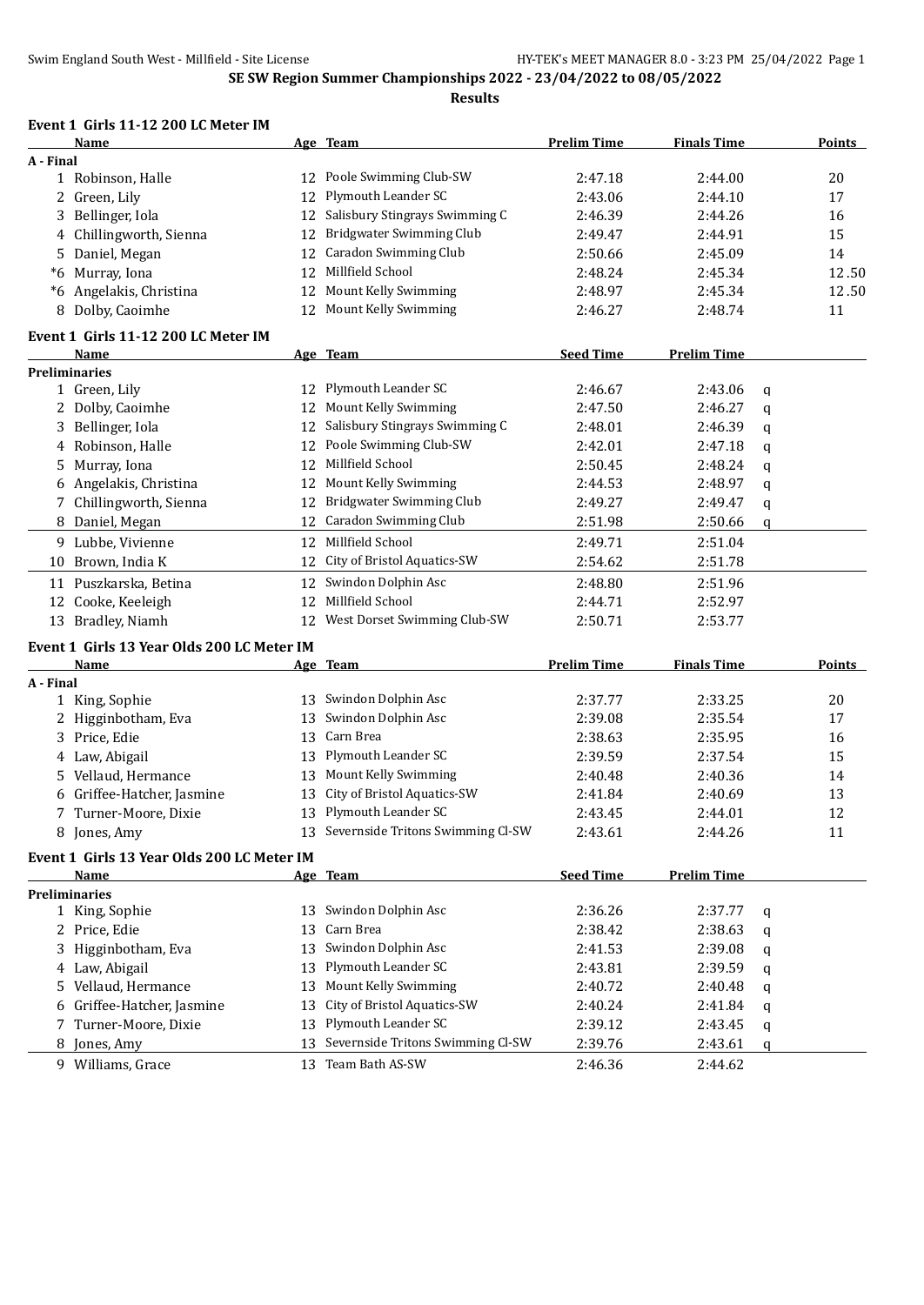**Results**

#### **Preliminaries ... (Event 1 Girls 13 Year Olds 200 LC Meter IM)**

|           | <b>Name</b>                                |    | Age Team                          | <b>Seed Time</b>   | <b>Prelim Time</b> |           |               |
|-----------|--------------------------------------------|----|-----------------------------------|--------------------|--------------------|-----------|---------------|
|           | 10 Davies, Brianna                         |    | 13 Mount Kelly Swimming           | 2:45.20            | 2:44.92            |           |               |
|           | 11 Bryson, Bertie                          |    | 13 Poole Swimming Club-SW         | 2:43.99            | 2:45.16            |           |               |
|           | 12 Declerck, Lotte                         | 13 | Tiverton Swimming Club            | 2:41.01            | 2:45.93            |           |               |
|           | 13 Nisbet, Alesha                          | 13 | Street and District Swimming C-SW | 2:46.26            | 2:46.04            |           |               |
|           | 14 Rizescu, Caty                           | 13 | Millfield School                  | 2:44.01            | 2:46.29            |           |               |
|           | 15 Watson, Evie                            | 13 | Cheltenham Phoenix Aquatics Cl    | 2:47.79            | 2:47.39            |           |               |
|           | 16 Treliving, Freya                        | 13 | Seagulls Swimming Club-SW         | 2:46.70            | 2:48.52            |           |               |
| 17        | Kerr Muir, Willow                          | 13 | Cirencester Swimming Club         | 2:47.86            | 2:48.88            |           |               |
|           | 18 Williamson-Jones, Georgie               | 13 | Salisbury Stingrays Swimming C    | 2:48.32            | 2:48.93            |           |               |
|           | *19 Chubb, Evie-Bea                        | 13 | Soundwell Swimming Club-SW        | 2:49.96            | 2:48.98            |           |               |
|           | *19 Hart, Sasha                            | 13 | Millfield School                  | 2:48.58            | 2:48.98            |           |               |
| 21        | Daw, Alexandra                             |    | 13 Mount Kelly Swimming           | 2:49.42            | 2:49.97            |           |               |
|           | 22 Stone, Chloe E                          | 13 | Carn Brea                         | 2:49.32            | 2:50.67            |           |               |
| 23        | Hay, Daisy                                 |    | 13 Warminster & District Asc      | 2:47.08            | 2:51.66            |           |               |
|           | 24 Davies, Sian                            |    | 13 Mount Kelly Swimming           | 2:49.63            | 2:53.50            |           |               |
|           | 25 Zhou, Lisa                              |    | 13 Mount Kelly Swimming           | 2:50.13            | 2:53.85            |           |               |
|           | Event 1 Girls 14 Year Olds 200 LC Meter IM |    |                                   |                    |                    |           |               |
|           | Name                                       |    | Age Team                          | <b>Prelim Time</b> | <b>Finals Time</b> |           | <b>Points</b> |
| A - Final |                                            |    |                                   |                    |                    |           |               |
|           | 1 Spicer, Amelie M                         | 14 | City of Bristol Aquatics-SW       | 2:32.90            | 2:31.47            |           | 20            |
|           | 2 Idle-Beavers, Gabrielle                  |    | 14 Mount Kelly Swimming           | 2:32.48            | 2:32.58            |           | 17            |
| 3         | Huggins, Jes L                             |    | 14 Poole Swimming Club-SW         | 2:34.41            | 2:33.96            |           | 16            |
|           | 4 Maddox, Asta                             |    | 14 Millfield School               | 2:36.52            | 2:34.52            |           | 15            |
|           | 5 Logan, Constance                         |    | 14 Mount Kelly Swimming           | 2:34.21            | 2:34.76            |           | 14            |
|           | 6 Needs, Abigail                           |    | 14 Exeter City Swimming Club-SW   | 2:38.02            | 2:36.59            |           | 13            |
|           | 7 Pearson, Freya                           |    | 14 Plymouth Leander SC            | 2:39.32            | 2:38.62            |           | 12            |
|           | 8 Foley, Tianna-Eve                        |    | 14 Plymouth Leander SC            | 2:39.14            | 2:40.20            |           | 11            |
|           | Event 1 Girls 14 Year Olds 200 LC Meter IM |    |                                   |                    |                    |           |               |
|           | Name                                       |    | Age Team                          | <b>Seed Time</b>   | <b>Prelim Time</b> |           |               |
|           | <b>Preliminaries</b>                       |    |                                   |                    |                    |           |               |
|           | 1 Idle-Beavers, Gabrielle                  |    | 14 Mount Kelly Swimming           | 2:29.94            | 2:32.48            | q         |               |
|           | 2 Spicer, Amelie M                         | 14 | City of Bristol Aquatics-SW       | 2:30.04            | 2:32.90            | q         |               |
|           | 3 Logan, Constance                         |    | 14 Mount Kelly Swimming           | 2:34.94            | 2:34.21            | q         |               |
|           | 4 Huggins, Jes L                           |    | 14 Poole Swimming Club-SW         | 2:32.52            | 2:34.41            | q         |               |
|           | 5 Maddox, Asta                             |    | 14 Millfield School               | 2:37.95            | 2:36.52            | q         |               |
|           | 6 Needs, Abigail                           |    | 14 Exeter City Swimming Club-SW   | 2:34.73            | 2:38.02            | ${\bf q}$ |               |
|           | 7 Foley, Tianna-Eve                        |    | 14 Plymouth Leander SC            | 2:38.81            | 2:39.14            | q         |               |
|           | 8 Pearson, Freya                           |    | 14 Plymouth Leander SC            | 2:39.84            | 2:39.32            | q         |               |
|           | 9 Wynne-Jones, Kelly                       |    | 14 Mount Kelly Swimming           | 2:40.44            | 2:39.75            |           |               |
| 10        | Vellaud, Amicie                            | 14 | Mount Kelly Swimming              | 2:36.52            | 2:39.78            |           |               |
| 11        | Washer, India                              |    | 14 Mount Kelly Swimming           | 2:40.05            | 2:40.19            |           |               |
| 12        | Coupe, Freya                               | 14 | Poole Swimming Club-SW            | 2:36.79            | 2:40.37            |           |               |
| 13        | Hanson, Frankie                            | 14 | Taunton Deane SC-SW               | 2:42.00            | 2:40.68            |           |               |
| 14        | Brooke, Mila                               | 14 | Millfield School                  | 2:34.67            | 2:40.76            |           |               |
| 15        | Porton, Neve J                             | 14 | <b>Tigersharks Asc</b>            | 2:37.45            | 2:41.73            |           |               |
|           | 16 Willshire, Erin                         | 14 | Salisbury Stingrays Swimming C    | 2:41.08            | 2:42.99            |           |               |
| 17        | Miles-Simmonite, Anna                      | 14 | West Dorset Swimming Club-SW      | 2:40.24            | 2:43.63            |           |               |
|           | --- Lawson, Eva                            |    | 14 Millfield School               | 2:32.30            | DQ                 |           |               |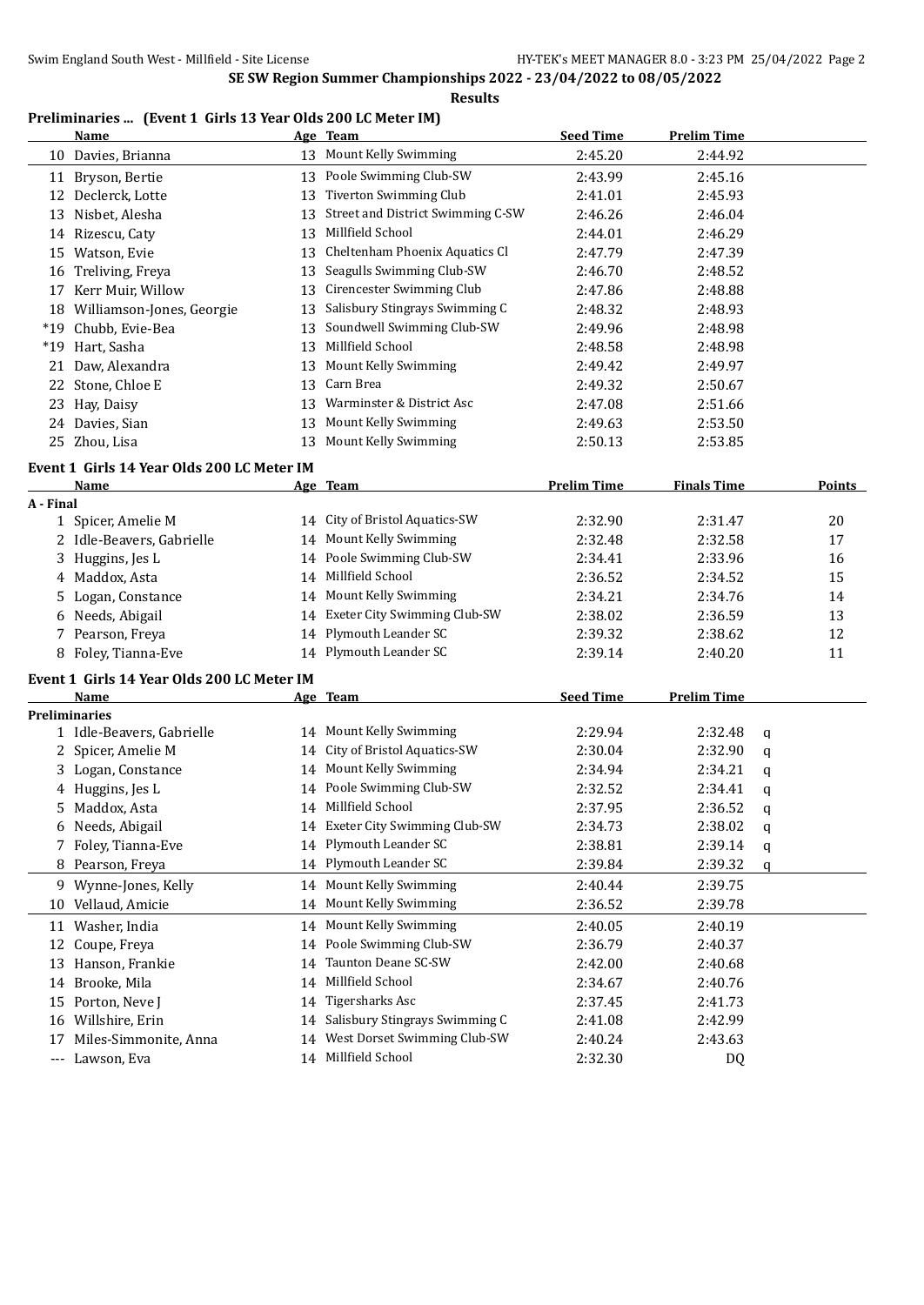**Results**

#### **Event 1 Girls 200 LC Meter IM Multi-Class**

| Name                                          | <b>Team</b><br>Age  | <b>Seed Time</b> | <b>Prelim Time</b> |
|-----------------------------------------------|---------------------|------------------|--------------------|
| <b>Preliminaries</b><br>%Haynes, Isabella SM9 | 14 Swim Bournemouth | 3:24.92          | 3:22.07            |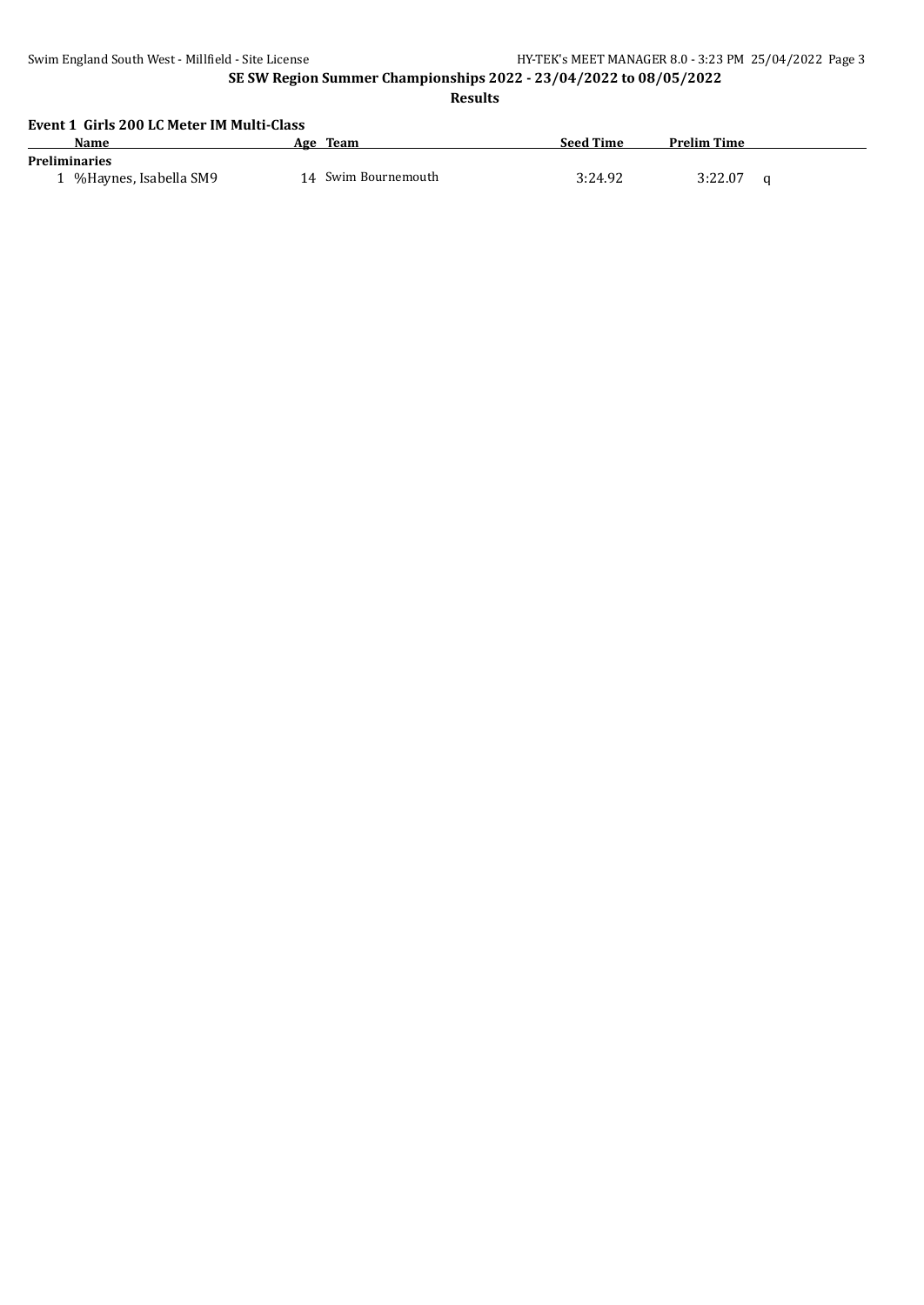|             | Event 2 Boys 11-12 200 LC Meter Freestyle        |    |                                       |                    |                    |   |               |
|-------------|--------------------------------------------------|----|---------------------------------------|--------------------|--------------------|---|---------------|
|             | Name                                             |    | Age Team                              | <b>Prelim Time</b> | <b>Finals Time</b> |   | <b>Points</b> |
| A - Final   |                                                  |    |                                       |                    |                    |   |               |
|             | 1 Davies, William                                | 12 | Newquay Cormorants SC                 | 2:21.25            | 2:18.87            |   | 20            |
| 2           | Bartoletti, Dominik C                            | 12 | <b>Tigersharks Asc</b>                | 2:21.67            | 2:20.68            |   | 17            |
|             | 3 Frampton, Kaden                                | 12 | Millfield School                      | 2:24.30            | 2:20.76            |   | 16            |
|             | 4 Hartley, Jonah S                               | 12 | Soundwell Swimming Club-SW            | 2:23.49            | 2:21.88            |   | 15            |
| 5.          | Barnett, Tom                                     | 12 | Taunton Deane SC-SW                   | 2:25.82            | 2:23.18            |   | 14            |
| 6           | Palmer, Jack D                                   | 12 | Poole Swimming Club-SW                | 2:23.90            | 2:23.21            |   | 13            |
|             | 7 Greenslade, Ben I                              | 12 | Exeter City Swimming Club-SW          | 2:26.39            | 2:25.57            |   | 12            |
| 8           | Grocott, Connor M                                | 12 | Swim Bournemouth                      | 2:27.68            | 2:28.26            |   | 11            |
|             | Event 2 Boys 11-12 200 LC Meter Freestyle        |    |                                       |                    |                    |   |               |
|             | Name                                             |    | Age Team                              | <b>Seed Time</b>   | <b>Prelim Time</b> |   |               |
|             | <b>Preliminaries</b>                             |    |                                       |                    |                    |   |               |
|             | 1 Davies, William                                |    | 12 Newquay Cormorants SC              | 2:21.23            | 2:21.25            | q |               |
|             | 2 Bartoletti, Dominik C                          | 12 | <b>Tigersharks Asc</b>                | 2:21.27            | 2:21.67            | q |               |
|             | 3 Hartley, Jonah S                               |    | 12 Soundwell Swimming Club-SW         | 2:26.34            | 2:23.49            | q |               |
| 4           | Palmer, Jack D                                   |    | 12 Poole Swimming Club-SW             | 2:25.15            | 2:23.90            | q |               |
| 5.          | Frampton, Kaden                                  | 12 | Millfield School                      | 2:26.66            | 2:24.30            | q |               |
| 6           | Barnett, Tom                                     | 12 | Taunton Deane SC-SW                   | 2:25.25            | 2:25.82            | q |               |
| 7           | Greenslade, Ben I                                | 12 | Exeter City Swimming Club-SW          | 2:31.06            | 2:26.39            | q |               |
| 8           | Grocott, Connor M                                |    | 12 Swim Bournemouth                   | 2:30.37            | 2:27.68            | q |               |
|             |                                                  |    | Bournemouth Collegiate School-SW      |                    | 2:27.69            |   |               |
|             | 9 Tibbatts, Monty                                | 12 |                                       | 2:26.57            |                    |   |               |
| 10          | Partridge, Freddie                               |    | 12 Plymouth Leander SC                | 2:29.43            | 2:30.67            |   |               |
|             | 11 Edmonds, Ashby                                |    | 12 Dawlish SC                         | 2:31.06            | 2:31.11            |   |               |
| 12          | Phipps, Charlie                                  | 11 | Millfield School                      | 2:38.06            | 2:34.18            |   |               |
|             | 13 Jenkins, Ollie W                              | 12 | Swim Bournemouth                      | 2:35.57            | 2:34.55            |   |               |
|             | 14 Burton, Jacob                                 |    | 12 Swindon Dolphin Asc                | 2:32.06            | 2:35.48            |   |               |
|             | 15 White, Callum                                 | 12 | City of Bristol Aquatics-SW           | 2:38.51            | 2:35.61            |   |               |
|             | 16 Bernal-Mezzetti, Philip                       | 12 | Poole Swimming Club-SW                | 2:39.45            | 2:36.70            |   |               |
| 17          | Laws, Finlay J                                   |    | 12 Swim Bournemouth                   | 2:39.15            | 2:37.02            |   |               |
| 18          | Nellis, Leo D                                    |    | 12 Gloucester City Swimming Club      | 2:39.32            | 2:37.21            |   |               |
| 19          | Hallett, Oli                                     |    | 12 Street and District Swimming C-SW  | 2:37.70            | 2:38.28            |   |               |
| 20          | Goodrum, Joshua                                  | 12 | Plymouth Leander SC                   | 2:37.64            | 2:38.64            |   |               |
| 21          | Edwards, Arran                                   |    | 12 Salisbury Stingrays Swimming C     | 2:37.10            | 2:40.62            |   |               |
|             | 22 Shipley, William                              |    | 12 Bristol North Swimming Club        | 2:33.52            | 2:40.64            |   |               |
|             | 23 Parish, Alex L                                |    | 12 Clevedon-SW                        | 2:36.88            | 2:41.12            |   |               |
|             | 24 Young, Max                                    |    | 12 Penzance                           | 2:38.81            | 2:41.22            |   |               |
|             | Event 2 Boys 13 Year Olds 200 LC Meter Freestyle |    |                                       |                    |                    |   |               |
|             | Name                                             |    | Age Team                              | <b>Prelim Time</b> | <b>Finals Time</b> |   | <b>Points</b> |
| A - Final   |                                                  |    |                                       |                    |                    |   |               |
|             | 1 Wisbey, Leo                                    | 13 | Poole Swimming Club-SW                | 2:15.22            | 2:14.30            |   | 20            |
|             | 2 Marshall, Tom J                                | 13 | Exeter City Swimming Club-SW          | 2:18.05            | 2:14.49            |   | 17            |
| 3.          | Leigh, Wilf                                      | 13 | <b>Blandford Flyers Swimming Club</b> | 2:15.52            | 2:15.87            |   | 16            |
| 4           | McMeekin, Jack                                   | 13 | Mount Kelly Swimming                  | 2:22.42            | 2:22.85            |   | 15            |
| 5           | Thomas, Reuben                                   | 13 | Taunton Deane SC-SW                   | 2:20.71            | 2:23.41            |   | 14            |
| 6           | Hamilton, William                                | 13 | Plymouth Leander SC                   | 2:21.77            | 2:24.30            |   | 13            |
| $-\, -\, -$ | Probyn, Patrick J                                |    | 13 Tigersharks Asc                    | 2:23.06            | DQ                 |   |               |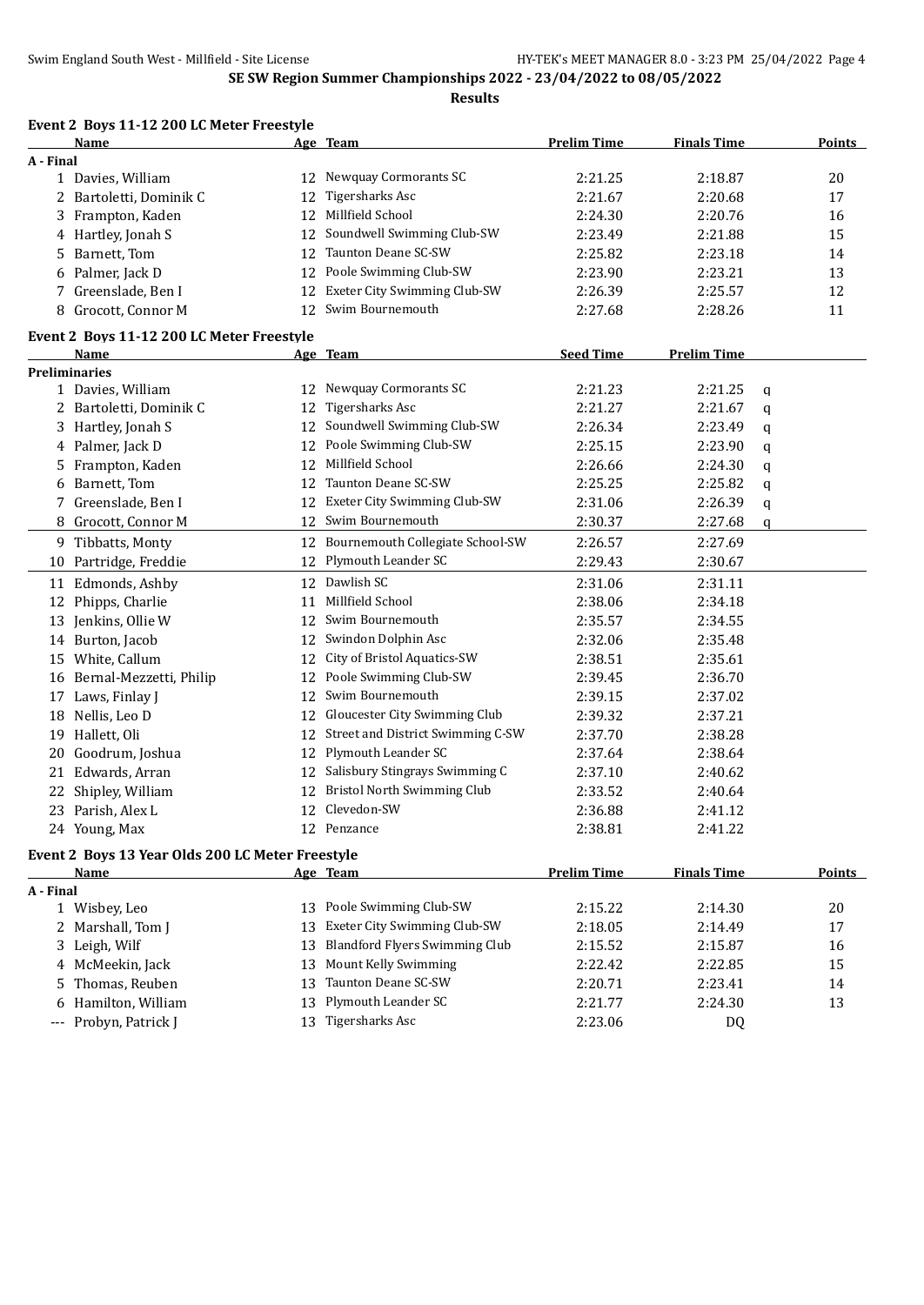|           | Name                                             |    | Age Team                              | <b>Seed Time</b>   | <b>Prelim Time</b> |   |        |
|-----------|--------------------------------------------------|----|---------------------------------------|--------------------|--------------------|---|--------|
|           | <b>Preliminaries</b>                             |    |                                       |                    |                    |   |        |
|           | 1 Wisbey, Leo                                    |    | 13 Poole Swimming Club-SW             | 2:11.89            | 2:15.22            | q |        |
|           | 2 Leigh, Wilf                                    | 13 | <b>Blandford Flyers Swimming Club</b> | 2:15.50            | 2:15.52            | q |        |
| 3         | Marshall, Tom J                                  | 13 | Exeter City Swimming Club-SW          | 2:16.99            | 2:18.05            | q |        |
| 4         | Smith, Will                                      | 13 | Trowbridge Asc                        | 2:19.41            | 2:19.11            | q |        |
| 5.        | Thomas, Reuben                                   | 13 | Taunton Deane SC-SW                   | 2:22.09            | 2:20.71            | q |        |
| 6         | Hamilton, William                                | 13 | Plymouth Leander SC                   | 2:25.96            | 2:21.77            | q |        |
| 7         | McMeekin, Jack                                   | 13 | Mount Kelly Swimming                  | 2:24.45            | 2:22.42            | q |        |
| 8         | Probyn, Patrick J                                | 13 | <b>Tigersharks Asc</b>                | 2:20.66            | 2:23.06            | q |        |
|           | *9 Skordis, Luke                                 | 13 | Marlborough Penguins Asc              | 2:24.53            | 2:23.10            |   |        |
| *9        | Bradley, Joshua                                  |    | 13 West Dorset Swimming Club-SW       | 2:25.94            | 2:23.10            |   |        |
|           | <b>Swim-Off Required</b>                         |    |                                       |                    |                    |   |        |
|           | 11 Johnson, Tom                                  | 13 | Southwold Swimming Club               | 2:26.27            | 2:23.11            |   |        |
|           | 12 Mixer, Leo                                    | 13 | Millfield School                      | 2:27.22            | 2:23.58            |   |        |
|           | 13 Collin, James                                 | 13 | Severnside Tritons Swimming Cl-SW     | 2:22.60            | 2:23.83            |   |        |
|           | 14 Grocott, Scott D                              | 13 | Swim Bournemouth                      | 2:28.31            | 2:23.89            |   |        |
|           | 15 Symons, Oscar Z                               | 13 | Tigersharks Asc                       | 2:30.52            | 2:24.36            |   |        |
|           | 16 Vallez, Arsene                                | 13 | Exeter City Swimming Club-SW          | 2:26.19            | 2:24.93            |   |        |
| 17        | Chatterjee, Billy                                | 13 | Millfield School                      | 2:30.46            | 2:25.71            |   |        |
| 18        | Guppy, Jack                                      | 13 | Millfield School                      | 2:25.04            | 2:25.80            |   |        |
| 19        | Owen, Charlie                                    | 13 | Tigersharks Asc                       | 2:26.45            | 2:25.81            |   |        |
| 20        | Bernal-Mezzetti, Christopher                     | 13 | Poole Swimming Club-SW                | 2:26.45            | 2:25.99            |   |        |
| 21        | Watt, Evan                                       | 13 | Chippenham Asc                        | 2:29.43            | 2:26.11            |   |        |
| 22        | Farrar, Morgan                                   | 13 | Dartmoor Darts Aquatic                | 2:22.87            | 2:26.35            |   |        |
|           | Belcher, Stanley R                               | 13 | <b>Tigersharks Asc</b>                | 2:28.72            | 2:28.14            |   |        |
| 23<br>24  | Wozniak, Miron                                   | 13 | Poole Swimming Club-SW                |                    | 2:29.49            |   |        |
|           |                                                  |    | Mount Kelly Swimming                  | 2:30.04            |                    |   |        |
| 25        | Gifford-Groves, Caleb                            | 13 | Swim Bournemouth                      | 2:27.46            | 2:30.62            |   |        |
|           | 26 Ware, Elliot X                                | 13 |                                       | 2:27.70            | 2:30.90            |   |        |
| 27        | England, Alfie A                                 | 13 | Soundwell Swimming Club-SW            | 2:30.25            | 2:31.19            |   |        |
| 28        | Thring, Isaac                                    | 13 | Seagulls Swimming Club-SW             | 2:29.36            | 2:32.13            |   |        |
| 29        | Osborne, Leo                                     |    | 13 Clevedon-SW                        | 2:29.50            | 2:33.25            |   |        |
|           | Event 2 Boys 14 Year Olds 200 LC Meter Freestyle |    |                                       |                    |                    |   |        |
|           | Name                                             |    | Age Team                              | <b>Prelim Time</b> | <b>Finals Time</b> |   | Points |
| A - Final |                                                  |    |                                       |                    |                    |   |        |
|           | 1 Alty, Reuben                                   | 14 | Millfield School                      | 2:03.69            | 2:01.36            |   | 20     |
|           | 2 Uff, Ben                                       |    | 14 Mount Kelly Swimming               | 2:03.80            | 2:04.83            |   | 17     |
|           | 3 Young, Hugo W                                  |    | 14 Swim Bournemouth                   | 2:06.18            | 2:05.98            |   | 16     |
|           | 4 Lock, Finley                                   | 14 | Seagulls Swimming Club-SW             | 2:07.70            | 2:06.68            |   | 15     |
| 5.        | Greaves, Farrleigh                               | 14 | Swindon Dolphin Asc                   | 2:09.51            | 2:08.38            |   | 14     |
|           | D'Onofrio, Alex                                  | 14 | Mount Kelly Swimming                  | 2:07.92            | 2:10.72            |   | 13     |
|           | 7 Jones, Timmy                                   |    | 14 Newquay Cormorants SC              | 2:11.01            | 2:11.27            |   | 12     |
|           | Event 2 Boys 14 Year Olds 200 LC Meter Freestyle |    |                                       |                    |                    |   |        |
|           | <b>Name</b>                                      |    | Age Team                              | <b>Seed Time</b>   | <b>Prelim Time</b> |   |        |
|           | <b>Preliminaries</b>                             |    |                                       |                    |                    |   |        |
|           | 1 Alty, Reuben                                   |    | 14 Millfield School                   | 2:01.28            | 2:03.69            | q |        |
|           | 2 Uff, Ben                                       | 14 | Mount Kelly Swimming                  | 2:06.83            | 2:03.80            | q |        |
|           | 3 Young, Hugo W                                  | 14 | Swim Bournemouth                      | 2:07.40            | 2:06.18            | q |        |
|           | 4 Lock, Finley                                   | 14 | Seagulls Swimming Club-SW             | 2:06.85            | 2:07.70            | q |        |
|           | 5 Adama, Abduljabar                              |    | 14 Mount Kelly Swimming               | 2:09.68            | 2:07.79            | q |        |
|           |                                                  |    |                                       |                    |                    |   |        |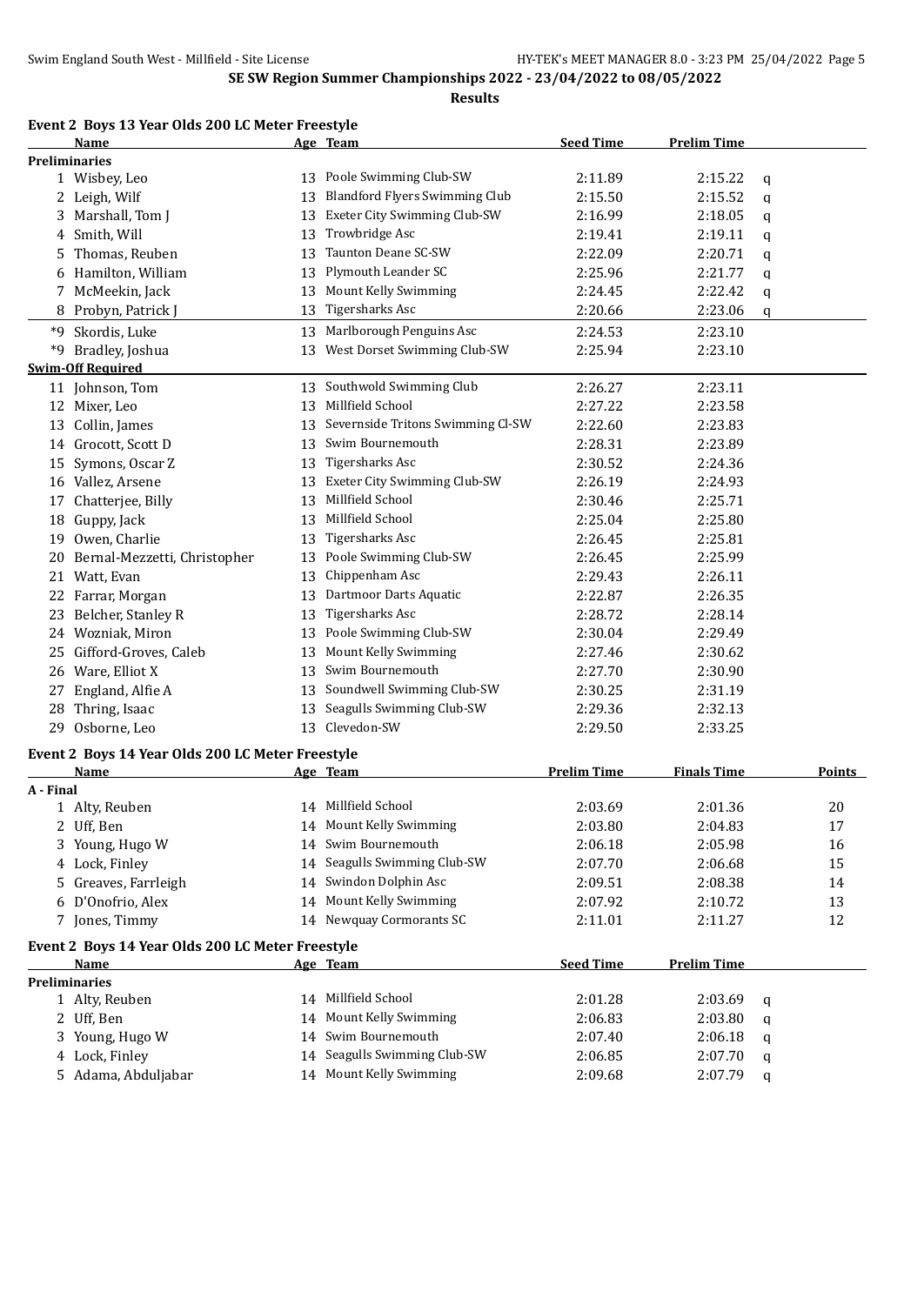#### **Preliminaries ... (Event 2 Boys 14 Year Olds 200 LC Meter Freestyle)**

|    | <b>Name</b>              |    | Age Team                          | <b>Seed Time</b> | <b>Prelim Time</b> |   |
|----|--------------------------|----|-----------------------------------|------------------|--------------------|---|
|    | 6 D'Onofrio, Alex        |    | 14 Mount Kelly Swimming           | 2:06.58          | 2:07.92            | q |
|    | 7 Greaves, Farrleigh     |    | 14 Swindon Dolphin Asc            | 2:09.34          | 2:09.51            | q |
|    | 8 Belt, Thomas           |    | 14 Penzance                       | 2:13.18          | 2:09.97            | q |
|    | 9 Bellinger, Oscar       | 14 | Salisbury Stingrays Swimming C    | 2:09.64          | 2:10.34            |   |
|    | *10 Pearse, Harry        | 14 | Mount Kelly Swimming              | 2:10.05          | 2:11.01            |   |
|    | *10 Jones, Timmy         |    | 14 Newquay Cormorants SC          | 2:13.01          | 2:11.01            |   |
|    | <b>Swim-Off Required</b> |    |                                   |                  |                    |   |
|    | 12 Apps, Nathan          | 14 | Plymouth Leander SC               | 2:11.27          | 2:11.44            |   |
|    | 13 Hill, Ronan L         | 14 | Taunton Deane SC-SW               | 2:10.36          | 2:11.54            |   |
|    | 14 Powell, Zachary       |    | 14 Academy Swim Team Bos          | 2:15.05          | 2:11.91            |   |
|    | 15 Phillips, Tain        | 14 | Plymouth Leander SC               | 2:10.15          | 2:12.30            |   |
| 16 | Galloway, Harry          | 14 | City of Bristol Aquatics-SW       | 2:11.07          | 2:12.41            |   |
| 17 | Merrill, Henry           | 14 | City of Bristol Aquatics-SW       | 2:11.78          | 2:12.51            |   |
| 18 | Higgins, Max             | 14 | Millfield School                  | 2:10.06          | 2:12.55            |   |
| 19 | Townsend, Dexter         | 14 | Millfield School                  | 2:12.40          | 2:12.60            |   |
| 20 | Mooney, Finley           | 14 | Cirencester Swimming Club         | 2:10.71          | 2:12.84            |   |
| 21 | Hague, Douglas           | 14 | Newquay Cormorants SC             | 2:12.60          | 2:13.15            |   |
| 22 | Davis, Roger L           | 14 | Soundwell Swimming Club-SW        | 2:13.01          | 2:13.51            |   |
| 23 | Coad, Ruan               | 14 | Carn Brea                         | 2:16.78          | 2:14.09            |   |
|    | 24 Haigh, Marcus         | 14 | Mount Kelly Swimming              | 2:10.90          | 2:14.39            |   |
| 25 | Miles, Joshua M          | 14 | Soundwell Swimming Club-SW        | 2:13.01          | 2:14.54            |   |
| 26 | Collins, Cody            | 14 | Poole Swimming Club-SW            | 2:10.14          | 2:14.93            |   |
| 27 | Kerslake, Harry G        | 14 | Soundwell Swimming Club-SW        | 2:13.16          | 2:15.04            |   |
| 28 | Stafford-Davies, Max     | 14 | Plymouth Leander SC               | 2:13.78          | 2:15.09            |   |
| 29 | Ryland-Day, Oscar        | 14 | Millfield School                  | 2:09.85          | 2:15.45            |   |
| 30 | Pearson, George          | 14 | Severnside Tritons Swimming Cl-SW | 2:15.66          | 2:15.77            |   |
|    | 31 Gillett, Sebastian    | 14 | Team Bath AS-SW                   | 2:15.84          | 2:17.49            |   |
| 32 | Cleary, Ethan            | 14 | Salisbury Stingrays Swimming C    | 2:15.76          | 2:18.03            |   |
| 33 | Hay, Ethan               | 14 | Cheltenham Phoenix Aquatics Cl    | 2:16.74          | 2:18.08            |   |
|    | 34 Bennett, Oliver       | 14 | Plymouth Leander SC               | 2:17.29          | 2:19.46            |   |
| 35 | Raubenheimer, Iskandar   | 14 | Plymouth Leander SC               | 2:17.28          | 2:19.97            |   |
| 36 | Taylor, Lachlan W        | 14 | City of Bristol Aquatics-SW       | 2:17.50          | 2:20.49            |   |
| 37 | Davey, Edward W          | 14 | Team Bath AS-SW                   | 2:36.45          | 2:32.72            |   |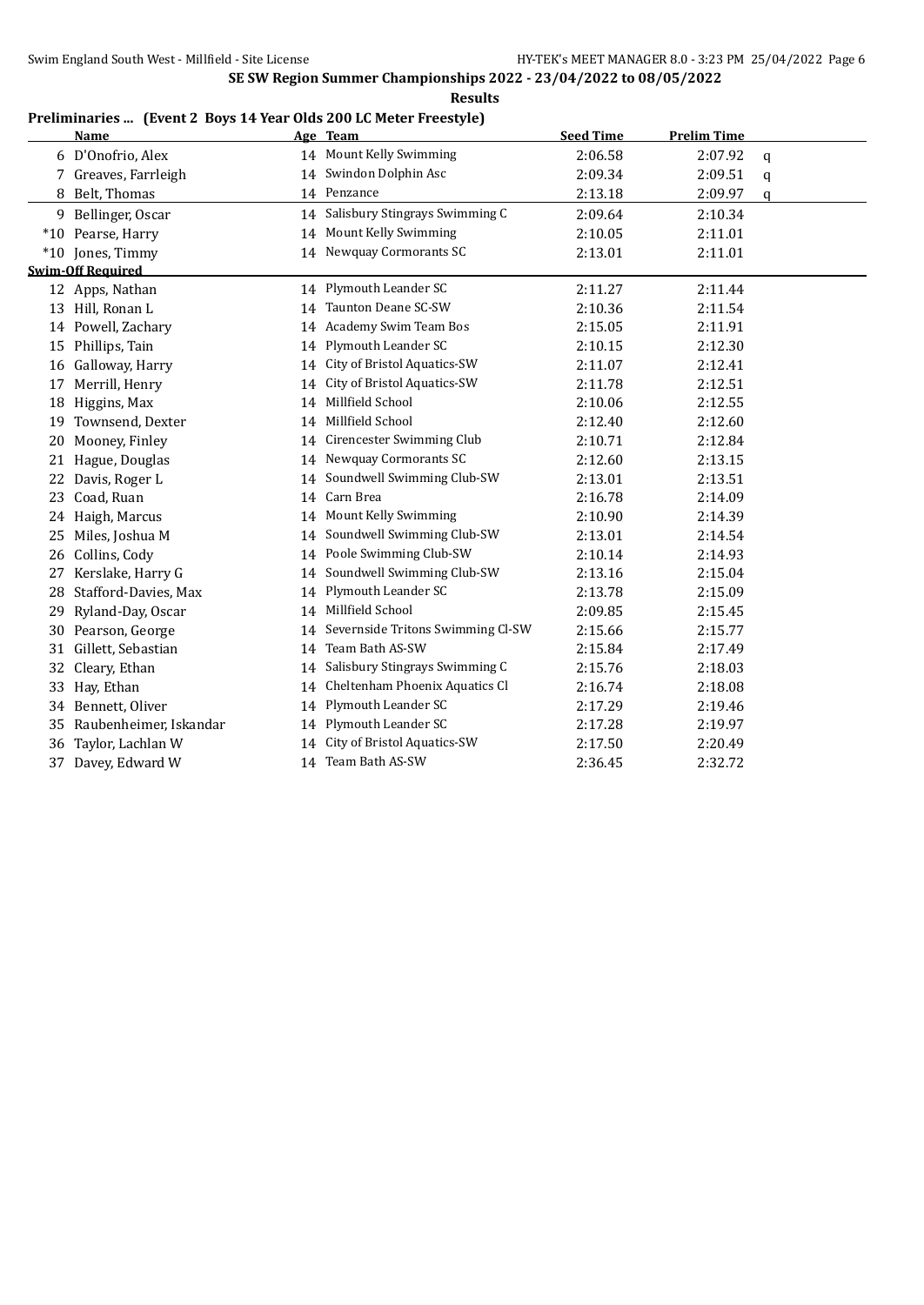|           | Event 3 Girls 11-12 100 LC Meter Breaststroke        |    |                                   |                    |                    |   |               |
|-----------|------------------------------------------------------|----|-----------------------------------|--------------------|--------------------|---|---------------|
|           | Name                                                 |    | Age Team                          | <b>Prelim Time</b> | <b>Finals Time</b> |   | <b>Points</b> |
| A - Final |                                                      |    |                                   |                    |                    |   |               |
|           | 1 Robinson, Halle                                    | 12 | Poole Swimming Club-SW            | 1:24.30            | 1:23.72            |   | 20            |
|           | 2 Green, Lily                                        | 12 | Plymouth Leander SC               | 1:26.24            | 1:25.64            |   | 17            |
| 3         | Daniel, Megan                                        | 12 | <b>Caradon Swimming Club</b>      | 1:27.86            | 1:25.80            |   | 16            |
|           | 4 Bellinger, Iola                                    | 12 | Salisbury Stingrays Swimming C    | 1:28.04            | 1:26.50            |   | 15            |
|           | 5 Lubbe, Vivienne                                    | 12 | Millfield School                  | 1:28.68            | 1:27.25            |   | 14            |
|           | 6 Fisher, Maisie                                     | 12 | Millfield School                  | 1:26.39            | 1:27.78            |   | 13            |
| 7         | Yelland, Yas                                         | 12 | Dawlish SC                        | 1:29.22            | 1:28.54            |   | 12            |
|           | 8 Spicer, Flo B                                      |    | 12 City of Bristol Aquatics-SW    | 1:30.15            | 1:30.93            |   | 11            |
|           | Event 3 Girls 11-12 100 LC Meter Breaststroke        |    |                                   |                    |                    |   |               |
|           | <b>Name</b>                                          |    | Age Team                          | <b>Seed Time</b>   | <b>Prelim Time</b> |   |               |
|           | <b>Preliminaries</b>                                 |    |                                   |                    |                    |   |               |
|           | 1 Robinson, Halle                                    |    | 12 Poole Swimming Club-SW         | 1:22.52            | 1:24.30            | q |               |
|           | 2 Green, Lily                                        | 12 | Plymouth Leander SC               | 1:25.78            | 1:26.24            | q |               |
|           | 3 Fisher, Maisie                                     |    | 12 Millfield School               | 1:27.24            | 1:26.39            | q |               |
|           | 4 Daniel, Megan                                      |    | 12 Caradon Swimming Club          | 1:31.08            | 1:27.86            | q |               |
|           | 5 Bellinger, Iola                                    | 12 | Salisbury Stingrays Swimming C    | 1:26.62            | 1:28.04            | q |               |
|           | 6 Lubbe, Vivienne                                    | 12 | Millfield School                  | 1:27.54            | 1:28.68            | q |               |
|           | 7 Yelland, Yas                                       | 12 | Dawlish SC                        | 1:30.58            | 1:29.22            | q |               |
|           | 8 Spicer, Flo B                                      | 12 | City of Bristol Aquatics-SW       | 1:33.74            | 1:30.15            | q |               |
|           | 9 Hargreaves, Mollie                                 | 12 | Warminster & District Asc         | 1:29.97            | 1:30.17            |   |               |
|           | 10 Butler, Sophie                                    | 12 | Marlborough Penguins Asc          | 1:35.12            | 1:31.09            |   |               |
|           | 11 Hanson, Josie                                     | 12 | Taunton Deane SC-SW               | 1:36.16            | 1:32.02            |   |               |
| 12        | Cailes, Macie A                                      | 12 | Poole Swimming Club-SW            | 1:35.27            | 1:32.25            |   |               |
| 13        | Chillingworth, Sienna                                | 12 | Bridgwater Swimming Club          | 1:31.66            | 1:32.28            |   |               |
|           | 14 Hall, Scarlet                                     | 12 | Plymouth Leander SC               | 1:31.47            | 1:32.55            |   |               |
|           | 15 Edwards, Ava                                      |    | 11 Plymouth Leander SC            | 1:35.78            | 1:32.67            |   |               |
|           | 16 Angelakis, Christina                              | 12 | Mount Kelly Swimming              | 1:27.72            | 1:32.97            |   |               |
| 17        | Graves, Abigail                                      | 12 | Okehampton Otters                 | 1:36.35            | 1:33.70            |   |               |
|           | 18 Crowe, Scarlett I                                 | 12 | Swim Bournemouth                  | 1:35.67            | 1:34.61            |   |               |
|           | 19 Puszkarska, Betina                                |    | 12 Swindon Dolphin Asc            | 1:31.72            | 1:34.71            |   |               |
|           | 20 Wareing, Layla H                                  | 11 | West Dorset Swimming Club-SW      | 1:36.07            | 1:34.88            |   |               |
| 21        | Lewis, Amelia F                                      | 12 | Team Bath AS-SW                   | 1:34.85            | 1:35.58            |   |               |
|           | 22 Colangelo, Adele                                  | 12 | <b>Bristol Henleaze SC</b>        | 1:34.51            | 1:36.49            |   |               |
|           | Event 3 Girls 13 Year Olds 100 LC Meter Breaststroke |    |                                   |                    |                    |   |               |
|           | Name                                                 |    | Age Team                          | <b>Prelim Time</b> | <b>Finals Time</b> |   | <b>Points</b> |
| A - Final |                                                      |    |                                   |                    |                    |   |               |
|           | 1 Shippey, Lily                                      | 13 | Bristol Henleaze SC               | 1:21.92            | 1:20.78            |   | 20            |
|           | 2 King, Sophie                                       | 13 | Swindon Dolphin Asc               | 1:22.98            | 1:21.47            |   | 17            |
| 3         | Zhou, Lisa                                           | 13 | Mount Kelly Swimming              | 1:24.29            | 1:21.54            |   | 16            |
|           | 4 Huckett, Laila L                                   | 13 | Bristol Penguin Olympic Swimmi-SW | 1:23.40            | 1:22.10            |   | 15            |
| 5.        | Robinson, Sadie A                                    | 13 | West Dorset Swimming Club-SW      | 1:23.18            | 1:22.54            |   | 14            |
| 6         | Twelvetree, Evie                                     | 13 | Millfield School                  | 1:23.93            | 1:22.58            |   | 13            |
| 7         | Daw, Alexandra                                       | 13 | Mount Kelly Swimming              | 1:24.27            | 1:23.14            |   | 12            |
|           | 8 Bryson, Bertie                                     | 13 | Poole Swimming Club-SW            | 1:25.39            | 1:25.05            |   | 11            |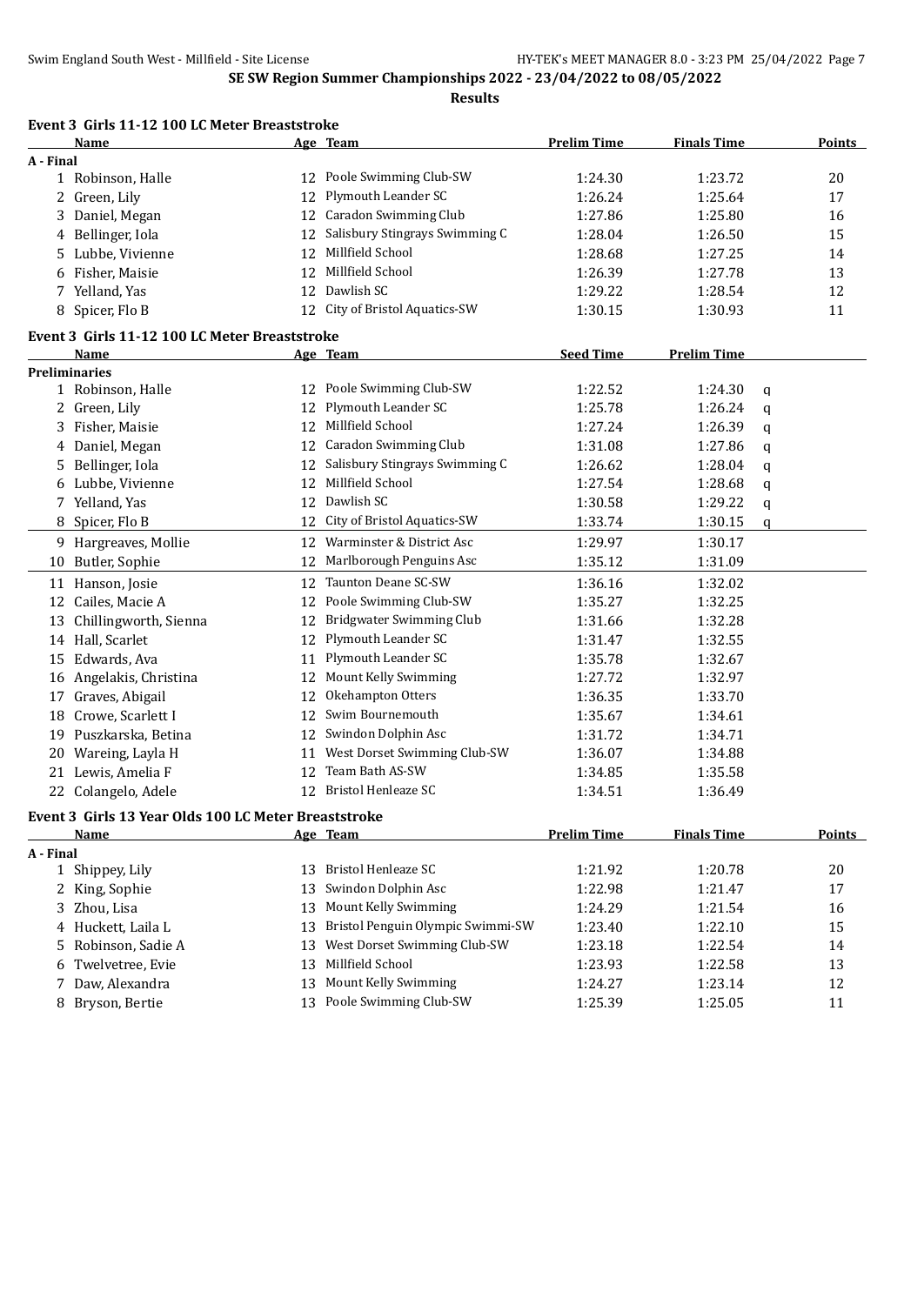#### **Event 3 Girls 13 Year Olds 100 LC Meter Breaststroke**

|           | Name                                                 |    | Age Team                          | <b>Seed Time</b>   | <b>Prelim Time</b> |   |          |
|-----------|------------------------------------------------------|----|-----------------------------------|--------------------|--------------------|---|----------|
|           | <b>Preliminaries</b>                                 |    |                                   |                    |                    |   |          |
|           | 1 Shippey, Lily                                      |    | 13 Bristol Henleaze SC            | 1:22.62            | 1:21.92            | q |          |
|           | 2 King, Sophie                                       | 13 | Swindon Dolphin Asc               | 1:21.40            | 1:22.98            | q |          |
|           | 3 Robinson, Sadie A                                  | 13 | West Dorset Swimming Club-SW      | 1:23.86            | 1:23.18            | q |          |
|           | 4 Huckett, Laila L                                   | 13 | Bristol Penguin Olympic Swimmi-SW | 1:24.66            | 1:23.40            | q |          |
| 5         | Twelvetree, Evie                                     | 13 | Millfield School                  | 1:21.93            | 1:23.93            | q |          |
| 6         | Daw, Alexandra                                       | 13 | Mount Kelly Swimming              | 1:23.64            | 1:24.27            | q |          |
| 7         | Zhou, Lisa                                           | 13 | Mount Kelly Swimming              | 1:22.23            | 1:24.29            | q |          |
| 8         | Bryson, Bertie                                       | 13 | Poole Swimming Club-SW            | 1:23.21            | 1:25.39            | q |          |
|           | 9 Nisbet, Alesha                                     | 13 | Street and District Swimming C-SW | 1:26.91            | 1:25.42            |   |          |
|           | 10 Law, Abigail                                      | 13 | Plymouth Leander SC               | 1:25.88            | 1:25.86            |   |          |
|           | 11 Declerck, Lotte                                   | 13 | Tiverton Swimming Club            | 1:22.46            | 1:26.80            |   |          |
|           | 12 Swain, Maisie                                     | 13 | Team Bath AS-SW                   | 1:26.57            | 1:27.34            |   |          |
|           | 13 Holmes, Ruby                                      | 13 | Penzance                          | 1:29.91            | 1:28.90            |   |          |
|           | 14 Fitzpatrick, Sophia A                             | 13 | Bristol Penguin Olympic Swimmi-SW | 1:28.54            | 1:28.92            |   |          |
|           | 15 Williamson-Jones, Georgie                         | 13 | Salisbury Stingrays Swimming C    | 1:26.90            | 1:29.10            |   |          |
|           | 16 Rizescu, Caty                                     |    | 13 Millfield School               | 1:25.58            | 1:30.08            |   |          |
|           |                                                      |    |                                   |                    |                    |   |          |
|           | Event 3 Girls 14 Year Olds 100 LC Meter Breaststroke |    |                                   |                    |                    |   |          |
|           | <b>Name</b>                                          |    | <u>Age Team</u>                   | <b>Prelim Time</b> | <b>Finals Time</b> |   | Points   |
| A - Final |                                                      |    | 14 City of Bristol Aquatics-SW    | 1:17.41            | 1:17.26            |   | 20       |
|           | 1 Spicer, Amelie M<br>2 Babbington, Julianna         |    | 14 Plymouth Leander SC            | 1:18.94            | 1:18.11            |   | 17       |
|           |                                                      |    | 14 Mount Kelly Swimming           | 1:21.62            |                    |   |          |
|           | 3 Washer, India<br>4 Idle-Beavers, Gabrielle         |    | 14 Mount Kelly Swimming           | 1:20.27            | 1:19.34            |   | 16<br>15 |
|           |                                                      |    | Tiverton Swimming Club            |                    | 1:20.44            |   |          |
|           | 5 Harrison, Rose                                     | 14 | Swindon Dolphin Asc               | 1:20.40            | 1:21.18            |   | 14       |
| 6         | Leonard, Sophie                                      | 14 |                                   | 1:20.98            | 1:21.46            |   | 13       |
|           | 7 Hunt, Lily                                         |    | 14 Swindon Dolphin Asc            | 1:22.45            | 1:23.32            |   | 12       |
|           | 8 Anderton, Tilly                                    |    | 14 Millfield School               | 1:23.51            | 1:23.91            |   | 11       |
|           | Event 3 Girls 14 Year Olds 100 LC Meter Breaststroke |    |                                   |                    |                    |   |          |
|           | Name                                                 |    | Age Team                          | <b>Seed Time</b>   | <b>Prelim Time</b> |   |          |
|           | <b>Preliminaries</b>                                 |    |                                   |                    |                    |   |          |
|           | 1 Spicer, Amelie M                                   |    | 14 City of Bristol Aquatics-SW    | 1:16.91            | 1:17.41            | q |          |
|           | 2 Babbington, Julianna                               |    | 14 Plymouth Leander SC            | 1:17.32            | 1:18.94            | q |          |
|           | 3 Idle-Beavers, Gabrielle                            |    | 14 Mount Kelly Swimming           | 1:17.58            | 1:20.27            | q |          |
|           | 4 Harrison, Rose                                     |    | 14 Tiverton Swimming Club         | 1:21.19            | 1:20.40            | q |          |
|           | 5 Leonard, Sophie                                    |    | 14 Swindon Dolphin Asc            | 1:19.97            | 1:20.98            | q |          |
|           | 6 Washer, India                                      |    | 14 Mount Kelly Swimming           | 1:17.32            | 1:21.62            | q |          |
| 7         | Hunt, Lily                                           | 14 | Swindon Dolphin Asc               | 1:21.40            | 1:22.45            | q |          |
| 8         | Anderton, Tilly                                      | 14 | Millfield School                  | 1:23.13            | 1:23.51            | q |          |
|           | 9 Vavasour, Lottie E                                 |    | 14 Poole Swimming Club-SW         | 1:24.20            | 1:23.52            |   |          |
| 10        | Pearson, Freya                                       | 14 | Plymouth Leander SC               | 1:24.46            | 1:24.29            |   |          |
| 11        | Olding, Holly                                        | 14 | Poole Swimming Club-SW            | 1:24.33            | 1:24.31            |   |          |
|           | 12 Hanson, Frankie                                   | 14 | Taunton Deane SC-SW               | 1:24.45            | 1:24.53            |   |          |
| 13        | Hautot, Hannah                                       | 14 | Newquay Cormorants SC             | 1:25.58            | 1:24.57            |   |          |
| 14        | Bowen, Lilly                                         | 14 | Keynsham Swimming Club-SW         | 1:25.75            | 1:24.60            |   |          |
| 15        | Foley, Tianna-Eve                                    | 14 | Plymouth Leander SC               | 1:24.86            | 1:24.82            |   |          |
| 16        | Kelly, Martha                                        | 14 | Team Bath AS-SW                   | 1:25.04            | 1:25.14            |   |          |
| 17        | Holmes, Ruby                                         |    | 14 Plymouth Leander SC            | 1:22.52            | 1:25.52            |   |          |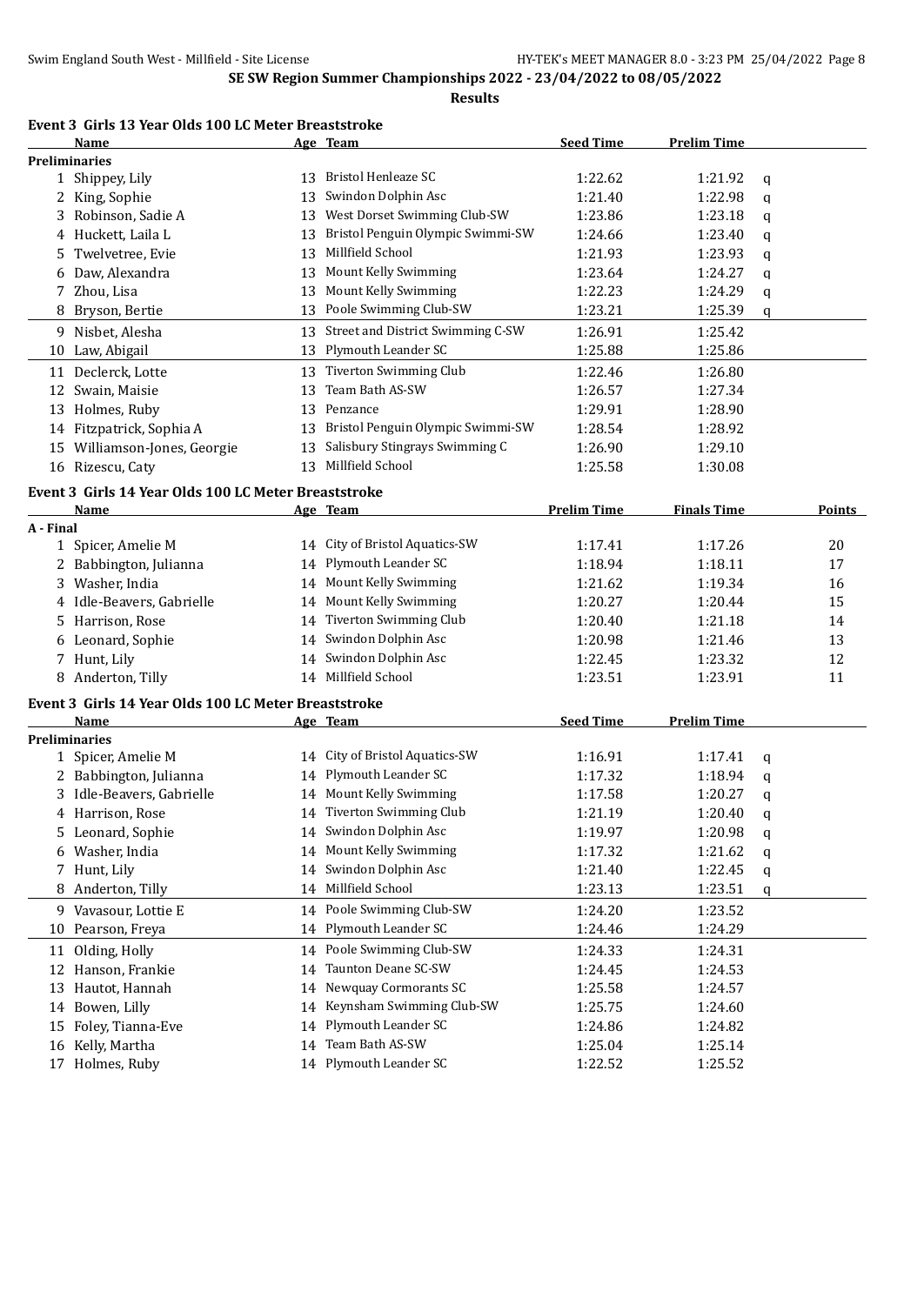**Results**

#### **Preliminaries ... (Event 3 Girls 14 Year Olds 100 LC Meter Breaststroke)**

|     | <b>Name</b>                                         |    | Age Team                             | <b>Seed Time</b> | Prelim Time        |  |  |
|-----|-----------------------------------------------------|----|--------------------------------------|------------------|--------------------|--|--|
| 18  | Wynne-Jones, Kelly                                  |    | 14 Mount Kelly Swimming              | 1:27.62          | 1:25.66            |  |  |
| 19  | Porton, Neve J                                      |    | 14 Tigersharks Asc                   | 1:23.66          | 1:25.87            |  |  |
| 20  | Richards, Olalla                                    |    | 14 Severnside Tritons Swimming Cl-SW | 1:24.35          | 1:26.36            |  |  |
| 21  | Wilkinson, Anna                                     | 14 | Mount Kelly Swimming                 | 1:23.44          | 1:26.39            |  |  |
| 22  | Simons, Gracie                                      | 14 | Mount Kelly Swimming                 | 1:25.29          | 1:26.57            |  |  |
| 23  | Maddock, Ciara M                                    | 14 | Bristol Penguin Olympic Swimmi-SW    | 1:24.76          | 1:27.60            |  |  |
| 24  | Burghart, Kira K                                    | 14 | Swim Bournemouth                     | 1:25.72          | 1:27.75            |  |  |
| 25  | Kearns, Holly                                       | 14 | West Dorset Swimming Club-SW         | 1:26.58          | 1:28.06            |  |  |
| 26  | Willshire, Erin                                     | 14 | Salisbury Stingrays Swimming C       | 1:23.11          | 1:28.15            |  |  |
| 27  | Hansen, Freya                                       | 14 | Cheltenham Phoenix Aquatics Cl       | 1:26.90          | 1:28.47            |  |  |
| 28  | Davis, Tilly                                        | 14 | Mount Kelly Swimming                 | 1:26.70          | 1:28.60            |  |  |
| 29  | Babbington, Karensa                                 |    | 14 Plymouth Leander SC               | 1:27.80          | 1:28.72            |  |  |
| 30  | Smithson, Molly                                     | 14 | Swindon Dolphin Asc                  | 1:25.42          | 1:28.86            |  |  |
| *31 | Miles-Simmonite, Anna                               | 14 | West Dorset Swimming Club-SW         | 1:26.04          | 1:28.90            |  |  |
| *31 | Palmer, Evie                                        | 14 | <b>Tavistock Swimming Club</b>       | 1:27.01          | 1:28.90            |  |  |
| *31 | Smith, Lilia M                                      | 14 | Truro Swimming Club-SW               | 1:27.82          | 1:28.90            |  |  |
|     | Event 3 Girls 100 LC Meter Breaststroke Multi-Class |    |                                      |                  |                    |  |  |
|     | Name                                                |    | Age Team                             | <b>Seed Time</b> | <b>Prelim Time</b> |  |  |
|     | <b>Preliminaries</b>                                |    |                                      |                  |                    |  |  |
|     | 1 % Haynes, Isabella SB9                            |    | 14 Swim Bournemouth                  | 1:46.35          | 1:45.94<br>a       |  |  |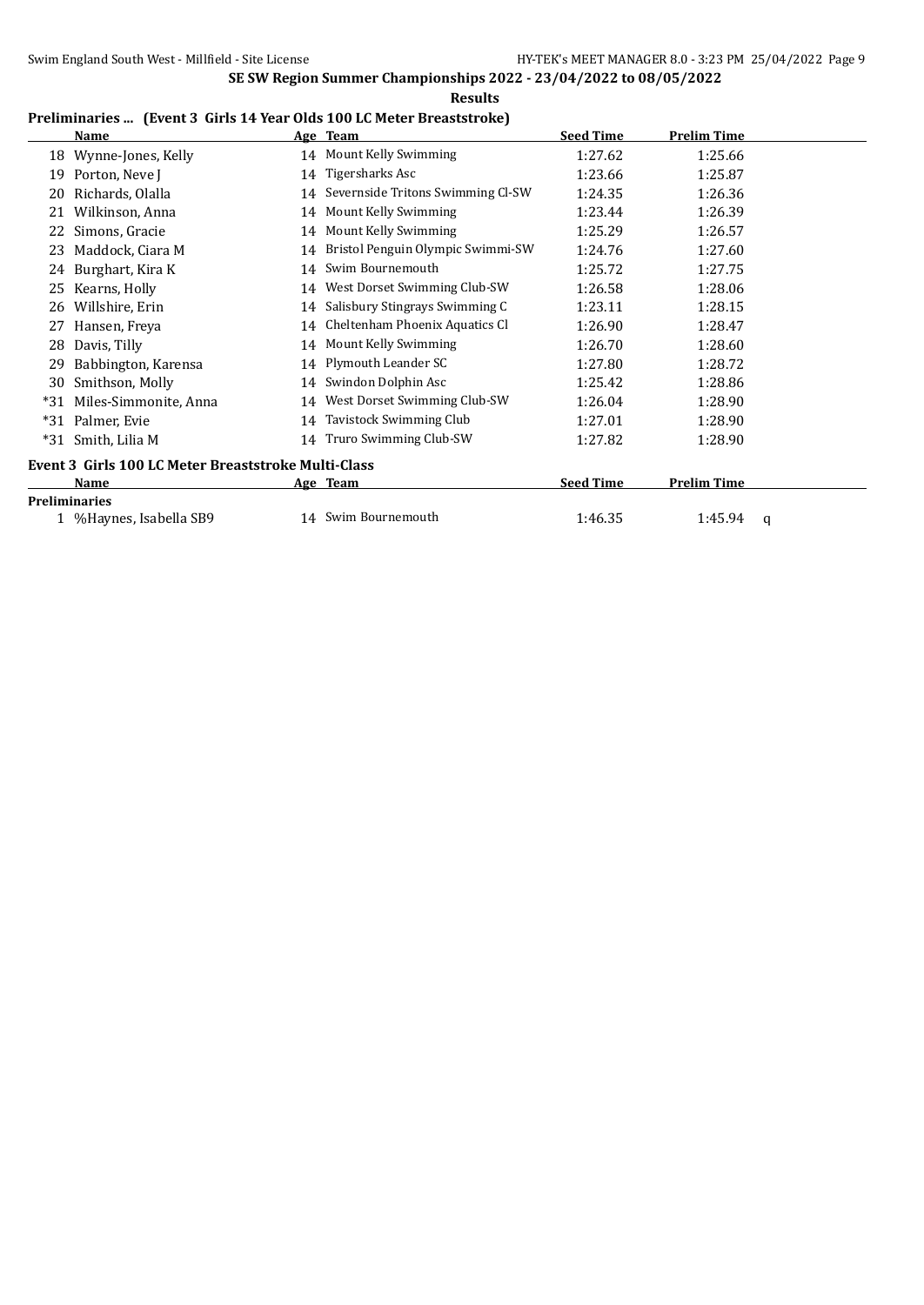|           | Event 4 Boys 11-12 50 LC Meter Butterfly        |    |                                      |                    |                    |   |               |
|-----------|-------------------------------------------------|----|--------------------------------------|--------------------|--------------------|---|---------------|
|           | <u>Name</u>                                     |    | Age Team                             | <b>Prelim Time</b> | <b>Finals Time</b> |   | <b>Points</b> |
| A - Final | 1 Tibbatts, Monty                               | 12 | Bournemouth Collegiate School-SW     | 32.95              | 32.35              |   | 20            |
|           | 2 Biddick, James W                              | 12 | Exeter City Swimming Club-SW         | 32.94              | 32.87              |   | 17            |
| 3         | Baker, Lucas                                    | 12 | Taunton Deane SC-SW                  | 34.61              | 33.86              |   | 16            |
| 4         | Barnett, Tom                                    | 12 | Taunton Deane SC-SW                  | 34.23              | 33.94              |   | 15            |
|           | 5 Palmer, Jack D                                | 12 | Poole Swimming Club-SW               | 34.69              | 34.02              |   | 14            |
| 6         | McLaughlin, Lewis                               | 12 | Seagulls Swimming Club-SW            | 34.55              | 34.21              |   | 13            |
|           | 7 Hague, Freddie                                | 12 | Newquay Cormorants SC                | 33.97              | 34.32              |   | 12            |
|           | 8 White, Callum                                 | 12 | City of Bristol Aquatics-SW          | 34.91              | 34.57              |   | 11            |
|           |                                                 |    |                                      |                    |                    |   |               |
|           | Event 4 Boys 11-12 50 LC Meter Butterfly        |    |                                      |                    |                    |   |               |
|           | Name                                            |    | Age Team                             | <b>Seed Time</b>   | <b>Prelim Time</b> |   |               |
|           | <b>Preliminaries</b>                            |    | 12 Exeter City Swimming Club-SW      | 34.58              | 32.94              |   |               |
|           | 1 Biddick, James W                              |    | 12 Bournemouth Collegiate School-SW  | 33.02              | 32.95              | q |               |
|           | 2 Tibbatts, Monty                               |    | 12 Newquay Cormorants SC             |                    | 33.97              | q |               |
|           | 3 Hague, Freddie<br>Barnett, Tom                | 12 | Taunton Deane SC-SW                  | 34.27<br>33.66     | 34.23              | q |               |
| 4         |                                                 |    | Seagulls Swimming Club-SW            |                    |                    | q |               |
| 5         | McLaughlin, Lewis                               | 12 | Taunton Deane SC-SW                  | 35.33              | 34.55              | q |               |
| 6         | Baker, Lucas                                    | 12 | Poole Swimming Club-SW               | 35.09              | 34.61              | q |               |
|           | 7 Palmer, Jack D                                | 12 |                                      | 36.05              | 34.69              | q |               |
|           | 8 White, Callum                                 | 12 | City of Bristol Aquatics-SW          | 38.15              | 34.91              | q |               |
|           | 9 Bailey, George                                | 12 | Exeter City Swimming Club-SW         | 36.52              | 35.67              |   |               |
|           | 10 Mathieson, Edward                            | 12 | Mount Kelly Swimming                 | 34.97              | 35.86              |   |               |
|           | 11 Nellis, Leo D                                | 12 | Gloucester City Swimming Club        | 36.21              | 36.03              |   |               |
| 12        | McFarland, Finn H                               | 12 | Team Bath AS-SW                      | 38.25              | 36.16              |   |               |
|           | 13 Davis, Gregory                               | 11 | City of Bristol Aquatics-SW          | 37.84              | 36.25              |   |               |
|           | 14 Farnfield, Rohan                             | 12 | <b>Bristol Henleaze SC</b>           | 36.92              | 36.26              |   |               |
|           | 15 Woodford, Harry                              | 12 | Bradford on Avon Asc                 | 38.23              | 36.54              |   |               |
|           | 16 Smith, Theo                                  | 12 | Bristol North Swimming Club          | 38.10              | 36.65              |   |               |
| 17        | Jakeways, Oscar W                               |    | 12 Bristol Penguin Olympic Swimmi-SW | 37.94              | 36.69              |   |               |
|           | 18 Hartley, Jonah S                             | 12 | Soundwell Swimming Club-SW           | 35.19              | 36.70              |   |               |
| 19        | Tresise, Andrew                                 | 12 | Team Bath AS-SW                      | 36.77              | 37.20              |   |               |
| 20        | Phipps, Charlie                                 | 11 | Millfield School                     | 38.29              | 37.23              |   |               |
| 21        | Hordern, Adam A                                 | 12 | Team Bath AS-SW                      | 36.62              | 37.31              |   |               |
|           | 22 Pollock, Ethan M                             | 12 | Barnstaple Swimming Club-SW          | 37.67              | 37.36              |   |               |
|           | 23 Leo, Sonny P                                 |    | 11 Tigersharks Asc                   | 37.55              | 37.37              |   |               |
|           | 24 Goodrum, Joshua                              |    | 12 Plymouth Leander SC               | 36.21              | 37.45              |   |               |
|           | 25 Parish, Alex L                               | 12 | Clevedon-SW                          | 37.95              | 37.58              |   |               |
|           | 26 Young, Max                                   | 12 | Penzance                             | 38.91              | 38.34              |   |               |
|           | 27 Allsop, Henry A                              | 12 | Exeter City Swimming Club-SW         | 38.45              | 38.43              |   |               |
|           | 28 Partridge, Freddie                           | 12 | Plymouth Leander SC                  | 37.43              | 38.44              |   |               |
| 29        | Edwards, Arran                                  | 12 | Salisbury Stingrays Swimming C       | 38.96              | 39.18              |   |               |
| 30        | Shipley, William                                | 12 | Bristol North Swimming Club          | 38.03              | 39.44              |   |               |
|           | 31 Flint, Alexander                             | 11 | Bournemouth Collegiate School-SW     | 38.27              | 40.84              |   |               |
|           | 32 Oreilly, Noah                                |    | 12 Trident Swimming Club             | 38.20              | 41.37              |   |               |
|           | Event 4 Boys 13 Year Olds 50 LC Meter Butterfly |    |                                      |                    |                    |   |               |
|           | Name                                            |    | Age Team                             | <b>Prelim Time</b> | <b>Finals Time</b> |   | <b>Points</b> |
| A - Final |                                                 |    |                                      |                    |                    |   |               |
|           | 1 Marshall, Tom J                               |    | 13 Exeter City Swimming Club-SW      | 31.35              | 30.76              |   | 20            |
|           | 2 Stoddard, Toby L                              |    | 13 Truro Swimming Club-SW            | 31.45              | 30.80              |   | 17            |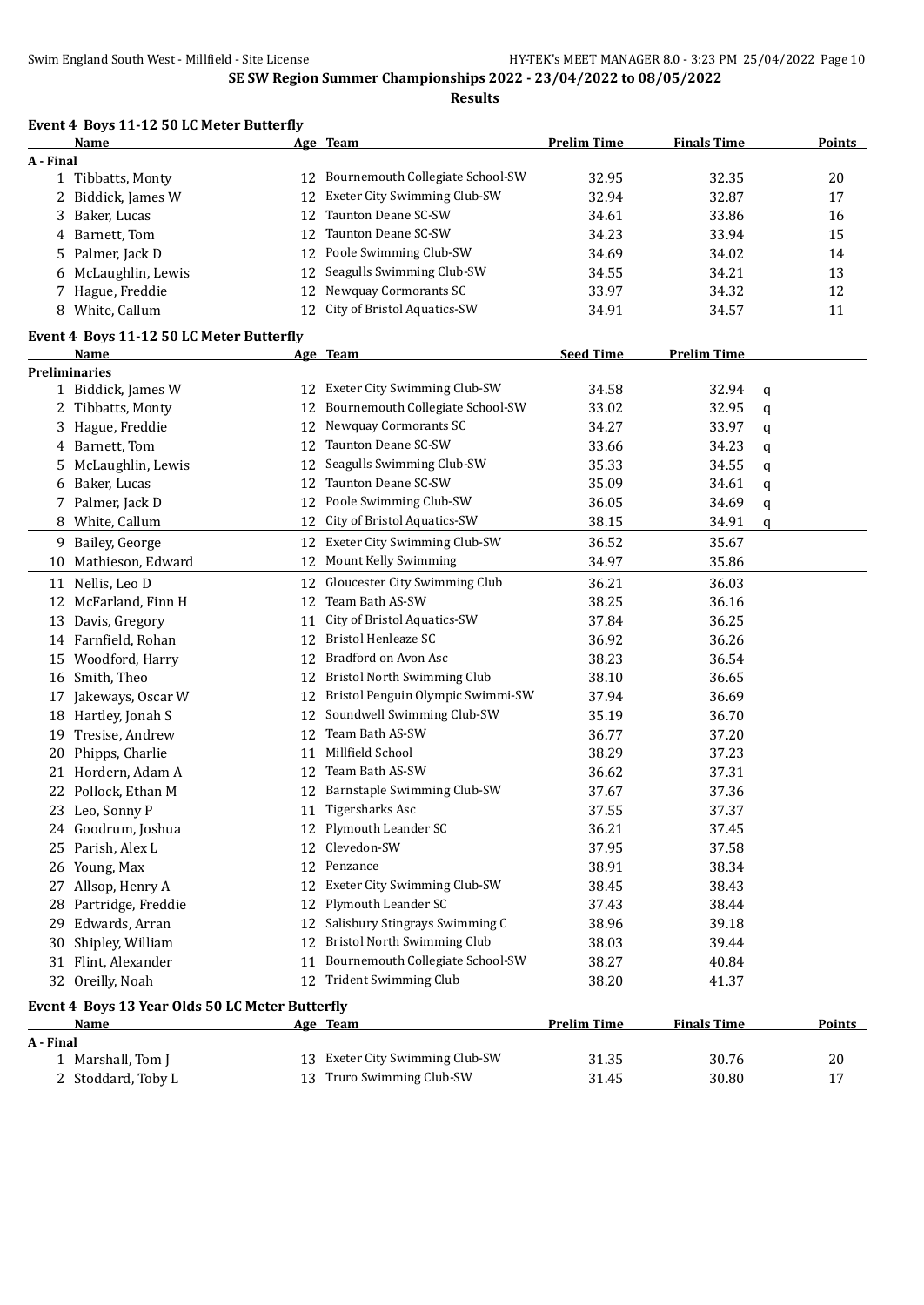# **A - Final ... (Event 4 Boys 13 Year Olds 50 LC Meter Butterfly)**

| 13 Blandford Flyers Swimming Club<br>3 Leigh, Wilf<br>32.08<br>31.01<br>16<br>13 Dartmoor Darts Aquatic<br>4 Nakamura-Drew, Toby<br>31.82<br>31.08<br>15<br>Tigersharks Asc<br>Symons, Oscar Z<br>31.90<br>13<br>31.13<br>14<br>5.<br>Dartmoor Darts Aquatic<br>Grenardo, Sebastian<br>31.52<br>31.16<br>13<br>13<br>6<br>13 Barnstaple Swimming Club-SW<br>Chesworth, Ted<br>32.30<br>31.37<br>7<br>12<br>13 North Dorset Turbos SC<br>George, Freddie<br>32.54<br>32.38<br>11<br>8<br>Event 4 Boys 13 Year Olds 50 LC Meter Butterfly<br><b>Seed Time</b><br><b>Prelim Time</b><br>Age Team<br>Name<br><b>Preliminaries</b><br>13 Exeter City Swimming Club-SW<br>31.82<br>31.35<br>1 Marshall, Tom J<br>q<br>Truro Swimming Club-SW<br>32.91<br>2 Stoddard, Toby L<br>13<br>31.45<br>q<br>Dartmoor Darts Aquatic<br>Grenardo, Sebastian<br>31.62<br>31.52<br>3<br>13<br>q<br>Dartmoor Darts Aquatic<br>4 Nakamura-Drew, Toby<br>33.35<br>31.82<br>13<br>q<br>Tigersharks Asc<br>32.03<br>31.90<br>Symons, Oscar Z<br>13<br>5<br>q<br><b>Blandford Flyers Swimming Club</b><br>31.56<br>32.08<br>6 Leigh, Wilf<br>13<br>q<br><b>Barnstaple Swimming Club-SW</b><br>7 Chesworth, Ted<br>32.54<br>32.30<br>13<br>q<br>North Dorset Turbos SC<br>35.04<br>8 George, Freddie<br>13<br>32.54<br>q<br>Marlborough Penguins Asc<br>33.15<br>9 Skordis, Luke<br>32.64<br>13<br>Millfield School<br>34.29<br>13<br>32.67<br>10 Chatterjee, Billy<br>Exeter City Swimming Club-SW<br>33.25<br>32.86<br>11 Murphy, Reuben<br>13<br>Poole Swimming Club-SW<br>Wisbey, Leo<br>31.26<br>32.95<br>12<br>13<br>Tigersharks Asc<br>Owen, Charlie<br>33.86<br>33.02<br>13<br>13<br>Exeter City Swimming Club-SW<br>14 Vallez, Arsene<br>33.04<br>34.79<br>13<br>Southwold Swimming Club<br>15 Johnson, Tom<br>33.19<br>13<br>32.84<br>Clevedon-SW<br>33.52<br>Osborne, Leo<br>33.25<br>13<br>16<br>Severnside Tritons Swimming Cl-SW<br>Collin, James<br>32.03<br>33.69<br>13<br>17<br>18 Toase, Max<br>Gloucester City Swimming Club<br>33.97<br>34.48<br>13<br>Poole Swimming Club-SW<br>*19 Stockdale, Zach A<br>33.97<br>34.16<br>13<br>Barnstaple Swimming Club-SW<br>34.16<br>*19 Eschle, Martin<br>34.99<br>13<br>13 Yeovil District Swimming Club<br>21 Abbott, Harry<br>35.54<br>34.37<br>13 Backwell<br>22 West, Harry<br>35.25<br>34.69<br>13 Tavistock Swimming Club<br>23 Higham, Herbie<br>35.31<br>34.73<br>Mount Kelly Swimming<br>24 Gifford-Groves, Caleb<br>35.05<br>13<br>34.58<br><b>Tigersharks Asc</b><br>25 Probyn, Patrick J<br>35.11<br>13<br>34.41<br>13 Millfield School<br>35.49<br>35.12<br>26 Mixer, Leo<br>27 Walmsley, Ewan J<br>13 Tigersharks Asc<br>36.00<br>35.60<br>13 Yeovil District Swimming Club<br>Perrin, Theodore<br>36.21<br>35.63<br>28.<br>Trowbridge Asc<br>Hidalgo-Curtis, Xavier<br>36.00<br>35.73<br>29.<br>13<br>Backwell<br>Cocks, Charlie<br>36.01<br>35.84<br>13<br>30<br>Millfield School<br>Guppy, Jack<br>33.46<br>36.05<br>13<br>31<br>Brixham Swimming Club-SW<br>Lloyd, William<br>35.39<br>36.39<br>32<br>13<br>33 Solly, Leo<br>13 North Cornwall Dragons<br>38.57<br>36.20<br>Event 4 Boys 14 Year Olds 50 LC Meter Butterfly<br><b>Prelim Time</b><br>Age Team<br><b>Finals Time</b><br><b>Points</b><br>Name<br>A - Final<br>14 Mount Kelly Swimming<br>1 Adama, Abduljabar<br>26.74<br>26.20<br>20<br>Mount Kelly Swimming<br>D'Onofrio, Alex<br>27.59<br>27.64<br>17<br>2<br>14<br>Swim Bournemouth<br>3 Young, Hugo W<br>28.20<br>28.04<br>16<br>14 | $\mu$ and $\mu$ boys to real only so be meter battering<br>Name | Age Team            | <b>Prelim Time</b> | <b>Finals Time</b> | <b>Points</b> |
|-----------------------------------------------------------------------------------------------------------------------------------------------------------------------------------------------------------------------------------------------------------------------------------------------------------------------------------------------------------------------------------------------------------------------------------------------------------------------------------------------------------------------------------------------------------------------------------------------------------------------------------------------------------------------------------------------------------------------------------------------------------------------------------------------------------------------------------------------------------------------------------------------------------------------------------------------------------------------------------------------------------------------------------------------------------------------------------------------------------------------------------------------------------------------------------------------------------------------------------------------------------------------------------------------------------------------------------------------------------------------------------------------------------------------------------------------------------------------------------------------------------------------------------------------------------------------------------------------------------------------------------------------------------------------------------------------------------------------------------------------------------------------------------------------------------------------------------------------------------------------------------------------------------------------------------------------------------------------------------------------------------------------------------------------------------------------------------------------------------------------------------------------------------------------------------------------------------------------------------------------------------------------------------------------------------------------------------------------------------------------------------------------------------------------------------------------------------------------------------------------------------------------------------------------------------------------------------------------------------------------------------------------------------------------------------------------------------------------------------------------------------------------------------------------------------------------------------------------------------------------------------------------------------------------------------------------------------------------------------------------------------------------------------------------------------------------------------------------------------------------------------------------------------------------------------------------------------------------------------------------------------------------------------------------------------------------------------------------------------------------------------------------------------------------------------------------------------------------------------------------------------|-----------------------------------------------------------------|---------------------|--------------------|--------------------|---------------|
|                                                                                                                                                                                                                                                                                                                                                                                                                                                                                                                                                                                                                                                                                                                                                                                                                                                                                                                                                                                                                                                                                                                                                                                                                                                                                                                                                                                                                                                                                                                                                                                                                                                                                                                                                                                                                                                                                                                                                                                                                                                                                                                                                                                                                                                                                                                                                                                                                                                                                                                                                                                                                                                                                                                                                                                                                                                                                                                                                                                                                                                                                                                                                                                                                                                                                                                                                                                                                                                                                                           |                                                                 |                     |                    |                    |               |
|                                                                                                                                                                                                                                                                                                                                                                                                                                                                                                                                                                                                                                                                                                                                                                                                                                                                                                                                                                                                                                                                                                                                                                                                                                                                                                                                                                                                                                                                                                                                                                                                                                                                                                                                                                                                                                                                                                                                                                                                                                                                                                                                                                                                                                                                                                                                                                                                                                                                                                                                                                                                                                                                                                                                                                                                                                                                                                                                                                                                                                                                                                                                                                                                                                                                                                                                                                                                                                                                                                           |                                                                 |                     |                    |                    |               |
|                                                                                                                                                                                                                                                                                                                                                                                                                                                                                                                                                                                                                                                                                                                                                                                                                                                                                                                                                                                                                                                                                                                                                                                                                                                                                                                                                                                                                                                                                                                                                                                                                                                                                                                                                                                                                                                                                                                                                                                                                                                                                                                                                                                                                                                                                                                                                                                                                                                                                                                                                                                                                                                                                                                                                                                                                                                                                                                                                                                                                                                                                                                                                                                                                                                                                                                                                                                                                                                                                                           |                                                                 |                     |                    |                    |               |
|                                                                                                                                                                                                                                                                                                                                                                                                                                                                                                                                                                                                                                                                                                                                                                                                                                                                                                                                                                                                                                                                                                                                                                                                                                                                                                                                                                                                                                                                                                                                                                                                                                                                                                                                                                                                                                                                                                                                                                                                                                                                                                                                                                                                                                                                                                                                                                                                                                                                                                                                                                                                                                                                                                                                                                                                                                                                                                                                                                                                                                                                                                                                                                                                                                                                                                                                                                                                                                                                                                           |                                                                 |                     |                    |                    |               |
|                                                                                                                                                                                                                                                                                                                                                                                                                                                                                                                                                                                                                                                                                                                                                                                                                                                                                                                                                                                                                                                                                                                                                                                                                                                                                                                                                                                                                                                                                                                                                                                                                                                                                                                                                                                                                                                                                                                                                                                                                                                                                                                                                                                                                                                                                                                                                                                                                                                                                                                                                                                                                                                                                                                                                                                                                                                                                                                                                                                                                                                                                                                                                                                                                                                                                                                                                                                                                                                                                                           |                                                                 |                     |                    |                    |               |
|                                                                                                                                                                                                                                                                                                                                                                                                                                                                                                                                                                                                                                                                                                                                                                                                                                                                                                                                                                                                                                                                                                                                                                                                                                                                                                                                                                                                                                                                                                                                                                                                                                                                                                                                                                                                                                                                                                                                                                                                                                                                                                                                                                                                                                                                                                                                                                                                                                                                                                                                                                                                                                                                                                                                                                                                                                                                                                                                                                                                                                                                                                                                                                                                                                                                                                                                                                                                                                                                                                           |                                                                 |                     |                    |                    |               |
|                                                                                                                                                                                                                                                                                                                                                                                                                                                                                                                                                                                                                                                                                                                                                                                                                                                                                                                                                                                                                                                                                                                                                                                                                                                                                                                                                                                                                                                                                                                                                                                                                                                                                                                                                                                                                                                                                                                                                                                                                                                                                                                                                                                                                                                                                                                                                                                                                                                                                                                                                                                                                                                                                                                                                                                                                                                                                                                                                                                                                                                                                                                                                                                                                                                                                                                                                                                                                                                                                                           |                                                                 |                     |                    |                    |               |
|                                                                                                                                                                                                                                                                                                                                                                                                                                                                                                                                                                                                                                                                                                                                                                                                                                                                                                                                                                                                                                                                                                                                                                                                                                                                                                                                                                                                                                                                                                                                                                                                                                                                                                                                                                                                                                                                                                                                                                                                                                                                                                                                                                                                                                                                                                                                                                                                                                                                                                                                                                                                                                                                                                                                                                                                                                                                                                                                                                                                                                                                                                                                                                                                                                                                                                                                                                                                                                                                                                           |                                                                 |                     |                    |                    |               |
|                                                                                                                                                                                                                                                                                                                                                                                                                                                                                                                                                                                                                                                                                                                                                                                                                                                                                                                                                                                                                                                                                                                                                                                                                                                                                                                                                                                                                                                                                                                                                                                                                                                                                                                                                                                                                                                                                                                                                                                                                                                                                                                                                                                                                                                                                                                                                                                                                                                                                                                                                                                                                                                                                                                                                                                                                                                                                                                                                                                                                                                                                                                                                                                                                                                                                                                                                                                                                                                                                                           |                                                                 |                     |                    |                    |               |
|                                                                                                                                                                                                                                                                                                                                                                                                                                                                                                                                                                                                                                                                                                                                                                                                                                                                                                                                                                                                                                                                                                                                                                                                                                                                                                                                                                                                                                                                                                                                                                                                                                                                                                                                                                                                                                                                                                                                                                                                                                                                                                                                                                                                                                                                                                                                                                                                                                                                                                                                                                                                                                                                                                                                                                                                                                                                                                                                                                                                                                                                                                                                                                                                                                                                                                                                                                                                                                                                                                           |                                                                 |                     |                    |                    |               |
|                                                                                                                                                                                                                                                                                                                                                                                                                                                                                                                                                                                                                                                                                                                                                                                                                                                                                                                                                                                                                                                                                                                                                                                                                                                                                                                                                                                                                                                                                                                                                                                                                                                                                                                                                                                                                                                                                                                                                                                                                                                                                                                                                                                                                                                                                                                                                                                                                                                                                                                                                                                                                                                                                                                                                                                                                                                                                                                                                                                                                                                                                                                                                                                                                                                                                                                                                                                                                                                                                                           |                                                                 |                     |                    |                    |               |
|                                                                                                                                                                                                                                                                                                                                                                                                                                                                                                                                                                                                                                                                                                                                                                                                                                                                                                                                                                                                                                                                                                                                                                                                                                                                                                                                                                                                                                                                                                                                                                                                                                                                                                                                                                                                                                                                                                                                                                                                                                                                                                                                                                                                                                                                                                                                                                                                                                                                                                                                                                                                                                                                                                                                                                                                                                                                                                                                                                                                                                                                                                                                                                                                                                                                                                                                                                                                                                                                                                           |                                                                 |                     |                    |                    |               |
|                                                                                                                                                                                                                                                                                                                                                                                                                                                                                                                                                                                                                                                                                                                                                                                                                                                                                                                                                                                                                                                                                                                                                                                                                                                                                                                                                                                                                                                                                                                                                                                                                                                                                                                                                                                                                                                                                                                                                                                                                                                                                                                                                                                                                                                                                                                                                                                                                                                                                                                                                                                                                                                                                                                                                                                                                                                                                                                                                                                                                                                                                                                                                                                                                                                                                                                                                                                                                                                                                                           |                                                                 |                     |                    |                    |               |
|                                                                                                                                                                                                                                                                                                                                                                                                                                                                                                                                                                                                                                                                                                                                                                                                                                                                                                                                                                                                                                                                                                                                                                                                                                                                                                                                                                                                                                                                                                                                                                                                                                                                                                                                                                                                                                                                                                                                                                                                                                                                                                                                                                                                                                                                                                                                                                                                                                                                                                                                                                                                                                                                                                                                                                                                                                                                                                                                                                                                                                                                                                                                                                                                                                                                                                                                                                                                                                                                                                           |                                                                 |                     |                    |                    |               |
|                                                                                                                                                                                                                                                                                                                                                                                                                                                                                                                                                                                                                                                                                                                                                                                                                                                                                                                                                                                                                                                                                                                                                                                                                                                                                                                                                                                                                                                                                                                                                                                                                                                                                                                                                                                                                                                                                                                                                                                                                                                                                                                                                                                                                                                                                                                                                                                                                                                                                                                                                                                                                                                                                                                                                                                                                                                                                                                                                                                                                                                                                                                                                                                                                                                                                                                                                                                                                                                                                                           |                                                                 |                     |                    |                    |               |
|                                                                                                                                                                                                                                                                                                                                                                                                                                                                                                                                                                                                                                                                                                                                                                                                                                                                                                                                                                                                                                                                                                                                                                                                                                                                                                                                                                                                                                                                                                                                                                                                                                                                                                                                                                                                                                                                                                                                                                                                                                                                                                                                                                                                                                                                                                                                                                                                                                                                                                                                                                                                                                                                                                                                                                                                                                                                                                                                                                                                                                                                                                                                                                                                                                                                                                                                                                                                                                                                                                           |                                                                 |                     |                    |                    |               |
|                                                                                                                                                                                                                                                                                                                                                                                                                                                                                                                                                                                                                                                                                                                                                                                                                                                                                                                                                                                                                                                                                                                                                                                                                                                                                                                                                                                                                                                                                                                                                                                                                                                                                                                                                                                                                                                                                                                                                                                                                                                                                                                                                                                                                                                                                                                                                                                                                                                                                                                                                                                                                                                                                                                                                                                                                                                                                                                                                                                                                                                                                                                                                                                                                                                                                                                                                                                                                                                                                                           |                                                                 |                     |                    |                    |               |
|                                                                                                                                                                                                                                                                                                                                                                                                                                                                                                                                                                                                                                                                                                                                                                                                                                                                                                                                                                                                                                                                                                                                                                                                                                                                                                                                                                                                                                                                                                                                                                                                                                                                                                                                                                                                                                                                                                                                                                                                                                                                                                                                                                                                                                                                                                                                                                                                                                                                                                                                                                                                                                                                                                                                                                                                                                                                                                                                                                                                                                                                                                                                                                                                                                                                                                                                                                                                                                                                                                           |                                                                 |                     |                    |                    |               |
|                                                                                                                                                                                                                                                                                                                                                                                                                                                                                                                                                                                                                                                                                                                                                                                                                                                                                                                                                                                                                                                                                                                                                                                                                                                                                                                                                                                                                                                                                                                                                                                                                                                                                                                                                                                                                                                                                                                                                                                                                                                                                                                                                                                                                                                                                                                                                                                                                                                                                                                                                                                                                                                                                                                                                                                                                                                                                                                                                                                                                                                                                                                                                                                                                                                                                                                                                                                                                                                                                                           |                                                                 |                     |                    |                    |               |
|                                                                                                                                                                                                                                                                                                                                                                                                                                                                                                                                                                                                                                                                                                                                                                                                                                                                                                                                                                                                                                                                                                                                                                                                                                                                                                                                                                                                                                                                                                                                                                                                                                                                                                                                                                                                                                                                                                                                                                                                                                                                                                                                                                                                                                                                                                                                                                                                                                                                                                                                                                                                                                                                                                                                                                                                                                                                                                                                                                                                                                                                                                                                                                                                                                                                                                                                                                                                                                                                                                           |                                                                 |                     |                    |                    |               |
|                                                                                                                                                                                                                                                                                                                                                                                                                                                                                                                                                                                                                                                                                                                                                                                                                                                                                                                                                                                                                                                                                                                                                                                                                                                                                                                                                                                                                                                                                                                                                                                                                                                                                                                                                                                                                                                                                                                                                                                                                                                                                                                                                                                                                                                                                                                                                                                                                                                                                                                                                                                                                                                                                                                                                                                                                                                                                                                                                                                                                                                                                                                                                                                                                                                                                                                                                                                                                                                                                                           |                                                                 |                     |                    |                    |               |
|                                                                                                                                                                                                                                                                                                                                                                                                                                                                                                                                                                                                                                                                                                                                                                                                                                                                                                                                                                                                                                                                                                                                                                                                                                                                                                                                                                                                                                                                                                                                                                                                                                                                                                                                                                                                                                                                                                                                                                                                                                                                                                                                                                                                                                                                                                                                                                                                                                                                                                                                                                                                                                                                                                                                                                                                                                                                                                                                                                                                                                                                                                                                                                                                                                                                                                                                                                                                                                                                                                           |                                                                 |                     |                    |                    |               |
|                                                                                                                                                                                                                                                                                                                                                                                                                                                                                                                                                                                                                                                                                                                                                                                                                                                                                                                                                                                                                                                                                                                                                                                                                                                                                                                                                                                                                                                                                                                                                                                                                                                                                                                                                                                                                                                                                                                                                                                                                                                                                                                                                                                                                                                                                                                                                                                                                                                                                                                                                                                                                                                                                                                                                                                                                                                                                                                                                                                                                                                                                                                                                                                                                                                                                                                                                                                                                                                                                                           |                                                                 |                     |                    |                    |               |
|                                                                                                                                                                                                                                                                                                                                                                                                                                                                                                                                                                                                                                                                                                                                                                                                                                                                                                                                                                                                                                                                                                                                                                                                                                                                                                                                                                                                                                                                                                                                                                                                                                                                                                                                                                                                                                                                                                                                                                                                                                                                                                                                                                                                                                                                                                                                                                                                                                                                                                                                                                                                                                                                                                                                                                                                                                                                                                                                                                                                                                                                                                                                                                                                                                                                                                                                                                                                                                                                                                           |                                                                 |                     |                    |                    |               |
|                                                                                                                                                                                                                                                                                                                                                                                                                                                                                                                                                                                                                                                                                                                                                                                                                                                                                                                                                                                                                                                                                                                                                                                                                                                                                                                                                                                                                                                                                                                                                                                                                                                                                                                                                                                                                                                                                                                                                                                                                                                                                                                                                                                                                                                                                                                                                                                                                                                                                                                                                                                                                                                                                                                                                                                                                                                                                                                                                                                                                                                                                                                                                                                                                                                                                                                                                                                                                                                                                                           |                                                                 |                     |                    |                    |               |
|                                                                                                                                                                                                                                                                                                                                                                                                                                                                                                                                                                                                                                                                                                                                                                                                                                                                                                                                                                                                                                                                                                                                                                                                                                                                                                                                                                                                                                                                                                                                                                                                                                                                                                                                                                                                                                                                                                                                                                                                                                                                                                                                                                                                                                                                                                                                                                                                                                                                                                                                                                                                                                                                                                                                                                                                                                                                                                                                                                                                                                                                                                                                                                                                                                                                                                                                                                                                                                                                                                           |                                                                 |                     |                    |                    |               |
|                                                                                                                                                                                                                                                                                                                                                                                                                                                                                                                                                                                                                                                                                                                                                                                                                                                                                                                                                                                                                                                                                                                                                                                                                                                                                                                                                                                                                                                                                                                                                                                                                                                                                                                                                                                                                                                                                                                                                                                                                                                                                                                                                                                                                                                                                                                                                                                                                                                                                                                                                                                                                                                                                                                                                                                                                                                                                                                                                                                                                                                                                                                                                                                                                                                                                                                                                                                                                                                                                                           |                                                                 |                     |                    |                    |               |
|                                                                                                                                                                                                                                                                                                                                                                                                                                                                                                                                                                                                                                                                                                                                                                                                                                                                                                                                                                                                                                                                                                                                                                                                                                                                                                                                                                                                                                                                                                                                                                                                                                                                                                                                                                                                                                                                                                                                                                                                                                                                                                                                                                                                                                                                                                                                                                                                                                                                                                                                                                                                                                                                                                                                                                                                                                                                                                                                                                                                                                                                                                                                                                                                                                                                                                                                                                                                                                                                                                           |                                                                 |                     |                    |                    |               |
|                                                                                                                                                                                                                                                                                                                                                                                                                                                                                                                                                                                                                                                                                                                                                                                                                                                                                                                                                                                                                                                                                                                                                                                                                                                                                                                                                                                                                                                                                                                                                                                                                                                                                                                                                                                                                                                                                                                                                                                                                                                                                                                                                                                                                                                                                                                                                                                                                                                                                                                                                                                                                                                                                                                                                                                                                                                                                                                                                                                                                                                                                                                                                                                                                                                                                                                                                                                                                                                                                                           |                                                                 |                     |                    |                    |               |
|                                                                                                                                                                                                                                                                                                                                                                                                                                                                                                                                                                                                                                                                                                                                                                                                                                                                                                                                                                                                                                                                                                                                                                                                                                                                                                                                                                                                                                                                                                                                                                                                                                                                                                                                                                                                                                                                                                                                                                                                                                                                                                                                                                                                                                                                                                                                                                                                                                                                                                                                                                                                                                                                                                                                                                                                                                                                                                                                                                                                                                                                                                                                                                                                                                                                                                                                                                                                                                                                                                           |                                                                 |                     |                    |                    |               |
|                                                                                                                                                                                                                                                                                                                                                                                                                                                                                                                                                                                                                                                                                                                                                                                                                                                                                                                                                                                                                                                                                                                                                                                                                                                                                                                                                                                                                                                                                                                                                                                                                                                                                                                                                                                                                                                                                                                                                                                                                                                                                                                                                                                                                                                                                                                                                                                                                                                                                                                                                                                                                                                                                                                                                                                                                                                                                                                                                                                                                                                                                                                                                                                                                                                                                                                                                                                                                                                                                                           |                                                                 |                     |                    |                    |               |
|                                                                                                                                                                                                                                                                                                                                                                                                                                                                                                                                                                                                                                                                                                                                                                                                                                                                                                                                                                                                                                                                                                                                                                                                                                                                                                                                                                                                                                                                                                                                                                                                                                                                                                                                                                                                                                                                                                                                                                                                                                                                                                                                                                                                                                                                                                                                                                                                                                                                                                                                                                                                                                                                                                                                                                                                                                                                                                                                                                                                                                                                                                                                                                                                                                                                                                                                                                                                                                                                                                           |                                                                 |                     |                    |                    |               |
|                                                                                                                                                                                                                                                                                                                                                                                                                                                                                                                                                                                                                                                                                                                                                                                                                                                                                                                                                                                                                                                                                                                                                                                                                                                                                                                                                                                                                                                                                                                                                                                                                                                                                                                                                                                                                                                                                                                                                                                                                                                                                                                                                                                                                                                                                                                                                                                                                                                                                                                                                                                                                                                                                                                                                                                                                                                                                                                                                                                                                                                                                                                                                                                                                                                                                                                                                                                                                                                                                                           |                                                                 |                     |                    |                    |               |
|                                                                                                                                                                                                                                                                                                                                                                                                                                                                                                                                                                                                                                                                                                                                                                                                                                                                                                                                                                                                                                                                                                                                                                                                                                                                                                                                                                                                                                                                                                                                                                                                                                                                                                                                                                                                                                                                                                                                                                                                                                                                                                                                                                                                                                                                                                                                                                                                                                                                                                                                                                                                                                                                                                                                                                                                                                                                                                                                                                                                                                                                                                                                                                                                                                                                                                                                                                                                                                                                                                           |                                                                 |                     |                    |                    |               |
|                                                                                                                                                                                                                                                                                                                                                                                                                                                                                                                                                                                                                                                                                                                                                                                                                                                                                                                                                                                                                                                                                                                                                                                                                                                                                                                                                                                                                                                                                                                                                                                                                                                                                                                                                                                                                                                                                                                                                                                                                                                                                                                                                                                                                                                                                                                                                                                                                                                                                                                                                                                                                                                                                                                                                                                                                                                                                                                                                                                                                                                                                                                                                                                                                                                                                                                                                                                                                                                                                                           |                                                                 |                     |                    |                    |               |
|                                                                                                                                                                                                                                                                                                                                                                                                                                                                                                                                                                                                                                                                                                                                                                                                                                                                                                                                                                                                                                                                                                                                                                                                                                                                                                                                                                                                                                                                                                                                                                                                                                                                                                                                                                                                                                                                                                                                                                                                                                                                                                                                                                                                                                                                                                                                                                                                                                                                                                                                                                                                                                                                                                                                                                                                                                                                                                                                                                                                                                                                                                                                                                                                                                                                                                                                                                                                                                                                                                           |                                                                 |                     |                    |                    |               |
|                                                                                                                                                                                                                                                                                                                                                                                                                                                                                                                                                                                                                                                                                                                                                                                                                                                                                                                                                                                                                                                                                                                                                                                                                                                                                                                                                                                                                                                                                                                                                                                                                                                                                                                                                                                                                                                                                                                                                                                                                                                                                                                                                                                                                                                                                                                                                                                                                                                                                                                                                                                                                                                                                                                                                                                                                                                                                                                                                                                                                                                                                                                                                                                                                                                                                                                                                                                                                                                                                                           |                                                                 |                     |                    |                    |               |
|                                                                                                                                                                                                                                                                                                                                                                                                                                                                                                                                                                                                                                                                                                                                                                                                                                                                                                                                                                                                                                                                                                                                                                                                                                                                                                                                                                                                                                                                                                                                                                                                                                                                                                                                                                                                                                                                                                                                                                                                                                                                                                                                                                                                                                                                                                                                                                                                                                                                                                                                                                                                                                                                                                                                                                                                                                                                                                                                                                                                                                                                                                                                                                                                                                                                                                                                                                                                                                                                                                           |                                                                 |                     |                    |                    |               |
|                                                                                                                                                                                                                                                                                                                                                                                                                                                                                                                                                                                                                                                                                                                                                                                                                                                                                                                                                                                                                                                                                                                                                                                                                                                                                                                                                                                                                                                                                                                                                                                                                                                                                                                                                                                                                                                                                                                                                                                                                                                                                                                                                                                                                                                                                                                                                                                                                                                                                                                                                                                                                                                                                                                                                                                                                                                                                                                                                                                                                                                                                                                                                                                                                                                                                                                                                                                                                                                                                                           |                                                                 |                     |                    |                    |               |
|                                                                                                                                                                                                                                                                                                                                                                                                                                                                                                                                                                                                                                                                                                                                                                                                                                                                                                                                                                                                                                                                                                                                                                                                                                                                                                                                                                                                                                                                                                                                                                                                                                                                                                                                                                                                                                                                                                                                                                                                                                                                                                                                                                                                                                                                                                                                                                                                                                                                                                                                                                                                                                                                                                                                                                                                                                                                                                                                                                                                                                                                                                                                                                                                                                                                                                                                                                                                                                                                                                           |                                                                 |                     |                    |                    |               |
|                                                                                                                                                                                                                                                                                                                                                                                                                                                                                                                                                                                                                                                                                                                                                                                                                                                                                                                                                                                                                                                                                                                                                                                                                                                                                                                                                                                                                                                                                                                                                                                                                                                                                                                                                                                                                                                                                                                                                                                                                                                                                                                                                                                                                                                                                                                                                                                                                                                                                                                                                                                                                                                                                                                                                                                                                                                                                                                                                                                                                                                                                                                                                                                                                                                                                                                                                                                                                                                                                                           |                                                                 |                     |                    |                    |               |
|                                                                                                                                                                                                                                                                                                                                                                                                                                                                                                                                                                                                                                                                                                                                                                                                                                                                                                                                                                                                                                                                                                                                                                                                                                                                                                                                                                                                                                                                                                                                                                                                                                                                                                                                                                                                                                                                                                                                                                                                                                                                                                                                                                                                                                                                                                                                                                                                                                                                                                                                                                                                                                                                                                                                                                                                                                                                                                                                                                                                                                                                                                                                                                                                                                                                                                                                                                                                                                                                                                           |                                                                 |                     |                    |                    |               |
|                                                                                                                                                                                                                                                                                                                                                                                                                                                                                                                                                                                                                                                                                                                                                                                                                                                                                                                                                                                                                                                                                                                                                                                                                                                                                                                                                                                                                                                                                                                                                                                                                                                                                                                                                                                                                                                                                                                                                                                                                                                                                                                                                                                                                                                                                                                                                                                                                                                                                                                                                                                                                                                                                                                                                                                                                                                                                                                                                                                                                                                                                                                                                                                                                                                                                                                                                                                                                                                                                                           |                                                                 |                     |                    |                    |               |
|                                                                                                                                                                                                                                                                                                                                                                                                                                                                                                                                                                                                                                                                                                                                                                                                                                                                                                                                                                                                                                                                                                                                                                                                                                                                                                                                                                                                                                                                                                                                                                                                                                                                                                                                                                                                                                                                                                                                                                                                                                                                                                                                                                                                                                                                                                                                                                                                                                                                                                                                                                                                                                                                                                                                                                                                                                                                                                                                                                                                                                                                                                                                                                                                                                                                                                                                                                                                                                                                                                           |                                                                 |                     |                    |                    |               |
|                                                                                                                                                                                                                                                                                                                                                                                                                                                                                                                                                                                                                                                                                                                                                                                                                                                                                                                                                                                                                                                                                                                                                                                                                                                                                                                                                                                                                                                                                                                                                                                                                                                                                                                                                                                                                                                                                                                                                                                                                                                                                                                                                                                                                                                                                                                                                                                                                                                                                                                                                                                                                                                                                                                                                                                                                                                                                                                                                                                                                                                                                                                                                                                                                                                                                                                                                                                                                                                                                                           |                                                                 |                     |                    |                    |               |
|                                                                                                                                                                                                                                                                                                                                                                                                                                                                                                                                                                                                                                                                                                                                                                                                                                                                                                                                                                                                                                                                                                                                                                                                                                                                                                                                                                                                                                                                                                                                                                                                                                                                                                                                                                                                                                                                                                                                                                                                                                                                                                                                                                                                                                                                                                                                                                                                                                                                                                                                                                                                                                                                                                                                                                                                                                                                                                                                                                                                                                                                                                                                                                                                                                                                                                                                                                                                                                                                                                           |                                                                 |                     |                    |                    |               |
|                                                                                                                                                                                                                                                                                                                                                                                                                                                                                                                                                                                                                                                                                                                                                                                                                                                                                                                                                                                                                                                                                                                                                                                                                                                                                                                                                                                                                                                                                                                                                                                                                                                                                                                                                                                                                                                                                                                                                                                                                                                                                                                                                                                                                                                                                                                                                                                                                                                                                                                                                                                                                                                                                                                                                                                                                                                                                                                                                                                                                                                                                                                                                                                                                                                                                                                                                                                                                                                                                                           |                                                                 |                     |                    |                    |               |
|                                                                                                                                                                                                                                                                                                                                                                                                                                                                                                                                                                                                                                                                                                                                                                                                                                                                                                                                                                                                                                                                                                                                                                                                                                                                                                                                                                                                                                                                                                                                                                                                                                                                                                                                                                                                                                                                                                                                                                                                                                                                                                                                                                                                                                                                                                                                                                                                                                                                                                                                                                                                                                                                                                                                                                                                                                                                                                                                                                                                                                                                                                                                                                                                                                                                                                                                                                                                                                                                                                           |                                                                 |                     |                    |                    |               |
|                                                                                                                                                                                                                                                                                                                                                                                                                                                                                                                                                                                                                                                                                                                                                                                                                                                                                                                                                                                                                                                                                                                                                                                                                                                                                                                                                                                                                                                                                                                                                                                                                                                                                                                                                                                                                                                                                                                                                                                                                                                                                                                                                                                                                                                                                                                                                                                                                                                                                                                                                                                                                                                                                                                                                                                                                                                                                                                                                                                                                                                                                                                                                                                                                                                                                                                                                                                                                                                                                                           |                                                                 |                     |                    |                    |               |
|                                                                                                                                                                                                                                                                                                                                                                                                                                                                                                                                                                                                                                                                                                                                                                                                                                                                                                                                                                                                                                                                                                                                                                                                                                                                                                                                                                                                                                                                                                                                                                                                                                                                                                                                                                                                                                                                                                                                                                                                                                                                                                                                                                                                                                                                                                                                                                                                                                                                                                                                                                                                                                                                                                                                                                                                                                                                                                                                                                                                                                                                                                                                                                                                                                                                                                                                                                                                                                                                                                           | 4 Alty, Reuben                                                  | 14 Millfield School | 28.45              | 28.24              | 15            |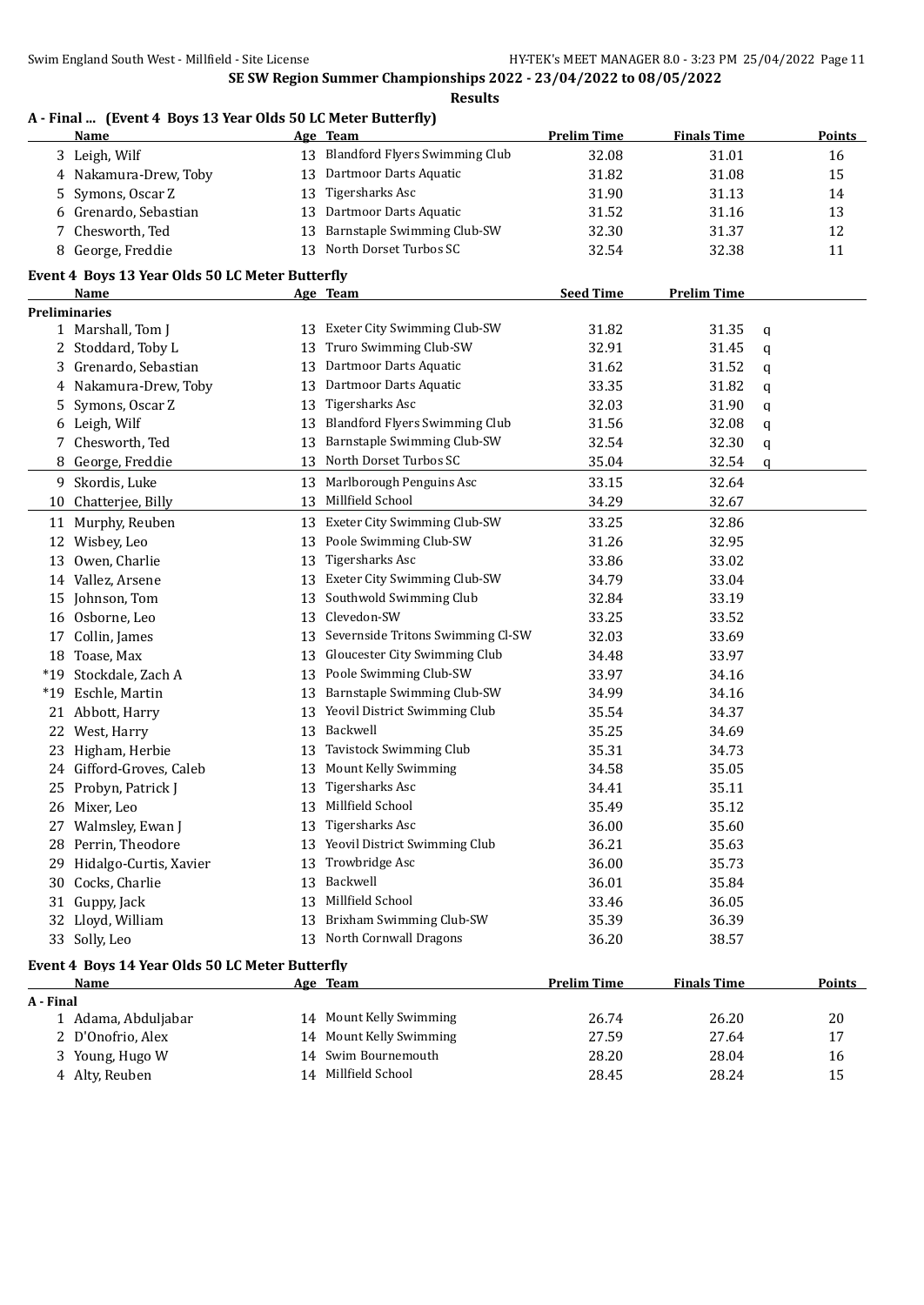## **A - Final ... (Event 4 Boys 14 Year Olds 50 LC Meter Butterfly)**

|    | (Drent T Doys IT fear ones so no meter batterity)<br><u>Name</u> |    | Age Team                          | <b>Prelim Time</b> | <b>Finals Time</b> |   | <b>Points</b> |
|----|------------------------------------------------------------------|----|-----------------------------------|--------------------|--------------------|---|---------------|
|    | 5 Ulyatt, Joshua                                                 |    | 14 Millfield School               | 28.00              | 28.28              |   | 14            |
|    | 6 Stafford-Davies, Max                                           |    | 14 Plymouth Leander SC            | 28.47              | 28.57              |   | 13            |
|    | 7 Galloway, Harry                                                |    | 14 City of Bristol Aquatics-SW    | 28.74              | 28.83              |   | 12            |
|    | 8 Uff, Ben                                                       |    | 14 Mount Kelly Swimming           | 28.79              | 29.15              |   | 11            |
|    |                                                                  |    |                                   |                    |                    |   |               |
|    | Event 4 Boys 14 Year Olds 50 LC Meter Butterfly                  |    |                                   | <b>Seed Time</b>   |                    |   |               |
|    | Name<br><b>Preliminaries</b>                                     |    | Age Team                          |                    | <b>Prelim Time</b> |   |               |
|    | 1 Adama, Abduljabar                                              |    | 14 Mount Kelly Swimming           | 25.70              | 26.74              | q |               |
|    | 2 D'Onofrio, Alex                                                |    | 14 Mount Kelly Swimming           | 27.03              | 27.59              | q |               |
|    | 3 Ulyatt, Joshua                                                 | 14 | Millfield School                  | 27.74              | 28.00              | q |               |
|    | 4 Young, Hugo W                                                  | 14 | Swim Bournemouth                  | 28.97              | 28.20              | q |               |
|    | 5 Alty, Reuben                                                   | 14 | Millfield School                  | 27.64              | 28.45              | q |               |
|    | 6 Stafford-Davies, Max                                           |    | 14 Plymouth Leander SC            | 29.27              | 28.47              | q |               |
|    | 7 Galloway, Harry                                                |    | 14 City of Bristol Aquatics-SW    | 28.76              | 28.74              | q |               |
|    | 8 Uff, Ben                                                       |    | 14 Mount Kelly Swimming           | 29.87              | 28.79              | q |               |
|    | 9 Mooney, Finley                                                 |    | 14 Cirencester Swimming Club      | 28.46              | 29.07              |   |               |
|    | 10 Merrill, Henry                                                |    | 14 City of Bristol Aquatics-SW    | 28.87              | 29.09              |   |               |
|    | 11 Ryland-Day, Oscar                                             |    | 14 Millfield School               | 29.07              | 29.13              |   |               |
|    | 12 Bellinger, Oscar                                              |    | 14 Salisbury Stingrays Swimming C | 29.35              | 29.24              |   |               |
|    | 13 Haigh, Marcus                                                 | 14 | Mount Kelly Swimming              | 30.00              | 29.45              |   |               |
|    | 14 Dean, Henry                                                   | 14 | Wareham and District              | 31.10              | 29.50              |   |               |
|    | 15 Davis, Roger L                                                | 14 | Soundwell Swimming Club-SW        | 30.80              | 29.69              |   |               |
|    | 16 Jones, Timmy                                                  | 14 | Newquay Cormorants SC             | 29.78              | 29.71              |   |               |
| 17 | Dunnett, Elliott M                                               | 14 | Swim Bournemouth                  | 30.09              | 29.83              |   |               |
|    | 18 Hill, Ronan L                                                 | 14 | Taunton Deane SC-SW               | 30.40              | 29.88              |   |               |
| 19 | Carter, Lucas                                                    | 14 | Swindon Dolphin Asc               | 29.78              | 29.89              |   |               |
| 20 | Price, Riley                                                     | 14 | Clevedon-SW                       | 31.72              | 30.02              |   |               |
| 21 | Coad, Ruan                                                       |    | 14 Carn Brea                      | 31.25              | 30.44              |   |               |
|    | 22 Herring-Green, Zak                                            |    | 14 Plymouth Leander SC            | 30.19              | 30.54              |   |               |
|    | *23 Gillett, Sebastian                                           |    | 14 Team Bath AS-SW                | 31.34              | 30.59              |   |               |
|    | *23 Miles, Joshua M                                              |    | 14 Soundwell Swimming Club-SW     | 30.50              | 30.59              |   |               |
| 25 | Thairs, Noah                                                     |    | 14 Tiverton Swimming Club         | 31.72              | 30.63              |   |               |
|    | 26 Molyneux, Finley                                              |    | 14 Okehampton Otters              | 30.60              | 30.66              |   |               |
| 27 | Hay, Lewis                                                       |    | 14 Academy Swim Team Bos          | 31.44              | 30.76              |   |               |
|    | 28 Hay, Ethan                                                    |    | 14 Cheltenham Phoenix Aquatics Cl | 32.27              | 30.80              |   |               |
|    | 29 Matthews, Ethan                                               |    | 14 St Ives Bay SC                 | 32.29              | 30.83              |   |               |
| 30 | Honor, George                                                    | 14 | Seagulls Swimming Club-SW         | 30.41              | 30.86              |   |               |
| 31 | Cleary, Ethan                                                    | 14 | Salisbury Stingrays Swimming C    | 31.42              | 31.01              |   |               |
| 32 | Guler, Deniz                                                     | 14 | City of Bristol Aquatics-SW       | 32.71              | 31.02              |   |               |
| 33 | Whetstone, Toby                                                  | 14 | Poole Swimming Club-SW            | 31.11              | 31.03              |   |               |
| 34 | Gow, Lewis                                                       | 14 | <b>Tiverton Swimming Club</b>     | 32.23              | 31.05              |   |               |
|    | 35 Apps, Nathan                                                  | 14 | Plymouth Leander SC               | 30.70              | 31.11              |   |               |
|    | 36 Collins, Cody                                                 | 14 | Poole Swimming Club-SW            | 30.90              | 31.17              |   |               |
| 37 | Phillips, Tain                                                   | 14 | Plymouth Leander SC               | 30.60              | 31.34              |   |               |
| 38 | Lyjak, Michael                                                   | 14 | <b>Bridgwater Swimming Club</b>   | 32.33              | 31.40              |   |               |
| 39 | Morrissey, Aden                                                  | 14 | Taunton Deane SC-SW               | 30.60              | 31.42              |   |               |
| 40 | Horton, Frankie                                                  | 14 | Brixham Swimming Club-SW          | 32.44              | 31.46              |   |               |
| 41 | Hague, Douglas                                                   | 14 | Newquay Cormorants SC             | 31.82              | 31.49              |   |               |
| 42 | Kerslake, Harry G                                                | 14 | Soundwell Swimming Club-SW        | 31.21              | 31.51              |   |               |
|    | 43 Stawicki, Oliver                                              |    | 14 Bristol Henleaze SC            | 31.31              | 31.54              |   |               |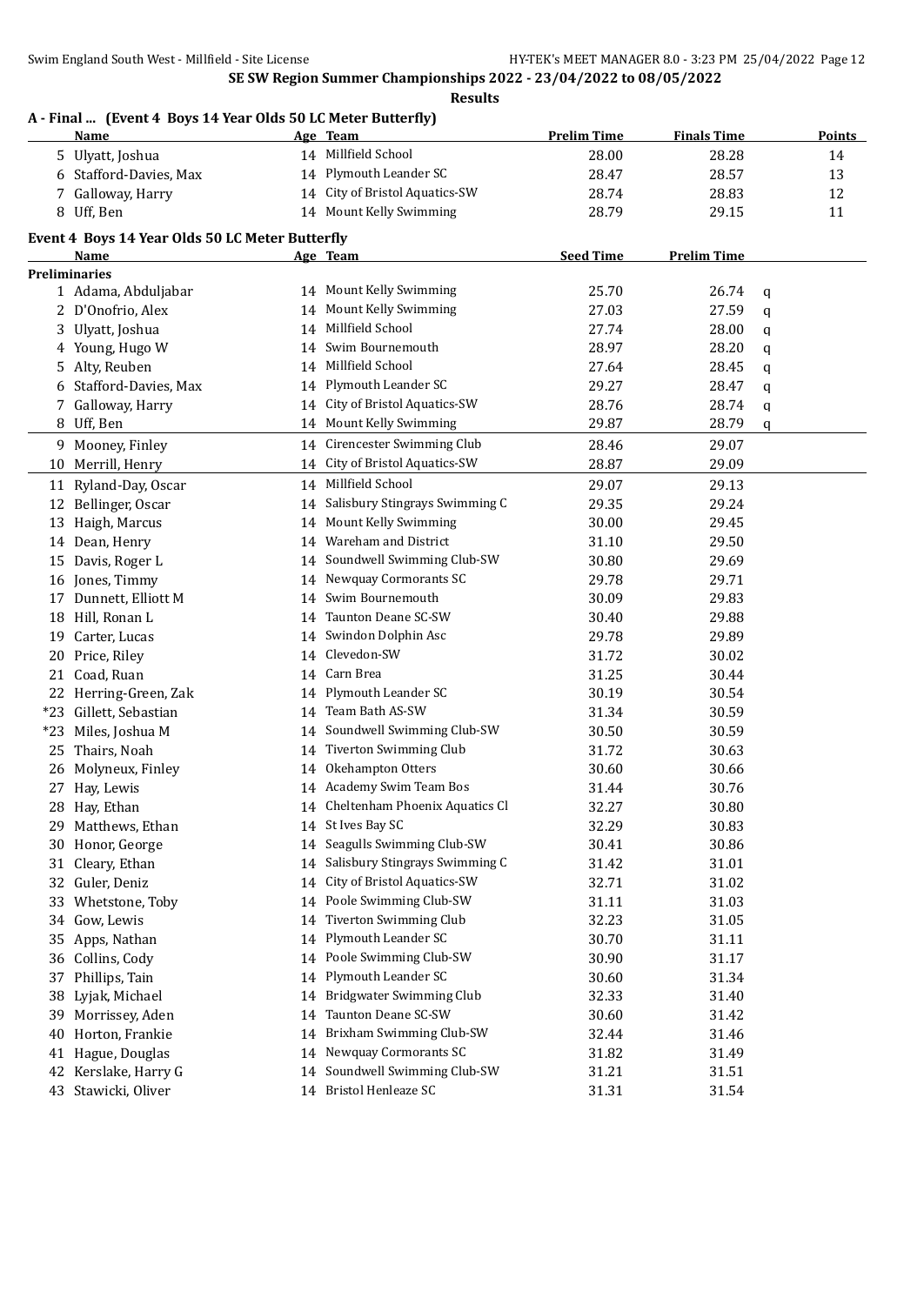**Results**

#### **Preliminaries ... (Event 4 Boys 14 Year Olds 50 LC Meter Butterfly)**

|     | <b>Name</b>            |    | Age Team                             | <b>Seed Time</b> | <b>Prelim Time</b> |
|-----|------------------------|----|--------------------------------------|------------------|--------------------|
|     | 44 Williams, Jack      |    | 14 Team Bath AS-SW                   | 31.88            | 31.55              |
| 45  | Palmer, Ultan          | 14 | Bristol Penguin Olympic Swimmi-SW    | 32.13            | 31.64              |
| 46  | Talalaykin, Mark A     |    | 14 Poole Swimming Club-SW            | 32.63            | 31.67              |
| 47  | Pearse, Harry          |    | 14 Mount Kelly Swimming              | 32.72            | 31.78              |
| 48  | Dewar, Hamish          |    | 14 Cirencester Swimming Club         | 32.57            | 31.81              |
| 49  | Lawrence, Charlie      |    | 14 Devonport Rsa                     | 32.74            | 31.95              |
| 50  | Backholer, George      | 14 | Torquay Leander Swimming Club        | 33.86            | 31.98              |
| *51 | Smith, Oscar B         |    | 14 West Dorset Swimming Club-SW      | 31.35            | 31.99              |
| *51 | Rey, Jorge             |    | 14 Severnside Tritons Swimming Cl-SW | 31.42            | 31.99              |
| 53  | Stallard, Charlie      |    | 14 Tewkesbury Swimming Club          | 32.74            | 32.08              |
| 54  | Sturt, Daniel          |    | 14 Mount Kelly Swimming              | 32.95            | 32.22              |
| 55  | Rice, Cody             | 14 | Mount Kelly Swimming                 | 33.37            | 32.36              |
| 56  | Wells-Luttrell, Jacob  |    | 14 Bath Dolphin Swimming Club-SW     | 32.84            | 32.45              |
| 57  | Tomlinson, Oliver      | 14 | Millfield School                     | 32.62            | 32.91              |
| 58  | Henniker, Ben B        |    | 14 Bristol Penguin Olympic Swimmi-SW | 33.25            | 32.99              |
| 59  | Osborne, Benjamin      | 14 | Carn Brea                            | 32.74            | 33.06              |
| 60  | Sherriffs, Connor      |    | 14 Tigersharks Asc                   | 33.15            | 33.14              |
| 61  | Raubenheimer, Iskandar |    | 14 Plymouth Leander SC               | 32.95            | 33.32              |
| 62  | Frost, Oliver          |    | 14 Yeovil District Swimming Club     | 32.74            | 33.39              |
| 63  | Bennett, Oliver        | 14 | Plymouth Leander SC                  | 33.15            | 33.60              |
| 64  | Knowles, Chester       | 14 | Newquay Cormorants SC                | 34.19            | 33.76              |
| 65  | Gunn, Jamie J          | 14 | West Dorset Swimming Club-SW         | 33.75            | 33.88              |
| 66  | Jeffrey, Finn B        | 14 | Truro Swimming Club-SW               | 33.82            | 33.94              |
| 67  | Druce-Morgan, Noah     | 14 | Bridgwater Swimming Club             | 34.27            | 33.98              |
| 68  | Brown, Oliver          | 14 | Chippenham Asc                       | 34.15            | 34.01              |
| 69  | Sheahan, Ryan J        | 14 | Tigersharks Asc                      | 34.07            | 34.36              |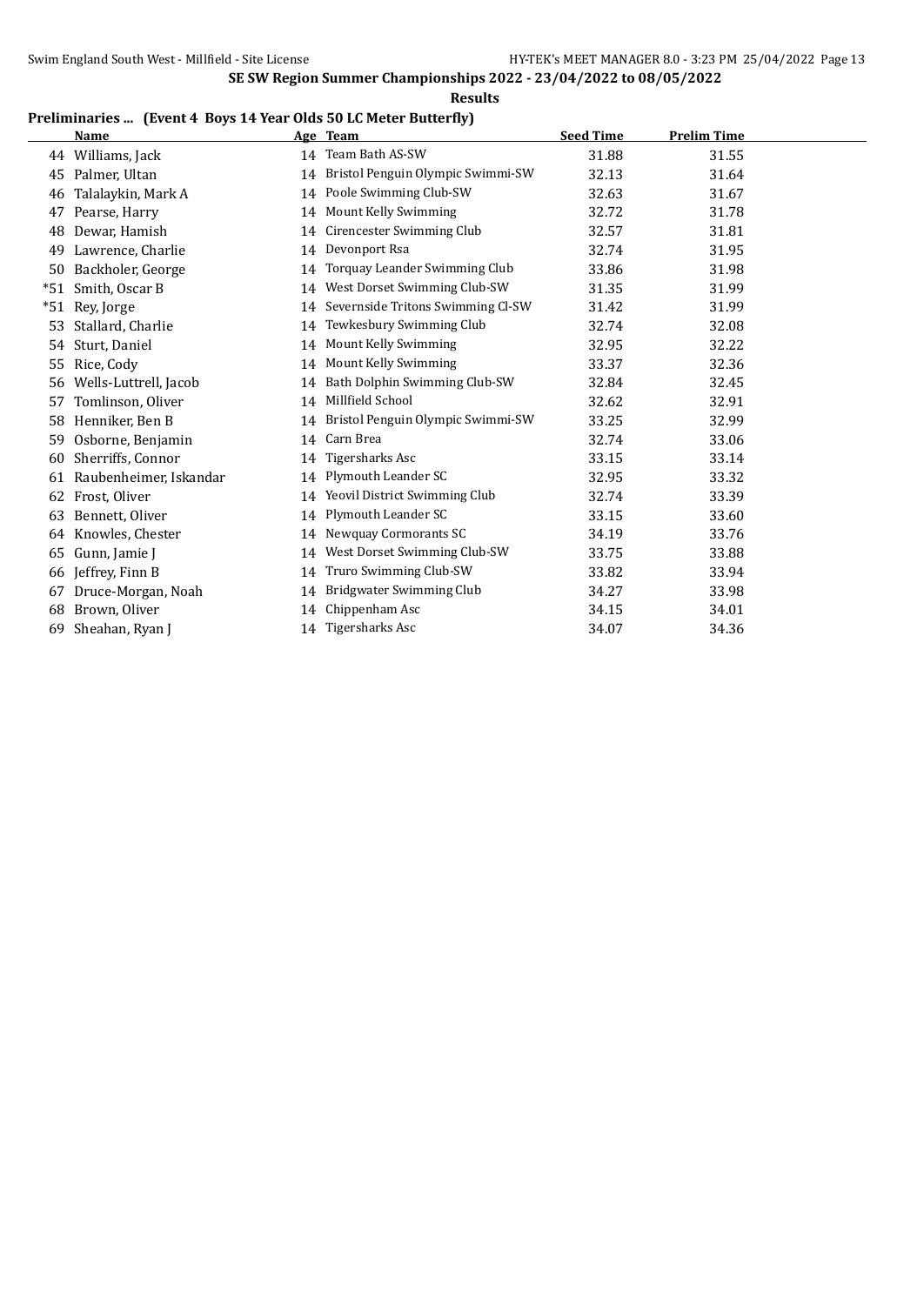| Event 5 Girls 11-12 400 LC Meter Freestyle |  |
|--------------------------------------------|--|
|                                            |  |

|    | Name                                              |    | Age Team                             | <b>Seed Time</b> | <b>Finals Time</b> | Points        |
|----|---------------------------------------------------|----|--------------------------------------|------------------|--------------------|---------------|
|    | 1 Dolby, Caoimhe                                  |    | 12 Mount Kelly Swimming              | 4:59.87          | 4:59.54            | 20            |
|    | 2 Murray, Iona                                    | 12 | Millfield School                     | 5:02.60          | 5:01.42            | 17            |
| 3  | Main, Ailsa R                                     | 12 | City of Bristol Aquatics-SW          | 5:03.96          | 5:09.91            | 16            |
|    | 4 Green, Lily                                     | 12 | Plymouth Leander SC                  | 5:14.87          | 5:13.76            | 15            |
| 5. | Bradley, Niamh                                    | 12 | West Dorset Swimming Club-SW         | 5:06.94          | 5:18.80            | 14            |
| 6  | Brown, India K                                    | 12 | City of Bristol Aquatics-SW          | 5:28.24          | 5:21.83            | 13            |
|    | 7 Loosemore, Evie                                 | 12 | Bridgwater Swimming Club             | 5:21.99          | 5:23.45            | 12            |
|    | 8 Jones, Liberty                                  | 12 | Taunton Deane SC-SW                  | 5:32.32          | 5:25.76            | 11            |
|    | 9 Hanson, Josie                                   | 12 | Taunton Deane SC-SW                  | 5:27.82          | 5:34.39            | 9             |
|    | Event 5 Girls 13 Year Olds 400 LC Meter Freestyle |    |                                      |                  |                    |               |
|    | <b>Name</b>                                       |    | Age Team                             | <b>Seed Time</b> | <b>Finals Time</b> | <b>Points</b> |
|    | 1 Huddy, Anna                                     |    | 13 Mount Kelly Swimming              | 5:04.67          | 4:54.74            | $20\,$        |
|    | 2 Byam, Georgie                                   |    | 13 Salisbury Stingrays Swimming C    | 4:53.12          | 4:54.88            | 17            |
|    | 3 Higginbotham, Eva                               | 13 | Swindon Dolphin Asc                  | 4:53.26          | 4:55.56            | 16            |
|    | 4 Vellaud, Hermance                               | 13 | Mount Kelly Swimming                 | 4:57.02          | 4:57.59            | 15            |
|    | 5 Jones, Amy                                      | 13 | Severnside Tritons Swimming Cl-SW    | 4:57.33          | 4:58.74            | 14            |
|    | 6 Davies, Brianna                                 | 13 | Mount Kelly Swimming                 | 4:58.98          | 5:00.08            | 13            |
|    | 7 Price, Edie                                     | 13 | Carn Brea                            | 4:55.71          | 5:02.48            | 12            |
|    | 8 Turner-Moore, Dixie                             | 13 | Plymouth Leander SC                  | 5:01.18          | 5:05.00            | 11            |
|    | 9 Griffee-Hatcher, Jasmine                        | 13 | City of Bristol Aquatics-SW          | 5:03.37          | 5:08.04            | 9             |
|    | 10 Hazell, Lily A                                 | 13 | Tigersharks Asc                      | 5:13.33          | 5:12.22            | 7             |
|    | 11 Lake, Miley                                    | 13 | Tavistock Swimming Club              | 5:16.10          | 5:14.38            | 6             |
|    | 12 Stone, Chloe E                                 | 13 | Carn Brea                            | 5:10.36          | 5:14.58            | 5             |
|    | 13 Holmes, Isabella R                             |    | 13 Barnstaple Swimming Club-SW       | 5:14.64          | 5:17.45            | 4             |
|    | Event 5 Girls 14 Year Olds 400 LC Meter Freestyle |    |                                      |                  |                    |               |
|    | Name                                              |    | Age Team                             | <b>Seed Time</b> | <b>Finals Time</b> | <b>Points</b> |
|    | 1 Logan, Constance                                |    | 14 Mount Kelly Swimming              | 4:49.48          | 4:44.19            | 20            |
|    | 2 Lawson, Eva                                     | 14 | Millfield School                     | 4:49.78          | 4:44.22            | 17            |
|    | 3 Coupe, Freya                                    | 14 | Poole Swimming Club-SW               | 4:44.15          | 4:48.95            | 16            |
|    | 4 Hanson, Frankie                                 | 14 | Taunton Deane SC-SW                  | 4:56.70          | 4:50.51            | 15            |
|    | 5 Vaughan, Sofia                                  | 14 | Mount Kelly Swimming                 | 4:54.98          | 4:52.23            | 14            |
|    | 6 Needs, Abigail                                  | 14 | Exeter City Swimming Club-SW         | 4:51.62          | 4:54.38            | 13            |
|    | 7 Huggins, Jes L                                  | 14 | Poole Swimming Club-SW               | 4:52.66          | 4:57.26            | 12            |
|    | 8 Linden, Evie                                    | 14 | Taunton Deane SC-SW                  | 4:59.37          | 4:58.03            | 11            |
|    | 9 Skelin, Leni S                                  |    | 14 Bristol Penguin Olympic Swimmi-SW | 5:00.94          | 4:58.47            | 9             |
| 10 | Wynne-Jones, Kelly                                |    | 14 Mount Kelly Swimming              | 5:00.70          | 4:59.38            | 7             |
|    | 11 Vellaud, Amicie                                |    | 14 Mount Kelly Swimming              | 4:50.19          | 5:00.75            | 6             |
|    | 12 Richards, Olalla                               | 14 | Severnside Tritons Swimming Cl-SW    | 4:56.41          | 5:04.19            | 5             |
|    | 13 Cade, Scarlett                                 |    | 14 Poole Swimming Club-SW            | 5:00.49          | 5:07.05            | 4             |
|    | 14 Miles-Simmonite, Anna                          |    | 14 West Dorset Swimming Club-SW      | 4:58.15          | 5:07.53            | 3             |
|    | Event 5 Girls 400 LC Meter Freestyle Multi-Class  |    |                                      |                  |                    |               |
|    | Name                                              |    | Age Team                             | <b>Seed Time</b> | <b>Finals Time</b> | <b>Points</b> |
|    | 1 %Haynes, Isabella S9                            |    | 14 Swim Bournemouth                  | 6:03.99          | 6:11.16            | 20            |
|    | Event 6 Girls 11-12 1500 LC Meter Freestyle       |    |                                      |                  |                    |               |
|    | Name                                              |    | Age Team                             | <b>Seed Time</b> | <b>Finals Time</b> | <b>Points</b> |
|    | 1 Chillingworth, Sienna                           |    | 12 Bridgwater Swimming Club          | 20:17.57         | 19:58.14           | 20            |
|    | 2 Murray, Iona                                    |    | 12 Millfield School                  | 20:00.70         | 20:18.18           | 17            |
|    | 3 Loosemore, Evie                                 |    | 12 Bridgwater Swimming Club          | 21:19.69         | 21:46.42           | 16            |
|    |                                                   |    |                                      |                  |                    |               |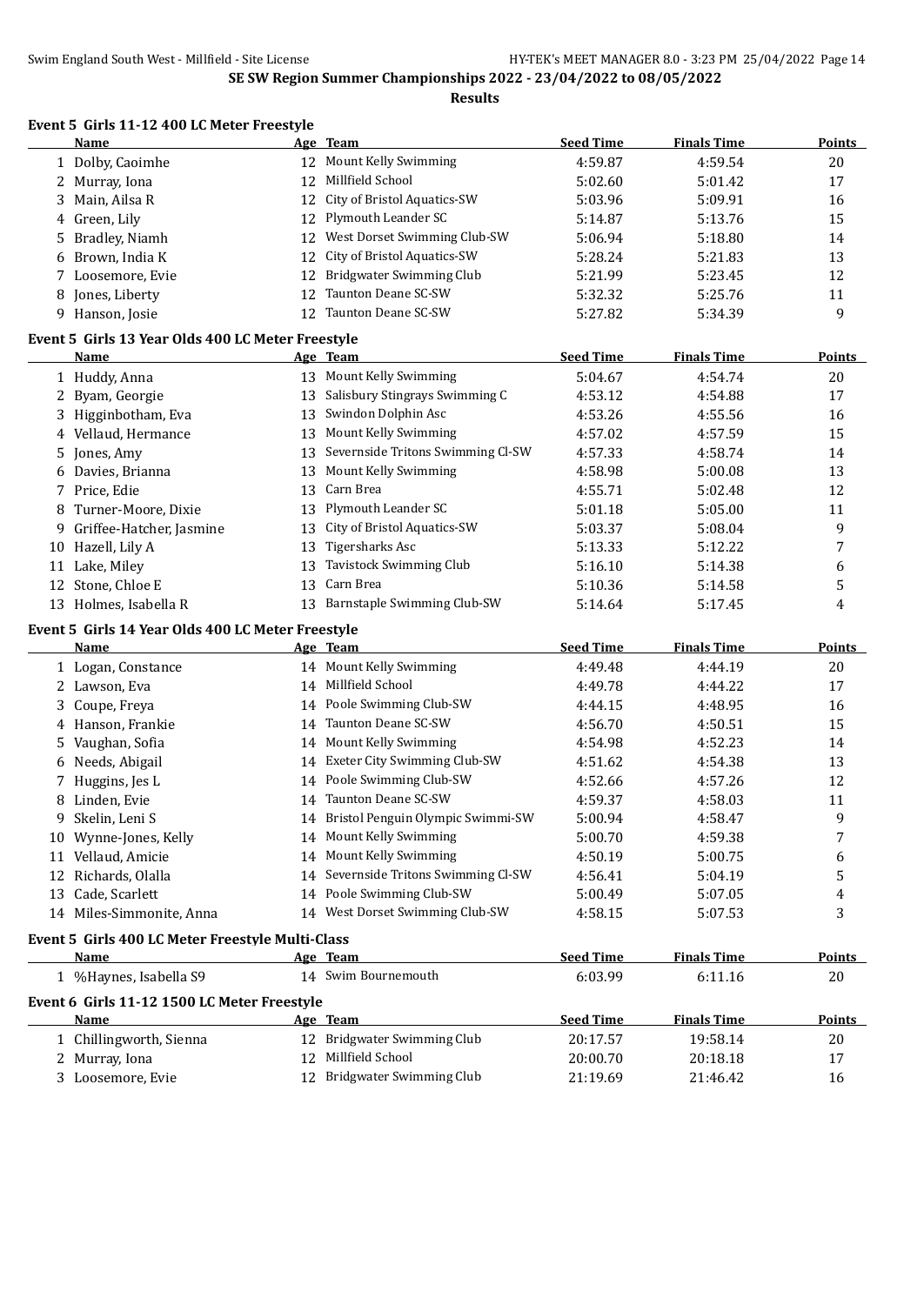|       | (Event 6 Girls 11-12 1500 LC Meter Freestyle)              |    |                                   |                  |                    |               |
|-------|------------------------------------------------------------|----|-----------------------------------|------------------|--------------------|---------------|
|       | Name                                                       |    | Age Team                          | <b>Seed Time</b> | <b>Finals Time</b> | <b>Points</b> |
|       | 4 Bellinger, Iola                                          |    | 12 Salisbury Stingrays Swimming C | 21:23.29         | 22:17.53           | 15            |
|       | 5 Puszkarska, Betina                                       |    | 12 Swindon Dolphin Asc            | 21:21.03         | 22:28.39           | 14            |
|       | Event 6 Girls 13 Year Olds 1500 LC Meter Freestyle         |    |                                   |                  |                    |               |
|       | Name                                                       |    | Age Team                          | <b>Seed Time</b> | <b>Finals Time</b> | <b>Points</b> |
|       | 1 Vellaud, Hermance                                        |    | 13 Mount Kelly Swimming           | 19:47.37         | 19:24.03           | 20            |
|       | 2 Price, Edie                                              | 13 | Carn Brea                         | 19:12.48         | 19:27.96           | 17            |
|       | 3 Davies, Brianna                                          | 13 | Mount Kelly Swimming              | 20:00.07         | 19:31.92           | 16            |
|       | 4 Jones, Amy                                               | 13 | Severnside Tritons Swimming Cl-SW | 19:58.30         | 19:50.81           | 15            |
|       | 5 Turner-Moore, Dixie                                      | 13 | Plymouth Leander SC               | 20:24.10         | 20:28.15           | 14            |
|       | 6 Hazell, Lily A                                           | 13 | <b>Tigersharks Asc</b>            | 21:01.25         | 20:29.24           | 13            |
|       | 7 Kerr Muir, Willow                                        | 13 | Cirencester Swimming Club         | 20:19.31         | 20:45.14           | 12            |
|       | 8 Holmes, Isabella R                                       | 13 | Barnstaple Swimming Club-SW       | 20:53.27         | 21:00.29           | 11            |
|       | 9 Bryson, Bertie                                           | 13 | Poole Swimming Club-SW            | 20:34.16         | 21:14.75           | 9             |
|       | --- Byam, Georgie                                          | 13 | Salisbury Stingrays Swimming C    | 19:23.00         | DQ                 |               |
|       | Event 6 Girls 14 Year Olds 1500 LC Meter Freestyle         |    |                                   |                  |                    |               |
|       | <b>Name</b>                                                |    | Age Team                          | <b>Seed Time</b> | <b>Finals Time</b> | Points        |
|       | 1 Hanson, Frankie                                          |    | 14 Taunton Deane SC-SW            | 19:36.89         | 18:58.41           | 20            |
|       | 2 Vaughan, Sofia                                           |    | 14 Mount Kelly Swimming           | 19:39.42         | 19:00.19           | 17            |
|       | 3 Logan, Constance                                         |    | 14 Mount Kelly Swimming           | 18:54.85         | 19:04.25           | 16            |
|       |                                                            |    |                                   |                  |                    |               |
|       | Event 6 Women 15 Year Olds 1500 LC Meter Freestyle<br>Name |    | Age Team                          | <b>Seed Time</b> | <b>Finals Time</b> | <b>Points</b> |
|       | 1 Quiller, Nicole                                          |    | 15 Mount Kelly Swimming           | 18:53.93         | 18:33.16           | 20            |
|       | 2 Cumner, Megan                                            |    | 15 Carn Brea                      | 18:21.47         | 18:53.25           | 17            |
|       | 3 Muldowney, Ruby                                          |    | 15 City of Bristol Aquatics-SW    | 19:18.72         | 19:03.89           | 16            |
|       | 4 Mathias, Ffion R                                         | 15 | Tigersharks Asc                   | 19:11.99         | 19:59.82           | 15            |
| $---$ | Chamberlain, Breanna                                       |    | 15 Mount Kelly Swimming           | 18:35.00         | DQ                 |               |
|       |                                                            |    |                                   |                  |                    |               |
|       | Event 6 Women 16 Year Olds 1500 LC Meter Freestyle         |    |                                   |                  |                    |               |
|       | Name                                                       |    | Age Team                          | <b>Seed Time</b> | <b>Finals Time</b> | Points        |
|       | 1 Belt, Evangeline                                         |    | 16 Plymouth Leander SC            | 17:23.85         | 17:41.19           | 20            |
|       | 2 Hawkins, Georgina                                        |    | 16 Millfield School               | 18:59.15         | 18:37.74           | 17            |
|       | 3 Smith, Jessica A                                         |    | 16 Tigersharks Asc                | 18:35.06         | 19:05.54           | 16            |
|       | Event 6 Women 17 & Over 1500 LC Meter Freestyle            |    |                                   |                  |                    |               |
|       | Name                                                       |    | Age Team                          | <b>Seed Time</b> | <b>Finals Time</b> | <b>Points</b> |
| 1     | Palotai-Avella, Alexandra                                  | 18 | Seagulls Swimming Club-SW         | 18:23.74         | 18:20.72           | 20            |
| 2     | Quarrie, Aimie                                             | 18 | Poole Swimming Club-SW            | 18:36.32         | 18:30.70           | 17            |
| 3     | Fish, Harriet R                                            | 17 | Swim Bournemouth                  | 18:35.99         | 18:44.06           | 16            |
| 4     | Bamborough, Katie                                          | 18 | Mount Kelly Swimming              | 18:31.31         | 18:53.02           | 15            |
| 5     | Hutchinson, Niamh                                          | 17 | Plymouth Leander SC               | 18:54.80         | 18:59.93           | 14            |
| 6     | Bright, Alicia L                                           | 17 | Gloucester City Swimming Club     | 19:16.99         | 19:13.41           | 13            |
| 7     | Stemp, Hannah                                              | 20 | Carn Brea                         | 19:08.54         | 19:35.84           | 12            |
|       | 8 Hussey, Olivia L                                         | 19 | Soundwell Swimming Club-SW        | 19:19.84         | 19:53.21           | 11            |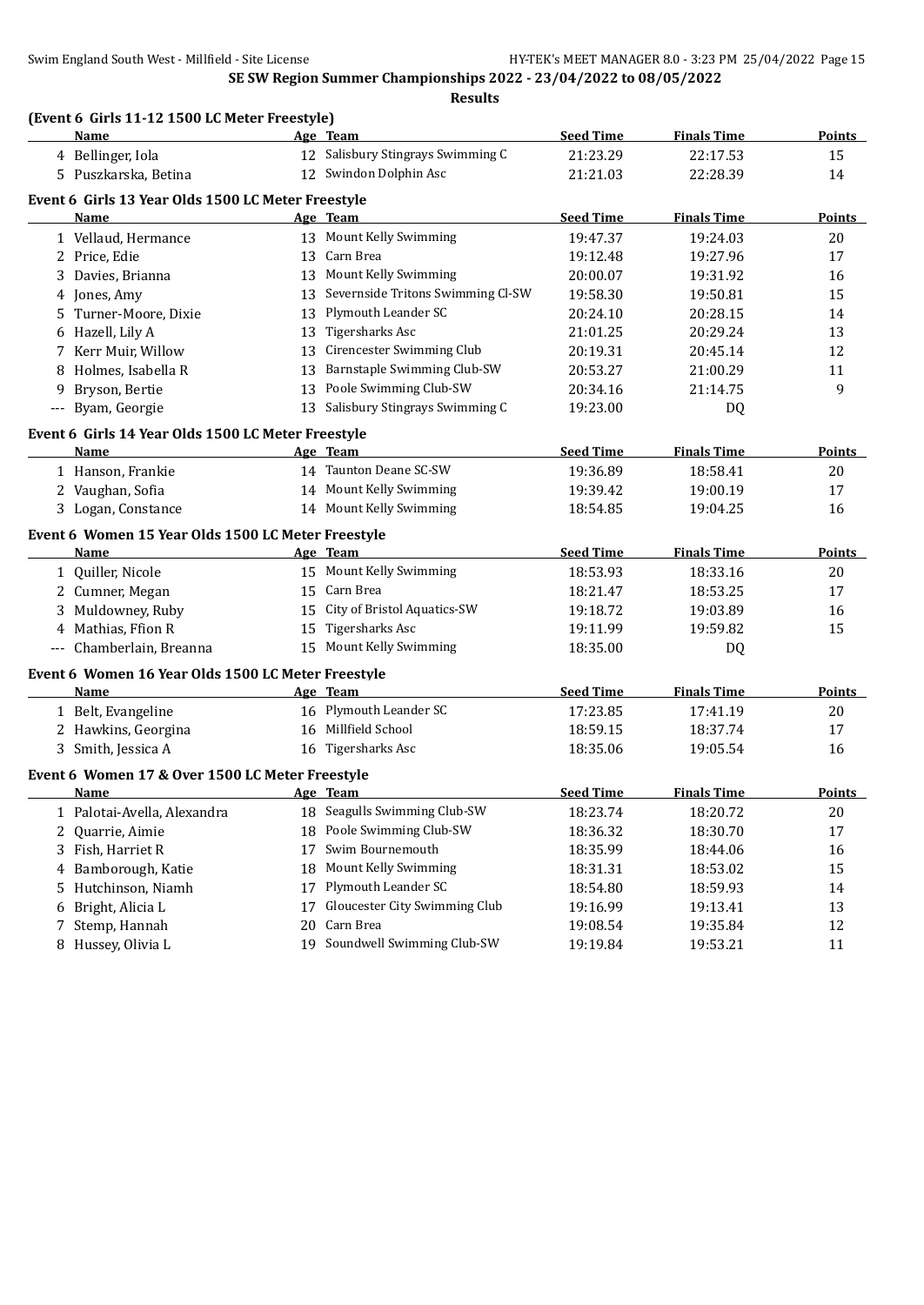|   | Event 6 Boys 11-12 1500 LC Meter Freestyle<br>Name       |    | Age Team                          | <b>Seed Time</b> | <b>Finals Time</b> | <b>Points</b> |
|---|----------------------------------------------------------|----|-----------------------------------|------------------|--------------------|---------------|
|   | 1 Davies, William                                        |    | 12 Newquay Cormorants SC          | 20:28.50         | 19:43.75           | 20            |
|   | 2 Bartoletti, Dominik C                                  | 12 | Tigersharks Asc                   | 19:49.58         | 19:44.36           | 17            |
|   | 3 Frampton, Kaden                                        | 12 | Millfield School                  | 20:09.23         | 19:55.32           | 16            |
|   | --- Burton, Jacob                                        |    | 12 Swindon Dolphin Asc            | 20:13.56         | <b>DQ</b>          |               |
|   |                                                          |    |                                   |                  |                    |               |
|   | Event 6 Boys 13 Year Olds 1500 LC Meter Freestyle        |    |                                   |                  |                    |               |
|   | Name                                                     |    | Age Team                          | <b>Seed Time</b> | <b>Finals Time</b> | <b>Points</b> |
|   | 1 Thomas, Reuben                                         |    | 13 Taunton Deane SC-SW            | 19:38.30         | 19:01.09           | 20            |
|   | 2 McMeekin, Jack                                         | 13 | Mount Kelly Swimming              | 19:53.40         | 19:36.69           | 17            |
|   | 3 Owen, Charlie                                          | 13 | Tigersharks Asc                   | 19:42.85         | 19:54.11           | 16            |
|   | 4 Hamilton, William                                      |    | 13 Plymouth Leander SC            | 20:06.77         | 20:04.72           | 15            |
|   | 5 Probyn, Patrick J                                      | 13 | Tigersharks Asc                   | 19:45.00         | 20:08.11           | 14            |
|   | Event 6 Boys 14 Year Olds 1500 LC Meter Freestyle        |    |                                   |                  |                    |               |
|   | <b>Name</b>                                              |    | Age Team                          | <b>Seed Time</b> | <b>Finals Time</b> | <b>Points</b> |
|   | 1 Belt, Thomas                                           |    | 14 Penzance                       | 17:54.27         | 17:37.80           | 20            |
|   | 2 Pearse, Harry                                          | 14 | Mount Kelly Swimming              | 17:53.97         | 17:43.25           | 17            |
|   | 3 Miles, Joshua M                                        | 14 | Soundwell Swimming Club-SW        | 18:18.74         | 18:01.18           | 16            |
|   | 4 Lock, Finley                                           | 14 | Seagulls Swimming Club-SW         | 18:00.40         | 18:03.73           | 15            |
|   | 5 Bellinger, Oscar                                       | 14 | Salisbury Stingrays Swimming C    | 18:17.54         | 18:05.54           | 14            |
| 6 | Townsend, Dexter                                         | 14 | Millfield School                  | 18:18.88         | 18:10.46           | 13            |
|   | 7 Parker-Minty, Theo                                     | 14 | Salisbury Stingrays Swimming C    | 18:03.87         | 18:10.61           | 12            |
| 8 | Galloway, Harry                                          | 14 | City of Bristol Aquatics-SW       | 19:00.16         | 18:31.86           | 11            |
|   | 9 Apps, Nathan                                           | 14 | Plymouth Leander SC               | 18:58.73         | 18:46.56           | 9             |
|   | 10 Pearson, George                                       | 14 | Severnside Tritons Swimming Cl-SW | 18:40.88         | 18:47.77           | 7             |
|   | 11 Bennett, Oliver                                       |    | 14 Plymouth Leander SC            | 18:57.30         | 18:49.71           | 6             |
|   |                                                          |    |                                   |                  |                    |               |
|   | Event 6 Men 15 Year Olds 1500 LC Meter Freestyle<br>Name |    |                                   | <b>Seed Time</b> | <b>Finals Time</b> | <b>Points</b> |
|   |                                                          |    | Age Team<br>15 Clevedon-SW        | 17:21.83         | 17:31.12           | 20            |
|   | 1 Steadman, Jamie P                                      | 15 | Plymouth Leander SC               |                  |                    |               |
|   | 2 Partridge, Stanley                                     |    | Poole Swimming Club-SW            | 17:58.78         | 17:44.04           | 17            |
|   | 3 Hopkins, Arron J                                       | 15 | Plymouth Leander SC               | 17:51.59         | 17:51.46           | 16            |
|   | 4 McManus, Nathan                                        | 15 |                                   | 17:48.87         | 17:57.02           | 15            |
| 5 | Trevithick, James R                                      | 15 | <b>Tigersharks Asc</b>            | 17:59.31         | 18:01.73           | 14            |
|   | 6 Angelakis, Panos                                       | 15 | Mount Kelly Swimming              | 17:52.35         | 18:07.40           | 13            |
|   | 7 Bennett, Thomas                                        |    | 15 Plymouth Leander SC            | 17:54.17         | 18:29.17           | 12            |
|   | Event 6 Men 16 Year Olds 1500 LC Meter Freestyle         |    |                                   |                  |                    |               |
|   | <b>Name</b>                                              |    | Age Team                          | <b>Seed Time</b> | <b>Finals Time</b> | <b>Points</b> |
|   | 1 Rowe, Oliver                                           |    | 16 Mount Kelly Swimming           | 16:20.77         | 16:54.82           | 20            |
|   | 2 Fielder, Daniel J                                      | 16 | Gloucester City Swimming Club     | 17:29.89         | 17:25.37           | 17            |
|   | 3 Sheffield, Henry                                       | 16 | Cirencester Swimming Club         | 17:06.25         | 17:25.91           | 16            |
|   | 4 Hallows, Ashton                                        | 16 | Plymouth Leander SC               | 17:41.51         | 17:41.53           | 15            |
|   | Event 6 Men 17 & Over 1500 LC Meter Freestyle            |    |                                   |                  |                    |               |
|   | <b>Name</b>                                              |    | Age Team                          | <b>Seed Time</b> | <b>Finals Time</b> | Points        |
|   | 1 Jameson Neal, Noah                                     | 18 | Plymouth Leander SC               | 16:26.48         | 16:37.28           | 20            |
| 2 | Elliott, Lawrence                                        | 17 | Seagulls Swimming Club-SW         | 17:02.04         | 16:54.02           | 17            |
|   | Starkey, Amos N                                          | 17 | Gloucester City Swimming Club     | 16:36.24         | 17:22.19           | 16            |
| 3 |                                                          |    | Poole Swimming Club-SW            |                  |                    |               |
| 4 | Symington, Ryan                                          | 19 |                                   | 17:13.60         | 17:23.66           | 15            |
| 5 | Chapman, Nathan                                          | 18 | Mount Kelly Swimming              | 16:56.53         | 17:25.97           | 14            |
| 6 | Nicholls, Louis                                          | 17 | Chippenham Asc                    | 17:13.35         | 17:53.88           | 13            |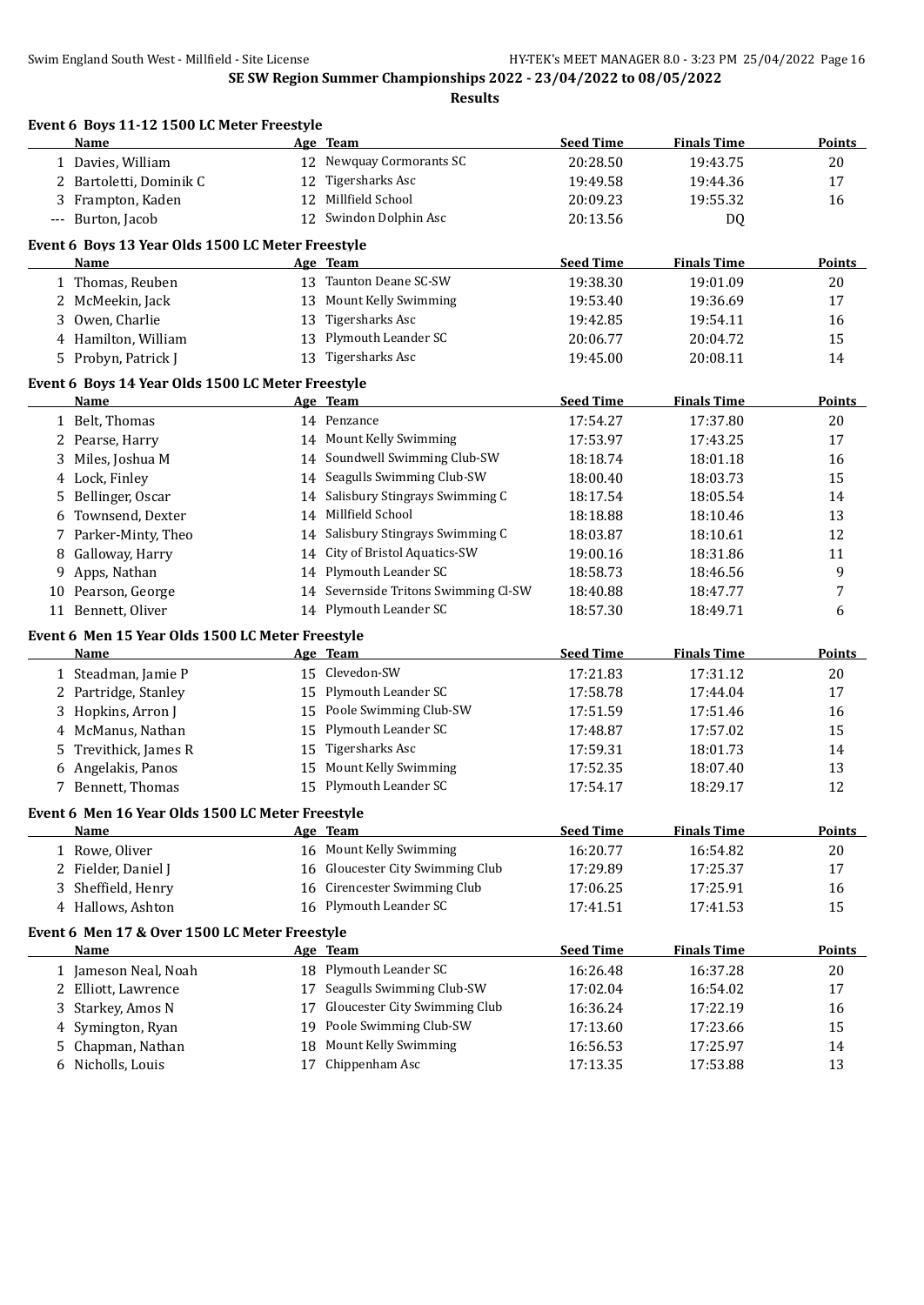Swim England South West - Millfield - Site License **HY-TEK's MEET MANAGER 8.0** - 3:23 PM 25/04/2022 Page 17

**SE SW Region Summer Championships 2022 - 23/04/2022 to 08/05/2022**

| Event 7 Girls 11-12 200 LC Meter Butterfly        |    |                                 |                    |                    |             |        |
|---------------------------------------------------|----|---------------------------------|--------------------|--------------------|-------------|--------|
| Name                                              |    | Age Team                        | <b>Prelim Time</b> | <b>Finals Time</b> |             | Points |
| A - Final                                         |    |                                 |                    |                    |             |        |
| 1 Turner, Ayushi                                  | 12 | <b>Bristol Henleaze SC</b>      | 2:52.14            | 2:49.67            |             | 20     |
| 2 Puszkarska, Betina                              | 12 | Swindon Dolphin Asc             | 2:54.00            | 2:53.14            |             | 17     |
| 3 Angelakis, Christina                            | 12 | Mount Kelly Swimming            | 2:59.60            | 2:55.97            |             | 16     |
| 4 Green, Lily                                     | 12 | Plymouth Leander SC             | 3:07.73            | 3:02.73            |             | 15     |
| 5 Brown, India K                                  | 12 | City of Bristol Aquatics-SW     | 3:10.40            | 3:04.86            |             | 14     |
| 6 Perman, Erin A                                  | 12 | Exeter City Swimming Club-SW    | 3:06.16            | 3:10.22            |             | 13     |
| --- Jones, Liberty                                | 12 | Taunton Deane SC-SW             | 3:01.97            | <b>DQ</b>          |             |        |
| Event 7 Girls 11-12 200 LC Meter Butterfly        |    |                                 |                    |                    |             |        |
| <b>Name</b>                                       |    | Age Team                        | <b>Seed Time</b>   | <b>Prelim Time</b> |             |        |
| <b>Preliminaries</b>                              |    |                                 |                    |                    |             |        |
| 1 Turner, Ayushi                                  |    | 12 Bristol Henleaze SC          | 2:46.67            | 2:52.14            | q           |        |
| 2 Puszkarska, Betina                              |    | 12 Swindon Dolphin Asc          | 2:49.28            | 2:54.00            | $\mathbf q$ |        |
| 3 Angelakis, Christina                            |    | 12 Mount Kelly Swimming         | 3:01.05            | 2:59.60            | q           |        |
| 4 Jones, Liberty                                  |    | 12 Taunton Deane SC-SW          | 3:06.27            | 3:01.97            | q           |        |
| 5 Perman, Erin A                                  |    | 12 Exeter City Swimming Club-SW | 3:06.15            | 3:06.16            | q           |        |
| 6 Green, Lily                                     | 12 | Plymouth Leander SC             | 3:03.80            | 3:07.73            | q           |        |
| 7 Brown, India K                                  |    | 12 City of Bristol Aquatics-SW  | 3:07.16            | 3:10.40            | q           |        |
| Event 7 Girls 13 Year Olds 200 LC Meter Butterfly |    |                                 |                    |                    |             |        |
| Name                                              |    | Age Team                        | <b>Prelim Time</b> | <b>Finals Time</b> |             | Points |
| A - Final                                         |    |                                 |                    |                    |             |        |
| 1 Price, Edie                                     | 13 | Carn Brea                       | 2:26.12            | 2:26.92            |             | 20     |
| 2 Handley, Evie L                                 | 13 | Exeter City Swimming Club-SW    | 2:42.40            | 2:40.59            |             | 17     |
| 3 Twelvetree, Evie                                | 13 | Millfield School                | 2:52.32            | 2:48.96            |             | 16     |
| 4 Sercombe, Katie                                 | 13 | Taunton Deane SC-SW             | 2:51.05            | 2:53.60            |             | 15     |
| 5 Hart, Sasha                                     | 13 | Millfield School                | 2:55.69            | 2:54.65            |             | 14     |
| 6 Griffee-Hatcher, Jasmine                        | 13 | City of Bristol Aquatics-SW     | 2:55.42            | 2:56.52            |             | 13     |
| 7 Macey, Izzy                                     | 13 | Trowbridge Asc                  | 2:56.38            | 2:57.00            |             | 12     |
| --- Vellaud, Hermance                             |    | 13 Mount Kelly Swimming         | 2:49.20            | DQ                 |             |        |
| Event 7 Girls 13 Year Olds 200 LC Meter Butterfly |    |                                 |                    |                    |             |        |
| Name                                              |    | Age Team                        | <b>Seed Time</b>   | <b>Prelim Time</b> |             |        |
| <b>Preliminaries</b>                              |    |                                 |                    |                    |             |        |
| 1 Price, Edie                                     |    | 13 Carn Brea                    | 2:28.41            | 2:26.12            | q           |        |
| 2 Handley, Evie L                                 |    | 13 Exeter City Swimming Club-SW | 2:50.44            | 2:42.40            | q           |        |
| 3 Vellaud, Hermance                               |    | 13 Mount Kelly Swimming         | 2:49.32            | 2:49.20            | q           |        |
| 4 Sercombe, Katie                                 | 13 | Taunton Deane SC-SW             | 2:53.63            | 2:51.05            | q           |        |
| Twelvetree, Evie<br>5                             | 13 | Millfield School                | 2:50.14            | 2:52.32            | q           |        |
| Griffee-Hatcher, Jasmine<br>6                     | 13 | City of Bristol Aquatics-SW     | 2:44.05            | 2:55.42            | q           |        |
| 7 Hart, Sasha                                     | 13 | Millfield School                | 2:57.96            | 2:55.69            | q           |        |
| 8 Macey, Izzy                                     | 13 | Trowbridge Asc                  | 2:54.95            | 2:56.38            | q           |        |
| 9 Montague, Grace                                 | 13 | Poole Swimming Club-SW          | 2:58.31            | 2:57.55            |             |        |
| Farquharson, Aela<br>10                           | 13 | Brixham Swimming Club-SW        | 2:49.85            | 2:59.21            |             |        |
| Turner-Moore, Dixie<br>11                         | 13 | Plymouth Leander SC             | 2:56.97            | 2:59.87            |             |        |
| Rizescu, Caty<br>12                               | 13 | Millfield School                | 2:49.98            | 3:00.42            |             |        |
| Hazell, Lily A<br>13                              | 13 | <b>Tigersharks Asc</b>          | 2:58.30            | 3:02.55            |             |        |
| Miles, Willow F<br>14                             | 13 | Dinnaton Swimming Club-SW       | 3:07.61            | 3:09.24            |             |        |
| Twose, Henrietta<br>15                            | 13 | Exeter City Swimming Club-SW    | 3:06.76            | 3:11.40            |             |        |
| 16 Crowley, Etta                                  | 13 | Swindon Dolphin Asc             | 3:12.63            | 3:12.94            |             |        |
|                                                   |    |                                 |                    |                    |             |        |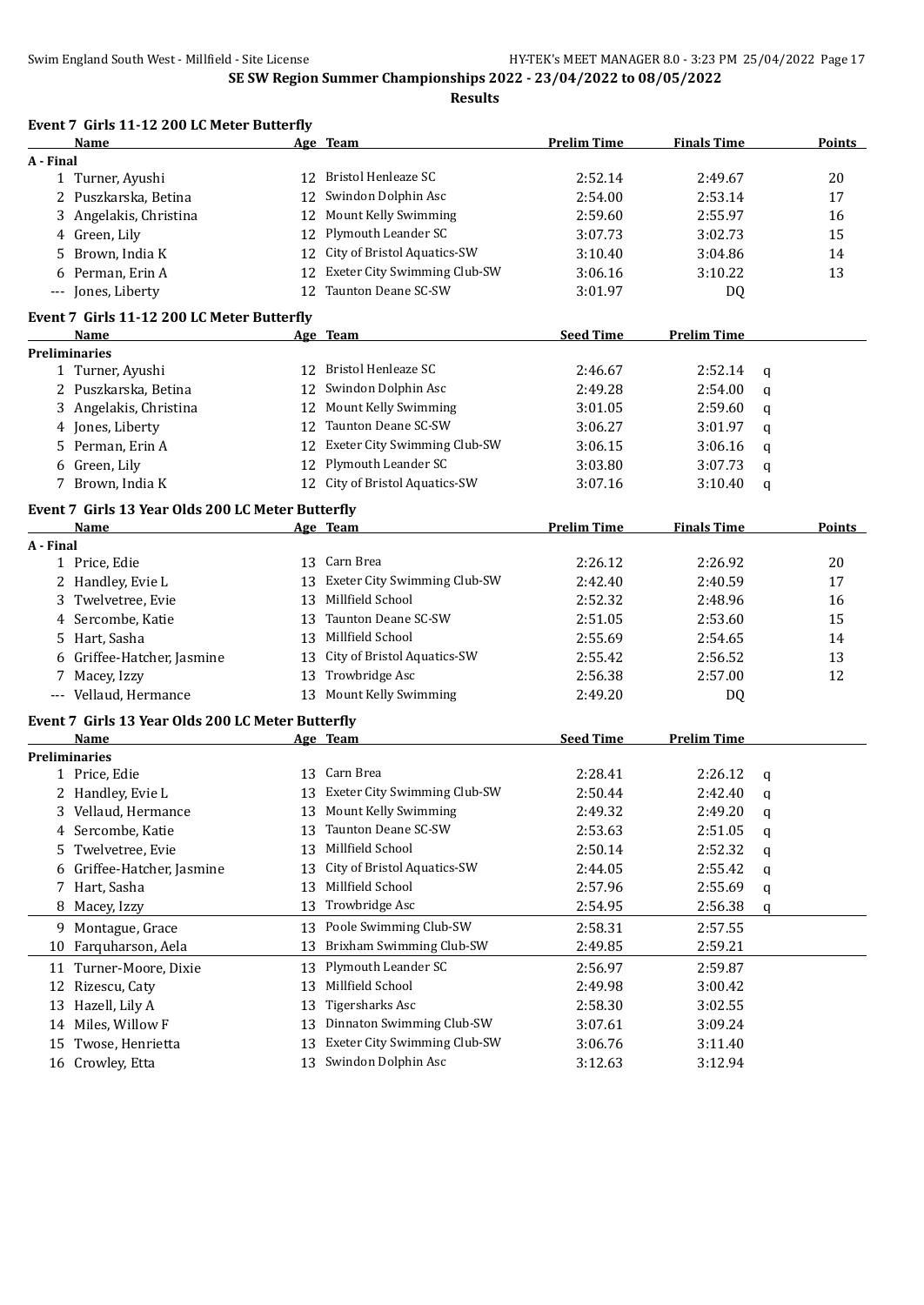# **Preliminaries ... (Event 7 Girls 13 Year Olds 200 LC Meter Butterfly)**

|           | <b>Name</b>                                       |    | Age Team                             | <b>Seed Time</b>   | <b>Prelim Time</b> |             |        |
|-----------|---------------------------------------------------|----|--------------------------------------|--------------------|--------------------|-------------|--------|
|           | --- Francis, Ella                                 |    | 13 Seagulls Swimming Club-SW         | 2:54.04            | DQ                 |             |        |
|           | Event 7 Girls 14 Year Olds 200 LC Meter Butterfly |    |                                      |                    |                    |             |        |
|           | Name                                              |    | Age Team                             | <b>Prelim Time</b> | <b>Finals Time</b> |             | Points |
| A - Final |                                                   |    |                                      |                    |                    |             |        |
|           | 1 Huggins, Jes L                                  |    | 14 Poole Swimming Club-SW            | 2:35.82            | 2:32.08            |             | 20     |
|           | 2 Linden, Evie                                    |    | 14 Taunton Deane SC-SW               | 2:37.18            | 2:38.46            |             | 17     |
| 3         | Dudman, Lizzie                                    | 14 | Mount Kelly Swimming                 | 2:40.95            | 2:39.42            |             | 16     |
|           | 4 Miles-Simmonite, Anna                           | 14 | West Dorset Swimming Club-SW         | 2:38.89            | 2:39.81            |             | 15     |
|           | 5 Vaughan, Sofia                                  | 14 | Mount Kelly Swimming                 | 2:41.54            | 2:39.89            |             | 14     |
|           | 6 Brooke, Mila                                    | 14 | Millfield School                     | 2:40.00            | 2:40.61            |             | 13     |
|           | 7 Hanson, Frankie                                 |    | 14 Taunton Deane SC-SW               | 2:41.25            | 2:41.12            |             | 12     |
|           | 8 Vellaud, Amicie                                 |    | 14 Mount Kelly Swimming              | 2:42.81            | 2:41.48            |             | 11     |
|           | Event 7 Girls 14 Year Olds 200 LC Meter Butterfly |    |                                      |                    |                    |             |        |
|           | Name                                              |    | Age Team                             | <b>Seed Time</b>   | <b>Prelim Time</b> |             |        |
|           | <b>Preliminaries</b>                              |    |                                      |                    |                    |             |        |
|           | 1 Huggins, Jes L                                  |    | 14 Poole Swimming Club-SW            | 2:35.84            | 2:35.82            | q           |        |
|           | 2 Linden, Evie                                    | 14 | Taunton Deane SC-SW                  | 2:40.65            | 2:37.18            | q           |        |
|           | 3 Miles-Simmonite, Anna                           | 14 | West Dorset Swimming Club-SW         | 2:40.83            | 2:38.89            | q           |        |
|           | 4 Brooke, Mila                                    |    | 14 Millfield School                  | 2:37.21            | 2:40.00            | q           |        |
|           | 5 Dudman, Lizzie                                  |    | 14 Mount Kelly Swimming              | 2:37.79            | 2:40.95            | q           |        |
|           | 6 Hanson, Frankie                                 |    | 14 Taunton Deane SC-SW               | 2:43.55            | 2:41.25            | q           |        |
| 7         | Vaughan, Sofia                                    |    | 14 Mount Kelly Swimming              | 2:37.18            | 2:41.54            | q           |        |
|           | 8 Vellaud, Amicie                                 |    | 14 Mount Kelly Swimming              | 2:37.64            | 2:42.81            | $\mathbf q$ |        |
| 9         | Toy, Evie J                                       |    | 14 Bristol Penguin Olympic Swimmi-SW | 2:42.49            | 2:44.66            |             |        |
| 10        | Washer, India                                     |    | 14 Mount Kelly Swimming              | 2:56.56            | 2:45.22            |             |        |
|           | 11 Brown, Ella                                    |    | 14 City of Bristol Aquatics-SW       | 2:43.20            | 2:45.72            |             |        |
|           | 12 Skelin, Leni S                                 |    | 14 Bristol Penguin Olympic Swimmi-SW | 2:45.45            | 2:48.05            |             |        |
|           | 13 Babbington, Julianna                           |    | 14 Plymouth Leander SC               | 2:50.26            | 2:48.77            |             |        |
|           | 14 Howells, Ishi                                  |    | 14 Cirencester Swimming Club         | 2:47.08            | 2:49.89            |             |        |
|           | 15 Pearson, Freya                                 |    | 14 Plymouth Leander SC               | 2:48.88            | 2:50.33            |             |        |
|           | 16 Meech, Lola                                    |    | 14 Torridgeside                      | 2:45.98            | 2:51.41            |             |        |
|           | 17 Smith, Molly L                                 |    | 14 Bristol Henleaze SC               | 2:47.28            | 2:51.84            |             |        |
|           | 18 Hadley, Florence                               |    | 14 Paignton SC                       | 2:46.98            | 2:51.98            |             |        |
|           | 19 Simons, Gracie                                 |    | 14 Mount Kelly Swimming              | 2:52.27            | 3:00.74            |             |        |
|           | 20 Cash, Eloise                                   |    | 14 Clevedon-SW                       | 2:54.02            | 3:01.37            |             |        |
|           | 21 Suffield, Annabelle                            |    | 14 Millfield School                  | 2:56.97            | 3:04.54            |             |        |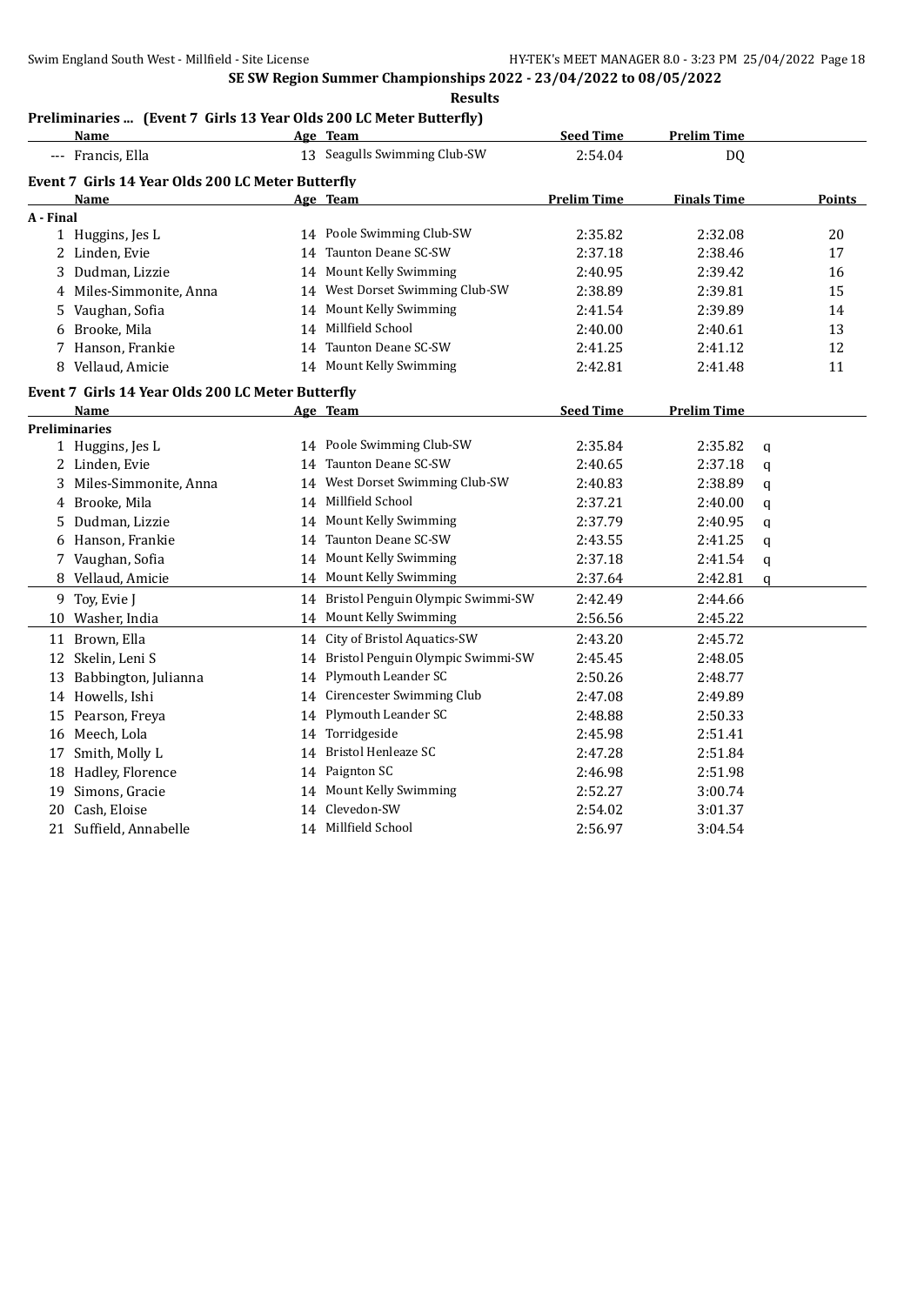|           | Event 8 Boys 11-12 50 LC Meter Backstroke        |    |                                                |                    |                    |             |        |
|-----------|--------------------------------------------------|----|------------------------------------------------|--------------------|--------------------|-------------|--------|
|           | Name                                             |    | <u>Age Team</u>                                | <b>Prelim Time</b> | <b>Finals Time</b> |             | Points |
| A - Final |                                                  |    |                                                |                    |                    |             |        |
|           | 1 Bartoletti, Dominik C                          | 12 | Tigersharks Asc                                | 34.01              | 32.87              |             | 20     |
|           | 2 Palmer, Jack D                                 | 12 | Poole Swimming Club-SW                         | 33.83              | 33.24              |             | 17     |
| 3         | Tibbatts, Monty                                  | 12 | Bournemouth Collegiate School-SW               | 34.57              | 34.48              |             | 16     |
|           | 4 Powell, Xander                                 | 12 | Academy Swim Team Bos                          | 35.25              | 35.26              |             | 15     |
| 5.        | Mathieson, Edward                                | 12 | Mount Kelly Swimming                           | 35.72              | 35.41              |             | 14     |
|           | Nellis, Leo D                                    | 12 | Gloucester City Swimming Club                  | 35.97              | 35.91              |             | 13     |
|           | 7 Hartley, Jonah S                               | 12 | Soundwell Swimming Club-SW                     | 36.89              | 36.46              |             | 12     |
|           | 8 Braine, Toby                                   | 12 | Mount Kelly Swimming                           | 36.99              | 36.91              |             | 11     |
|           | Event 8 Boys 11-12 50 LC Meter Backstroke        |    |                                                |                    |                    |             |        |
|           | Name                                             |    | Age Team                                       | <b>Seed Time</b>   | <b>Prelim Time</b> |             |        |
|           | <b>Preliminaries</b>                             |    |                                                |                    |                    |             |        |
|           | 1 Palmer, Jack D                                 |    | 12 Poole Swimming Club-SW                      | 34.68              | 33.83              | q           |        |
|           | 2 Bartoletti, Dominik C                          | 12 | <b>Tigersharks Asc</b>                         | 34.31              | 34.01              | $\mathbf q$ |        |
| 3         | Tibbatts, Monty                                  | 12 | Bournemouth Collegiate School-SW               | 34.62              | 34.57              | q           |        |
|           | 4 Powell, Xander                                 | 12 | Academy Swim Team Bos                          | 36.22              | 35.25              | q           |        |
| 5         | Mathieson, Edward                                | 12 | Mount Kelly Swimming                           | 36.32              | 35.72              | q           |        |
| 6         | Nellis, Leo D                                    | 12 | Gloucester City Swimming Club                  | 36.21              | 35.97              | q           |        |
| 7         | Hartley, Jonah S                                 | 12 | Soundwell Swimming Club-SW                     | 36.62              | 36.89              | q           |        |
| 8         | Braine, Toby                                     | 12 | Mount Kelly Swimming                           | 36.34              | 36.99              | q           |        |
|           | 9 Dowding, Sam                                   | 12 | Team Bath AS-SW                                | 36.82              | 37.03              |             |        |
| 10        | White, Callum                                    | 12 | City of Bristol Aquatics-SW                    | 36.82              | 37.18              |             |        |
|           | 11 Partridge, Freddie                            | 12 | Plymouth Leander SC                            | 36.72              | 37.30              |             |        |
|           | 12 Grimwood, Will                                |    | 12 Exeter City Swimming Club-SW                | 37.23              | 37.37              |             |        |
|           |                                                  |    |                                                |                    |                    |             |        |
|           | Event 8 Boys 13 Year Olds 50 LC Meter Backstroke |    |                                                |                    |                    |             |        |
|           | <u>Name</u>                                      |    | Age Team                                       | <b>Prelim Time</b> | <b>Finals Time</b> |             | Points |
| A - Final | 1 Stoddard, Toby L                               | 13 | Truro Swimming Club-SW                         | 31.44              | 30.86              |             | 20     |
|           | 2 Leigh, Wilf                                    | 13 | <b>Blandford Flyers Swimming Club</b>          | 31.38              | 31.21              |             | 17     |
| 3         | Nakamura-Drew, Toby                              | 13 | Dartmoor Darts Aquatic                         | 32.37              | 31.86              |             | 16     |
|           | 4 Collin, James                                  | 13 | Severnside Tritons Swimming Cl-SW              | 32.63              | 32.54              |             | 15     |
| 5.        | Vallez, Arsene                                   | 13 | Exeter City Swimming Club-SW                   | 33.18              | 32.97              |             | 14     |
|           |                                                  | 13 | Exeter City Swimming Club-SW                   | 33.59              | 33.85              |             | 13     |
|           | Allen, Harry<br>7 Burch, David                   | 13 | Cheltenham Phoenix Aquatics Cl                 | 33.51              | 33.91              |             | 12     |
|           |                                                  |    | 13 Tigersharks Asc                             |                    |                    |             |        |
|           | 8 Symons, Oscar Z                                |    |                                                | 33.67              | 34.12              |             | 11     |
|           | Event 8 Boys 13 Year Olds 50 LC Meter Backstroke |    |                                                |                    |                    |             |        |
|           | Name                                             |    | Age Team                                       | <b>Seed Time</b>   | <b>Prelim Time</b> |             |        |
|           | <b>Preliminaries</b>                             |    |                                                |                    |                    |             |        |
|           | 1 Leigh, Wilf                                    | 13 | <b>Blandford Flyers Swimming Club</b>          | 31.38              | 31.38              | q           |        |
| 2.        | Stoddard, Toby L                                 | 13 | Truro Swimming Club-SW                         | 31.75              | 31.44              | $\mathbf q$ |        |
| 3         | Nakamura-Drew, Toby                              | 13 | Dartmoor Darts Aquatic                         | 33.25              | 32.37              | q           |        |
| 4         | Collin, James                                    | 13 | Severnside Tritons Swimming Cl-SW              | 33.46              | 32.63              | q           |        |
| 5.        | Vallez, Arsene                                   | 13 | Exeter City Swimming Club-SW                   | 33.46              | 33.18              | q           |        |
| 6         | Burch, David                                     | 13 | Cheltenham Phoenix Aquatics Cl                 | 34.27              | 33.51              | q           |        |
|           |                                                  |    |                                                |                    |                    |             |        |
| 7         | Allen, Harry                                     | 13 | Exeter City Swimming Club-SW                   | 33.86              | 33.59              | q           |        |
|           | 8 Symons, Oscar Z                                | 13 | Tigersharks Asc                                | 33.78              | 33.67              | q           |        |
|           | 9 McMeekin, Jack<br>10 Probyn, Patrick J         | 13 | Mount Kelly Swimming<br><b>Tigersharks Asc</b> | 34.69<br>34.27     | 33.68              |             |        |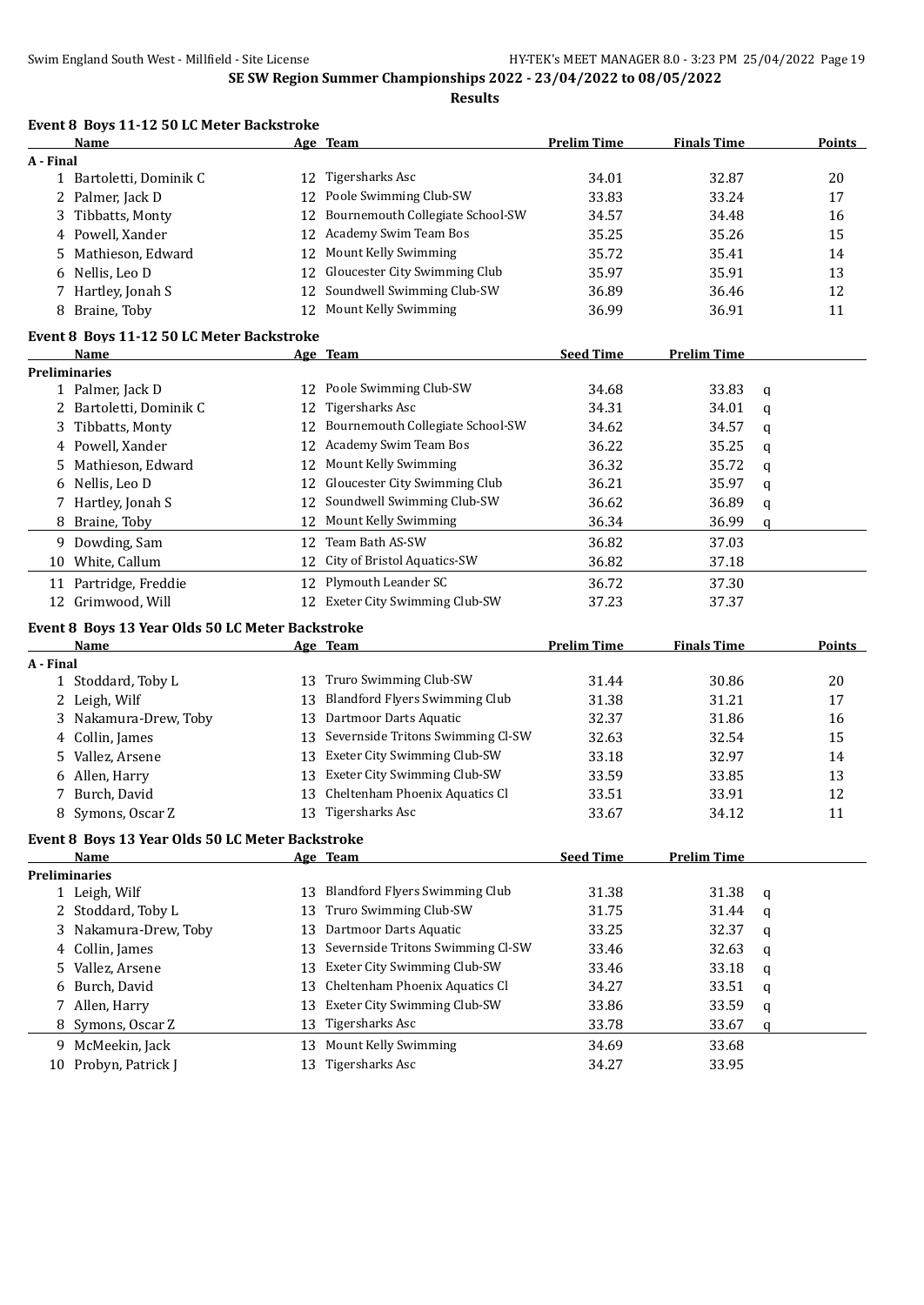#### **Preliminaries ... (Event 8 Boys 13 Year Olds 50 LC Meter Backstroke)**

|       | <b>Name</b>         |    | Age Team                          |       |       |
|-------|---------------------|----|-----------------------------------|-------|-------|
|       | 11 Bradley, Joshua  |    | 13 West Dorset Swimming Club-SW   | 35.87 | 34.20 |
| 12    | Chatterjee, Billy   | 13 | Millfield School                  | 35.70 | 34.22 |
| 13    | Skordis, Luke       | 13 | Marlborough Penguins Asc          | 34.88 | 34.31 |
| 14    | Brinkworth, James   | 13 | Plymouth Leander SC               | 35.80 | 34.46 |
| 15    | Grenardo, Sebastian | 13 | Dartmoor Darts Aquatic            | 35.34 | 34.59 |
| 16    | Chesworth, Ted      | 13 | Barnstaple Swimming Club-SW       | 35.60 | 34.74 |
| 17    | Mixer, Leo          | 13 | Millfield School                  | 34.82 | 34.97 |
| 18    | Osborne, Leo        | 13 | Clevedon-SW                       | 36.07 | 35.16 |
| 19    | Soverall, Isaac     | 13 | City of Bristol Aquatics-SW       | 36.41 | 35.27 |
| 20    | Roman, Aris         | 13 | Wareham and District              | 35.71 | 35.28 |
| 21    | Lloyd, William      | 13 | Brixham Swimming Club-SW          | 35.50 | 35.29 |
| 22    | Belcher, Stanley R  | 13 | Tigersharks Asc                   | 35.96 | 35.32 |
| 23    | Marshall, Tom J     | 13 | Exeter City Swimming Club-SW      | 35.09 | 35.36 |
| 24    | Crowther, Barney A  | 13 | Bristol Penguin Olympic Swimmi-SW | 36.01 | 35.41 |
| 25    | Johnson, Tom        | 13 | Southwold Swimming Club           | 35.19 | 35.48 |
| 26    | Walmsley, Ewan J    | 13 | <b>Tigersharks Asc</b>            | 35.80 | 35.85 |
| 27    | George, Freddie     | 13 | North Dorset Turbos SC            | 34.88 | 35.87 |
| 28    | Humphrey, Sam       | 13 | Cirencester Swimming Club         | 36.72 | 35.89 |
| 29    | Pozsonyi, Joshua    | 13 | Keynsham Swimming Club-SW         | 36.11 | 36.18 |
| 30    | Janssen, Harry J    | 13 | Bristol Penguin Olympic Swimmi-SW | 35.80 | 36.19 |
| $*31$ | Stockdale, Zach A   | 13 | Poole Swimming Club-SW            | 36.62 | 36.29 |
| $*31$ | Grocott, Scott D    | 13 | Swim Bournemouth                  | 36.31 | 36.29 |
| 33    | Thomas, Reuben      | 13 | Taunton Deane SC-SW               | 35.17 | 36.42 |
| 34    | Guppy, Jack         | 13 | Millfield School                  | 35.96 | 36.61 |
| 35    | Perrin, Theodore    | 13 | Yeovil District Swimming Club     | 35.90 | 36.78 |
| 36    | Higham, Herbie      | 13 | Tavistock Swimming Club           | 36.41 | 36.84 |
| 37    | Marrison, Solomon   | 13 | Okehampton Otters                 | 36.72 | 37.55 |
| 38    | Solly, Leo          | 13 | North Cornwall Dragons            | 36.54 | 37.62 |

#### **Event 8 Boys 14 Year Olds 50 LC Meter Backstroke**

| Name                | Age Team |                               | <b>Prelim Time</b> | <b>Finals Time</b> | <b>Points</b> |
|---------------------|----------|-------------------------------|--------------------|--------------------|---------------|
| A - Final           |          |                               |                    |                    |               |
| 1 Adama, Abduljabar | 14       | Mount Kelly Swimming          | 28.83              | 29.04              | 20            |
| 2 Alty, Reuben      | 14       | Millfield School              | 29.65              | 29.35              | 17            |
| 3 Uff, Ben          |          | 14 Mount Kelly Swimming       | 29.58              | 29.62              | 16            |
| 4 Ulyatt, Joshua    | 14       | Millfield School              | 30.58              | 30.01              | 15            |
| 5 Mooney, Finley    |          | 14 Cirencester Swimming Club  | 29.99              | 30.27              | 14            |
| 6 Kerslake, Harry G |          | 14 Soundwell Swimming Club-SW | 30.59              | 30.61              | 13            |
| 7 D'Onofrio, Alex   |          | 14 Mount Kelly Swimming       | 30.80              | 30.82              | 12            |
| 8 Young, Hugo W     |          | 14 Swim Bournemouth           | 30.74              | 31.19              | 11            |
|                     |          |                               |                    |                    |               |

#### **Event 8 Boys 14 Year Olds 50 LC Meter Backstroke**

| Name                 |  | <b>Seed Time</b>                                                                                                                                                                                                                | <b>Prelim Time</b> |   |
|----------------------|--|---------------------------------------------------------------------------------------------------------------------------------------------------------------------------------------------------------------------------------|--------------------|---|
| <b>Preliminaries</b> |  |                                                                                                                                                                                                                                 |                    |   |
| 1 Adama, Abduljabar  |  | 28.76                                                                                                                                                                                                                           | 28.83              | q |
| 2 Uff, Ben           |  | 29.95                                                                                                                                                                                                                           | 29.58              | a |
| 3 Alty, Reuben       |  | 30.19                                                                                                                                                                                                                           | 29.65              | q |
| 4 Mooney, Finley     |  | 30.29                                                                                                                                                                                                                           | 29.99              | q |
| 5 Ulyatt, Joshua     |  | 30.30                                                                                                                                                                                                                           | 30.58              | q |
| 6 Kerslake, Harry G  |  | 30.62                                                                                                                                                                                                                           | 30.59              | a |
| 7 Young, Hugo W      |  | 30.93                                                                                                                                                                                                                           | 30.74              | q |
| 8 D'Onofrio, Alex    |  | 31.23                                                                                                                                                                                                                           | 30.80              | q |
|                      |  | Age Team<br>14 Mount Kelly Swimming<br>14 Mount Kelly Swimming<br>14 Millfield School<br>14 Cirencester Swimming Club<br>14 Millfield School<br>14 Soundwell Swimming Club-SW<br>14 Swim Bournemouth<br>14 Mount Kelly Swimming |                    |   |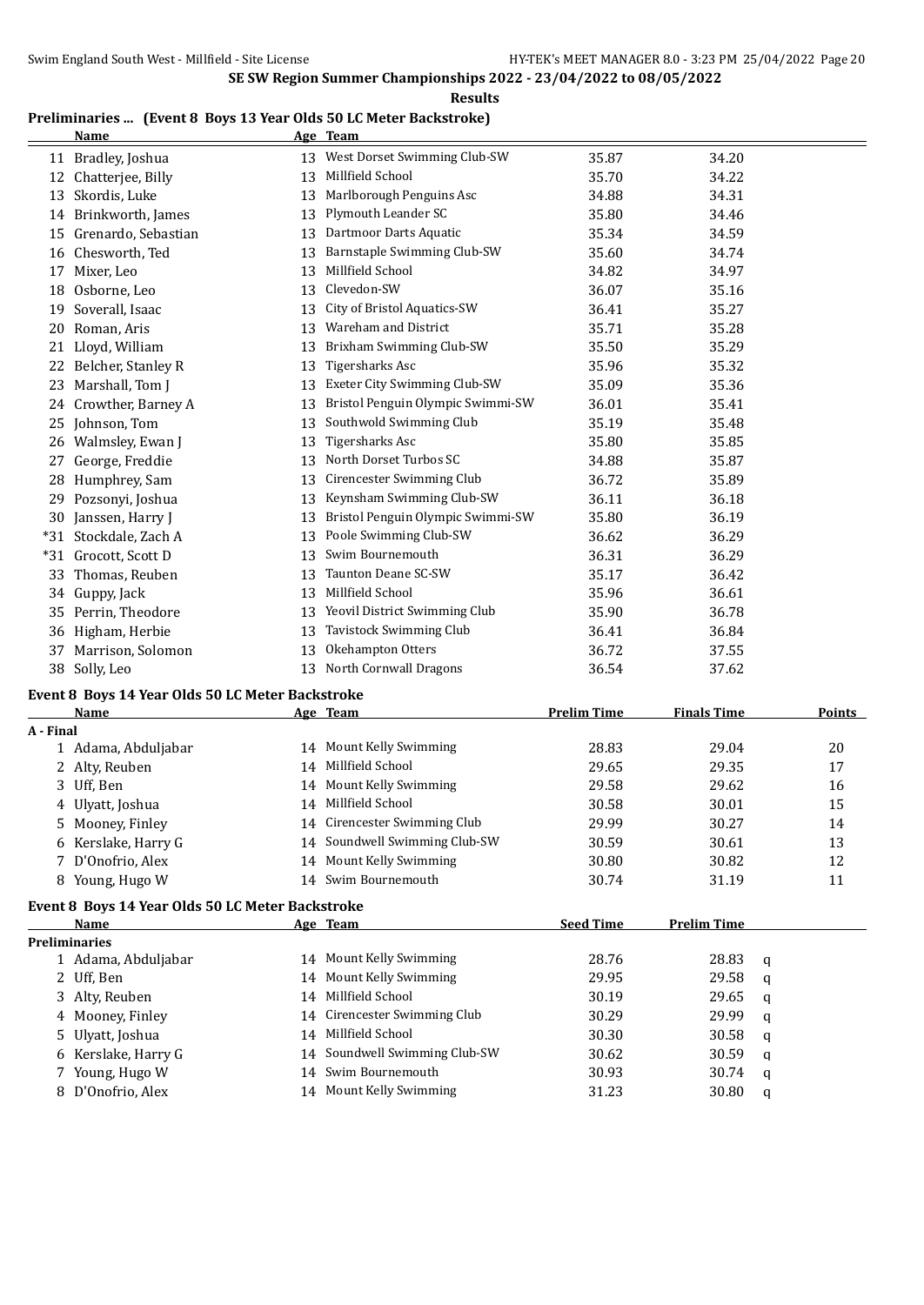**Results**

#### **Preliminaries ... (Event 8 Boys 14 Year Olds 50 LC Meter Backstroke) Name Age Team**

| 9 Carter, Lucas           |    | 14 Swindon Dolphin Asc               | 30.60 | 31.16 |
|---------------------------|----|--------------------------------------|-------|-------|
| 10 Smith, Oscar B         |    | 14 West Dorset Swimming Club-SW      | 30.88 | 31.28 |
| 11 Collins, Cody          |    | 14 Poole Swimming Club-SW            | 31.47 | 31.47 |
| 12 Dean, Henry            |    | 14 Wareham and District              | 32.62 | 31.62 |
| 13 Greaves, Farrleigh     |    | 14 Swindon Dolphin Asc               | 31.52 | 31.71 |
| *14 Apps, Nathan          |    | 14 Plymouth Leander SC               | 32.13 | 31.98 |
| *14 Hay, Lewis            |    | 14 Academy Swim Team Bos             | 33.32 | 31.98 |
| 16 Galloway, Harry        |    | 14 City of Bristol Aquatics-SW       | 33.15 | 32.19 |
| 17 Stawicki, Oliver       |    | 14 Bristol Henleaze SC               | 32.13 | 32.28 |
| 18 Coad, Ruan             |    | 14 Carn Brea                         | 33.18 | 32.35 |
| 19 Phillips, Tain         |    | 14 Plymouth Leander SC               | 32.28 | 32.44 |
| 20 Pearse, Harry          |    | 14 Mount Kelly Swimming              | 33.35 | 32.79 |
| 21 Matthews, Ethan        |    | 14 St Ives Bay SC                    | 34.20 | 32.82 |
| 22 Preece, Edward         |    | 14 Taunton Deane SC-SW               | 32.95 | 32.88 |
| *23 Maddern, Dmitri       |    | 14 Penzance                          | 31.56 | 32.97 |
| *23 Hay, Ethan            |    | 14 Cheltenham Phoenix Aquatics Cl    | 33.15 | 32.97 |
| 25 Johnson, Alex C        |    | 14 Exeter City Swimming Club-SW      | 33.05 | 33.07 |
| 26 Herring-Green, Zak     |    | 14 Plymouth Leander SC               | 32.03 | 33.09 |
| 27 Gillett, Sebastian     |    | 14 Team Bath AS-SW                   | 32.25 | 33.15 |
| 28 Rey, Jorge             |    | 14 Severnside Tritons Swimming Cl-SW | 32.74 | 33.32 |
| 29 Bennett, Oliver        |    | 14 Plymouth Leander SC               | 33.05 | 33.33 |
| 30 Whetstone, Toby        |    | 14 Poole Swimming Club-SW            | 32.85 | 33.40 |
| 31 White, George          |    | 14 Exeter City Swimming Club-SW      | 34.17 | 33.44 |
| 32 Sheridan, William      |    | 14 Calne Alpha 4                     | 33.30 | 33.56 |
| 33 Hidalgo-Curtis, Rafe   |    | 14 Trowbridge Asc                    | 33.71 | 33.71 |
| 34 Rice, Cody             |    | 14 Mount Kelly Swimming              | 34.31 | 33.74 |
| 35 Wiles, Archie F        |    | 14 Truro Swimming Club-SW            | 33.27 | 33.80 |
| 36 Raubenheimer, Iskandar |    | 14 Plymouth Leander SC               | 34.48 | 33.83 |
| 37 Sherriffs, Connor      |    | 14 Tigersharks Asc                   | 33.89 | 33.86 |
| 38 James, Archie          |    | 14 Cirencester Swimming Club         | 34.27 | 34.01 |
| *39 Ryland-Day, Oscar     |    | 14 Millfield School                  | 33.86 | 34.13 |
| *39 Wells-Luttrell, Jacob |    | 14 Bath Dolphin Swimming Club-SW     | 34.17 | 34.13 |
| 41 Merrill, Henry         |    | 14 City of Bristol Aquatics-SW       | 34.07 | 34.16 |
| 42 Hill, Ronan L          |    | 14 Taunton Deane SC-SW               | 34.72 | 34.18 |
| 43 Thairs, Noah           |    | 14 Tiverton Swimming Club            | 34.07 | 34.36 |
| 44 Backholer, George      | 14 | Torquay Leander Swimming Club        | 33.18 | 34.49 |
| 45 Henniker, Ben B        |    | 14 Bristol Penguin Olympic Swimmi-SW | 34.58 | 34.52 |
| 46 Palmer, Ultan          |    | 14 Bristol Penguin Olympic Swimmi-SW | 33.62 | 34.69 |
| 47 Cheuk, Nathan          |    | 14 Team Bath AS-SW                   | 34.86 | 34.75 |
| 48 Lyjak, Michael         |    | 14 Bridgwater Swimming Club          | 34.37 | 34.98 |
| 49 Lawrence, Charlie      |    | 14 Devonport Rsa                     | 35.03 | 35.37 |
| 50 Knowles, Chester       |    | 14 Newquay Cormorants SC             | 34.39 | 35.98 |
|                           |    |                                      |       |       |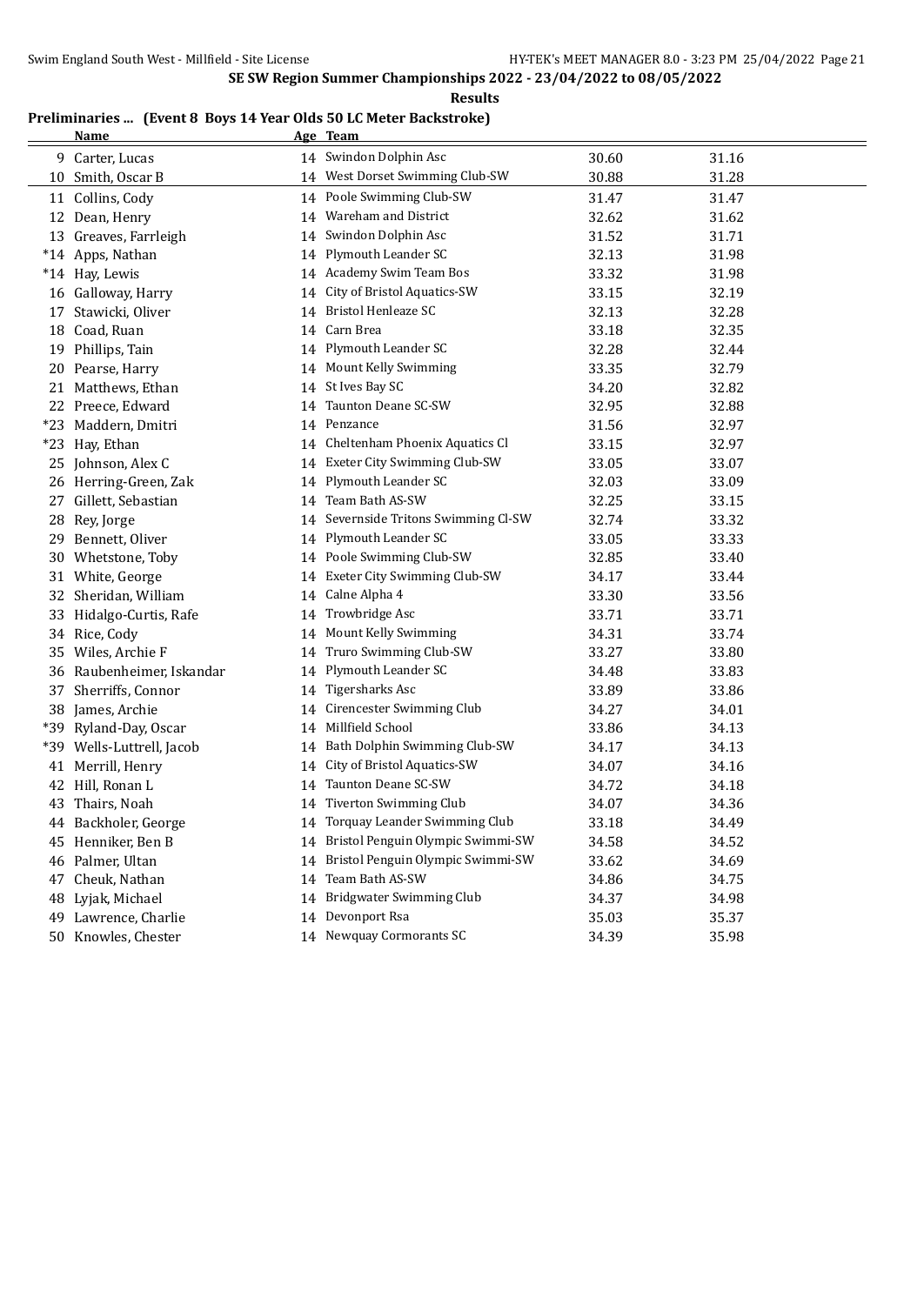**Event 9 Girls 11-12 100 LC Meter Freestyle**

**SE SW Region Summer Championships 2022 - 23/04/2022 to 08/05/2022**

**Results**

|           | Name                                       |    | Age Team                        | <b>Prelim Time</b> | <b>Finals Time</b> |   | <b>Points</b> |
|-----------|--------------------------------------------|----|---------------------------------|--------------------|--------------------|---|---------------|
| A - Final |                                            |    |                                 |                    |                    |   |               |
|           | 1 Murray, Iona                             |    | 12 Millfield School             | 1:05.85            | 1:05.33            |   | 20            |
|           | 2 Chillingworth, Sienna                    | 12 | Bridgwater Swimming Club        | 1:07.77            | 1:06.25            |   | 17            |
|           | 3 Jones, Liberty                           | 12 | Taunton Deane SC-SW             | 1:07.17            | 1:06.29            |   | 16            |
|           | 4 Cooke, Keeleigh                          |    | 12 Millfield School             | 1:07.27            | 1:06.59            |   | 15            |
|           | 5 Dolby, Caoimhe                           | 12 | Mount Kelly Swimming            | 1:06.52            | 1:06.62            |   | 14            |
|           | 6 Makinde, Tumi                            | 12 | Millfield School                | 1:07.80            | 1:07.18            |   | 13            |
|           | 7 Green, Lily                              | 12 | Plymouth Leander SC             | 1:07.18            | 1:07.25            |   | 12            |
|           | 8 Daniel, Megan                            |    | 12 Caradon Swimming Club        | 1:08.59            | 1:08.67            |   | 11            |
|           | Event 9 Girls 11-12 100 LC Meter Freestyle |    |                                 |                    |                    |   |               |
|           | Name                                       |    | Age Team                        | <b>Seed Time</b>   | <b>Prelim Time</b> |   |               |
|           | <b>Preliminaries</b>                       |    |                                 |                    |                    |   |               |
|           | 1 Murray, Iona                             | 12 | Millfield School                | 1:05.77            | 1:05.85            | q |               |
|           | 2 Dolby, Caoimhe                           |    | 12 Mount Kelly Swimming         | 1:07.01            | 1:06.52            | q |               |
| 3         | Jones, Liberty                             | 12 | Taunton Deane SC-SW             | 1:07.32            | 1:07.17            | q |               |
|           | 4 Green, Lily                              | 12 | Plymouth Leander SC             | 1:08.33            | 1:07.18            | q |               |
|           | 5 Cooke, Keeleigh                          | 12 | Millfield School                | 1:06.52            | 1:07.27            | q |               |
|           | 6 Chillingworth, Sienna                    | 12 | Bridgwater Swimming Club        | 1:09.38            | 1:07.77            | q |               |
|           | 7 Makinde, Tumi                            |    | 12 Millfield School             | 1:08.14            | 1:07.80            | q |               |
|           | 8 Daniel, Megan                            |    | 12 Caradon Swimming Club        | 1:10.39            | 1:08.59            | q |               |
|           | 9 Bradley, Niamh                           |    | 12 West Dorset Swimming Club-SW | 1:07.35            | 1:08.68            |   |               |
|           | 10 Wareing, Layla H                        | 11 | West Dorset Swimming Club-SW    | 1:09.97            | 1:08.74            |   |               |
|           | 11 Hargreaves, Mollie                      | 12 | Warminster & District Asc       | 1:08.85            | 1:09.12            |   |               |
| 12        | Bellinger, Iola                            | 12 | Salisbury Stingrays Swimming C  | 1:10.31            | 1:09.21            |   |               |
|           | 13 Luke, Elsie                             | 12 | Newquay Cormorants SC           | 1:09.26            | 1:09.36            |   |               |
|           | 14 Hill, Jess R                            | 12 | Exeter City Swimming Club-SW    | 1:10.89            | 1:09.62            |   |               |
|           | 15 Robinson, Halle                         | 12 | Poole Swimming Club-SW          | 1:08.85            | 1:09.80            |   |               |
|           | 16 Fisher, Maisie                          | 12 | Millfield School                | 1:10.84            | 1:09.87            |   |               |
|           | 17 Loosemore, Evie                         |    | 12 Bridgwater Swimming Club     | 1:08.95            | 1:10.07            |   |               |
|           | 18 Chapman, Isabelle                       | 12 | Bridgwater Swimming Club        | 1:09.87            | 1:10.67            |   |               |
|           | 19 Brown, India K                          | 12 | City of Bristol Aquatics-SW     | 1:09.26            | 1:10.80            |   |               |
|           | 20 Perman, Erin A                          | 12 | Exeter City Swimming Club-SW    | 1:11.60            | 1:11.26            |   |               |
|           | 21 Cailes, Macie A                         | 12 | Poole Swimming Club-SW          | 1:12.45            | 1:11.58            |   |               |
|           | 22 Barkholt, Florence                      | 12 | Marlborough Penguins Asc        | 1:10.56            | 1:11.68            |   |               |
|           | 23 Dodd, Maia                              |    | 12 Soundwell Swimming Club-SW   | 1:09.36            | 1:12.04            |   |               |
|           | 24 Matthews, Esmae                         | 12 | Exeter City Swimming Club-SW    | 1:12.32            | 1:12.40            |   |               |
|           | 25 Delin, Noelle                           | 12 | Millfield School                | 1:09.77            | 1:13.08            |   |               |
|           | 26 Korotkova, Daria                        | 11 | Poole Swimming Club-SW          | 1:10.80            | 1:13.70            |   |               |
|           | 27 Turner, Ayushi                          |    | 12 Bristol Henleaze SC          | 1:12.62            | 1:15.67            |   |               |
|           |                                            |    |                                 |                    |                    |   |               |

# **Event 9 Girls 13 Year Olds 100 LC Meter Freestyle**

|           | Name                    |     | Age Team                          | <b>Prelim Time</b> | <b>Finals Time</b> | <b>Points</b> |
|-----------|-------------------------|-----|-----------------------------------|--------------------|--------------------|---------------|
| A - Final |                         |     |                                   |                    |                    |               |
|           | 1 Huddy, Anna           | 13. | Mount Kelly Swimming              | 1:02.92            | 1:01.90            | 20            |
|           | 2 Higginbotham, Eva     |     | 13 Swindon Dolphin Asc            | 1:04.69            | 1:02.99            | 17            |
|           | 3 King, Sophie          |     | 13 Swindon Dolphin Asc            | 1:04.47            | 1:04.00            | 16            |
|           | 4 Price. Edie           |     | 13 Carn Brea                      | 1:04.80            | 1:04.32            | 15            |
|           | 5 Watson, Evie          |     | 13 Cheltenham Phoenix Aquatics Cl | 1:05.87            | 1:05.07            | 14            |
|           | 6 Law, Abigail          |     | 13 Plymouth Leander SC            | 1:04.73            | 1:05.21            | 13            |
|           | 7 Knights-Hume, India H | 13. | Bristol Henleaze SC               | 1:05.02            | 1:05.46            | 12            |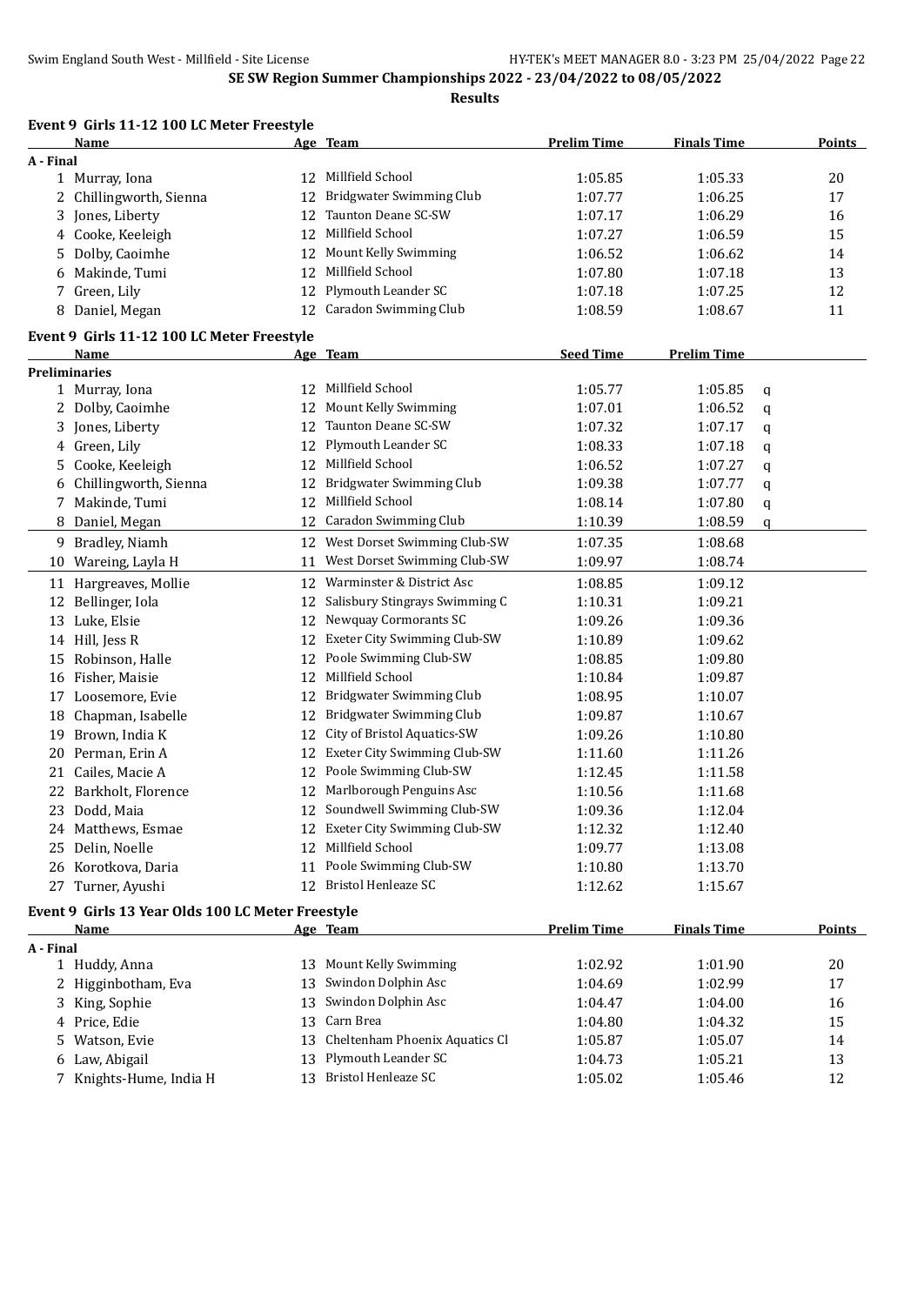#### **A - Final ... (Event 9 Girls 13 Year Olds 100 LC Meter Freestyle)**

|           | <b>Name</b>                                       |    | Age Team                          | <b>Prelim Time</b> | <b>Finals Time</b> |             | <b>Points</b> |
|-----------|---------------------------------------------------|----|-----------------------------------|--------------------|--------------------|-------------|---------------|
|           | 8 Davies, Brianna                                 |    | 13 Mount Kelly Swimming           | 1:05.61            | 1:05.85            |             | 11            |
|           | Event 9 Girls 13 Year Olds 100 LC Meter Freestyle |    |                                   |                    |                    |             |               |
|           | Name                                              |    | Age Team                          | <b>Seed Time</b>   | <b>Prelim Time</b> |             |               |
|           | <b>Preliminaries</b>                              |    |                                   |                    |                    |             |               |
|           | 1 Huddy, Anna                                     |    | 13 Mount Kelly Swimming           | 1:04.77            | 1:02.92            | q           |               |
| 2         | King, Sophie                                      | 13 | Swindon Dolphin Asc               | 1:04.26            | 1:04.47            | $\mathbf q$ |               |
| 3         | Higginbotham, Eva                                 | 13 | Swindon Dolphin Asc               | 1:04.76            | 1:04.69            | q           |               |
|           | 4 Law, Abigail                                    | 13 | Plymouth Leander SC               | 1:05.18            | 1:04.73            | q           |               |
| 5.        | Price, Edie                                       | 13 | Carn Brea                         | 1:04.36            | 1:04.80            | q           |               |
| 6         | Knights-Hume, India H                             | 13 | <b>Bristol Henleaze SC</b>        | 1:04.97            | 1:05.02            | q           |               |
| 7.        | Davies, Brianna                                   | 13 | Mount Kelly Swimming              | 1:07.01            | 1:05.61            | q           |               |
| 8         | Watson, Evie                                      | 13 | Cheltenham Phoenix Aquatics Cl    | 1:05.38            | 1:05.87            | q           |               |
|           | *9 Williams, Grace                                | 13 | Team Bath AS-SW                   | 1:07.91            | 1:06.02            |             |               |
| *9        | Chubb, Evie-Bea                                   |    | 13 Soundwell Swimming Club-SW     | 1:06.50            | 1:06.02            |             |               |
|           | <b>Swim-Off Required</b>                          |    |                                   |                    |                    |             |               |
|           | 11 Byam, Georgie                                  | 13 | Salisbury Stingrays Swimming C    | 1:06.09            | 1:06.17            |             |               |
|           | 12 Ball, Daisie                                   | 13 | Trowbridge Asc                    | 1:04.80            | 1:06.23            |             |               |
|           | 13 Declerck, Lotte                                | 13 | <b>Tiverton Swimming Club</b>     | 1:06.10            | 1:06.31            |             |               |
|           | 14 Jones, Amy                                     | 13 | Severnside Tritons Swimming Cl-SW | 1:05.48            | 1:06.36            |             |               |
|           | 15 Nisbet, Alesha                                 | 13 | Street and District Swimming C-SW | 1:05.48            | 1:06.55            |             |               |
|           | 16 Kerr Muir, Willow                              | 13 | Cirencester Swimming Club         | 1:06.40            | 1:06.59            |             |               |
|           | 17 Griffee-Hatcher, Jasmine                       | 13 | City of Bristol Aquatics-SW       | 1:05.15            | 1:06.89            |             |               |
|           | 18 Turner-Moore, Dixie                            | 13 | Plymouth Leander SC               | 1:05.52            | 1:07.02            |             |               |
|           | 19 Moss, Ella                                     | 13 | Dinnaton Swimming Club-SW         | 1:05.59            | 1:07.23            |             |               |
| 20        | Treliving, Freya                                  | 13 | Seagulls Swimming Club-SW         | 1:06.81            | 1:07.36            |             |               |
| 21        | Wood, Sophie                                      | 13 | Taunton Deane SC-SW               | 1:08.03            | 1:07.38            |             |               |
|           | 22 Rizescu, Caty                                  | 13 | Millfield School                  | 1:06.64            | 1:07.51            |             |               |
| 23        | Hay, Daisy                                        | 13 | Warminster & District Asc         | 1:07.31            | 1:07.68            |             |               |
|           | 24 Vincent, Mimi C                                | 13 | Clevedon-SW                       | 1:06.61            | 1:07.72            |             |               |
| 25        | Handley, Evie L                                   | 13 | Exeter City Swimming Club-SW      | 1:07.73            | 1:07.95            |             |               |
|           | 26 Robinson, Sadie A                              | 13 | West Dorset Swimming Club-SW      | 1:08.00            | 1:08.89            |             |               |
|           | --- Poole, Florence I                             |    | 13 Team Bath AS-SW                | 1:07.22            | DQ                 |             |               |
|           |                                                   |    |                                   |                    |                    |             |               |
|           | Event 9 Girls 14 Year Olds 100 LC Meter Freestyle |    |                                   |                    |                    |             |               |
|           | Name                                              |    | Age Team                          | <b>Prelim Time</b> | <b>Finals Time</b> |             | Points        |
| A - Final |                                                   |    | 14 Millfield School               |                    |                    |             |               |
|           | 1 Higgs, Meghan<br>2 Lawson, Eva                  |    | 14 Millfield School               | 1:01.11<br>1:01.16 | 1:01.11<br>1:01.23 |             | 20<br>17      |
|           |                                                   |    | 14 Millfield School               |                    |                    |             |               |
| 3         | Maddox, Asta                                      |    | 14 Mount Kelly Swimming           | 1:01.19            | 1:01.25            |             | 16            |
| 4         | Idle-Beavers, Gabrielle                           |    | Poole Swimming Club-SW            | 1:01.86            | 1:01.51            |             | 15            |
| 5.        | Coupe, Freya<br>6 Vaughan, Sofia                  | 14 | 14 Mount Kelly Swimming           | 1:02.24            | 1:01.71            |             | 14            |
|           |                                                   |    | 14 Millfield School               | 1:02.39            | 1:03.45            |             | 13            |
|           | 7 Bolton, Katherine<br>8 Porton, Neve J           |    | 14 Tigersharks Asc                | 1:03.90            | 1:03.62            |             | 12            |
|           |                                                   |    |                                   | 1:02.67            | 1:04.50            |             | 11            |
|           | Event 9 Girls 14 Year Olds 100 LC Meter Freestyle |    |                                   |                    |                    |             |               |
|           | Name                                              |    | Age Team                          | <b>Seed Time</b>   | <b>Prelim Time</b> |             |               |
|           | <b>Preliminaries</b>                              |    |                                   |                    |                    |             |               |
|           | 1 Higgs, Meghan                                   |    | 14 Millfield School               | 1:00.93            | 1:01.11            | q           |               |
|           | 2 Lawson, Eva                                     |    | 14 Millfield School               | 1:00.53            | 1:01.16            | q           |               |
|           | 3 Maddox, Asta                                    |    | 14 Millfield School               | 1:01.71            | 1:01.19            | q           |               |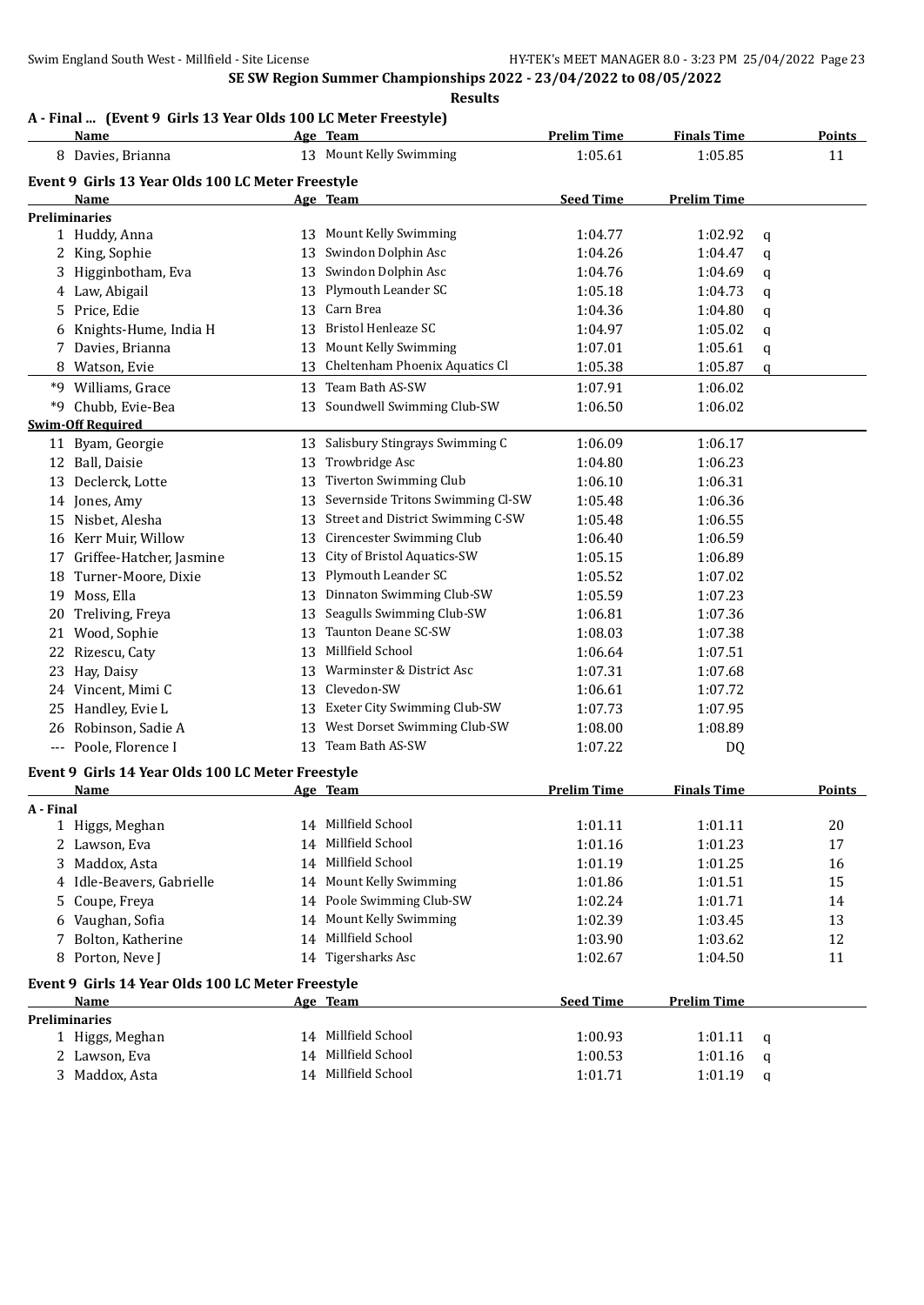|  | Preliminaries  (Event 9 Girls 14 Year Olds 100 LC Meter Freestyle) |  |
|--|--------------------------------------------------------------------|--|
|  |                                                                    |  |

|    | <b>Name</b>                                      |    | Age Team                     | <b>Seed Time</b> | <b>Prelim Time</b> |   |
|----|--------------------------------------------------|----|------------------------------|------------------|--------------------|---|
|    | 4 Idle-Beavers, Gabrielle                        |    | 14 Mount Kelly Swimming      | 1:01.40          | 1:01.86            | a |
| 5. | Coupe, Freya                                     | 14 | Poole Swimming Club-SW       | 1:01.30          | 1:02.24            | a |
|    | Vaughan, Sofia                                   | 14 | Mount Kelly Swimming         | 1:02.63          | 1:02.39            | q |
|    | Porton, Neve J                                   | 14 | Tigersharks Asc              | 1:02.12          | 1:02.67            | q |
| 8  | Bolton, Katherine                                | 14 | Millfield School             | 1:01.74          | 1:03.90            | q |
| 9. | Leonard, Sophie                                  | 14 | Swindon Dolphin Asc          | 1:04.77          | 1:04.03            |   |
| 10 | Spicer, Amelie M                                 | 14 | City of Bristol Aquatics-SW  | 1:03.24          | 1:04.59            |   |
| 11 | Cade, Scarlett                                   |    | 14 Poole Swimming Club-SW    | 1:05.31          | 1:04.96            |   |
| 12 | Brooke, Mila                                     | 14 | Millfield School             | 1:03.05          | 1:05.02            |   |
| 13 | Needs, Abigail                                   | 14 | Exeter City Swimming Club-SW | 1:04.36          | 1:05.06            |   |
| 14 | Washer, India                                    | 14 | Mount Kelly Swimming         | 1:04.26          | 1:05.21            |   |
| 15 | Vellaud, Amicie                                  | 14 | Mount Kelly Swimming         | 1:03.85          | 1:05.24            |   |
| 16 | Barnett, Evie                                    | 14 | Exeter City Swimming Club-SW | 1:04.67          | 1:05.28            |   |
| 17 | Hayward, Bryony                                  | 14 | Dawlish SC                   | 1:04.39          | 1:05.49            |   |
| 18 | Linden, Evie                                     | 14 | Taunton Deane SC-SW          | 1:04.26          | 1:05.60            |   |
| 19 | Davis, Tilly                                     | 14 | Mount Kelly Swimming         | 1:03.75          | 1:05.82            |   |
| 20 | Wilkinson, Anna                                  | 14 | Mount Kelly Swimming         | 1:05.18          | 1:06.95            |   |
| 21 | Dudman, Lizzie                                   | 14 | Mount Kelly Swimming         | 1:04.88          | 1:07.12            |   |
| 22 | Miles-Simmonite, Anna                            | 14 | West Dorset Swimming Club-SW | 1:05.24          | 1:07.63            |   |
|    | Event 9 Girls 100 LC Meter Freestyle Multi-Class |    |                              |                  |                    |   |
|    | Name                                             |    | Age Team                     | <b>Seed Time</b> | <b>Prelim Time</b> |   |
|    | <b>Preliminaries</b>                             |    |                              |                  |                    |   |
|    | --- %Haynes, Isabella S9                         |    | 14 Swim Bournemouth          | 1:19.92          | DQ                 |   |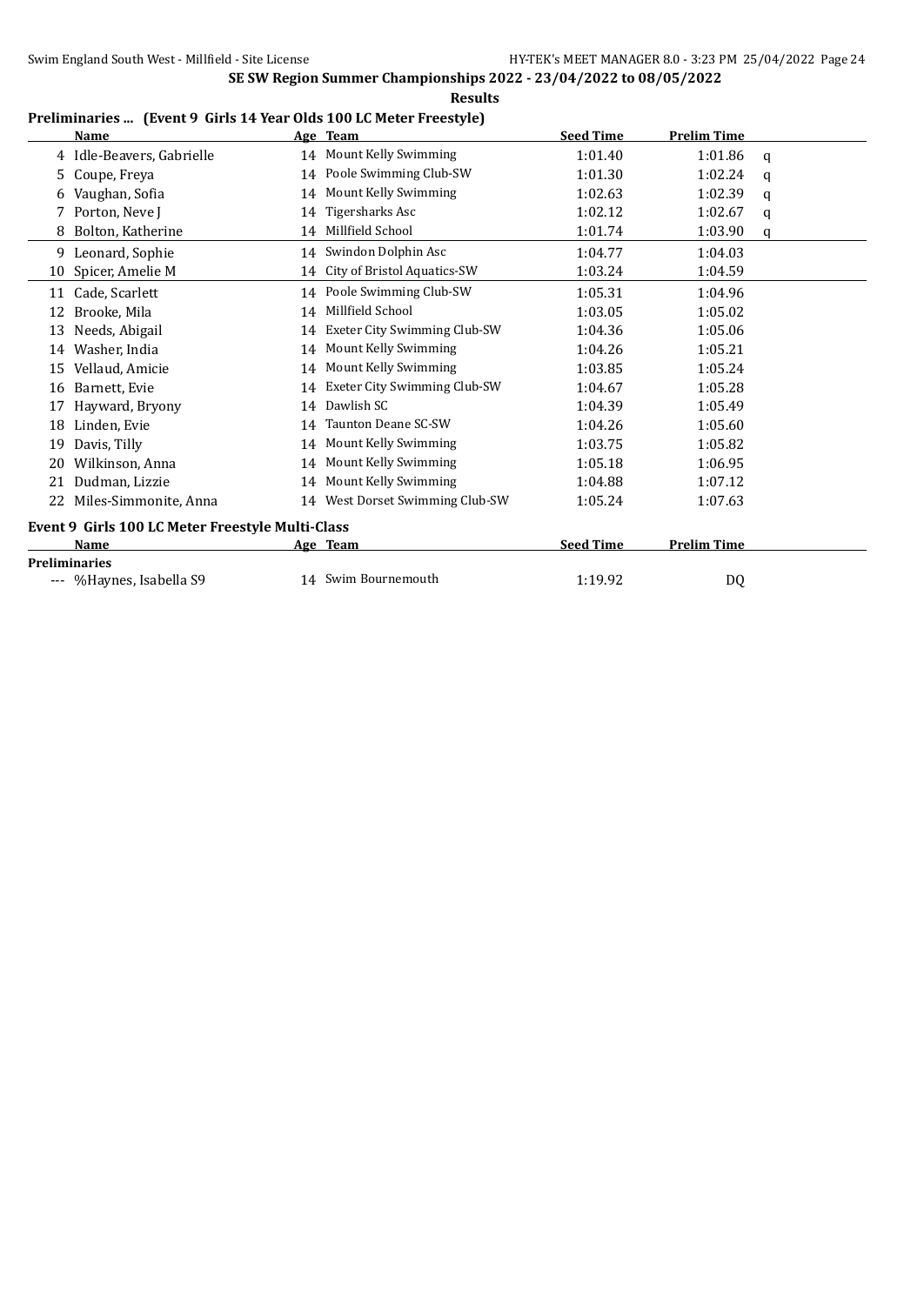|           | Event 10 Boys 11-12 50 LC Meter Breaststroke<br>Name |    | Age Team                                                              | <b>Prelim Time</b> | <b>Finals Time</b> |   | <b>Points</b> |
|-----------|------------------------------------------------------|----|-----------------------------------------------------------------------|--------------------|--------------------|---|---------------|
| A - Final |                                                      |    |                                                                       |                    |                    |   |               |
|           | 1 Silvey, Harry                                      | 12 | <b>Blandford Flyers Swimming Club</b>                                 | 38.42              | 38.14              |   | 20            |
| 2         | Greenslade, Ben I                                    | 12 | Exeter City Swimming Club-SW                                          | 39.60              | 38.93              |   | 17            |
| 3.        | Bernal-Mezzetti, Philip                              | 12 | Poole Swimming Club-SW                                                | 38.99              | 39.09              |   | 16            |
| 4         | Woodford, Harry                                      | 12 | Bradford on Avon Asc                                                  | 40.55              | 40.01              |   | 15            |
| 5         | Burns, Leo A                                         | 12 | Team Bath AS-SW                                                       | 40.24              | 40.16              |   | 14            |
| 6         | Braine, Toby                                         | 12 | Mount Kelly Swimming                                                  | 40.25              | 40.81              |   | 13            |
|           | 7 Palmer, Jack D                                     | 12 | Poole Swimming Club-SW                                                | 40.65              | 41.11              |   | 12            |
|           | --- Bown, David                                      | 12 | Taunton Deane SC-SW                                                   | 39.40              | DQ                 |   |               |
|           | Event 10 Boys 11-12 50 LC Meter Breaststroke         |    |                                                                       |                    |                    |   |               |
|           | Name                                                 |    | Age Team                                                              | <b>Seed Time</b>   | <b>Prelim Time</b> |   |               |
|           | <b>Preliminaries</b>                                 |    |                                                                       |                    |                    |   |               |
|           | 1 Silvey, Harry                                      |    | 12 Blandford Flyers Swimming Club                                     | 38.73              | 38.42              | q |               |
|           | 2 Bernal-Mezzetti, Philip                            |    | 12 Poole Swimming Club-SW                                             | 40.26              | 38.99              | q |               |
| 3         | Bown, David                                          |    | 12 Taunton Deane SC-SW                                                | 41.46              | 39.40              | q |               |
| 4         | Greenslade, Ben I                                    |    | 12 Exeter City Swimming Club-SW                                       | 38.76              | 39.60              | q |               |
| 5.        | Burns, Leo A                                         | 12 | Team Bath AS-SW                                                       | 41.28              | 40.24              | q |               |
| 6         | Braine, Toby                                         | 12 | Mount Kelly Swimming                                                  | 40.29              | 40.25              | q |               |
|           | 7 Woodford, Harry                                    | 12 | Bradford on Avon Asc                                                  | 40.70              | 40.55              | q |               |
|           | 8 Palmer, Jack D                                     | 12 | Poole Swimming Club-SW                                                | 40.34              | 40.65              | q |               |
|           | 9 Grocott, Connor M                                  | 12 | Swim Bournemouth                                                      | 42.32              | 40.76              |   |               |
| 10        | Baker, Lucas                                         | 12 | <b>Taunton Deane SC-SW</b>                                            | 41.21              | 41.02              |   |               |
|           |                                                      |    | Warminster & District Asc                                             |                    |                    |   |               |
|           | 11 Darling, Jack                                     | 11 |                                                                       | 41.50              | 41.03              |   |               |
|           | 12 Leoviriyakit, Wilbur                              | 12 | Bristol Penguin Olympic Swimmi-SW<br>Bournemouth Collegiate School-SW | 44.72              | 41.49              |   |               |
|           | 13 Tibbatts, Monty                                   | 12 | Taunton Deane SC-SW                                                   | 40.69              | 41.52              |   |               |
|           | 14 Crook, Caleb                                      | 12 |                                                                       | 42.64              | 41.59              |   |               |
|           | 15 An, Lucas                                         | 12 | Plymouth Leander SC                                                   | 42.02              | 41.65              |   |               |
|           | 16 Matchett, Harry                                   |    | 12 Exeter City Swimming Club-SW                                       | 44.78              | 42.61              |   |               |
|           | 17 Hallett, Oli                                      |    | 12 Street and District Swimming C-SW                                  | 41.72              | 42.80              |   |               |
| 18        | Scott, Dexter                                        |    | 12 Yeovil District Swimming Club                                      | 44.23              | 43.01              |   |               |
| 19        | Nellis, Leo D                                        | 12 | Gloucester City Swimming Club                                         | 42.23              | 43.20              |   |               |
| 20        | Honor, Henry                                         | 12 | Seagulls Swimming Club-SW                                             | 43.24              | 43.24              |   |               |
| 21        | Shipley, William                                     |    | 12 Bristol North Swimming Club                                        | 43.50              | 43.40              |   |               |
|           | 22 Farnfield, Rohan                                  |    | 12 Bristol Henleaze SC                                                | 42.97              | 43.48              |   |               |
|           | 23 Barnett, Joseph W                                 |    | 12 Exeter City Swimming Club-SW                                       | 43.96              | 43.61              |   |               |
|           | 24 Parish, Alex L                                    |    | 12 Clevedon-SW                                                        | 44.34              | 43.76              |   |               |
|           | 25 Partridge, Freddie                                | 12 | Plymouth Leander SC                                                   | 41.11              | 44.15              |   |               |
|           | 26 Smith, Theo                                       | 12 | Bristol North Swimming Club                                           | 44.01              | 44.31              |   |               |
|           | 27 White, Callum                                     |    | 12 City of Bristol Aquatics-SW                                        | 44.57              | 44.39              |   |               |
|           | 28 Laws, Finlay J                                    |    | 12 Swim Bournemouth                                                   | 43.81              | 44.49              |   |               |
|           | 29 Hordern, Adam A                                   | 12 | Team Bath AS-SW                                                       | 44.97              | 45.14              |   |               |
|           | 30 Young, Max                                        |    | 12 Penzance                                                           | 45.19              | 45.48              |   |               |
|           | 31 Edwards, Arran                                    |    | 12 Salisbury Stingrays Swimming C                                     | 44.51              | 46.29              |   |               |
|           | --- Jakeways, Oscar W                                |    | 12 Bristol Penguin Olympic Swimmi-SW                                  | 43.66              | DQ                 |   |               |
|           | Event 10 Boys 13 Year Olds 50 LC Meter Breaststroke  |    |                                                                       |                    |                    |   |               |
|           | <b>Name</b>                                          |    | Age Team                                                              | <b>Prelim Time</b> | <b>Finals Time</b> |   | <b>Points</b> |
| A - Final |                                                      |    |                                                                       |                    |                    |   |               |
|           | 1 Leigh, Wilf                                        |    | 13 Blandford Flyers Swimming Club                                     | 35.30              | 34.66              |   | 20            |
|           | 2 Gifford-Groves, Caleb                              |    | 13 Mount Kelly Swimming                                               | 36.87              | 36.34              |   | 17            |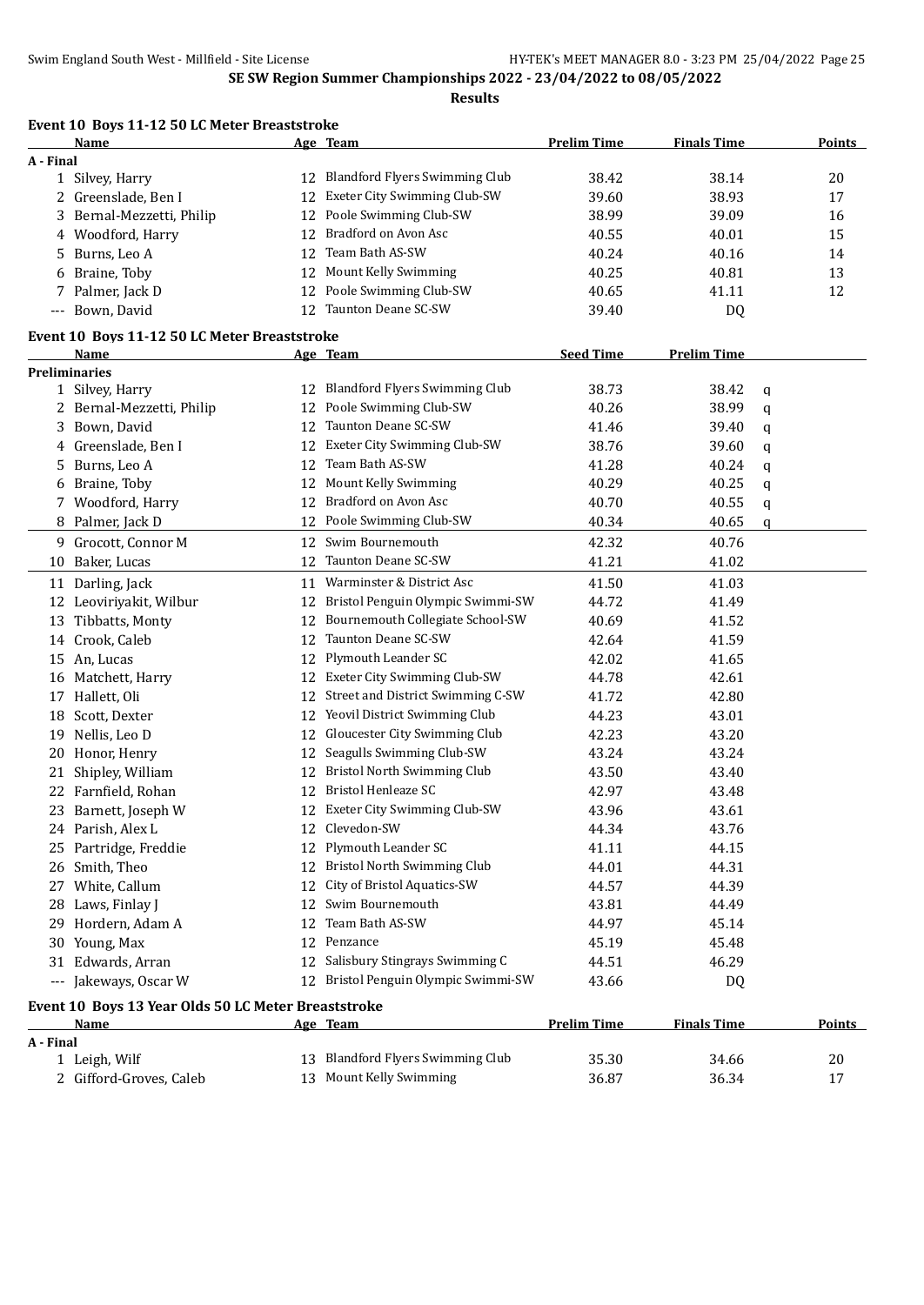**Results**

#### **A - Final ... (Event 10 Boys 13 Year Olds 50 LC Meter Breaststroke)**

|     | <b>Name</b>                                         |    | <u>Age Team</u>                      | <b>Prelim Time</b> | <b>Finals Time</b> |   | <b>Points</b> |
|-----|-----------------------------------------------------|----|--------------------------------------|--------------------|--------------------|---|---------------|
|     | 3 Garel-Jones, Lucas A                              |    | 13 Swim Bournemouth                  | 36.86              | 36.88              |   | 16            |
|     | 4 Grenardo, Sebastian                               |    | 13 Dartmoor Darts Aquatic            | 38.06              | 37.56              |   | 15            |
|     | 5 Wisbey, Leo                                       |    | 13 Poole Swimming Club-SW            | 37.98              | 38.10              |   | 14            |
|     | *6 Slee, Sam J                                      |    | 13 Team Bath AS-SW                   | 37.33              | 38.13              |   | 12.50         |
|     | *6 Murphy, Reuben                                   |    | 13 Exeter City Swimming Club-SW      | 38.14              | 38.13              |   | 12.50         |
|     | 8 Dyer, John                                        |    | 13 Brixham Swimming Club-SW          | 38.58              | 38.70              |   | 11            |
|     | Event 10 Boys 13 Year Olds 50 LC Meter Breaststroke |    |                                      |                    |                    |   |               |
|     | Name                                                |    | Age Team                             | <b>Seed Time</b>   | <b>Prelim Time</b> |   |               |
|     | <b>Preliminaries</b>                                |    |                                      |                    |                    |   |               |
|     | 1 Leigh, Wilf                                       |    | 13 Blandford Flyers Swimming Club    | 35.01              | 35.30              | q |               |
|     | 2 Garel-Jones, Lucas A                              | 13 | Swim Bournemouth                     | 37.73              | 36.86              | q |               |
|     | 3 Gifford-Groves, Caleb                             |    | 13 Mount Kelly Swimming              | 37.03              | 36.87              | q |               |
|     | 4 Slee, Sam J                                       | 13 | Team Bath AS-SW                      | 39.88              | 37.33              | q |               |
|     | 5 Wisbey, Leo                                       | 13 | Poole Swimming Club-SW               | 36.01              | 37.98              | q |               |
|     | 6 Grenardo, Sebastian                               | 13 | Dartmoor Darts Aquatic               | 38.94              | 38.06              | q |               |
| 7   | Murphy, Reuben                                      | 13 | Exeter City Swimming Club-SW         | 37.64              | 38.14              | q |               |
|     | 8 Dyer, John                                        | 13 | Brixham Swimming Club-SW             | 39.73              | 38.58              | q |               |
|     | *9 Cocks, Charlie                                   |    | 13 Backwell                          | 38.96              | 38.67              |   |               |
|     | *9 Symons, Oscar Z                                  |    | 13 Tigersharks Asc                   | 38.81              | 38.67              |   |               |
|     | <b>Swim-Off Required</b>                            |    |                                      |                    |                    |   |               |
|     | 11 Rolls, Stirling                                  |    | 13 Severnside Tritons Swimming Cl-SW | 39.07              | 38.85              |   |               |
|     | 12 Holtan, Aron                                     |    | 13 Mount Kelly Swimming              | 40.50              | 38.96              |   |               |
|     | 13 Allen, Harry                                     |    | 13 Exeter City Swimming Club-SW      | 39.58              | 38.99              |   |               |
|     | 14 Wozniak, Miron                                   |    | 13 Poole Swimming Club-SW            | 39.58              | 39.04              |   |               |
|     | 15 Thring, Isaac                                    | 13 | Seagulls Swimming Club-SW            | 38.88              | 39.08              |   |               |
|     | 16 Owen, Charlie                                    | 13 | <b>Tigersharks Asc</b>               | 40.50              | 39.17              |   |               |
|     | 17 Johnson, Tom                                     | 13 | Southwold Swimming Club              | 39.06              | 39.23              |   |               |
|     | 18 Wyatt, Ethan                                     | 13 | Salisbury Stingrays Swimming C       | 40.57              | 39.33              |   |               |
|     | 19 Perrin, Theodore                                 |    | 13 Yeovil District Swimming Club     | 38.96              | 39.36              |   |               |
|     | 20 Beale, Toby                                      |    | 13 North Dorset Turbos SC            | 40.79              | 39.62              |   |               |
|     | 21 George, Freddie                                  |    | 13 North Dorset Turbos SC            | 40.93              | 39.78              |   |               |
|     | 22 Liddell, Alex                                    |    | 13 Backwell                          | 39.78              | 39.90              |   |               |
|     | 23 Chesworth, Ted                                   |    | 13 Barnstaple Swimming Club-SW       | 41.00              | 39.97              |   |               |
|     | 24 Bernal-Mezzetti, Christopher                     |    | 13 Poole Swimming Club-SW            | 40.81              | 40.35              |   |               |
|     | 25 Chatterjee, Billy                                |    | 13 Millfield School                  | 41.69              | 40.61              |   |               |
|     | 26 Tompkins, Ollie J                                |    | 13 Barnstaple Swimming Club-SW       | 42.64              | 40.69              |   |               |
|     | 27 Hamilton, William                                |    | 13 Plymouth Leander SC               | 40.60              | 40.81              |   |               |
|     | 28 Penny, Tobias J                                  | 13 | Tigersharks Asc                      | 40.66              | 40.89              |   |               |
|     | 29 Walmsley, Ewan J                                 | 13 | Tigersharks Asc                      | 40.19              | 41.09              |   |               |
|     | 30 Workman, Alfie                                   | 13 | Swindon Dolphin Asc                  | 40.30              | 41.15              |   |               |
| 31  | Finlay, Freddie N                                   | 13 | Gloucester City Swimming Club        | 41.92              | 41.21              |   |               |
| 32  | Hidalgo-Curtis, Xavier                              | 13 | Trowbridge Asc                       | 40.74              | 41.24              |   |               |
| 33  | Belcher, Stanley R                                  | 13 | <b>Tigersharks Asc</b>               | 41.40              | 41.25              |   |               |
| 34  | Higham, Herbie                                      | 13 | Tavistock Swimming Club              | 41.21              | 41.31              |   |               |
| 35  | Rijvers, Lucas                                      | 13 | Bournemouth Collegiate School-SW     | 41.96              | 41.48              |   |               |
|     | *36 Holder, Finlay                                  | 13 | Swindon Dolphin Asc                  | 40.80              | 41.53              |   |               |
| *36 | Keeping, Ben                                        | 13 | West Dorset Swimming Club-SW         | 41.91              | 41.53              |   |               |
| 38  | Fry, Teddy                                          | 13 | Bristol North Swimming Club          | 41.59              | 41.59              |   |               |
| 39  | Nakamura-Drew, Toby                                 | 13 | Dartmoor Darts Aquatic               | 40.19              | 41.74              |   |               |
| 40  | Eschle, Martin                                      |    | 13 Barnstaple Swimming Club-SW       | 42.53              | 41.77              |   |               |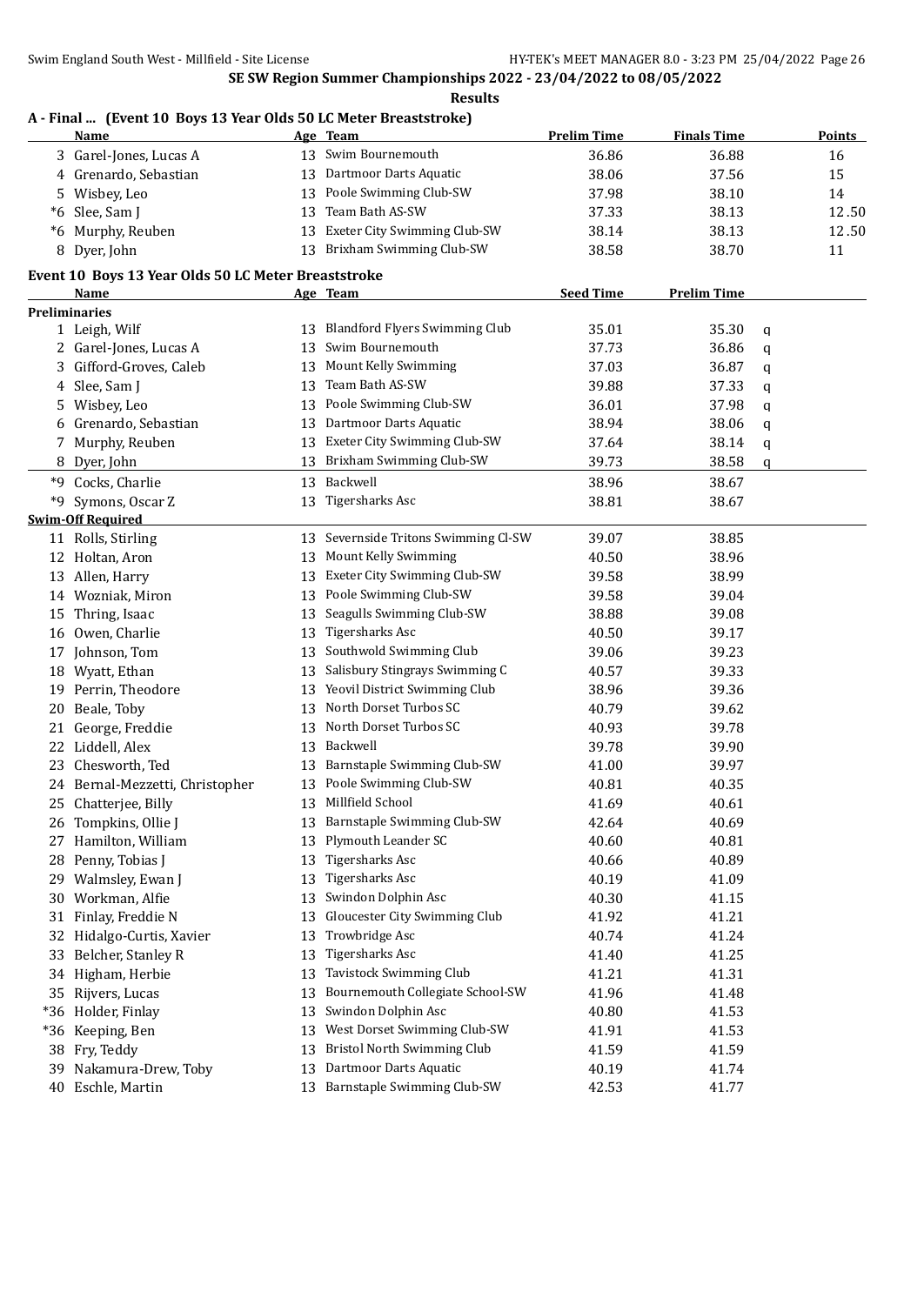#### **Results**

#### **Preliminaries ... (Event 10 Boys 13 Year Olds 50 LC Meter Breaststroke)**

|                     | <b>Name</b>                                         |    | Age Team                          | <b>Seed Time</b>   | <b>Prelim Time</b> |   |        |
|---------------------|-----------------------------------------------------|----|-----------------------------------|--------------------|--------------------|---|--------|
|                     | *41 Marrison, Solomon                               | 13 | Okehampton Otters                 | 40.19              | 42.02              |   |        |
|                     | *41 Solly, Leo                                      | 13 | North Cornwall Dragons            | 41.49              | 42.02              |   |        |
|                     | 43 Graham, Sam                                      | 13 | Weymouth Swimming Club            | 42.62              | 42.05              |   |        |
|                     | 44 Kingsbury-Elia, Lennon                           | 13 | Cheltenham Phoenix Aquatics Cl    | 41.20              | 42.16              |   |        |
|                     | 45 Abbott, Harry                                    | 13 | Yeovil District Swimming Club     | 42.43              | 42.45              |   |        |
|                     | 46 Morris, Ed                                       | 13 | Dawlish SC                        | 41.41              | 42.53              |   |        |
|                     | 47 Seager, Joshua                                   | 13 | Millfield School                  | 41.34              | 42.76              |   |        |
|                     | 48 Lee, Aiden                                       | 13 | Bristol North Swimming Club       | 41.97              | 42.77              |   |        |
| 49                  | Roman, Aris                                         | 13 | Wareham and District              | 41.31              | 42.89              |   |        |
|                     | 50 Freeman, Tom                                     | 13 | Marlborough Penguins Asc          | 42.31              | 42.93              |   |        |
| 51                  | Skordis, Luke                                       | 13 | Marlborough Penguins Asc          | 42.22              | 44.37              |   |        |
| $\qquad \qquad - -$ | Brummitt, Joshua                                    |    | 13 Calne Alpha 4                  | 41.60              | DQ                 |   |        |
|                     |                                                     |    |                                   |                    |                    |   |        |
|                     | Event 10 Boys 14 Year Olds 50 LC Meter Breaststroke |    |                                   |                    |                    |   |        |
|                     | <b>Name</b>                                         |    | Age Team                          | <b>Prelim Time</b> | <b>Finals Time</b> |   | Points |
| A - Final           |                                                     |    |                                   |                    |                    |   |        |
|                     | 1 Stafford-Davies, Max                              |    | 14 Plymouth Leander SC            | 33.09              | 32.46              |   | 20     |
|                     | 2 Davis, Roger L                                    |    | 14 Soundwell Swimming Club-SW     | 32.88              | 32.56              |   | 17     |
|                     | 3 Uff, Ben                                          |    | 14 Mount Kelly Swimming           | 33.20              | 32.70              |   | 16     |
|                     | 4 Adama, Abduljabar                                 |    | 14 Mount Kelly Swimming           | 32.54              | 32.95              |   | 15     |
| 5.                  | Haigh, Marcus                                       |    | 14 Mount Kelly Swimming           | 33.27              | 33.21              |   | 14     |
|                     | 6 Carter, Lucas                                     | 14 | Swindon Dolphin Asc               | 33.81              | 33.39              |   | 13     |
| 7                   | Higgins, Max                                        |    | 14 Millfield School               | 33.73              | 33.86              |   | 12     |
|                     | 8 Price, Riley                                      |    | 14 Clevedon-SW                    | 33.91              | 34.24              |   | 11     |
|                     | Event 10 Boys 14 Year Olds 50 LC Meter Breaststroke |    |                                   |                    |                    |   |        |
|                     | Name                                                |    | Age Team                          | <b>Seed Time</b>   | <b>Prelim Time</b> |   |        |
|                     | <b>Preliminaries</b>                                |    |                                   |                    |                    |   |        |
|                     | 1 Adama, Abduljabar                                 |    | 14 Mount Kelly Swimming           | 31.52              | 32.54              | q |        |
|                     | 2 Davis, Roger L                                    |    | 14 Soundwell Swimming Club-SW     | 33.86              | 32.88              | q |        |
|                     | 3 Stafford-Davies, Max                              |    | 14 Plymouth Leander SC            | 32.54              | 33.09              | q |        |
|                     | 4 Uff, Ben                                          |    | 14 Mount Kelly Swimming           | 32.64              | 33.20              | q |        |
|                     | 5 Haigh, Marcus                                     | 14 | Mount Kelly Swimming              | 32.64              | 33.27              | q |        |
|                     | 6 Higgins, Max                                      |    | 14 Millfield School               | 33.35              | 33.73              | q |        |
|                     | 7 Carter, Lucas                                     |    | 14 Swindon Dolphin Asc            | 33.05              | 33.81              | q |        |
|                     | 8 Price, Riley                                      |    | 14 Clevedon-SW                    | 32.95              | 33.91              | q |        |
|                     | 9 Taylor, Lachlan W                                 |    | 14 City of Bristol Aquatics-SW    | 36.72              | 34.96              |   |        |
|                     | 10 Guler, Deniz                                     |    | 14 City of Bristol Aquatics-SW    | 34.88              | 34.98              |   |        |
|                     |                                                     |    |                                   |                    |                    |   |        |
|                     | 11 Preece, Edward                                   |    | 14 Taunton Deane SC-SW            | 34.88              | 35.08              |   |        |
| 12                  | Honor, George                                       | 14 | Seagulls Swimming Club-SW         | 33.65              | 35.23              |   |        |
| 13                  | Davey, Edward W                                     | 14 | Team Bath AS-SW                   | 37.73              | 35.48              |   |        |
|                     | 14 Hill, Ronan L                                    | 14 | Taunton Deane SC-SW               | 36.62              | 35.65              |   |        |
| 15                  | Guppy, Henry                                        | 14 | Millfield School                  | 35.90              | 35.72              |   |        |
|                     | 16 Stallard, Charlie                                | 14 | Tewkesbury Swimming Club          | 34.99              | 35.74              |   |        |
|                     | 17 Pearson, George                                  | 14 | Severnside Tritons Swimming Cl-SW | 36.52              | 35.81              |   |        |
| $*18$               | Belt, Thomas                                        | 14 | Penzance                          | 36.04              | 35.88              |   |        |
| $*18$               | Powell, Zachary                                     |    | 14 Academy Swim Team Bos          | 36.29              | 35.88              |   |        |
| 20                  | Molyneux, Finley                                    |    | Okehampton Otters                 | 34.78              | 36.07              |   |        |
|                     |                                                     | 14 |                                   |                    |                    |   |        |
| 21                  | D'Onofrio, Alex                                     | 14 | Mount Kelly Swimming              | 34.60              | 36.15              |   |        |
| 22                  | Brown, Oliver                                       | 14 | Chippenham Asc                    | 37.09              | 36.22              |   |        |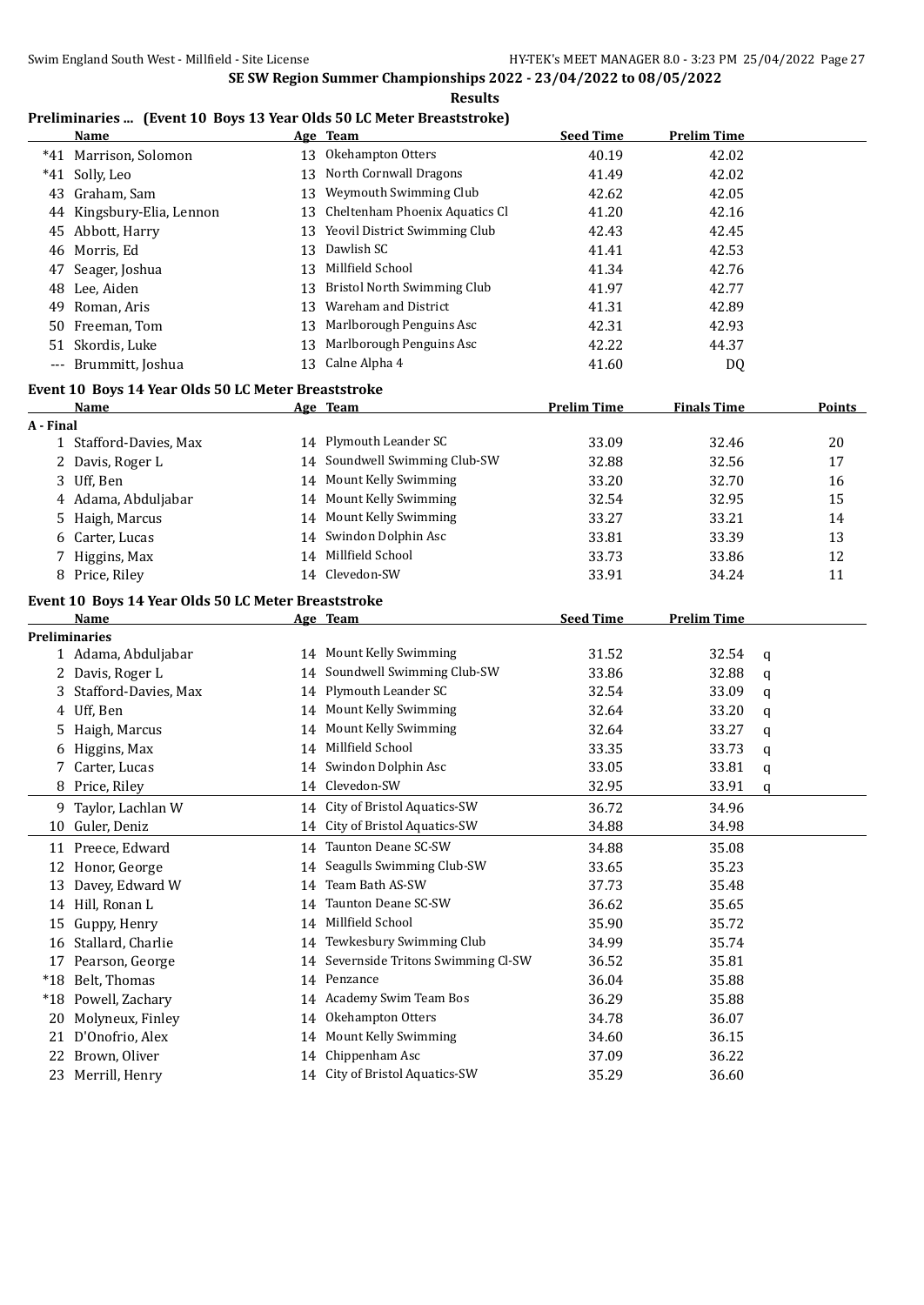**Results**

#### **Preliminaries ... (Event 10 Boys 14 Year Olds 50 LC Meter Breaststroke)**

|           | <b>Name</b>                                |    | Age Team                                      | <b>Seed Time</b>   | <b>Prelim Time</b> |             |               |
|-----------|--------------------------------------------|----|-----------------------------------------------|--------------------|--------------------|-------------|---------------|
|           | 24 Phillips, Tain                          |    | 14 Plymouth Leander SC                        | 37.84              | 36.69              |             |               |
|           | 25 Frost, Oliver                           |    | 14 Yeovil District Swimming Club              | 35.29              | 36.91              |             |               |
| 26        | Carey, Toby                                | 14 | North Dorset Turbos SC                        | 36.84              | 36.93              |             |               |
|           | 27 Apps, Nathan                            | 14 | Plymouth Leander SC                           | 37.43              | 36.96              |             |               |
|           | *28 Ranson, Austin                         |    | 14 Taunton Deane SC-SW                        | 38.05              | 37.06              |             |               |
|           | *28 Sturt, Daniel                          |    | 14 Mount Kelly Swimming                       | 35.70              | 37.06              |             |               |
|           | 30 Cutbush, Harry                          |    | 14 Poole Swimming Club-SW                     | 40.19              | 37.08              |             |               |
|           | 31 Cheuk, Nathan                           | 14 | Team Bath AS-SW                               | 38.68              | 37.20              |             |               |
|           | 32 Gunn, Jamie J                           |    | 14 West Dorset Swimming Club-SW               | 37.64              | 37.33              |             |               |
|           | 33 Johnson, Alex C                         |    | 14 Exeter City Swimming Club-SW               | 36.82              | 37.36              |             |               |
|           | 34 Bolwell, Logan                          | 14 | Trowbridge Asc                                | 37.81              | 37.37              |             |               |
|           | 35 Dewey, Thomas                           | 14 | Seagulls Swimming Club-SW                     | 38.66              | 37.42              |             |               |
|           | 36 Jones, Timmy                            |    | 14 Newquay Cormorants SC                      | 37.84              | 37.45              |             |               |
|           | 37 Palmer, Ultan                           |    | 14 Bristol Penguin Olympic Swimmi-SW          | 38.25              | 37.48              |             |               |
|           | 38 Coad, Ruan                              |    | 14 Carn Brea                                  | 37.03              | 37.49              |             |               |
| 39        | Kerslake, Harry G                          |    | 14 Soundwell Swimming Club-SW                 | 36.95              | 37.54              |             |               |
| 40        | Horton, Frankie                            |    | 14 Brixham Swimming Club-SW                   | 38.76              | 37.73              |             |               |
|           | 41 Ryland-Day, Oscar                       |    | 14 Millfield School                           | 37.13              | 37.83              |             |               |
|           | 42 Galloway, Harry                         |    | 14 City of Bristol Aquatics-SW                | 37.33              | 37.91              |             |               |
|           | *43 Dunnett, Elliott M                     | 14 | Swim Bournemouth                              | 37.48              | 37.96              |             |               |
|           | *43 Fisher, Jonas                          |    | 14 Frome Swimming Club                        | 37.94              | 37.96              |             |               |
|           | 45 Jeffrey, Finn B                         |    | 14 Truro Swimming Club-SW                     | 37.31              | 38.15              |             |               |
|           | 46 Rey, Jorge                              |    | 14 Severnside Tritons Swimming Cl-SW          | 38.56              | 38.55              |             |               |
| 47        | Swanson-Schnepp, Zach                      |    | 14 Dawlish SC                                 | 38.10              | 38.68              |             |               |
|           | 48 Jerram, Harry                           |    | 14 Trowbridge Asc                             | 38.03              | 38.84              |             |               |
| 49        | Collins, Cody                              | 14 | Poole Swimming Club-SW                        | 38.47              | 38.90              |             |               |
|           | 50 Lewis, Alfie                            |    | 14 Clevedon-SW                                | 38.96              | 39.24              |             |               |
| 51        | Hay, Lewis                                 |    | 14 Academy Swim Team Bos                      | 39.16              | 39.63              |             |               |
| 52        | Bakker, Oswin                              |    | 14 Team Bath AS-SW                            | 40.44              | 39.68              |             |               |
|           | Hemming, Ethan                             | 14 | Salisbury Stingrays Swimming C                | 40.24              | 39.86              |             |               |
| 53        | 54 Lane, Chase                             |    | 14 Cinderford and District                    | 39.78              | 39.99              |             |               |
|           | 55 Squire, Cameron                         |    | 14 Poole Swimming Club-SW                     |                    |                    |             |               |
|           |                                            |    |                                               | 39.56              | 41.12              |             |               |
|           | Event 11 Boys 11-12 200 LC Meter Butterfly |    |                                               |                    |                    |             |               |
|           | <b>Name</b>                                |    | <u>Age Team</u>                               | <b>Prelim Time</b> | <b>Finals Time</b> |             | <b>Points</b> |
| A - Final | 1 Hague, Freddie                           |    | 12 Newquay Cormorants SC                      | 3:13.95            | 2:46.33            |             | $20\,$        |
|           |                                            |    | 12 Swindon Dolphin Asc                        |                    | 2:59.81            |             | 17            |
|           | 2 Burton, Jacob<br>3 McLaughlin, Lewis     | 12 | Seagulls Swimming Club-SW                     | 3:04.34<br>3:08.84 | 3:02.24            |             | 16            |
|           | 4 Williams, Jake                           | 11 | Plymouth Leander SC                           |                    |                    |             | 15            |
|           |                                            |    | 11 Tigersharks Asc                            | 3:08.04            | 3:05.48            |             |               |
|           | 5 Leo, Sonny P                             |    | 11 Severnside Tritons Swimming Cl-SW          | 3:19.54            | 3:16.55            |             | 14            |
|           | 6 Wareing, Daniel                          |    |                                               | 3:36.28            | 3:36.24            |             | 13            |
|           | Event 11 Boys 11-12 200 LC Meter Butterfly |    |                                               |                    |                    |             |               |
|           | Name                                       |    | Age Team                                      | <b>Seed Time</b>   | <b>Prelim Time</b> |             |               |
|           | <b>Preliminaries</b>                       |    |                                               |                    |                    |             |               |
|           | 1 Burton, Jacob                            |    | 12 Swindon Dolphin Asc<br>Plymouth Leander SC | 3:02.04            | 3:04.34            | q           |               |
|           | 2 Williams, Jake                           | 11 |                                               | 3:20.63            | 3:08.04            | q           |               |
|           | 3 McLaughlin, Lewis                        |    | 12 Seagulls Swimming Club-SW                  | 3:00.75            | 3:08.84            | q           |               |
|           | 4 Hague, Freddie                           | 12 | Newquay Cormorants SC                         | 2:51.97            | 3:13.95            | q           |               |
|           | 5 Leo, Sonny P                             | 11 | <b>Tigersharks Asc</b>                        | 3:17.69            | 3:19.54            | q           |               |
|           | 6 Wareing, Daniel                          |    | 11 Severnside Tritons Swimming Cl-SW          | 3:23.53            | 3:36.28            | $\mathbf q$ |               |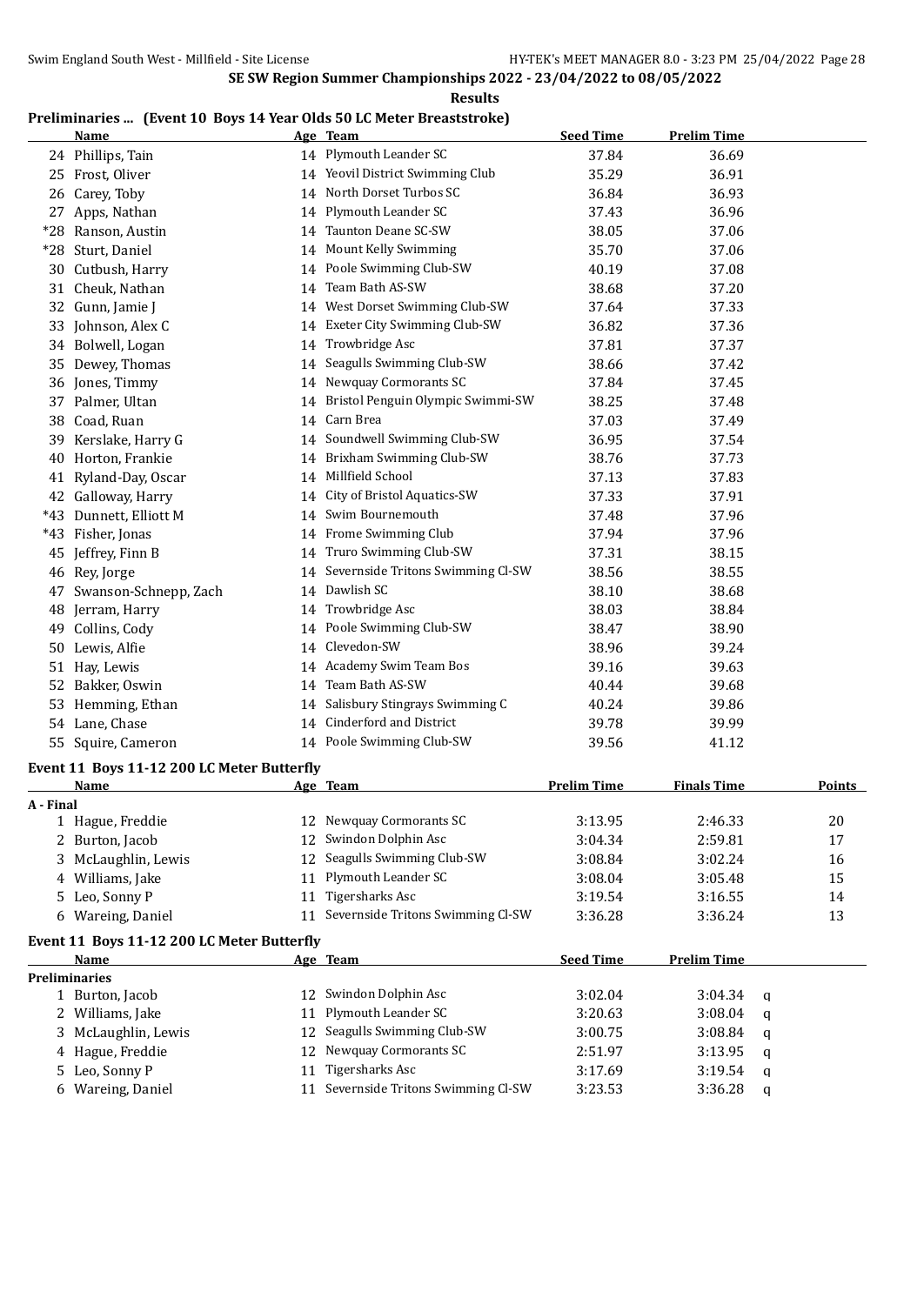|           |                                                   |    | <b>Results</b>                       |                    |                    |   |               |
|-----------|---------------------------------------------------|----|--------------------------------------|--------------------|--------------------|---|---------------|
|           | Event 11 Boys 13 Year Olds 200 LC Meter Butterfly |    |                                      |                    |                    |   |               |
|           | Name                                              |    | Age Team                             | <b>Prelim Time</b> | <b>Finals Time</b> |   | <b>Points</b> |
| A - Final |                                                   |    |                                      |                    |                    |   |               |
|           | 1 Owen, Charlie                                   |    | 13 Tigersharks Asc                   | 2:44.85            | 2:44.62            |   | 20            |
|           | 2 Chatterjee, Billy                               |    | 13 Millfield School                  | 2:50.67            | 2:47.56            |   | 17            |
| 3         | Chesworth, Ted                                    |    | 13 Barnstaple Swimming Club-SW       | 2:53.79            | 2:47.84            |   | 16            |
|           | 4 Wisbey, Leo                                     |    | 13 Poole Swimming Club-SW            | 2:52.89            | 2:53.72            |   | 15            |
| 5         | Gifford-Groves, Caleb                             | 13 | Mount Kelly Swimming                 | 2:58.02            | 2:54.93            |   | 14            |
| 6         | Toase, Max                                        | 13 | Gloucester City Swimming Club        | 3:00.01            | 3:00.31            |   | 13            |
| 7         | Guppy, Jack                                       | 13 | Millfield School                     | 2:56.52            | 3:01.11            |   | 12            |
|           | 8 Bernal-Mezzetti, Christopher                    |    | 13 Poole Swimming Club-SW            | 2:59.21            | 3:06.17            |   | 11            |
|           | Event 11 Boys 13 Year Olds 200 LC Meter Butterfly |    |                                      |                    |                    |   |               |
|           | Name                                              |    | Age Team                             | <b>Seed Time</b>   | <b>Prelim Time</b> |   |               |
|           | <b>Preliminaries</b>                              |    |                                      |                    |                    |   |               |
|           | 1 Owen, Charlie                                   |    | 13 Tigersharks Asc                   | 2:49.89            | 2:44.85            | q |               |
|           | 2 Chatterjee, Billy                               |    | 13 Millfield School                  | 2:55.58            | 2:50.67            | q |               |
|           | 3 Wisbey, Leo                                     |    | 13 Poole Swimming Club-SW            | 2:46.26            | 2:52.89            | q |               |
| 4         | Chesworth, Ted                                    | 13 | Barnstaple Swimming Club-SW          | 3:08.70            | 2:53.79            | q |               |
| 5         | Guppy, Jack                                       | 13 | Millfield School                     | 3:02.38            | 2:56.52            | q |               |
|           | 6 Gifford-Groves, Caleb                           | 13 | Mount Kelly Swimming                 | 2:58.09            | 2:58.02            | q |               |
|           | 7 Bernal-Mezzetti, Christopher                    |    | 13 Poole Swimming Club-SW            | 3:02.07            | 2:59.21            | q |               |
|           | 8 Toase, Max                                      |    | 13 Gloucester City Swimming Club     | 2:59.13            | 3:00.01            | a |               |
|           | 9 Vallez, Arsene                                  |    | 13 Exeter City Swimming Club-SW      | 3:08.60            | 3:00.31            |   |               |
| 10        | Thomas, Reuben                                    | 13 | Taunton Deane SC-SW                  | 3:08.70            | 3:01.30            |   |               |
|           | 11 Grocott, Scott D                               |    | 13 Swim Bournemouth                  | 3:07.98            | 3:01.44            |   |               |
|           | 12 Amter-Collins, Charlie                         |    | 13 Severnside Tritons Swimming Cl-SW | 3:00.72            | 3:05.39            |   |               |
|           |                                                   |    | 13 Plymouth Leander SC               | 3:20.44            | 3:11.10            |   |               |
|           | 13 Brinkworth, James                              |    | 13 Exeter City Swimming Club-SW      |                    |                    |   |               |
|           | 14 Cheung, Daniel                                 |    |                                      | 3:08.48            | 3:13.57            |   |               |
|           | 15 Penny, Tobias J                                |    | 13 Tigersharks Asc                   | 3:10.11            | 3:13.74            |   |               |
|           | --- Eschle, Martin                                |    | 13 Barnstaple Swimming Club-SW       | 3:07.14            | DQ                 |   |               |
|           | Event 11 Boys 14 Year Olds 200 LC Meter Butterfly |    |                                      |                    |                    |   |               |
|           | Name                                              |    | Age Team                             | <b>Prelim Time</b> | <b>Finals Time</b> |   | <b>Points</b> |
| A - Final | 1 Merrill, Henry                                  |    | 14 City of Bristol Aquatics-SW       | 2:26.59            | 2:22.53            |   | 20            |
|           |                                                   |    | 14 Newquay Cormorants SC             | 2:23.79            |                    |   | 17            |
|           | 2 Jones, Timmy<br>3 Parker-Minty, Theo            |    | 14 Salisbury Stingrays Swimming C    | 2:29.95            | 2:22.66            |   |               |
|           |                                                   |    | 14 Salisbury Stingrays Swimming C    |                    | 2:29.73            |   | 16            |
|           | 4 Cleary, Ethan                                   |    |                                      | 2:28.14            | 2:32.59            |   | 15            |
| 5.        | Young, Hugo W                                     |    | 14 Swim Bournemouth                  | 2:28.67            | 2:34.08            |   | 14            |
|           | 6 Gillett, Sebastian                              |    | 14 Team Bath AS-SW                   | 2:35.55            | 2:37.08            |   | 13            |
|           | 7 Phillips, Tain                                  |    | 14 Plymouth Leander SC               | 2:30.03            | 2:37.41            |   | 12            |
|           | 8 Dunnett, Elliott M                              |    | 14 Swim Bournemouth                  | 2:35.68            | 2:43.33            |   | 11            |
|           | Event 11 Boys 14 Year Olds 200 LC Meter Butterfly |    |                                      |                    |                    |   |               |
|           | <u>Name</u>                                       |    | Age Team                             | <b>Seed Time</b>   | <b>Prelim Time</b> |   |               |
|           | <b>Preliminaries</b>                              |    |                                      |                    |                    |   |               |
|           | 1 Jones, Timmy                                    |    | 14 Newquay Cormorants SC             | 2:24.02            | 2:23.79            | q |               |
|           | 2 Merrill, Henry                                  |    | 14 City of Bristol Aquatics-SW       | 2:25.35            | 2:26.59            | q |               |
|           | 3 Cleary, Ethan                                   |    | 14 Salisbury Stingrays Swimming C    | 2:33.04            | 2:28.14            | q |               |
|           | 4 Young, Hugo W                                   |    | 14 Swim Bournemouth                  | 2:28.92            | 2:28.67            | q |               |
| 5.        | Parker-Minty, Theo                                |    | 14 Salisbury Stingrays Swimming C    | 2:34.43            | 2:29.95            | q |               |
|           | 6 Phillips, Tain                                  |    | 14 Plymouth Leander SC               | 2:34.73            | 2:30.03            | q |               |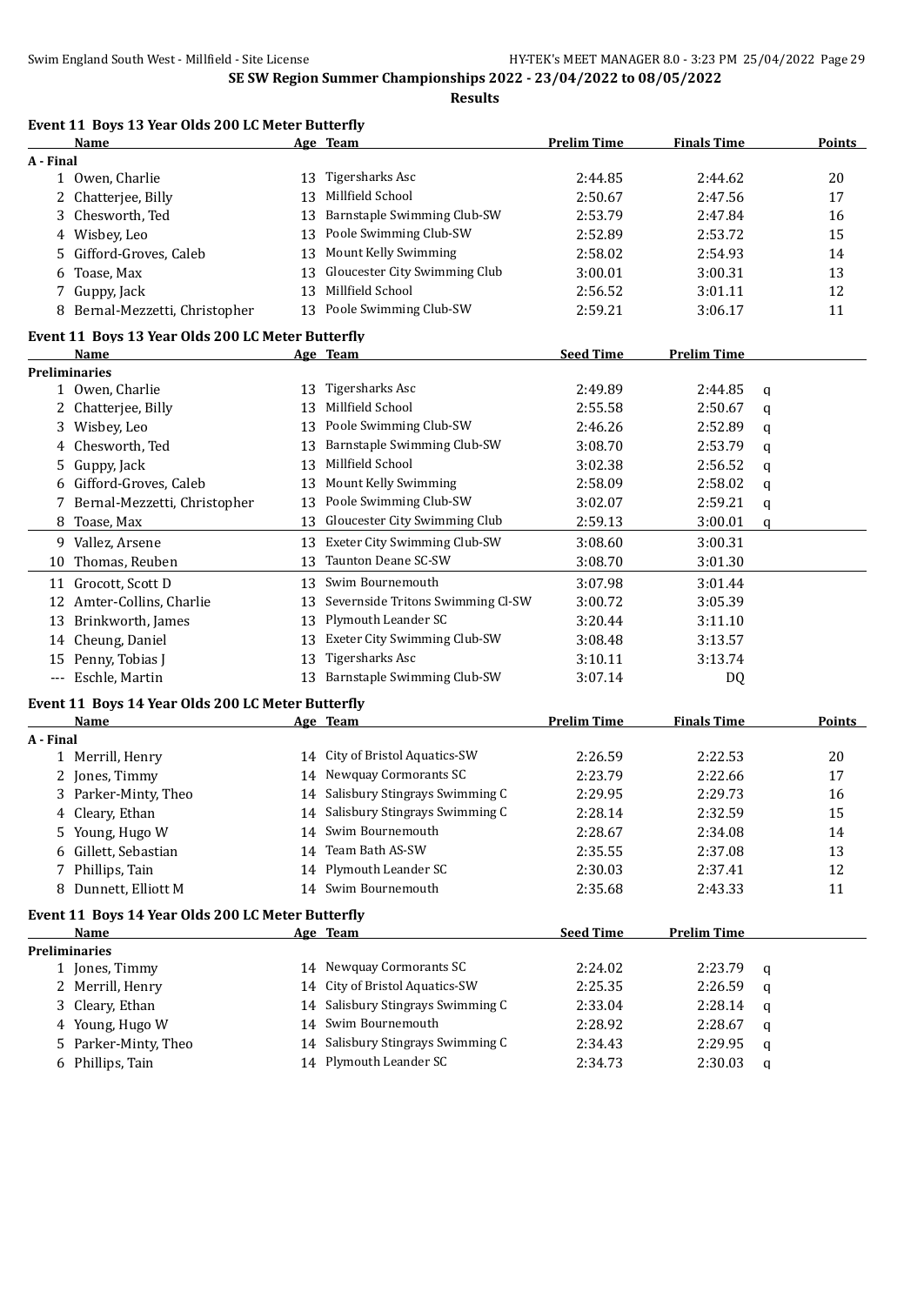## **Preliminaries ... (Event 11 Boys 14 Year Olds 200 LC Meter Butterfly)**

| Name                    | Age Team                      | <b>Seed Time</b> | <b>Prelim Time</b> |          |
|-------------------------|-------------------------------|------------------|--------------------|----------|
| 7 Gillett, Sebastian    | 14 Team Bath AS-SW            | 2:37.01          | 2:35.55            | <b>q</b> |
| 8 Dunnett, Elliott M    | 14 Swim Bournemouth           | 2:39.28          | 2:35.68            | q        |
| 9 Miles, Joshua M       | 14 Soundwell Swimming Club-SW | 2:34.93          | 2:35.91            |          |
| 10 Ryland-Day, Oscar    | 14 Millfield School           | 2:34.84          | 2:36.77            |          |
| Matthews, Ethan<br>11   | 14 St Ives Bay SC             | 2:44.10          | 2:38.77            |          |
| 12 Talalaykin, Mark A   | 14 Poole Swimming Club-SW     | 2:41.83          | 2:42.29            |          |
| Thairs, Noah<br>13      | 14 Tiverton Swimming Club     | 2:44.69          | 2:43.43            |          |
| 14 Jeffrey, Finn B      | 14 Truro Swimming Club-SW     | 2:43.96          | 2:45.93            |          |
| 15 Lyjak, Michael       | 14 Bridgwater Swimming Club   | 2:51.97          | 2:48.10            |          |
| 16 Sheridan, William    | 14 Calne Alpha 4              | 2:49.56          | 2:57.31            |          |
| Sherriffs, Connor<br>17 | 14 Tigersharks Asc            | 2:48.90          | 3:00.54            |          |
| --- Hill, Ronan L       | 14 Taunton Deane SC-SW        | 2:37.51          | DQ                 |          |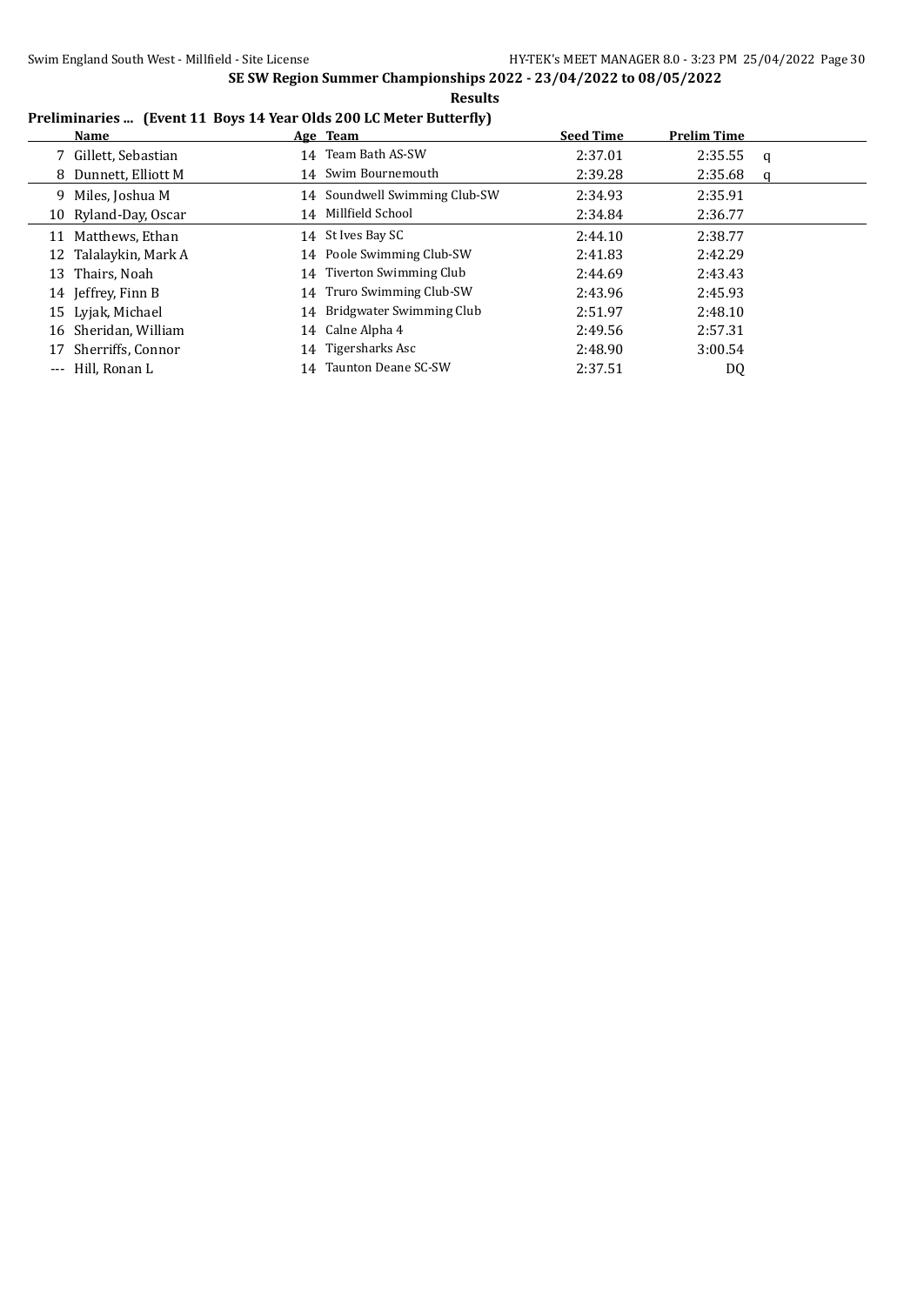|           | Event 12 Girls 11-12 50 LC Meter Breaststroke<br>Name |          | Age Team                             | <b>Prelim Time</b> | <b>Finals Time</b> |   | <b>Points</b> |
|-----------|-------------------------------------------------------|----------|--------------------------------------|--------------------|--------------------|---|---------------|
| A - Final |                                                       |          |                                      |                    |                    |   |               |
|           | 1 Robinson, Halle                                     |          | 12 Poole Swimming Club-SW            | 37.27              | 36.84              |   | 20            |
|           | 2 Green, Lily                                         | 12       | Plymouth Leander SC                  | 39.60              | 37.48              |   | 17            |
| 3         | Daniel, Megan                                         | 12       | Caradon Swimming Club                | 39.37              | 38.93              |   | 16            |
|           | 4 Hargreaves, Mollie                                  | 12       | Warminster & District Asc            | 40.18              | 39.38              |   | 15            |
|           | 5 Lubbe, Vivienne                                     | 12       | Millfield School                     | 40.17              | 39.62              |   | 14            |
|           | 6 Bellinger, Iola                                     | 12       | Salisbury Stingrays Swimming C       | 40.19              | 39.79              |   | 13            |
|           | 7 Yelland, Yas                                        | 12       | Dawlish SC                           | 39.45              | 40.03              |   | 12            |
|           | 8 Fisher, Maisie                                      |          | 12 Millfield School                  | 40.04              | 40.20              |   | 11            |
|           | Event 12 Girls 11-12 50 LC Meter Breaststroke         |          |                                      |                    |                    |   |               |
|           | Name                                                  |          | Age Team                             | <b>Seed Time</b>   | <b>Prelim Time</b> |   |               |
|           | <b>Preliminaries</b>                                  |          |                                      |                    |                    |   |               |
|           | 1 Robinson, Halle                                     |          | 12 Poole Swimming Club-SW            | 37.74              | 37.27              | q |               |
|           | 2 Daniel, Megan                                       |          | 12 Caradon Swimming Club             | 41.44              | 39.37              | q |               |
|           | 3 Yelland, Yas                                        |          | 12 Dawlish SC                        | 40.39              | 39.45              | q |               |
|           | 4 Green, Lily                                         |          | 12 Plymouth Leander SC               | 40.09              | 39.60              | q |               |
|           | 5 Fisher, Maisie                                      |          | 12 Millfield School                  | 41.31              | 40.04              | q |               |
|           | 6 Lubbe, Vivienne                                     |          | 12 Millfield School                  | 40.39              | 40.17              | q |               |
|           | 7 Hargreaves, Mollie                                  |          | 12 Warminster & District Asc         | 40.21              | 40.18              | q |               |
|           | 8 Bellinger, Iola                                     | 12       | Salisbury Stingrays Swimming C       | 38.94              | 40.19              | q |               |
|           | 9 Angelakis, Christina                                | 12       | Mount Kelly Swimming                 | 40.80              | 40.87              |   |               |
|           | 10 Hall, Scarlet                                      | 12       | Plymouth Leander SC                  | 40.71              | 41.32              |   |               |
|           | Chillingworth, Sienna                                 | 12       | Bridgwater Swimming Club             | 43.55              | 41.60              |   |               |
| 11<br>12  | Cailes, Macie A                                       | 12       | Poole Swimming Club-SW               | 43.45              | 42.12              |   |               |
|           |                                                       | 12       | <b>Bristol Henleaze SC</b>           | 43.35              | 42.19              |   |               |
|           | 13 Colangelo, Adele                                   |          | City of Bristol Aquatics-SW          |                    |                    |   |               |
|           | *14 Spicer, Flo B                                     | 12       | 12 Swim Bournemouth                  | 43.04              | 42.24              |   |               |
|           | *14 Crowe, Scarlett I                                 |          | 11 West Dorset Swimming Club-SW      | 43.06              | 42.24              |   |               |
|           | 16 Wareing, Layla H                                   |          |                                      | 43.71              | 42.34              |   |               |
| 17        | Butler, Sophie                                        |          | 12 Marlborough Penguins Asc          | 43.70              | 42.64              |   |               |
|           | 18 Harvie-Pullin, Holly                               |          | 12 Severnside Tritons Swimming Cl-SW | 44.47              | 43.09              |   |               |
|           | 19 Korotkova, Daria                                   |          | 11 Poole Swimming Club-SW            | 43.48              | 43.16              |   |               |
|           | 20 Bautista, Liyana                                   |          | 12 Bristol Penguin Olympic Swimmi-SW | 42.94              | 43.19              |   |               |
| 21        | Edwards, Ava                                          | 11       | Plymouth Leander SC                  | 41.83              | 43.63              |   |               |
|           | 22 Puszkarska, Betina                                 |          | 12 Swindon Dolphin Asc               | 42.01              | 43.68              |   |               |
|           | 23 Graves, Abigail                                    |          | 12 Okehampton Otters                 | 42.64              | 43.89              |   |               |
|           | 24 Lewis, Amelia F                                    |          | 12 Team Bath AS-SW                   | 42.43              | 44.03              |   |               |
|           | 25 Hanson, Josie                                      | 12       | Taunton Deane SC-SW                  | 43.55              | 44.50              |   |               |
|           | 26 Hiam, Victoria                                     |          | 12 Poole Swimming Club-SW            | 44.66              | 44.57              |   |               |
|           | 27 Bradley, Niamh                                     |          | 12 West Dorset Swimming Club-SW      | 41.94              | 44.75              |   |               |
|           | 28 Hine, Sienna                                       |          | 12 West Dorset Swimming Club-SW      | 43.68              | 45.99              |   |               |
|           | Event 12 Girls 13 Year Olds 50 LC Meter Breaststroke  |          |                                      |                    |                    |   |               |
|           | Name                                                  |          | Age Team                             | <b>Prelim Time</b> | <b>Finals Time</b> |   | <b>Points</b> |
| A - Final | 1 Shippey, Lily                                       | 13       | Bristol Henleaze SC                  | 36.08              | 35.96              |   | 20            |
|           | 2 Robinson, Sadie A                                   | 13       | West Dorset Swimming Club-SW         | 36.72              | 36.91              |   | 17            |
|           |                                                       |          | Swindon Dolphin Asc                  | 37.51              | 37.34              |   |               |
|           | 3 King, Sophie                                        | 13<br>13 | Bristol Penguin Olympic Swimmi-SW    | 38.05              |                    |   | 16            |
|           | 4 Huckett, Laila L<br>5 Zhou, Lisa                    |          | Mount Kelly Swimming                 |                    | 37.45              |   | 15            |
|           |                                                       | 13       | 13 Poole Swimming Club-SW            | 38.40<br>37.70     | 37.65<br>37.88     |   | 14<br>13      |
|           | 6 Bryson, Bertie                                      |          |                                      |                    |                    |   |               |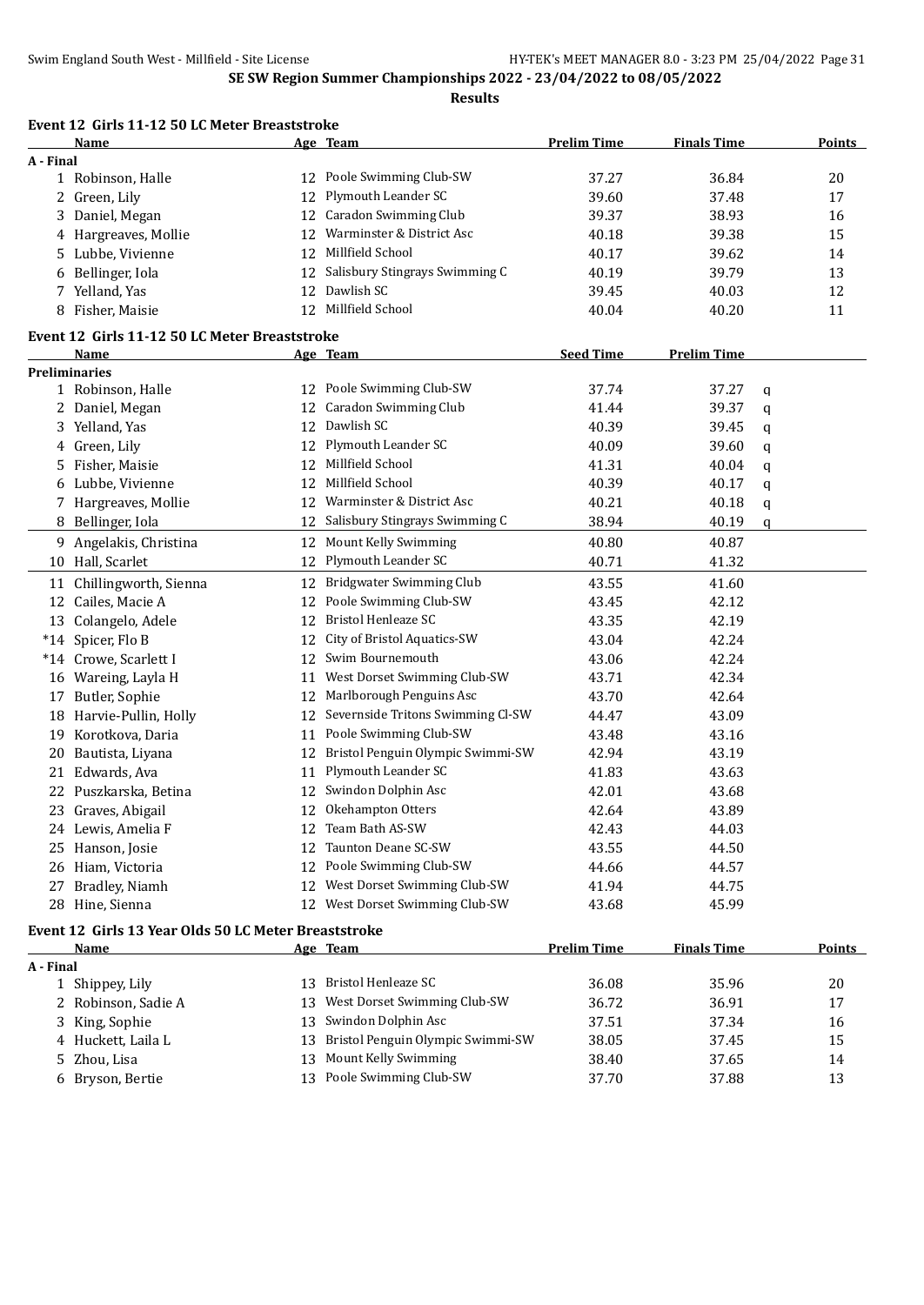#### **Results**

# **A - Final ... (Event 12 Girls 13 Year Olds 50 LC Meter Breaststroke)**

| 13 Mount Kelly Swimming<br>38.27<br>7 Daw, Alexandra<br>38.08<br>12<br>13 Team Bath AS-SW<br>8 Swain, Maisie<br>39.26<br>39.28<br>11<br>Event 12 Girls 13 Year Olds 50 LC Meter Breaststroke<br><b>Seed Time</b><br><b>Prelim Time</b><br>Name<br>Age Team<br><b>Preliminaries</b><br>Bristol Henleaze SC<br>35.50<br>36.08<br>1 Shippey, Lily<br>13<br>q<br>West Dorset Swimming Club-SW<br>2 Robinson, Sadie A<br>38.02<br>36.72<br>13<br>q<br>Swindon Dolphin Asc<br>37.51<br>3 King, Sophie<br>13<br>37.23<br>q<br>Poole Swimming Club-SW<br>4 Bryson, Bertie<br>37.70<br>13<br>37.13<br>q<br>Bristol Penguin Olympic Swimmi-SW<br>5 Huckett, Laila L<br>38.05<br>13<br>39.18<br>q<br>Mount Kelly Swimming<br>6 Daw, Alexandra<br>38.27<br>13<br>38.15<br>q<br>Mount Kelly Swimming<br>7 Zhou, Lisa<br>13<br>37.74<br>38.40<br>q<br>Team Bath AS-SW<br>40.65<br>8 Swain, Maisie<br>13<br>39.26<br>q<br>13 Tiverton Swimming Club<br>9 Declerck, Lotte<br>37.94<br>39.33<br>Street and District Swimming C-SW<br>10 Nisbet, Alesha<br>39.37<br>39.53<br>13<br>Millfield School<br>11 Twelvetree, Evie<br>37.94<br>39.57<br>13<br>Tigersharks Asc<br>12 Hazell, Lily A<br>41.72<br>40.19<br>13<br>Mount Kelly Swimming<br>40.26<br>13 Vellaud, Hermance<br>40.11<br>13<br>Plymouth Leander SC<br>40.27<br>14 Grant, Ava<br>40.60<br>13<br>Penzance<br>15 Holmes, Ruby<br>13<br>40.37<br>40.67<br>Plymouth Leander SC<br>16 Law, Abigail<br>39.32<br>40.40<br>13<br>Clevedon-SW<br>Steadman, Libby G<br>13<br>40.80<br>40.45<br>17<br>Yeovil District Swimming Club<br>18 Tomkins, Rebecca<br>40.47<br>13<br>41.45<br>Mount Kelly Swimming<br>Hess, Ellena<br>40.82<br>19<br>13<br>41.63<br>Salisbury Stingrays Swimming C<br>20 Williamson-Jones, Georgie<br>40.91<br>13<br>39.27<br>Swindon Asc<br>40.98<br>Howie, Jessica<br>13<br>42.03<br>21<br>Cirencester Swimming Club<br>Kerr Muir, Willow<br>41.09<br>22<br>41.42<br>13<br>Millfield School<br>42.27<br>41.31<br>23<br>Laffey, Poppy<br>13<br>Carn Brea<br>Stone, Chloe E<br>41.42<br>13<br>41.28<br>24<br>Plymouth Leander SC<br>25 Thorne, Ashton<br>42.43<br>41.50<br>13<br>City of Bristol Aquatics-SW<br>26 Jackson, Sophie<br>42.53<br>41.70<br>13<br>Millfield School<br>Rizescu, Caty<br>39.45<br>41.74<br>27<br>13<br>Taunton Deane SC-SW<br>28 Wood, Sophie<br>41.21<br>42.04<br>13<br>13 Millfield School<br>Chukwuedo, Katriel<br>40.82<br>42.33<br>29<br>13 Dinnaton Swimming Club-SW<br>30 Bell, Abi E<br>42.14<br>42.63<br>13 Plymouth Leander SC<br>31 Turner-Moore, Dixie<br>39.47<br>42.80<br>Dinnaton Swimming Club-SW<br>32 Moss, Ella<br>42.23<br>43.61<br>13<br>Marlborough Penguins Asc<br>--- Mahon, Eliza<br>42.28<br>13<br>DQ<br>Event 12 Girls 14 Year Olds 50 LC Meter Breaststroke<br><b>Prelim Time</b><br>Name<br>Age Team<br><b>Finals Time</b><br>Points<br>A - Final<br>14 Mount Kelly Swimming<br>34.70<br>20<br>1 Idle-Beavers, Gabrielle<br>35.59<br>Mount Kelly Swimming<br>*2 Washer, India<br>35.63<br>35.45<br>16.50<br>14<br>City of Bristol Aquatics-SW<br>Spicer, Amelie M<br>35.47<br>35.63<br>16.50<br>$*2$<br>14<br>Plymouth Leander SC<br>4 Babbington, Julianna<br>36.43<br>36.08<br>15<br>14<br>Millfield School<br>Anderton, Tilly<br>36.96<br>36.30<br>14<br>14<br>5.<br>Tiverton Swimming Club<br>6 Harrison, Rose<br>36.68<br>13<br>36.45<br>14<br>14 Swindon Dolphin Asc<br>7 Leonard, Sophie<br>37.05<br>37.46<br>12 | Name | Age Team | <b>Prelim Time</b> | <b>Finals Time</b> | <b>Points</b> |
|-----------------------------------------------------------------------------------------------------------------------------------------------------------------------------------------------------------------------------------------------------------------------------------------------------------------------------------------------------------------------------------------------------------------------------------------------------------------------------------------------------------------------------------------------------------------------------------------------------------------------------------------------------------------------------------------------------------------------------------------------------------------------------------------------------------------------------------------------------------------------------------------------------------------------------------------------------------------------------------------------------------------------------------------------------------------------------------------------------------------------------------------------------------------------------------------------------------------------------------------------------------------------------------------------------------------------------------------------------------------------------------------------------------------------------------------------------------------------------------------------------------------------------------------------------------------------------------------------------------------------------------------------------------------------------------------------------------------------------------------------------------------------------------------------------------------------------------------------------------------------------------------------------------------------------------------------------------------------------------------------------------------------------------------------------------------------------------------------------------------------------------------------------------------------------------------------------------------------------------------------------------------------------------------------------------------------------------------------------------------------------------------------------------------------------------------------------------------------------------------------------------------------------------------------------------------------------------------------------------------------------------------------------------------------------------------------------------------------------------------------------------------------------------------------------------------------------------------------------------------------------------------------------------------------------------------------------------------------------------------------------------------------------------------------------------------------------------------------------------------------------------------------------------------------------------------------------------------------------------------------------------------------------------------------------------------------------------------------------------------------------------------------------------------------------------------|------|----------|--------------------|--------------------|---------------|
|                                                                                                                                                                                                                                                                                                                                                                                                                                                                                                                                                                                                                                                                                                                                                                                                                                                                                                                                                                                                                                                                                                                                                                                                                                                                                                                                                                                                                                                                                                                                                                                                                                                                                                                                                                                                                                                                                                                                                                                                                                                                                                                                                                                                                                                                                                                                                                                                                                                                                                                                                                                                                                                                                                                                                                                                                                                                                                                                                                                                                                                                                                                                                                                                                                                                                                                                                                                                                                         |      |          |                    |                    |               |
|                                                                                                                                                                                                                                                                                                                                                                                                                                                                                                                                                                                                                                                                                                                                                                                                                                                                                                                                                                                                                                                                                                                                                                                                                                                                                                                                                                                                                                                                                                                                                                                                                                                                                                                                                                                                                                                                                                                                                                                                                                                                                                                                                                                                                                                                                                                                                                                                                                                                                                                                                                                                                                                                                                                                                                                                                                                                                                                                                                                                                                                                                                                                                                                                                                                                                                                                                                                                                                         |      |          |                    |                    |               |
|                                                                                                                                                                                                                                                                                                                                                                                                                                                                                                                                                                                                                                                                                                                                                                                                                                                                                                                                                                                                                                                                                                                                                                                                                                                                                                                                                                                                                                                                                                                                                                                                                                                                                                                                                                                                                                                                                                                                                                                                                                                                                                                                                                                                                                                                                                                                                                                                                                                                                                                                                                                                                                                                                                                                                                                                                                                                                                                                                                                                                                                                                                                                                                                                                                                                                                                                                                                                                                         |      |          |                    |                    |               |
|                                                                                                                                                                                                                                                                                                                                                                                                                                                                                                                                                                                                                                                                                                                                                                                                                                                                                                                                                                                                                                                                                                                                                                                                                                                                                                                                                                                                                                                                                                                                                                                                                                                                                                                                                                                                                                                                                                                                                                                                                                                                                                                                                                                                                                                                                                                                                                                                                                                                                                                                                                                                                                                                                                                                                                                                                                                                                                                                                                                                                                                                                                                                                                                                                                                                                                                                                                                                                                         |      |          |                    |                    |               |
|                                                                                                                                                                                                                                                                                                                                                                                                                                                                                                                                                                                                                                                                                                                                                                                                                                                                                                                                                                                                                                                                                                                                                                                                                                                                                                                                                                                                                                                                                                                                                                                                                                                                                                                                                                                                                                                                                                                                                                                                                                                                                                                                                                                                                                                                                                                                                                                                                                                                                                                                                                                                                                                                                                                                                                                                                                                                                                                                                                                                                                                                                                                                                                                                                                                                                                                                                                                                                                         |      |          |                    |                    |               |
|                                                                                                                                                                                                                                                                                                                                                                                                                                                                                                                                                                                                                                                                                                                                                                                                                                                                                                                                                                                                                                                                                                                                                                                                                                                                                                                                                                                                                                                                                                                                                                                                                                                                                                                                                                                                                                                                                                                                                                                                                                                                                                                                                                                                                                                                                                                                                                                                                                                                                                                                                                                                                                                                                                                                                                                                                                                                                                                                                                                                                                                                                                                                                                                                                                                                                                                                                                                                                                         |      |          |                    |                    |               |
|                                                                                                                                                                                                                                                                                                                                                                                                                                                                                                                                                                                                                                                                                                                                                                                                                                                                                                                                                                                                                                                                                                                                                                                                                                                                                                                                                                                                                                                                                                                                                                                                                                                                                                                                                                                                                                                                                                                                                                                                                                                                                                                                                                                                                                                                                                                                                                                                                                                                                                                                                                                                                                                                                                                                                                                                                                                                                                                                                                                                                                                                                                                                                                                                                                                                                                                                                                                                                                         |      |          |                    |                    |               |
|                                                                                                                                                                                                                                                                                                                                                                                                                                                                                                                                                                                                                                                                                                                                                                                                                                                                                                                                                                                                                                                                                                                                                                                                                                                                                                                                                                                                                                                                                                                                                                                                                                                                                                                                                                                                                                                                                                                                                                                                                                                                                                                                                                                                                                                                                                                                                                                                                                                                                                                                                                                                                                                                                                                                                                                                                                                                                                                                                                                                                                                                                                                                                                                                                                                                                                                                                                                                                                         |      |          |                    |                    |               |
|                                                                                                                                                                                                                                                                                                                                                                                                                                                                                                                                                                                                                                                                                                                                                                                                                                                                                                                                                                                                                                                                                                                                                                                                                                                                                                                                                                                                                                                                                                                                                                                                                                                                                                                                                                                                                                                                                                                                                                                                                                                                                                                                                                                                                                                                                                                                                                                                                                                                                                                                                                                                                                                                                                                                                                                                                                                                                                                                                                                                                                                                                                                                                                                                                                                                                                                                                                                                                                         |      |          |                    |                    |               |
|                                                                                                                                                                                                                                                                                                                                                                                                                                                                                                                                                                                                                                                                                                                                                                                                                                                                                                                                                                                                                                                                                                                                                                                                                                                                                                                                                                                                                                                                                                                                                                                                                                                                                                                                                                                                                                                                                                                                                                                                                                                                                                                                                                                                                                                                                                                                                                                                                                                                                                                                                                                                                                                                                                                                                                                                                                                                                                                                                                                                                                                                                                                                                                                                                                                                                                                                                                                                                                         |      |          |                    |                    |               |
|                                                                                                                                                                                                                                                                                                                                                                                                                                                                                                                                                                                                                                                                                                                                                                                                                                                                                                                                                                                                                                                                                                                                                                                                                                                                                                                                                                                                                                                                                                                                                                                                                                                                                                                                                                                                                                                                                                                                                                                                                                                                                                                                                                                                                                                                                                                                                                                                                                                                                                                                                                                                                                                                                                                                                                                                                                                                                                                                                                                                                                                                                                                                                                                                                                                                                                                                                                                                                                         |      |          |                    |                    |               |
|                                                                                                                                                                                                                                                                                                                                                                                                                                                                                                                                                                                                                                                                                                                                                                                                                                                                                                                                                                                                                                                                                                                                                                                                                                                                                                                                                                                                                                                                                                                                                                                                                                                                                                                                                                                                                                                                                                                                                                                                                                                                                                                                                                                                                                                                                                                                                                                                                                                                                                                                                                                                                                                                                                                                                                                                                                                                                                                                                                                                                                                                                                                                                                                                                                                                                                                                                                                                                                         |      |          |                    |                    |               |
|                                                                                                                                                                                                                                                                                                                                                                                                                                                                                                                                                                                                                                                                                                                                                                                                                                                                                                                                                                                                                                                                                                                                                                                                                                                                                                                                                                                                                                                                                                                                                                                                                                                                                                                                                                                                                                                                                                                                                                                                                                                                                                                                                                                                                                                                                                                                                                                                                                                                                                                                                                                                                                                                                                                                                                                                                                                                                                                                                                                                                                                                                                                                                                                                                                                                                                                                                                                                                                         |      |          |                    |                    |               |
|                                                                                                                                                                                                                                                                                                                                                                                                                                                                                                                                                                                                                                                                                                                                                                                                                                                                                                                                                                                                                                                                                                                                                                                                                                                                                                                                                                                                                                                                                                                                                                                                                                                                                                                                                                                                                                                                                                                                                                                                                                                                                                                                                                                                                                                                                                                                                                                                                                                                                                                                                                                                                                                                                                                                                                                                                                                                                                                                                                                                                                                                                                                                                                                                                                                                                                                                                                                                                                         |      |          |                    |                    |               |
|                                                                                                                                                                                                                                                                                                                                                                                                                                                                                                                                                                                                                                                                                                                                                                                                                                                                                                                                                                                                                                                                                                                                                                                                                                                                                                                                                                                                                                                                                                                                                                                                                                                                                                                                                                                                                                                                                                                                                                                                                                                                                                                                                                                                                                                                                                                                                                                                                                                                                                                                                                                                                                                                                                                                                                                                                                                                                                                                                                                                                                                                                                                                                                                                                                                                                                                                                                                                                                         |      |          |                    |                    |               |
|                                                                                                                                                                                                                                                                                                                                                                                                                                                                                                                                                                                                                                                                                                                                                                                                                                                                                                                                                                                                                                                                                                                                                                                                                                                                                                                                                                                                                                                                                                                                                                                                                                                                                                                                                                                                                                                                                                                                                                                                                                                                                                                                                                                                                                                                                                                                                                                                                                                                                                                                                                                                                                                                                                                                                                                                                                                                                                                                                                                                                                                                                                                                                                                                                                                                                                                                                                                                                                         |      |          |                    |                    |               |
|                                                                                                                                                                                                                                                                                                                                                                                                                                                                                                                                                                                                                                                                                                                                                                                                                                                                                                                                                                                                                                                                                                                                                                                                                                                                                                                                                                                                                                                                                                                                                                                                                                                                                                                                                                                                                                                                                                                                                                                                                                                                                                                                                                                                                                                                                                                                                                                                                                                                                                                                                                                                                                                                                                                                                                                                                                                                                                                                                                                                                                                                                                                                                                                                                                                                                                                                                                                                                                         |      |          |                    |                    |               |
|                                                                                                                                                                                                                                                                                                                                                                                                                                                                                                                                                                                                                                                                                                                                                                                                                                                                                                                                                                                                                                                                                                                                                                                                                                                                                                                                                                                                                                                                                                                                                                                                                                                                                                                                                                                                                                                                                                                                                                                                                                                                                                                                                                                                                                                                                                                                                                                                                                                                                                                                                                                                                                                                                                                                                                                                                                                                                                                                                                                                                                                                                                                                                                                                                                                                                                                                                                                                                                         |      |          |                    |                    |               |
|                                                                                                                                                                                                                                                                                                                                                                                                                                                                                                                                                                                                                                                                                                                                                                                                                                                                                                                                                                                                                                                                                                                                                                                                                                                                                                                                                                                                                                                                                                                                                                                                                                                                                                                                                                                                                                                                                                                                                                                                                                                                                                                                                                                                                                                                                                                                                                                                                                                                                                                                                                                                                                                                                                                                                                                                                                                                                                                                                                                                                                                                                                                                                                                                                                                                                                                                                                                                                                         |      |          |                    |                    |               |
|                                                                                                                                                                                                                                                                                                                                                                                                                                                                                                                                                                                                                                                                                                                                                                                                                                                                                                                                                                                                                                                                                                                                                                                                                                                                                                                                                                                                                                                                                                                                                                                                                                                                                                                                                                                                                                                                                                                                                                                                                                                                                                                                                                                                                                                                                                                                                                                                                                                                                                                                                                                                                                                                                                                                                                                                                                                                                                                                                                                                                                                                                                                                                                                                                                                                                                                                                                                                                                         |      |          |                    |                    |               |
|                                                                                                                                                                                                                                                                                                                                                                                                                                                                                                                                                                                                                                                                                                                                                                                                                                                                                                                                                                                                                                                                                                                                                                                                                                                                                                                                                                                                                                                                                                                                                                                                                                                                                                                                                                                                                                                                                                                                                                                                                                                                                                                                                                                                                                                                                                                                                                                                                                                                                                                                                                                                                                                                                                                                                                                                                                                                                                                                                                                                                                                                                                                                                                                                                                                                                                                                                                                                                                         |      |          |                    |                    |               |
|                                                                                                                                                                                                                                                                                                                                                                                                                                                                                                                                                                                                                                                                                                                                                                                                                                                                                                                                                                                                                                                                                                                                                                                                                                                                                                                                                                                                                                                                                                                                                                                                                                                                                                                                                                                                                                                                                                                                                                                                                                                                                                                                                                                                                                                                                                                                                                                                                                                                                                                                                                                                                                                                                                                                                                                                                                                                                                                                                                                                                                                                                                                                                                                                                                                                                                                                                                                                                                         |      |          |                    |                    |               |
|                                                                                                                                                                                                                                                                                                                                                                                                                                                                                                                                                                                                                                                                                                                                                                                                                                                                                                                                                                                                                                                                                                                                                                                                                                                                                                                                                                                                                                                                                                                                                                                                                                                                                                                                                                                                                                                                                                                                                                                                                                                                                                                                                                                                                                                                                                                                                                                                                                                                                                                                                                                                                                                                                                                                                                                                                                                                                                                                                                                                                                                                                                                                                                                                                                                                                                                                                                                                                                         |      |          |                    |                    |               |
|                                                                                                                                                                                                                                                                                                                                                                                                                                                                                                                                                                                                                                                                                                                                                                                                                                                                                                                                                                                                                                                                                                                                                                                                                                                                                                                                                                                                                                                                                                                                                                                                                                                                                                                                                                                                                                                                                                                                                                                                                                                                                                                                                                                                                                                                                                                                                                                                                                                                                                                                                                                                                                                                                                                                                                                                                                                                                                                                                                                                                                                                                                                                                                                                                                                                                                                                                                                                                                         |      |          |                    |                    |               |
|                                                                                                                                                                                                                                                                                                                                                                                                                                                                                                                                                                                                                                                                                                                                                                                                                                                                                                                                                                                                                                                                                                                                                                                                                                                                                                                                                                                                                                                                                                                                                                                                                                                                                                                                                                                                                                                                                                                                                                                                                                                                                                                                                                                                                                                                                                                                                                                                                                                                                                                                                                                                                                                                                                                                                                                                                                                                                                                                                                                                                                                                                                                                                                                                                                                                                                                                                                                                                                         |      |          |                    |                    |               |
|                                                                                                                                                                                                                                                                                                                                                                                                                                                                                                                                                                                                                                                                                                                                                                                                                                                                                                                                                                                                                                                                                                                                                                                                                                                                                                                                                                                                                                                                                                                                                                                                                                                                                                                                                                                                                                                                                                                                                                                                                                                                                                                                                                                                                                                                                                                                                                                                                                                                                                                                                                                                                                                                                                                                                                                                                                                                                                                                                                                                                                                                                                                                                                                                                                                                                                                                                                                                                                         |      |          |                    |                    |               |
|                                                                                                                                                                                                                                                                                                                                                                                                                                                                                                                                                                                                                                                                                                                                                                                                                                                                                                                                                                                                                                                                                                                                                                                                                                                                                                                                                                                                                                                                                                                                                                                                                                                                                                                                                                                                                                                                                                                                                                                                                                                                                                                                                                                                                                                                                                                                                                                                                                                                                                                                                                                                                                                                                                                                                                                                                                                                                                                                                                                                                                                                                                                                                                                                                                                                                                                                                                                                                                         |      |          |                    |                    |               |
|                                                                                                                                                                                                                                                                                                                                                                                                                                                                                                                                                                                                                                                                                                                                                                                                                                                                                                                                                                                                                                                                                                                                                                                                                                                                                                                                                                                                                                                                                                                                                                                                                                                                                                                                                                                                                                                                                                                                                                                                                                                                                                                                                                                                                                                                                                                                                                                                                                                                                                                                                                                                                                                                                                                                                                                                                                                                                                                                                                                                                                                                                                                                                                                                                                                                                                                                                                                                                                         |      |          |                    |                    |               |
|                                                                                                                                                                                                                                                                                                                                                                                                                                                                                                                                                                                                                                                                                                                                                                                                                                                                                                                                                                                                                                                                                                                                                                                                                                                                                                                                                                                                                                                                                                                                                                                                                                                                                                                                                                                                                                                                                                                                                                                                                                                                                                                                                                                                                                                                                                                                                                                                                                                                                                                                                                                                                                                                                                                                                                                                                                                                                                                                                                                                                                                                                                                                                                                                                                                                                                                                                                                                                                         |      |          |                    |                    |               |
|                                                                                                                                                                                                                                                                                                                                                                                                                                                                                                                                                                                                                                                                                                                                                                                                                                                                                                                                                                                                                                                                                                                                                                                                                                                                                                                                                                                                                                                                                                                                                                                                                                                                                                                                                                                                                                                                                                                                                                                                                                                                                                                                                                                                                                                                                                                                                                                                                                                                                                                                                                                                                                                                                                                                                                                                                                                                                                                                                                                                                                                                                                                                                                                                                                                                                                                                                                                                                                         |      |          |                    |                    |               |
|                                                                                                                                                                                                                                                                                                                                                                                                                                                                                                                                                                                                                                                                                                                                                                                                                                                                                                                                                                                                                                                                                                                                                                                                                                                                                                                                                                                                                                                                                                                                                                                                                                                                                                                                                                                                                                                                                                                                                                                                                                                                                                                                                                                                                                                                                                                                                                                                                                                                                                                                                                                                                                                                                                                                                                                                                                                                                                                                                                                                                                                                                                                                                                                                                                                                                                                                                                                                                                         |      |          |                    |                    |               |
|                                                                                                                                                                                                                                                                                                                                                                                                                                                                                                                                                                                                                                                                                                                                                                                                                                                                                                                                                                                                                                                                                                                                                                                                                                                                                                                                                                                                                                                                                                                                                                                                                                                                                                                                                                                                                                                                                                                                                                                                                                                                                                                                                                                                                                                                                                                                                                                                                                                                                                                                                                                                                                                                                                                                                                                                                                                                                                                                                                                                                                                                                                                                                                                                                                                                                                                                                                                                                                         |      |          |                    |                    |               |
|                                                                                                                                                                                                                                                                                                                                                                                                                                                                                                                                                                                                                                                                                                                                                                                                                                                                                                                                                                                                                                                                                                                                                                                                                                                                                                                                                                                                                                                                                                                                                                                                                                                                                                                                                                                                                                                                                                                                                                                                                                                                                                                                                                                                                                                                                                                                                                                                                                                                                                                                                                                                                                                                                                                                                                                                                                                                                                                                                                                                                                                                                                                                                                                                                                                                                                                                                                                                                                         |      |          |                    |                    |               |
|                                                                                                                                                                                                                                                                                                                                                                                                                                                                                                                                                                                                                                                                                                                                                                                                                                                                                                                                                                                                                                                                                                                                                                                                                                                                                                                                                                                                                                                                                                                                                                                                                                                                                                                                                                                                                                                                                                                                                                                                                                                                                                                                                                                                                                                                                                                                                                                                                                                                                                                                                                                                                                                                                                                                                                                                                                                                                                                                                                                                                                                                                                                                                                                                                                                                                                                                                                                                                                         |      |          |                    |                    |               |
|                                                                                                                                                                                                                                                                                                                                                                                                                                                                                                                                                                                                                                                                                                                                                                                                                                                                                                                                                                                                                                                                                                                                                                                                                                                                                                                                                                                                                                                                                                                                                                                                                                                                                                                                                                                                                                                                                                                                                                                                                                                                                                                                                                                                                                                                                                                                                                                                                                                                                                                                                                                                                                                                                                                                                                                                                                                                                                                                                                                                                                                                                                                                                                                                                                                                                                                                                                                                                                         |      |          |                    |                    |               |
|                                                                                                                                                                                                                                                                                                                                                                                                                                                                                                                                                                                                                                                                                                                                                                                                                                                                                                                                                                                                                                                                                                                                                                                                                                                                                                                                                                                                                                                                                                                                                                                                                                                                                                                                                                                                                                                                                                                                                                                                                                                                                                                                                                                                                                                                                                                                                                                                                                                                                                                                                                                                                                                                                                                                                                                                                                                                                                                                                                                                                                                                                                                                                                                                                                                                                                                                                                                                                                         |      |          |                    |                    |               |
|                                                                                                                                                                                                                                                                                                                                                                                                                                                                                                                                                                                                                                                                                                                                                                                                                                                                                                                                                                                                                                                                                                                                                                                                                                                                                                                                                                                                                                                                                                                                                                                                                                                                                                                                                                                                                                                                                                                                                                                                                                                                                                                                                                                                                                                                                                                                                                                                                                                                                                                                                                                                                                                                                                                                                                                                                                                                                                                                                                                                                                                                                                                                                                                                                                                                                                                                                                                                                                         |      |          |                    |                    |               |
|                                                                                                                                                                                                                                                                                                                                                                                                                                                                                                                                                                                                                                                                                                                                                                                                                                                                                                                                                                                                                                                                                                                                                                                                                                                                                                                                                                                                                                                                                                                                                                                                                                                                                                                                                                                                                                                                                                                                                                                                                                                                                                                                                                                                                                                                                                                                                                                                                                                                                                                                                                                                                                                                                                                                                                                                                                                                                                                                                                                                                                                                                                                                                                                                                                                                                                                                                                                                                                         |      |          |                    |                    |               |
|                                                                                                                                                                                                                                                                                                                                                                                                                                                                                                                                                                                                                                                                                                                                                                                                                                                                                                                                                                                                                                                                                                                                                                                                                                                                                                                                                                                                                                                                                                                                                                                                                                                                                                                                                                                                                                                                                                                                                                                                                                                                                                                                                                                                                                                                                                                                                                                                                                                                                                                                                                                                                                                                                                                                                                                                                                                                                                                                                                                                                                                                                                                                                                                                                                                                                                                                                                                                                                         |      |          |                    |                    |               |
|                                                                                                                                                                                                                                                                                                                                                                                                                                                                                                                                                                                                                                                                                                                                                                                                                                                                                                                                                                                                                                                                                                                                                                                                                                                                                                                                                                                                                                                                                                                                                                                                                                                                                                                                                                                                                                                                                                                                                                                                                                                                                                                                                                                                                                                                                                                                                                                                                                                                                                                                                                                                                                                                                                                                                                                                                                                                                                                                                                                                                                                                                                                                                                                                                                                                                                                                                                                                                                         |      |          |                    |                    |               |
|                                                                                                                                                                                                                                                                                                                                                                                                                                                                                                                                                                                                                                                                                                                                                                                                                                                                                                                                                                                                                                                                                                                                                                                                                                                                                                                                                                                                                                                                                                                                                                                                                                                                                                                                                                                                                                                                                                                                                                                                                                                                                                                                                                                                                                                                                                                                                                                                                                                                                                                                                                                                                                                                                                                                                                                                                                                                                                                                                                                                                                                                                                                                                                                                                                                                                                                                                                                                                                         |      |          |                    |                    |               |
|                                                                                                                                                                                                                                                                                                                                                                                                                                                                                                                                                                                                                                                                                                                                                                                                                                                                                                                                                                                                                                                                                                                                                                                                                                                                                                                                                                                                                                                                                                                                                                                                                                                                                                                                                                                                                                                                                                                                                                                                                                                                                                                                                                                                                                                                                                                                                                                                                                                                                                                                                                                                                                                                                                                                                                                                                                                                                                                                                                                                                                                                                                                                                                                                                                                                                                                                                                                                                                         |      |          |                    |                    |               |
|                                                                                                                                                                                                                                                                                                                                                                                                                                                                                                                                                                                                                                                                                                                                                                                                                                                                                                                                                                                                                                                                                                                                                                                                                                                                                                                                                                                                                                                                                                                                                                                                                                                                                                                                                                                                                                                                                                                                                                                                                                                                                                                                                                                                                                                                                                                                                                                                                                                                                                                                                                                                                                                                                                                                                                                                                                                                                                                                                                                                                                                                                                                                                                                                                                                                                                                                                                                                                                         |      |          |                    |                    |               |
|                                                                                                                                                                                                                                                                                                                                                                                                                                                                                                                                                                                                                                                                                                                                                                                                                                                                                                                                                                                                                                                                                                                                                                                                                                                                                                                                                                                                                                                                                                                                                                                                                                                                                                                                                                                                                                                                                                                                                                                                                                                                                                                                                                                                                                                                                                                                                                                                                                                                                                                                                                                                                                                                                                                                                                                                                                                                                                                                                                                                                                                                                                                                                                                                                                                                                                                                                                                                                                         |      |          |                    |                    |               |
|                                                                                                                                                                                                                                                                                                                                                                                                                                                                                                                                                                                                                                                                                                                                                                                                                                                                                                                                                                                                                                                                                                                                                                                                                                                                                                                                                                                                                                                                                                                                                                                                                                                                                                                                                                                                                                                                                                                                                                                                                                                                                                                                                                                                                                                                                                                                                                                                                                                                                                                                                                                                                                                                                                                                                                                                                                                                                                                                                                                                                                                                                                                                                                                                                                                                                                                                                                                                                                         |      |          |                    |                    |               |
|                                                                                                                                                                                                                                                                                                                                                                                                                                                                                                                                                                                                                                                                                                                                                                                                                                                                                                                                                                                                                                                                                                                                                                                                                                                                                                                                                                                                                                                                                                                                                                                                                                                                                                                                                                                                                                                                                                                                                                                                                                                                                                                                                                                                                                                                                                                                                                                                                                                                                                                                                                                                                                                                                                                                                                                                                                                                                                                                                                                                                                                                                                                                                                                                                                                                                                                                                                                                                                         |      |          |                    |                    |               |
|                                                                                                                                                                                                                                                                                                                                                                                                                                                                                                                                                                                                                                                                                                                                                                                                                                                                                                                                                                                                                                                                                                                                                                                                                                                                                                                                                                                                                                                                                                                                                                                                                                                                                                                                                                                                                                                                                                                                                                                                                                                                                                                                                                                                                                                                                                                                                                                                                                                                                                                                                                                                                                                                                                                                                                                                                                                                                                                                                                                                                                                                                                                                                                                                                                                                                                                                                                                                                                         |      |          |                    |                    |               |
|                                                                                                                                                                                                                                                                                                                                                                                                                                                                                                                                                                                                                                                                                                                                                                                                                                                                                                                                                                                                                                                                                                                                                                                                                                                                                                                                                                                                                                                                                                                                                                                                                                                                                                                                                                                                                                                                                                                                                                                                                                                                                                                                                                                                                                                                                                                                                                                                                                                                                                                                                                                                                                                                                                                                                                                                                                                                                                                                                                                                                                                                                                                                                                                                                                                                                                                                                                                                                                         |      |          |                    |                    |               |

8 Hunt, Lily 14 Swindon Dolphin Asc 37.16 37.68 11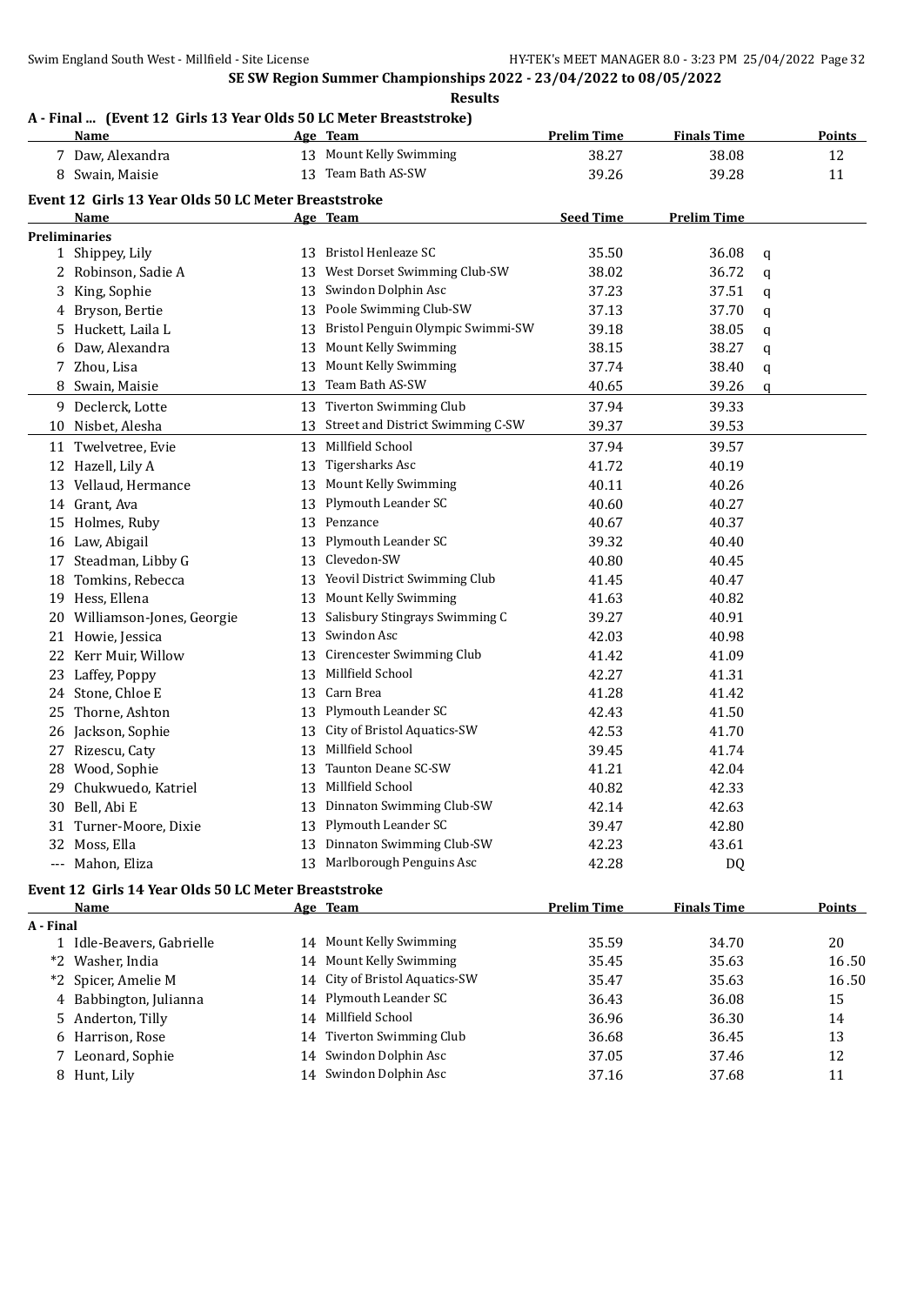## **Event 12 Girls 14 Year Olds 50 LC Meter Breaststroke**

|    | Name                      |    | Age Team                             | <b>Seed Time</b> | <u>Prelim Time</u> |   |
|----|---------------------------|----|--------------------------------------|------------------|--------------------|---|
|    | <b>Preliminaries</b>      |    |                                      |                  |                    |   |
|    | 1 Washer, India           |    | 14 Mount Kelly Swimming              | 35.80            | 35.45              | q |
|    | 2 Spicer, Amelie M        | 14 | City of Bristol Aquatics-SW          | 35.29            | 35.47              | q |
|    | 3 Idle-Beavers, Gabrielle |    | 14 Mount Kelly Swimming              | 34.99            | 35.59              | q |
|    | 4 Babbington, Julianna    |    | 14 Plymouth Leander SC               | 36.01            | 36.43              | q |
|    | 5 Harrison, Rose          | 14 | Tiverton Swimming Club               | 37.23            | 36.68              | q |
|    | 6 Anderton, Tilly         | 14 | Millfield School                     | 37.54            | 36.96              | q |
|    | 7 Leonard, Sophie         | 14 | Swindon Dolphin Asc                  | 37.03            | 37.05              | q |
|    | 8 Hunt, Lily              | 14 | Swindon Dolphin Asc                  | 36.72            | 37.16              | q |
|    | 9 Needs, Abigail          |    | 14 Exeter City Swimming Club-SW      | 37.89            | 37.23              |   |
|    | 10 Hautot, Hannah         |    | 14 Newquay Cormorants SC             | 37.84            | 37.34              |   |
|    | *11 Bowen, Lilly          |    | 14 Keynsham Swimming Club-SW         | 38.70            | 37.83              |   |
|    | *11 Porton, Neve J        | 14 | Tigersharks Asc                      | 37.56            | 37.83              |   |
|    | 13 Palmer, Evie           | 14 | Tavistock Swimming Club              | 38.45            | 37.90              |   |
|    | 14 Holmes, Ruby           | 14 | Plymouth Leander SC                  | 36.82            | 38.09              |   |
|    | 15 Wilkinson, Anna        | 14 | Mount Kelly Swimming                 | 36.01            | 38.15              |   |
|    | 16 Vavasour, Lottie E     |    | 14 Poole Swimming Club-SW            | 38.36            | 38.19              |   |
|    | 17 Hansen, Freya          | 14 | Cheltenham Phoenix Aquatics Cl       | 38.05            | 38.49              |   |
|    | 18 Kelly, Martha          | 14 | Team Bath AS-SW                      | 38.39            | 38.66              |   |
|    | 19 Maddock, Ciara M       |    | 14 Bristol Penguin Olympic Swimmi-SW | 37.64            | 38.76              |   |
|    | 20 Hanson, Frankie        | 14 | Taunton Deane SC-SW                  | 38.52            | 38.98              |   |
|    | 21 Smithson, Molly        | 14 | Swindon Dolphin Asc                  | 38.96            | 39.02              |   |
| 22 | Foley, Tianna-Eve         | 14 | Plymouth Leander SC                  | 37.54            | 39.15              |   |
| 23 | Davis, Tilly              |    | 14 Mount Kelly Swimming              | 39.98            | 39.48              |   |
|    | 24 Taylor, Mia            | 14 | <b>Caradon Swimming Club</b>         | 39.68            | 39.51              |   |
|    | 25 Dutton, Romilly N      |    | 14 Bristol Henleaze SC               | 39.37            | 39.65              |   |
|    | 26 Smith, Lilia M         | 14 | Truro Swimming Club-SW               | 39.19            | 39.85              |   |
|    | 27 Barnett, Evie          |    | 14 Exeter City Swimming Club-SW      | 39.58            | 39.89              |   |
|    | 28 Olding, Holly          |    | 14 Poole Swimming Club-SW            | 39.37            | 39.92              |   |
| 29 | Simons, Gracie            |    | 14 Mount Kelly Swimming              | 38.86            | 39.99              |   |
|    | 30 Holding, Liv M         |    | 14 Team Bath AS-SW                   | 39.07            | 40.11              |   |
|    | 31 Kearns, Holly          | 14 | West Dorset Swimming Club-SW         | 39.88            | 40.16              |   |
|    | *32 Richards, Olalla      | 14 | Severnside Tritons Swimming Cl-SW    | 39.37            | 40.49              |   |
|    | *32 Pearson, Freya        | 14 | Plymouth Leander SC                  | 39.63            | 40.49              |   |
|    | 34 Miles-Simmonite, Anna  | 14 | West Dorset Swimming Club-SW         | 40.26            | 40.68              |   |
|    | 35 Willshire, Erin        | 14 | Salisbury Stingrays Swimming C       | 39.21            | 40.84              |   |
|    | 36 Davies, Elis           |    | 14 Millfield School                  | 38.68            | 40.86              |   |
|    | 37 Ghandour, Polly R      |    | 14 Poole Swimming Club-SW            | 39.29            | 41.00              |   |
|    | 38 Newman, Kitty          | 14 | <b>Caradon Swimming Club</b>         | 40.19            | 42.00              |   |
|    | --- Crain, Ellie K        |    | 14 Swim Bournemouth                  | 39.24            | DQ                 |   |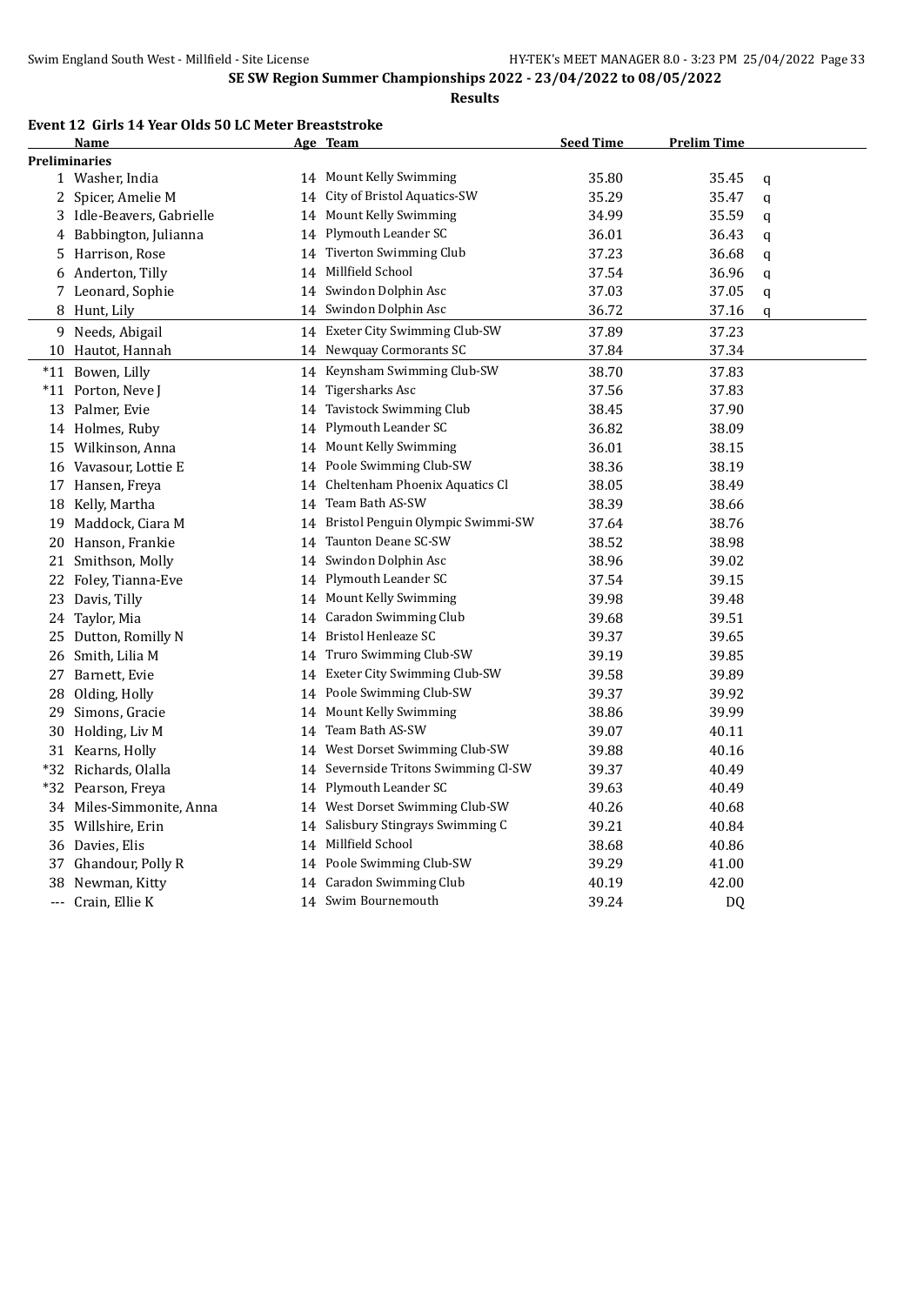|           | Event 13 Boys 11-12 100 LC Meter Backstroke        |          |                                              |                    |                    |   |               |
|-----------|----------------------------------------------------|----------|----------------------------------------------|--------------------|--------------------|---|---------------|
|           | Name                                               |          | Age Team                                     | <b>Prelim Time</b> | <b>Finals Time</b> |   | <b>Points</b> |
| A - Final |                                                    |          |                                              |                    |                    |   |               |
|           | 1 Bartoletti, Dominik C                            |          | 12 Tigersharks Asc<br>Poole Swimming Club-SW | 1:13.10            | 1:10.35            |   | 20            |
|           | 2 Palmer, Jack D                                   | 12       | Bournemouth Collegiate School-SW             | 1:15.53            | 1:11.41            |   | 17            |
| 3         | Tibbatts, Monty                                    | 12       | Newquay Cormorants SC                        | 1:14.35            | 1:14.27            |   | 16            |
|           | 4 Davies, William                                  | 12       | Taunton Deane SC-SW                          | 1:14.66            | 1:15.00            |   | 15            |
|           | 5 Barnett, Tom                                     | 12       | Academy Swim Team Bos                        | 1:15.25            | 1:15.64            |   | 14            |
|           | 6 Powell, Xander                                   | 12       | Exeter City Swimming Club-SW                 | 1:16.93            | 1:17.17            |   | 13            |
|           | 7 Greenslade, Ben I<br>8 Edmonds, Ashby            | 12<br>12 | Dawlish SC                                   | 1:17.56            | 1:17.48            |   | 12<br>11      |
|           |                                                    |          |                                              | 1:17.18            | 1:21.04            |   |               |
|           | Event 13 Boys 11-12 100 LC Meter Backstroke        |          |                                              |                    |                    |   |               |
|           | Name                                               |          | Age Team                                     | <b>Seed Time</b>   | <b>Prelim Time</b> |   |               |
|           | <b>Preliminaries</b>                               | 12       | Yeovil District Swimming Club                | <b>NT</b>          |                    |   |               |
|           | --- Scott, Dexter                                  | 12       | <b>Tigersharks Asc</b>                       | 1:12.55            | 1:13.10            |   |               |
|           | 1 Bartoletti, Dominik C                            | 12       | Bournemouth Collegiate School-SW             | 1:15.58            |                    | q |               |
|           | 2 Tibbatts, Monty<br>Davies, William               | 12       | Newquay Cormorants SC                        |                    | 1:14.35<br>1:14.66 | q |               |
| 3         | 4 Barnett, Tom                                     | 12       | Taunton Deane SC-SW                          | 1:16.32            | 1:15.25            | q |               |
|           | 5 Palmer, Jack D                                   | 12       | Poole Swimming Club-SW                       | 1:20.48<br>1:13.91 | 1:15.53            | q |               |
|           | 6 Powell, Xander                                   |          | 12 Academy Swim Team Bos                     | 1:22.62            | 1:16.93            | q |               |
|           | 7 Edmonds, Ashby                                   |          | 12 Dawlish SC                                | 1:21.09            | 1:17.18            | q |               |
|           |                                                    |          | Exeter City Swimming Club-SW                 |                    |                    | q |               |
|           | 8 Greenslade, Ben I                                | 12       | Soundwell Swimming Club-SW                   | 1:20.48            | 1:17.56            | q |               |
|           | 9 Hartley, Jonah S                                 | 12       |                                              | 1:18.03            | 1:17.95            |   |               |
|           | 10 Grimwood, Will                                  | 12       | Exeter City Swimming Club-SW                 | 1:19.87            | 1:17.96            |   |               |
| 11        | White, Callum                                      | 12       | City of Bristol Aquatics-SW                  | 1:18.03            | 1:18.01            |   |               |
|           | 12 Allsop, Henry A                                 | 12       | Exeter City Swimming Club-SW                 | 1:24.46            | 1:19.47            |   |               |
|           | 13 Nellis, Leo D                                   | 12       | Gloucester City Swimming Club                | 1:19.38            | 1:19.89            |   |               |
|           | 14 Braine, Toby                                    | 12       | Mount Kelly Swimming                         | 1:21.64            | 1:19.94            |   |               |
|           | 15 Tresise, Andrew                                 | 12       | Team Bath AS-SW                              | 1:20.66            | 1:19.97            |   |               |
|           | 16 Partridge, Freddie                              | 12       | Plymouth Leander SC                          | 1:18.95            | 1:20.38            |   |               |
|           | 17 Jenkins, Ollie W                                | 12       | Swim Bournemouth                             | 1:22.32            | 1:20.61            |   |               |
|           | 18 McFarland, Finn H                               | 12       | Team Bath AS-SW                              | 1:23.67            | 1:20.84            |   |               |
|           | 19 Mathieson, Edward                               | 12       | Mount Kelly Swimming                         | 1:21.89            | 1:21.04            |   |               |
|           | 20 Bernal-Mezzetti, Philip                         | 12       | Poole Swimming Club-SW                       | 1:23.95            | 1:21.42            |   |               |
|           | 21 Grocott, Connor M                               |          | 12 Swim Bournemouth                          | 1:23.31            | 1:22.25            |   |               |
|           | 22 Woodford, Harry                                 |          | 12 Bradford on Avon Asc                      | 1:19.82            | 1:22.33            |   |               |
|           | 23 Parish, Alex L                                  |          | 12 Clevedon-SW                               | 1:21.50            | 1:22.81            |   |               |
|           | 24 Nias, Harry                                     |          | 12 Backwell                                  | 1:24.25            | 1:22.91            |   |               |
|           | 25 Burton, Jacob                                   |          | 12 Swindon Dolphin Asc                       | 1:17.92            | 1:22.97            |   |               |
|           | 26 Laws, Finlay J                                  |          | 12 Swim Bournemouth                          | 1:23.13            | 1:23.23            |   |               |
|           | 27 Dowding, Sam                                    | 12       | Team Bath AS-SW                              | 1:22.74            | 1:23.54            |   |               |
|           | 28 Jenks, Gethin                                   | 12       | Swindon Dolphin Asc<br>Swindon Dolphin Asc   | 1:24.40            | 1:24.51            |   |               |
|           | 29 Kane, Evan                                      | 12       | Barnstaple Swimming Club-SW                  | 1:24.58            | 1:24.86            |   |               |
|           | 30 Pollock, Ethan M                                | 12       |                                              | 1:24.39            | 1:25.33            |   |               |
|           | 31 Young, George                                   | 12       | Bournemouth Collegiate School-SW             | 1:23.23            | 1:26.54            |   |               |
|           | 32 Edwards, Arran                                  |          | 12 Salisbury Stingrays Swimming C            | 1:21.77            | 1:26.56            |   |               |
|           | Event 13 Boys 13 Year Olds 100 LC Meter Backstroke |          |                                              |                    |                    |   |               |
|           | <u>Name</u>                                        |          | Age Team                                     | <b>Prelim Time</b> | <b>Finals Time</b> |   | <u>Points</u> |
| A - Final | 1 Leigh, Wilf                                      |          | 13 Blandford Flyers Swimming Club            | 1:10.99            | 1:07.15            |   | 20            |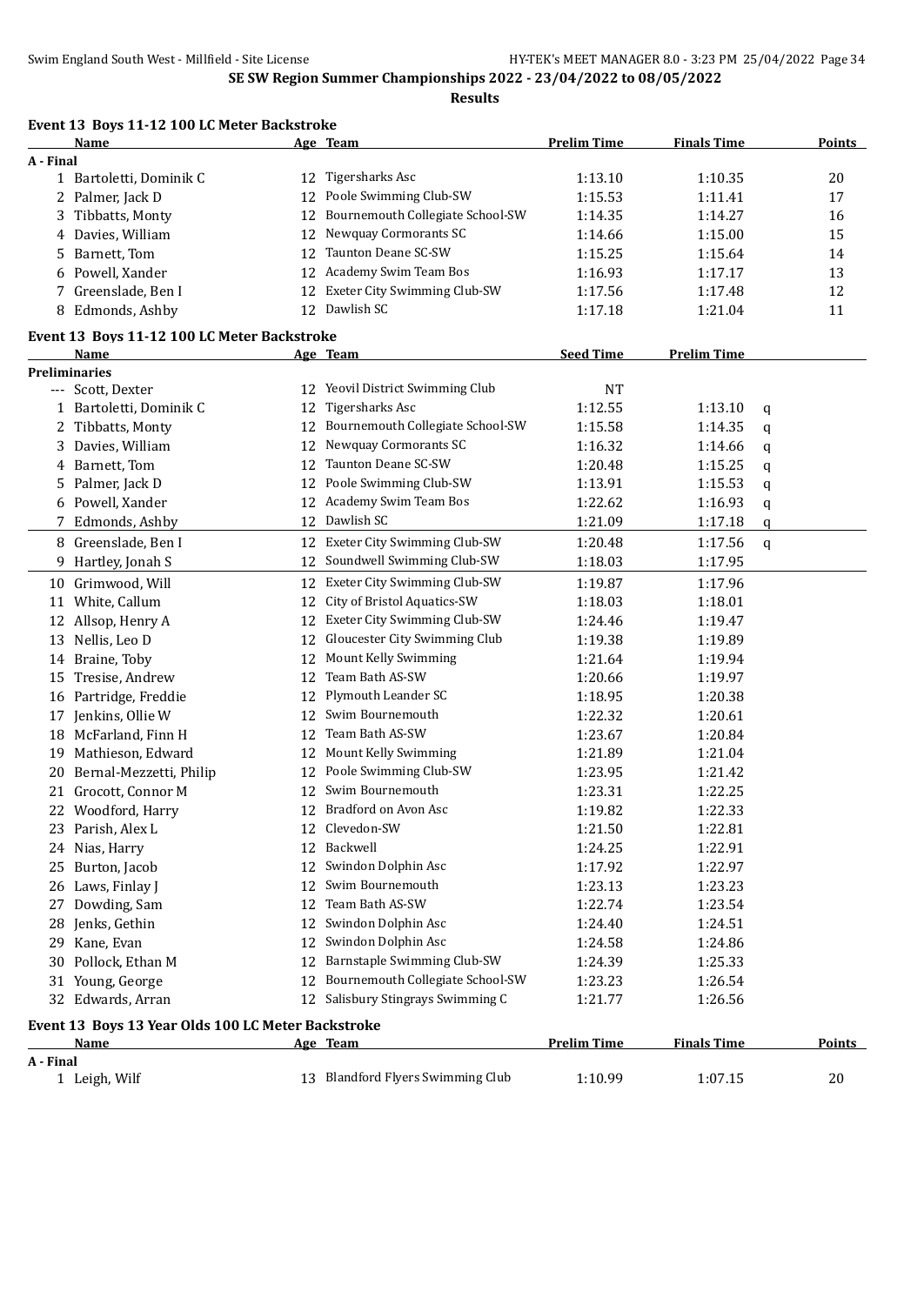# **A - Final ... (Event 13 Boys 13 Year Olds 100 LC Meter Backstroke)**

|          | <b>Name</b>                                        |    | Age Team                              | <b>Prelim Time</b> | <b>Finals Time</b> |   | <b>Points</b> |
|----------|----------------------------------------------------|----|---------------------------------------|--------------------|--------------------|---|---------------|
|          | 2 Stoddard, Toby L                                 | 13 | Truro Swimming Club-SW                | 1:11.46            | 1:07.19            |   | 17            |
| 3        | Nakamura-Drew, Toby                                | 13 | Dartmoor Darts Aquatic                | 1:14.36            | 1:10.56            |   | 16            |
|          | 4 McMeekin, Jack                                   | 13 | Mount Kelly Swimming                  | 1:11.51            | 1:11.46            |   | 15            |
| 5        | Skordis, Luke                                      | 13 | Marlborough Penguins Asc              | 1:14.71            | 1:12.44            |   | 14            |
| 6        | Collin, James                                      | 13 | Severnside Tritons Swimming Cl-SW     | 1:14.15            | 1:12.65            |   | 13            |
|          | 7 Allen, Harry                                     | 13 | Exeter City Swimming Club-SW          | 1:13.02            | 1:13.78            |   | 12            |
|          | 8 Bradley, Joshua                                  |    | 13 West Dorset Swimming Club-SW       | 1:14.45            | 1:14.60            |   | 11            |
|          | Event 13 Boys 13 Year Olds 100 LC Meter Backstroke |    |                                       |                    |                    |   |               |
|          | Name                                               |    | Age Team                              | <b>Seed Time</b>   | <b>Prelim Time</b> |   |               |
|          | <b>Preliminaries</b>                               |    |                                       |                    |                    |   |               |
|          | 1 Leigh, Wilf                                      | 13 | <b>Blandford Flyers Swimming Club</b> | 1:06.94            | 1:10.99            | q |               |
|          | 2 Stoddard, Toby L                                 | 13 | Truro Swimming Club-SW                | 1:10.12            | 1:11.46            | q |               |
| 3        | McMeekin, Jack                                     | 13 | Mount Kelly Swimming                  | 1:12.52            | 1:11.51            | q |               |
|          | 4 Allen, Harry                                     | 13 | Exeter City Swimming Club-SW          | 1:12.60            | 1:13.02            | q |               |
| 5        | Collin, James                                      | 13 | Severnside Tritons Swimming Cl-SW     | 1:14.15            | 1:14.15            | q |               |
| 6        | Nakamura-Drew, Toby                                | 13 | Dartmoor Darts Aquatic                | 1:15.07            | 1:14.36            | q |               |
| 7        | Bradley, Joshua                                    | 13 | West Dorset Swimming Club-SW          | 1:15.74            | 1:14.45            | q |               |
| 8        | Skordis, Luke                                      | 13 | Marlborough Penguins Asc              | 1:13.20            | 1:14.71            | q |               |
|          | 9 Burch, David                                     | 13 | Cheltenham Phoenix Aquatics Cl        | 1:16.60            | 1:14.80            |   |               |
| 10       | Vallez, Arsene                                     | 13 | Exeter City Swimming Club-SW          | 1:15.89            | 1:14.82            |   |               |
| 11       | Marshall, Tom J                                    | 13 | Exeter City Swimming Club-SW          | 1:14.97            | 1:14.96            |   |               |
|          | 12 Symons, Oscar Z                                 | 13 | Tigersharks Asc                       | 1:13.03            | 1:15.21            |   |               |
|          | 13 Chatterjee, Billy                               | 13 | Millfield School                      | 1:19.40            | 1:16.25            |   |               |
|          | 14 Belcher, Stanley R                              | 13 | Tigersharks Asc                       | 1:14.61            | 1:16.42            |   |               |
|          | 15 Mixer, Leo                                      | 13 | Millfield School                      | 1:16.88            | 1:16.75            |   |               |
|          | 16 Grenardo, Sebastian                             | 13 | Dartmoor Darts Aquatic                | 1:17.79            | 1:17.10            |   |               |
| 17       | Brinkworth, James                                  | 13 | Plymouth Leander SC                   | 1:15.81            | 1:17.41            |   |               |
|          | 18 Lloyd, William                                  | 13 | Brixham Swimming Club-SW              | 1:18.13            | 1:17.71            |   |               |
|          | 19 Perrin, Theodore                                | 13 | Yeovil District Swimming Club         | 1:17.72            | 1:17.81            |   |               |
|          | 20 Probyn, Patrick J                               | 13 | Tigersharks Asc                       | 1:14.62            | 1:17.86            |   |               |
| 21       | Walmsley, Ewan J                                   | 13 | Tigersharks Asc                       | 1:16.39            | 1:18.00            |   |               |
| 22       | Roman, Aris                                        | 13 | Wareham and District                  | 1:19.75            | 1:18.31            |   |               |
| 23       | Crowther, Barney A                                 | 13 | Bristol Penguin Olympic Swimmi-SW     | 1:17.52            | 1:18.41            |   |               |
|          | 24 Grocott, Scott D                                | 13 | Swim Bournemouth                      | 1:17.66            | 1:18.57            |   |               |
|          | 25 Workman, Alfie                                  |    | 13 Swindon Dolphin Asc                | 1:19.70            | 1:18.66            |   |               |
|          | Thring, Isaac                                      |    | Seagulls Swimming Club-SW             | 1:17.91            | 1:18.90            |   |               |
| Zb<br>27 | Pozsonyi, Joshua                                   | 13 | Keynsham Swimming Club-SW             | 1:19.35            | 1:19.02            |   |               |
|          | 28 Wozniak, Miron                                  | 13 | Poole Swimming Club-SW                | 1:19.89            | 1:19.03            |   |               |
| 29       | Bernal-Mezzetti, Christopher                       | 13 | Poole Swimming Club-SW                | 1:20.29            | 1:19.17            |   |               |
| 30       | Amter-Collins, Charlie                             | 13 | Severnside Tritons Swimming Cl-SW     | 1:20.38            | 1:19.32            |   |               |
|          | 31 Greenfield, Rhys                                | 13 | Plymouth Leander SC                   | 1:20.48            | 1:19.70            |   |               |
| 32       | Osborne, Leo                                       | 13 | Clevedon-SW                           | 1:19.46            | 1:20.50            |   |               |
| 33       | George, Freddie                                    | 13 | North Dorset Turbos SC                | 1:17.90            | 1:20.61            |   |               |
| 34       | Robinson, Charles                                  | 13 | Millfield School                      | 1:19.60            | 1:20.84            |   |               |
| 35       | Solly, Leo                                         | 13 | North Cornwall Dragons                | 1:19.98            | 1:21.05            |   |               |
|          | 36 Soverall, Isaac                                 | 13 | City of Bristol Aquatics-SW           | 1:20.46            | 1:21.40            |   |               |
| 37       | Marrison, Solomon                                  | 13 | Okehampton Otters                     | 1:19.67            | 1:21.71            |   |               |
| 38       | Maric-Cowley, Orlando                              | 13 | Paignton SC                           | 1:19.42            | 1:23.55            |   |               |
|          | 39 Janssen, Harry J                                | 13 | Bristol Penguin Olympic Swimmi-SW     | 1:19.24            | 1:23.99            |   |               |
|          |                                                    |    |                                       |                    |                    |   |               |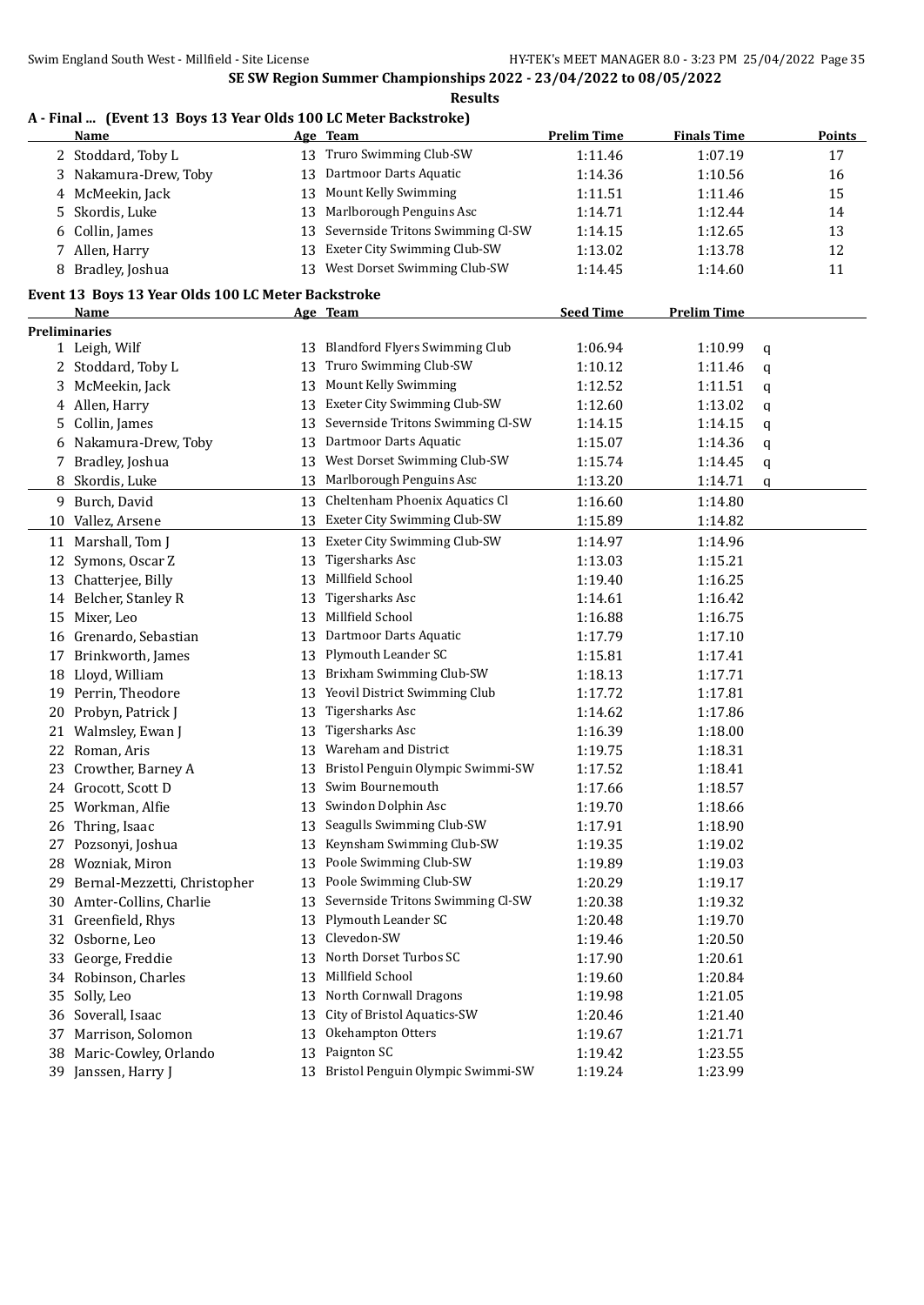| <b>Prelim Time</b><br><b>Finals Time</b><br><u>Name</u><br>Age Team<br>A - Final<br>14 Millfield School<br>1:04.46<br>1:03.11<br>20<br>1 Alty, Reuben<br>Mount Kelly Swimming<br>1:04.80<br>1:03.53<br>17<br>2 Uff, Ben<br>14<br>Millfield School<br>3 Ulyatt, Joshua<br>1:07.81<br>16<br>1:06.38<br>14<br>4 Collins, Cody<br>Poole Swimming Club-SW<br>15<br>1:06.46<br>1:06.54<br>14<br>Soundwell Swimming Club-SW<br>Kerslake, Harry G<br>14<br>1:07.00<br>1:06.74<br>14<br>5<br>West Dorset Swimming Club-SW<br>Smith, Oscar B<br>1:08.06<br>13<br>1:07.40<br>6<br>14<br>Plymouth Leander SC<br>12<br>7 Apps, Nathan<br>14<br>1:07.64<br>1:07.86<br>14 Millfield School<br>11<br>8 Higgins, Max<br>1:07.99<br>1:08.13<br>Event 13 Boys 14 Year Olds 100 LC Meter Backstroke<br><b>Seed Time</b><br><b>Prelim Time</b><br>Name<br>Age Team<br><b>Preliminaries</b><br>14 Millfield School<br>1 Alty, Reuben<br>1:04.11<br>1:04.46<br>q<br>14 Mount Kelly Swimming<br>2 Adama, Abduljabar<br>1:03.44<br>1:04.53<br>q<br>14 Mount Kelly Swimming<br>3 Uff, Ben<br>1:05.21<br>1:04.80<br>q<br>14 Poole Swimming Club-SW<br>4 Collins, Cody<br>1:07.42<br>1:06.46<br>q<br>14 Soundwell Swimming Club-SW<br>Kerslake, Harry G<br>1:05.97<br>1:07.00<br>5<br>q<br>14 Plymouth Leander SC<br>6 Apps, Nathan<br>1:08.55<br>1:07.64<br>q<br>14 Millfield School<br>Ulyatt, Joshua<br>1:09.66<br>1:07.81<br>7<br>q<br>14 Millfield School<br>1:10.51<br>1:07.99<br>8 Higgins, Max<br>q<br>14 West Dorset Swimming Club-SW<br>9 Smith, Oscar B<br>1:07.82<br>1:08.06<br>Greaves, Farrleigh<br>14 Swindon Dolphin Asc<br>1:06.81<br>1:08.34<br>10<br>14 Swindon Dolphin Asc<br>1:08.03<br>11 Carter, Lucas<br>1:09.09<br>14 Mount Kelly Swimming<br>12 D'Onofrio, Alex<br>1:07.55<br>1:09.10<br>Carn Brea<br>13 Coad, Ruan<br>1:10.91<br>1:09.69<br>14<br>14 Penzance<br>14 Maddern, Dmitri<br>1:08.71<br>1:09.86<br>14 Cirencester Swimming Club<br>Mooney, Finley<br>1:06.10<br>1:10.11<br>15<br>14 Academy Swim Team Bos<br>16 Hay, Lewis<br>1:12.12<br>1:10.48<br>Plymouth Leander SC<br>Bennett, Oliver<br>1:10.58<br>1:10.55<br>17<br>14<br>14 Mount Kelly Swimming<br>Pearse, Harry<br>1:09.74<br>1:10.66<br>18<br>14 Wareham and District<br>Dean, Henry<br>1:12.65<br>1:10.83<br>19<br>Guler, Deniz<br>City of Bristol Aquatics-SW<br>20<br>1:12.73<br>1:11.02<br>14<br>14 City of Bristol Aquatics-SW<br>Galloway, Harry<br>21<br>1:11.20<br>1:11.27<br>14 Cheltenham Phoenix Aquatics Cl<br>22 Hay, Ethan<br>1:11.09<br>1:12.18<br>23 Rey, Jorge<br>14 Severnside Tritons Swimming Cl-SW<br>1:12.93<br>1:12.41<br>14 Poole Swimming Club-SW<br>24 Whetstone, Toby<br>1:12.49<br>1:11.73<br>14 Clevedon-SW<br>25 Price, Riley<br>1:11.91<br>1:13.17<br><b>Bristol Henleaze SC</b><br>26 Stawicki, Oliver<br>1:11.37<br>1:13.37<br>14<br>14 Swim Bournemouth<br>Dunnett, Elliott M<br>1:12.56<br>1:13.48<br>27<br>14 Plymouth Leander SC<br>28 Herring-Green, Zak<br>1:12.52<br>1:15.00<br>14 Exeter City Swimming Club-SW<br>29 Johnson, Alex C<br>1:11.56<br>1:15.30<br>Truro Swimming Club-SW<br>30 Wiles, Archie F<br>1:12.93<br>14<br>1:15.51<br>14 Calne Alpha 4<br>Sheridan, William<br>1:11.82<br>31<br>1:16.35<br>32 Sherriffs, Connor<br>Tigersharks Asc<br>1:13.13<br>14<br>1:17.10<br>14 Team Bath AS-SW<br>33 Cheuk, Nathan<br>1:13.24<br>1:17.26 | Event 13 Boys 14 Year Olds 100 LC Meter Backstroke |  |  |               |
|----------------------------------------------------------------------------------------------------------------------------------------------------------------------------------------------------------------------------------------------------------------------------------------------------------------------------------------------------------------------------------------------------------------------------------------------------------------------------------------------------------------------------------------------------------------------------------------------------------------------------------------------------------------------------------------------------------------------------------------------------------------------------------------------------------------------------------------------------------------------------------------------------------------------------------------------------------------------------------------------------------------------------------------------------------------------------------------------------------------------------------------------------------------------------------------------------------------------------------------------------------------------------------------------------------------------------------------------------------------------------------------------------------------------------------------------------------------------------------------------------------------------------------------------------------------------------------------------------------------------------------------------------------------------------------------------------------------------------------------------------------------------------------------------------------------------------------------------------------------------------------------------------------------------------------------------------------------------------------------------------------------------------------------------------------------------------------------------------------------------------------------------------------------------------------------------------------------------------------------------------------------------------------------------------------------------------------------------------------------------------------------------------------------------------------------------------------------------------------------------------------------------------------------------------------------------------------------------------------------------------------------------------------------------------------------------------------------------------------------------------------------------------------------------------------------------------------------------------------------------------------------------------------------------------------------------------------------------------------------------------------------------------------------------------------------------------------------------------------------------------------------------------------------------------------------------------------------------------------------------------------------------------------------------------------------------------------------------------------------|----------------------------------------------------|--|--|---------------|
|                                                                                                                                                                                                                                                                                                                                                                                                                                                                                                                                                                                                                                                                                                                                                                                                                                                                                                                                                                                                                                                                                                                                                                                                                                                                                                                                                                                                                                                                                                                                                                                                                                                                                                                                                                                                                                                                                                                                                                                                                                                                                                                                                                                                                                                                                                                                                                                                                                                                                                                                                                                                                                                                                                                                                                                                                                                                                                                                                                                                                                                                                                                                                                                                                                                                                                                                                                |                                                    |  |  | <b>Points</b> |
|                                                                                                                                                                                                                                                                                                                                                                                                                                                                                                                                                                                                                                                                                                                                                                                                                                                                                                                                                                                                                                                                                                                                                                                                                                                                                                                                                                                                                                                                                                                                                                                                                                                                                                                                                                                                                                                                                                                                                                                                                                                                                                                                                                                                                                                                                                                                                                                                                                                                                                                                                                                                                                                                                                                                                                                                                                                                                                                                                                                                                                                                                                                                                                                                                                                                                                                                                                |                                                    |  |  |               |
|                                                                                                                                                                                                                                                                                                                                                                                                                                                                                                                                                                                                                                                                                                                                                                                                                                                                                                                                                                                                                                                                                                                                                                                                                                                                                                                                                                                                                                                                                                                                                                                                                                                                                                                                                                                                                                                                                                                                                                                                                                                                                                                                                                                                                                                                                                                                                                                                                                                                                                                                                                                                                                                                                                                                                                                                                                                                                                                                                                                                                                                                                                                                                                                                                                                                                                                                                                |                                                    |  |  |               |
|                                                                                                                                                                                                                                                                                                                                                                                                                                                                                                                                                                                                                                                                                                                                                                                                                                                                                                                                                                                                                                                                                                                                                                                                                                                                                                                                                                                                                                                                                                                                                                                                                                                                                                                                                                                                                                                                                                                                                                                                                                                                                                                                                                                                                                                                                                                                                                                                                                                                                                                                                                                                                                                                                                                                                                                                                                                                                                                                                                                                                                                                                                                                                                                                                                                                                                                                                                |                                                    |  |  |               |
|                                                                                                                                                                                                                                                                                                                                                                                                                                                                                                                                                                                                                                                                                                                                                                                                                                                                                                                                                                                                                                                                                                                                                                                                                                                                                                                                                                                                                                                                                                                                                                                                                                                                                                                                                                                                                                                                                                                                                                                                                                                                                                                                                                                                                                                                                                                                                                                                                                                                                                                                                                                                                                                                                                                                                                                                                                                                                                                                                                                                                                                                                                                                                                                                                                                                                                                                                                |                                                    |  |  |               |
|                                                                                                                                                                                                                                                                                                                                                                                                                                                                                                                                                                                                                                                                                                                                                                                                                                                                                                                                                                                                                                                                                                                                                                                                                                                                                                                                                                                                                                                                                                                                                                                                                                                                                                                                                                                                                                                                                                                                                                                                                                                                                                                                                                                                                                                                                                                                                                                                                                                                                                                                                                                                                                                                                                                                                                                                                                                                                                                                                                                                                                                                                                                                                                                                                                                                                                                                                                |                                                    |  |  |               |
|                                                                                                                                                                                                                                                                                                                                                                                                                                                                                                                                                                                                                                                                                                                                                                                                                                                                                                                                                                                                                                                                                                                                                                                                                                                                                                                                                                                                                                                                                                                                                                                                                                                                                                                                                                                                                                                                                                                                                                                                                                                                                                                                                                                                                                                                                                                                                                                                                                                                                                                                                                                                                                                                                                                                                                                                                                                                                                                                                                                                                                                                                                                                                                                                                                                                                                                                                                |                                                    |  |  |               |
|                                                                                                                                                                                                                                                                                                                                                                                                                                                                                                                                                                                                                                                                                                                                                                                                                                                                                                                                                                                                                                                                                                                                                                                                                                                                                                                                                                                                                                                                                                                                                                                                                                                                                                                                                                                                                                                                                                                                                                                                                                                                                                                                                                                                                                                                                                                                                                                                                                                                                                                                                                                                                                                                                                                                                                                                                                                                                                                                                                                                                                                                                                                                                                                                                                                                                                                                                                |                                                    |  |  |               |
|                                                                                                                                                                                                                                                                                                                                                                                                                                                                                                                                                                                                                                                                                                                                                                                                                                                                                                                                                                                                                                                                                                                                                                                                                                                                                                                                                                                                                                                                                                                                                                                                                                                                                                                                                                                                                                                                                                                                                                                                                                                                                                                                                                                                                                                                                                                                                                                                                                                                                                                                                                                                                                                                                                                                                                                                                                                                                                                                                                                                                                                                                                                                                                                                                                                                                                                                                                |                                                    |  |  |               |
|                                                                                                                                                                                                                                                                                                                                                                                                                                                                                                                                                                                                                                                                                                                                                                                                                                                                                                                                                                                                                                                                                                                                                                                                                                                                                                                                                                                                                                                                                                                                                                                                                                                                                                                                                                                                                                                                                                                                                                                                                                                                                                                                                                                                                                                                                                                                                                                                                                                                                                                                                                                                                                                                                                                                                                                                                                                                                                                                                                                                                                                                                                                                                                                                                                                                                                                                                                |                                                    |  |  |               |
|                                                                                                                                                                                                                                                                                                                                                                                                                                                                                                                                                                                                                                                                                                                                                                                                                                                                                                                                                                                                                                                                                                                                                                                                                                                                                                                                                                                                                                                                                                                                                                                                                                                                                                                                                                                                                                                                                                                                                                                                                                                                                                                                                                                                                                                                                                                                                                                                                                                                                                                                                                                                                                                                                                                                                                                                                                                                                                                                                                                                                                                                                                                                                                                                                                                                                                                                                                |                                                    |  |  |               |
|                                                                                                                                                                                                                                                                                                                                                                                                                                                                                                                                                                                                                                                                                                                                                                                                                                                                                                                                                                                                                                                                                                                                                                                                                                                                                                                                                                                                                                                                                                                                                                                                                                                                                                                                                                                                                                                                                                                                                                                                                                                                                                                                                                                                                                                                                                                                                                                                                                                                                                                                                                                                                                                                                                                                                                                                                                                                                                                                                                                                                                                                                                                                                                                                                                                                                                                                                                |                                                    |  |  |               |
|                                                                                                                                                                                                                                                                                                                                                                                                                                                                                                                                                                                                                                                                                                                                                                                                                                                                                                                                                                                                                                                                                                                                                                                                                                                                                                                                                                                                                                                                                                                                                                                                                                                                                                                                                                                                                                                                                                                                                                                                                                                                                                                                                                                                                                                                                                                                                                                                                                                                                                                                                                                                                                                                                                                                                                                                                                                                                                                                                                                                                                                                                                                                                                                                                                                                                                                                                                |                                                    |  |  |               |
|                                                                                                                                                                                                                                                                                                                                                                                                                                                                                                                                                                                                                                                                                                                                                                                                                                                                                                                                                                                                                                                                                                                                                                                                                                                                                                                                                                                                                                                                                                                                                                                                                                                                                                                                                                                                                                                                                                                                                                                                                                                                                                                                                                                                                                                                                                                                                                                                                                                                                                                                                                                                                                                                                                                                                                                                                                                                                                                                                                                                                                                                                                                                                                                                                                                                                                                                                                |                                                    |  |  |               |
|                                                                                                                                                                                                                                                                                                                                                                                                                                                                                                                                                                                                                                                                                                                                                                                                                                                                                                                                                                                                                                                                                                                                                                                                                                                                                                                                                                                                                                                                                                                                                                                                                                                                                                                                                                                                                                                                                                                                                                                                                                                                                                                                                                                                                                                                                                                                                                                                                                                                                                                                                                                                                                                                                                                                                                                                                                                                                                                                                                                                                                                                                                                                                                                                                                                                                                                                                                |                                                    |  |  |               |
|                                                                                                                                                                                                                                                                                                                                                                                                                                                                                                                                                                                                                                                                                                                                                                                                                                                                                                                                                                                                                                                                                                                                                                                                                                                                                                                                                                                                                                                                                                                                                                                                                                                                                                                                                                                                                                                                                                                                                                                                                                                                                                                                                                                                                                                                                                                                                                                                                                                                                                                                                                                                                                                                                                                                                                                                                                                                                                                                                                                                                                                                                                                                                                                                                                                                                                                                                                |                                                    |  |  |               |
|                                                                                                                                                                                                                                                                                                                                                                                                                                                                                                                                                                                                                                                                                                                                                                                                                                                                                                                                                                                                                                                                                                                                                                                                                                                                                                                                                                                                                                                                                                                                                                                                                                                                                                                                                                                                                                                                                                                                                                                                                                                                                                                                                                                                                                                                                                                                                                                                                                                                                                                                                                                                                                                                                                                                                                                                                                                                                                                                                                                                                                                                                                                                                                                                                                                                                                                                                                |                                                    |  |  |               |
|                                                                                                                                                                                                                                                                                                                                                                                                                                                                                                                                                                                                                                                                                                                                                                                                                                                                                                                                                                                                                                                                                                                                                                                                                                                                                                                                                                                                                                                                                                                                                                                                                                                                                                                                                                                                                                                                                                                                                                                                                                                                                                                                                                                                                                                                                                                                                                                                                                                                                                                                                                                                                                                                                                                                                                                                                                                                                                                                                                                                                                                                                                                                                                                                                                                                                                                                                                |                                                    |  |  |               |
|                                                                                                                                                                                                                                                                                                                                                                                                                                                                                                                                                                                                                                                                                                                                                                                                                                                                                                                                                                                                                                                                                                                                                                                                                                                                                                                                                                                                                                                                                                                                                                                                                                                                                                                                                                                                                                                                                                                                                                                                                                                                                                                                                                                                                                                                                                                                                                                                                                                                                                                                                                                                                                                                                                                                                                                                                                                                                                                                                                                                                                                                                                                                                                                                                                                                                                                                                                |                                                    |  |  |               |
|                                                                                                                                                                                                                                                                                                                                                                                                                                                                                                                                                                                                                                                                                                                                                                                                                                                                                                                                                                                                                                                                                                                                                                                                                                                                                                                                                                                                                                                                                                                                                                                                                                                                                                                                                                                                                                                                                                                                                                                                                                                                                                                                                                                                                                                                                                                                                                                                                                                                                                                                                                                                                                                                                                                                                                                                                                                                                                                                                                                                                                                                                                                                                                                                                                                                                                                                                                |                                                    |  |  |               |
|                                                                                                                                                                                                                                                                                                                                                                                                                                                                                                                                                                                                                                                                                                                                                                                                                                                                                                                                                                                                                                                                                                                                                                                                                                                                                                                                                                                                                                                                                                                                                                                                                                                                                                                                                                                                                                                                                                                                                                                                                                                                                                                                                                                                                                                                                                                                                                                                                                                                                                                                                                                                                                                                                                                                                                                                                                                                                                                                                                                                                                                                                                                                                                                                                                                                                                                                                                |                                                    |  |  |               |
|                                                                                                                                                                                                                                                                                                                                                                                                                                                                                                                                                                                                                                                                                                                                                                                                                                                                                                                                                                                                                                                                                                                                                                                                                                                                                                                                                                                                                                                                                                                                                                                                                                                                                                                                                                                                                                                                                                                                                                                                                                                                                                                                                                                                                                                                                                                                                                                                                                                                                                                                                                                                                                                                                                                                                                                                                                                                                                                                                                                                                                                                                                                                                                                                                                                                                                                                                                |                                                    |  |  |               |
|                                                                                                                                                                                                                                                                                                                                                                                                                                                                                                                                                                                                                                                                                                                                                                                                                                                                                                                                                                                                                                                                                                                                                                                                                                                                                                                                                                                                                                                                                                                                                                                                                                                                                                                                                                                                                                                                                                                                                                                                                                                                                                                                                                                                                                                                                                                                                                                                                                                                                                                                                                                                                                                                                                                                                                                                                                                                                                                                                                                                                                                                                                                                                                                                                                                                                                                                                                |                                                    |  |  |               |
|                                                                                                                                                                                                                                                                                                                                                                                                                                                                                                                                                                                                                                                                                                                                                                                                                                                                                                                                                                                                                                                                                                                                                                                                                                                                                                                                                                                                                                                                                                                                                                                                                                                                                                                                                                                                                                                                                                                                                                                                                                                                                                                                                                                                                                                                                                                                                                                                                                                                                                                                                                                                                                                                                                                                                                                                                                                                                                                                                                                                                                                                                                                                                                                                                                                                                                                                                                |                                                    |  |  |               |
|                                                                                                                                                                                                                                                                                                                                                                                                                                                                                                                                                                                                                                                                                                                                                                                                                                                                                                                                                                                                                                                                                                                                                                                                                                                                                                                                                                                                                                                                                                                                                                                                                                                                                                                                                                                                                                                                                                                                                                                                                                                                                                                                                                                                                                                                                                                                                                                                                                                                                                                                                                                                                                                                                                                                                                                                                                                                                                                                                                                                                                                                                                                                                                                                                                                                                                                                                                |                                                    |  |  |               |
|                                                                                                                                                                                                                                                                                                                                                                                                                                                                                                                                                                                                                                                                                                                                                                                                                                                                                                                                                                                                                                                                                                                                                                                                                                                                                                                                                                                                                                                                                                                                                                                                                                                                                                                                                                                                                                                                                                                                                                                                                                                                                                                                                                                                                                                                                                                                                                                                                                                                                                                                                                                                                                                                                                                                                                                                                                                                                                                                                                                                                                                                                                                                                                                                                                                                                                                                                                |                                                    |  |  |               |
|                                                                                                                                                                                                                                                                                                                                                                                                                                                                                                                                                                                                                                                                                                                                                                                                                                                                                                                                                                                                                                                                                                                                                                                                                                                                                                                                                                                                                                                                                                                                                                                                                                                                                                                                                                                                                                                                                                                                                                                                                                                                                                                                                                                                                                                                                                                                                                                                                                                                                                                                                                                                                                                                                                                                                                                                                                                                                                                                                                                                                                                                                                                                                                                                                                                                                                                                                                |                                                    |  |  |               |
|                                                                                                                                                                                                                                                                                                                                                                                                                                                                                                                                                                                                                                                                                                                                                                                                                                                                                                                                                                                                                                                                                                                                                                                                                                                                                                                                                                                                                                                                                                                                                                                                                                                                                                                                                                                                                                                                                                                                                                                                                                                                                                                                                                                                                                                                                                                                                                                                                                                                                                                                                                                                                                                                                                                                                                                                                                                                                                                                                                                                                                                                                                                                                                                                                                                                                                                                                                |                                                    |  |  |               |
|                                                                                                                                                                                                                                                                                                                                                                                                                                                                                                                                                                                                                                                                                                                                                                                                                                                                                                                                                                                                                                                                                                                                                                                                                                                                                                                                                                                                                                                                                                                                                                                                                                                                                                                                                                                                                                                                                                                                                                                                                                                                                                                                                                                                                                                                                                                                                                                                                                                                                                                                                                                                                                                                                                                                                                                                                                                                                                                                                                                                                                                                                                                                                                                                                                                                                                                                                                |                                                    |  |  |               |
|                                                                                                                                                                                                                                                                                                                                                                                                                                                                                                                                                                                                                                                                                                                                                                                                                                                                                                                                                                                                                                                                                                                                                                                                                                                                                                                                                                                                                                                                                                                                                                                                                                                                                                                                                                                                                                                                                                                                                                                                                                                                                                                                                                                                                                                                                                                                                                                                                                                                                                                                                                                                                                                                                                                                                                                                                                                                                                                                                                                                                                                                                                                                                                                                                                                                                                                                                                |                                                    |  |  |               |
|                                                                                                                                                                                                                                                                                                                                                                                                                                                                                                                                                                                                                                                                                                                                                                                                                                                                                                                                                                                                                                                                                                                                                                                                                                                                                                                                                                                                                                                                                                                                                                                                                                                                                                                                                                                                                                                                                                                                                                                                                                                                                                                                                                                                                                                                                                                                                                                                                                                                                                                                                                                                                                                                                                                                                                                                                                                                                                                                                                                                                                                                                                                                                                                                                                                                                                                                                                |                                                    |  |  |               |
|                                                                                                                                                                                                                                                                                                                                                                                                                                                                                                                                                                                                                                                                                                                                                                                                                                                                                                                                                                                                                                                                                                                                                                                                                                                                                                                                                                                                                                                                                                                                                                                                                                                                                                                                                                                                                                                                                                                                                                                                                                                                                                                                                                                                                                                                                                                                                                                                                                                                                                                                                                                                                                                                                                                                                                                                                                                                                                                                                                                                                                                                                                                                                                                                                                                                                                                                                                |                                                    |  |  |               |
|                                                                                                                                                                                                                                                                                                                                                                                                                                                                                                                                                                                                                                                                                                                                                                                                                                                                                                                                                                                                                                                                                                                                                                                                                                                                                                                                                                                                                                                                                                                                                                                                                                                                                                                                                                                                                                                                                                                                                                                                                                                                                                                                                                                                                                                                                                                                                                                                                                                                                                                                                                                                                                                                                                                                                                                                                                                                                                                                                                                                                                                                                                                                                                                                                                                                                                                                                                |                                                    |  |  |               |
|                                                                                                                                                                                                                                                                                                                                                                                                                                                                                                                                                                                                                                                                                                                                                                                                                                                                                                                                                                                                                                                                                                                                                                                                                                                                                                                                                                                                                                                                                                                                                                                                                                                                                                                                                                                                                                                                                                                                                                                                                                                                                                                                                                                                                                                                                                                                                                                                                                                                                                                                                                                                                                                                                                                                                                                                                                                                                                                                                                                                                                                                                                                                                                                                                                                                                                                                                                |                                                    |  |  |               |
|                                                                                                                                                                                                                                                                                                                                                                                                                                                                                                                                                                                                                                                                                                                                                                                                                                                                                                                                                                                                                                                                                                                                                                                                                                                                                                                                                                                                                                                                                                                                                                                                                                                                                                                                                                                                                                                                                                                                                                                                                                                                                                                                                                                                                                                                                                                                                                                                                                                                                                                                                                                                                                                                                                                                                                                                                                                                                                                                                                                                                                                                                                                                                                                                                                                                                                                                                                |                                                    |  |  |               |
|                                                                                                                                                                                                                                                                                                                                                                                                                                                                                                                                                                                                                                                                                                                                                                                                                                                                                                                                                                                                                                                                                                                                                                                                                                                                                                                                                                                                                                                                                                                                                                                                                                                                                                                                                                                                                                                                                                                                                                                                                                                                                                                                                                                                                                                                                                                                                                                                                                                                                                                                                                                                                                                                                                                                                                                                                                                                                                                                                                                                                                                                                                                                                                                                                                                                                                                                                                |                                                    |  |  |               |
|                                                                                                                                                                                                                                                                                                                                                                                                                                                                                                                                                                                                                                                                                                                                                                                                                                                                                                                                                                                                                                                                                                                                                                                                                                                                                                                                                                                                                                                                                                                                                                                                                                                                                                                                                                                                                                                                                                                                                                                                                                                                                                                                                                                                                                                                                                                                                                                                                                                                                                                                                                                                                                                                                                                                                                                                                                                                                                                                                                                                                                                                                                                                                                                                                                                                                                                                                                |                                                    |  |  |               |
|                                                                                                                                                                                                                                                                                                                                                                                                                                                                                                                                                                                                                                                                                                                                                                                                                                                                                                                                                                                                                                                                                                                                                                                                                                                                                                                                                                                                                                                                                                                                                                                                                                                                                                                                                                                                                                                                                                                                                                                                                                                                                                                                                                                                                                                                                                                                                                                                                                                                                                                                                                                                                                                                                                                                                                                                                                                                                                                                                                                                                                                                                                                                                                                                                                                                                                                                                                |                                                    |  |  |               |
|                                                                                                                                                                                                                                                                                                                                                                                                                                                                                                                                                                                                                                                                                                                                                                                                                                                                                                                                                                                                                                                                                                                                                                                                                                                                                                                                                                                                                                                                                                                                                                                                                                                                                                                                                                                                                                                                                                                                                                                                                                                                                                                                                                                                                                                                                                                                                                                                                                                                                                                                                                                                                                                                                                                                                                                                                                                                                                                                                                                                                                                                                                                                                                                                                                                                                                                                                                |                                                    |  |  |               |
|                                                                                                                                                                                                                                                                                                                                                                                                                                                                                                                                                                                                                                                                                                                                                                                                                                                                                                                                                                                                                                                                                                                                                                                                                                                                                                                                                                                                                                                                                                                                                                                                                                                                                                                                                                                                                                                                                                                                                                                                                                                                                                                                                                                                                                                                                                                                                                                                                                                                                                                                                                                                                                                                                                                                                                                                                                                                                                                                                                                                                                                                                                                                                                                                                                                                                                                                                                |                                                    |  |  |               |
|                                                                                                                                                                                                                                                                                                                                                                                                                                                                                                                                                                                                                                                                                                                                                                                                                                                                                                                                                                                                                                                                                                                                                                                                                                                                                                                                                                                                                                                                                                                                                                                                                                                                                                                                                                                                                                                                                                                                                                                                                                                                                                                                                                                                                                                                                                                                                                                                                                                                                                                                                                                                                                                                                                                                                                                                                                                                                                                                                                                                                                                                                                                                                                                                                                                                                                                                                                |                                                    |  |  |               |
|                                                                                                                                                                                                                                                                                                                                                                                                                                                                                                                                                                                                                                                                                                                                                                                                                                                                                                                                                                                                                                                                                                                                                                                                                                                                                                                                                                                                                                                                                                                                                                                                                                                                                                                                                                                                                                                                                                                                                                                                                                                                                                                                                                                                                                                                                                                                                                                                                                                                                                                                                                                                                                                                                                                                                                                                                                                                                                                                                                                                                                                                                                                                                                                                                                                                                                                                                                |                                                    |  |  |               |
|                                                                                                                                                                                                                                                                                                                                                                                                                                                                                                                                                                                                                                                                                                                                                                                                                                                                                                                                                                                                                                                                                                                                                                                                                                                                                                                                                                                                                                                                                                                                                                                                                                                                                                                                                                                                                                                                                                                                                                                                                                                                                                                                                                                                                                                                                                                                                                                                                                                                                                                                                                                                                                                                                                                                                                                                                                                                                                                                                                                                                                                                                                                                                                                                                                                                                                                                                                |                                                    |  |  |               |
|                                                                                                                                                                                                                                                                                                                                                                                                                                                                                                                                                                                                                                                                                                                                                                                                                                                                                                                                                                                                                                                                                                                                                                                                                                                                                                                                                                                                                                                                                                                                                                                                                                                                                                                                                                                                                                                                                                                                                                                                                                                                                                                                                                                                                                                                                                                                                                                                                                                                                                                                                                                                                                                                                                                                                                                                                                                                                                                                                                                                                                                                                                                                                                                                                                                                                                                                                                |                                                    |  |  |               |
|                                                                                                                                                                                                                                                                                                                                                                                                                                                                                                                                                                                                                                                                                                                                                                                                                                                                                                                                                                                                                                                                                                                                                                                                                                                                                                                                                                                                                                                                                                                                                                                                                                                                                                                                                                                                                                                                                                                                                                                                                                                                                                                                                                                                                                                                                                                                                                                                                                                                                                                                                                                                                                                                                                                                                                                                                                                                                                                                                                                                                                                                                                                                                                                                                                                                                                                                                                |                                                    |  |  |               |
|                                                                                                                                                                                                                                                                                                                                                                                                                                                                                                                                                                                                                                                                                                                                                                                                                                                                                                                                                                                                                                                                                                                                                                                                                                                                                                                                                                                                                                                                                                                                                                                                                                                                                                                                                                                                                                                                                                                                                                                                                                                                                                                                                                                                                                                                                                                                                                                                                                                                                                                                                                                                                                                                                                                                                                                                                                                                                                                                                                                                                                                                                                                                                                                                                                                                                                                                                                |                                                    |  |  |               |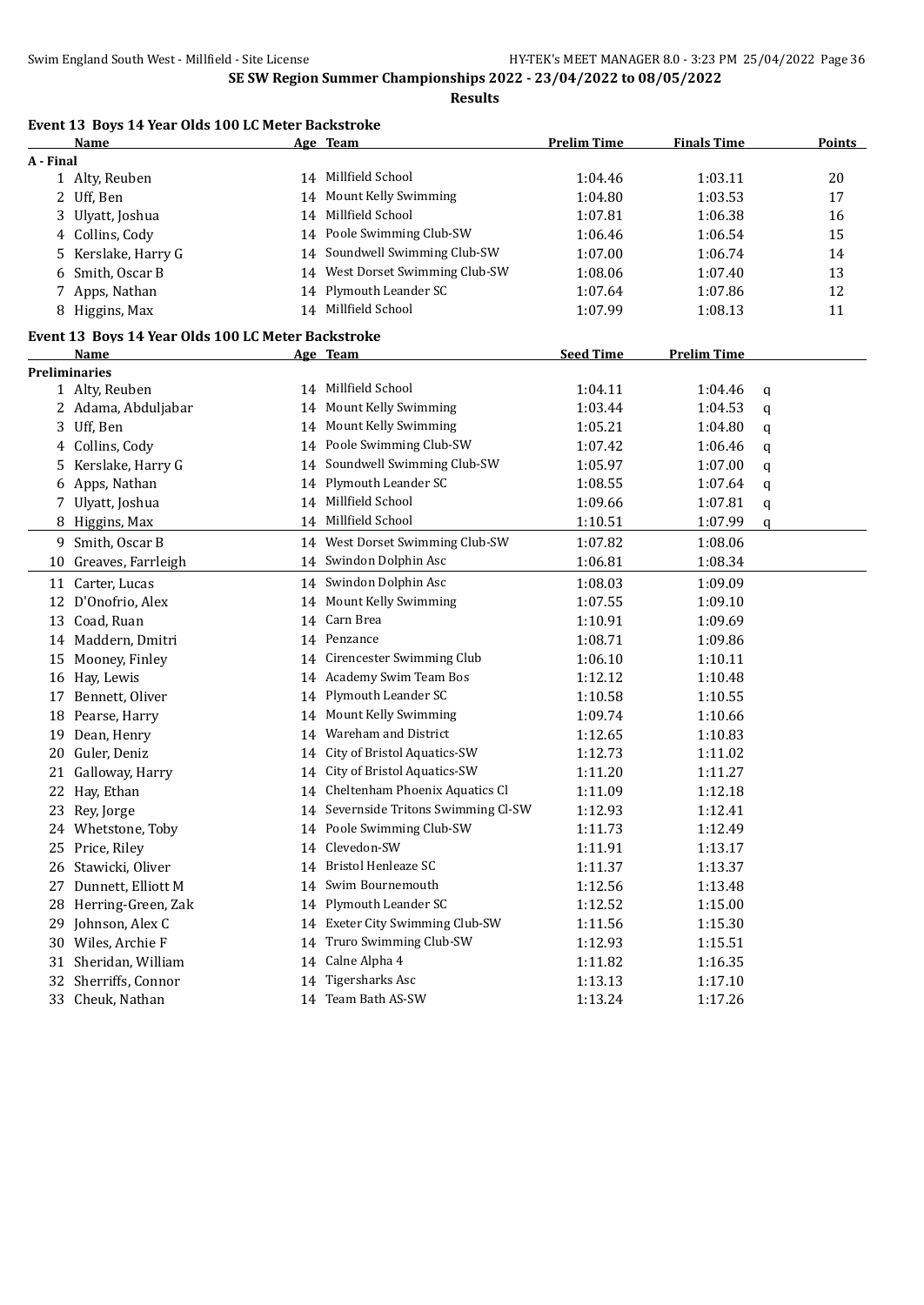|                     | Event 14 Girls 11-12 100 LC Meter Backstroke |    |                                      |                    |                    |   |               |
|---------------------|----------------------------------------------|----|--------------------------------------|--------------------|--------------------|---|---------------|
|                     | Name                                         |    | Age Team                             | <b>Prelim Time</b> | <b>Finals Time</b> |   | <b>Points</b> |
| A - Final           |                                              |    |                                      |                    |                    |   |               |
|                     | 1 Makinde, Tumi                              | 12 | Millfield School                     | 1:13.32            | 1:13.56            |   | 20            |
|                     | 2 Lubbe, Vivienne                            | 12 | Millfield School                     | 1:14.56            | 1:13.91            |   | 17            |
| 3                   | Main, Ailsa R                                | 12 | City of Bristol Aquatics-SW          | 1:13.90            | 1:13.97            |   | 16            |
|                     | 4 Daniel, Megan                              | 12 | <b>Caradon Swimming Club</b>         | 1:16.16            | 1:15.52            |   | 15            |
| 5                   | Angelakis, Christina                         | 12 | Mount Kelly Swimming                 | 1:16.12            | 1:16.00            |   | 14            |
| 6                   | Murray, Iona                                 | 12 | Millfield School                     | 1:16.26            | 1:16.29            |   | 13            |
| 7                   | Bradley, Niamh                               | 12 | West Dorset Swimming Club-SW         | 1:16.19            | 1:16.94            |   | 12            |
|                     | 8 Cailes, Macie A                            |    | 12 Poole Swimming Club-SW            | 1:16.39            | 1:17.05            |   | 11            |
|                     | Event 14 Girls 11-12 100 LC Meter Backstroke |    |                                      |                    |                    |   |               |
|                     | Name                                         |    | Age Team                             | <b>Seed Time</b>   | <b>Prelim Time</b> |   |               |
|                     | <b>Preliminaries</b>                         |    |                                      |                    |                    |   |               |
|                     | 1 Makinde, Tumi                              |    | 12 Millfield School                  | 1:12.56            | 1:13.32            | q |               |
|                     | 2 Main, Ailsa R                              | 12 | City of Bristol Aquatics-SW          | 1:15.58            | 1:13.90            | q |               |
|                     | 3 Lubbe, Vivienne                            |    | 12 Millfield School                  | 1:15.29            | 1:14.56            | q |               |
| 4                   | Angelakis, Christina                         |    | 12 Mount Kelly Swimming              | 1:16.09            | 1:16.12            | q |               |
| 5                   | Daniel, Megan                                | 12 | <b>Caradon Swimming Club</b>         | 1:17.44            | 1:16.16            | q |               |
| 6                   | Bradley, Niamh                               |    | 12 West Dorset Swimming Club-SW      | 1:13.38            | 1:16.19            | q |               |
| 7                   | Murray, Iona                                 | 12 | Millfield School                     | 1:18.77            | 1:16.26            | q |               |
| 8                   | Cailes, Macie A                              | 12 | Poole Swimming Club-SW               | 1:18.74            | 1:16.39            | q |               |
|                     | 9 Chillingworth, Sienna                      | 12 | <b>Bridgwater Swimming Club</b>      | 1:19.84            | 1:17.19            |   |               |
|                     | 10 Townsend, Vienna                          |    | 12 Millfield School                  | 1:19.09            | 1:17.94            |   |               |
|                     | 11 Le Roux, Sophie                           | 12 | Poole Swimming Club-SW               | 1:20.07            | 1:18.05            |   |               |
|                     | 12 Puszkarska, Betina                        | 12 | Swindon Dolphin Asc                  | 1:16.63            | 1:18.42            |   |               |
|                     | 13 Robinson, Halle                           | 12 | Poole Swimming Club-SW               | 1:18.53            | 1:19.52            |   |               |
|                     | 14 Brown, India K                            | 12 | City of Bristol Aquatics-SW          | 1:17.78            | 1:19.56            |   |               |
|                     | 15 Hill, Jess R                              | 12 | Exeter City Swimming Club-SW         | 1:21.40            | 1:19.59            |   |               |
|                     |                                              | 12 | Taunton Deane SC-SW                  | 1:20.07            | 1:19.62            |   |               |
|                     | 16 Jones, Liberty                            |    | 12 Severnside Tritons Swimming Cl-SW | 1:22.52            | 1:20.14            |   |               |
|                     | 17 Harvie-Pullin, Holly                      |    | Taunton Deane SC-SW                  |                    |                    |   |               |
|                     | 18 Farley, Alexa                             | 12 | Bridgwater Swimming Club             | 1:23.23            | 1:20.35            |   |               |
| 19                  | Chapman, Isabelle                            | 12 |                                      | 1:19.97            | 1:20.52            |   |               |
| 20                  | Bissett, Eva                                 | 12 | Brixham Swimming Club-SW             | 1:20.61            | 1:20.67            |   |               |
|                     | 21 Green, Lily                               | 12 | Plymouth Leander SC                  | 1:18.98            | 1:20.85            |   |               |
|                     | 22 Perman, Erin A                            |    | 12 Exeter City Swimming Club-SW      | 1:22.52            | 1:20.95            |   |               |
|                     | 23 Fowler, Lola                              |    | 12 Street and District Swimming C-SW | 1:24.18            | 1:21.60            |   |               |
|                     | 24 Barkholt, Florence                        | 12 | Marlborough Penguins Asc             | 1:21.45            | 1:22.36            |   |               |
| 25                  | Howarth, Millie                              | 12 | Plymouth Leander SC                  | 1:23.13            | 1:22.58            |   |               |
|                     | 26 Kerley, Phoebe                            | 11 | Swindon Dolphin Asc                  | 1:22.57            | 1:22.67            |   |               |
|                     | 27 Edwards, Ava                              | 11 | Plymouth Leander SC                  | 1:24.15            | 1:22.72            |   |               |
|                     | 28 Loosemore, Evie                           | 12 | Bridgwater Swimming Club             | 1:21.60            | 1:22.78            |   |               |
|                     | 29 Collins, Poppy                            | 11 | Poole Swimming Club-SW               | 1:24.39            | 1:23.03            |   |               |
|                     | 30 Korotkova, Daria                          | 11 | Poole Swimming Club-SW               | 1:20.98            | 1:23.67            |   |               |
| 31                  | Thompson, Ava                                | 12 | Poole Swimming Club-SW               | 1:23.98            | 1:24.09            |   |               |
| 32                  | Dodd, Maia                                   | 12 | Soundwell Swimming Club-SW           | 1:17.30            | 1:24.10            |   |               |
| 33                  | Delin, Noelle                                | 12 | Millfield School                     | 1:23.17            | 1:25.41            |   |               |
| 34                  | Butler, Sophie                               | 12 | Marlborough Penguins Asc             | 1:24.08            | 1:27.90            |   |               |
| $\qquad \qquad - -$ | Luke, Elsie                                  | 12 | Newquay Cormorants SC                | 1:20.38            | DQ                 |   |               |
|                     | --- Hyett-Howells, Joshlyn H                 | 12 | Gloucester City Swimming Club        | 1:23.33            | DQ                 |   |               |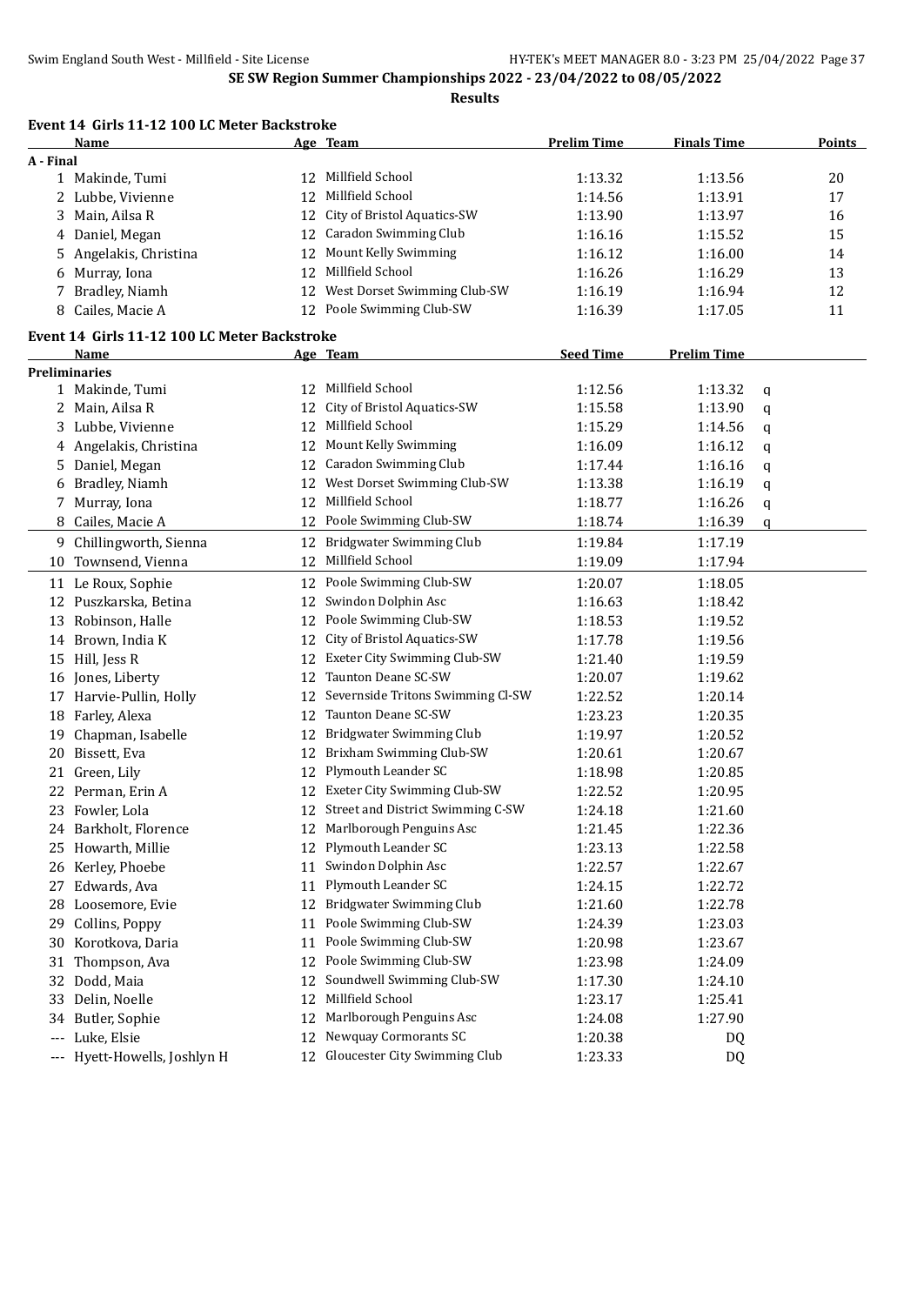|           | Event 14 Girls 13 Year Olds 100 LC Meter Backstroke<br>Name |          | Age Team                             | <b>Prelim Time</b> | <b>Finals Time</b> |   | <b>Points</b> |
|-----------|-------------------------------------------------------------|----------|--------------------------------------|--------------------|--------------------|---|---------------|
| A - Final |                                                             |          |                                      |                    |                    |   |               |
|           | 1 Law, Abigail                                              | 13       | Plymouth Leander SC                  | 1:11.95            | 1:10.22            |   | 20            |
| 2         | Huddy, Anna                                                 | 13       | Mount Kelly Swimming                 | 1:12.91            | 1:10.39            |   | 17            |
| 3         | Nisbet, Alesha                                              | 13       | Street and District Swimming C-SW    | 1:11.15            | 1:11.02            |   | 16            |
| 4         | Jones, Amy                                                  | 13       | Severnside Tritons Swimming Cl-SW    | 1:13.68            | 1:13.70            |   | 15            |
| 5         | Turner-Moore, Dixie                                         | 13       | Plymouth Leander SC                  | 1:14.51            | 1:14.38            |   | 14            |
| 6         | Hart, Sasha                                                 | 13       | Millfield School                     | 1:13.80            | 1:14.71            |   | 13            |
| 7         | McLean, Erin I                                              | 13       | Poole Swimming Club-SW               | 1:14.57            | 1:14.82            |   | 12            |
| 8         | King, Sophie                                                |          | 13 Swindon Dolphin Asc               | 1:14.20            | 1:15.00            |   | 11            |
|           | Event 14 Girls 13 Year Olds 100 LC Meter Backstroke         |          |                                      |                    |                    |   |               |
|           | Name                                                        |          | Age Team                             | <b>Seed Time</b>   | <b>Prelim Time</b> |   |               |
|           | <b>Preliminaries</b>                                        |          |                                      |                    |                    |   |               |
|           | 1 Nisbet, Alesha                                            |          | 13 Street and District Swimming C-SW | 1:12.73            | 1:11.15            | q |               |
|           | 2 Law, Abigail                                              | 13       | Plymouth Leander SC                  | 1:12.83            | 1:11.95            | q |               |
|           | 3 Huddy, Anna                                               |          | 13 Mount Kelly Swimming              | 1:14.26            | 1:12.91            | q |               |
| 4         | Jones, Amy                                                  | 13       | Severnside Tritons Swimming Cl-SW    | 1:12.62            | 1:13.68            | q |               |
| 5.        | Hart, Sasha                                                 | 13       | Millfield School                     | 1:13.91            | 1:13.80            | q |               |
| 6         | King, Sophie                                                | 13       | Swindon Dolphin Asc                  | 1:14.37            | 1:14.20            | q |               |
| 7         | Turner-Moore, Dixie                                         | 13       | Plymouth Leander SC                  | 1:11.59            | 1:14.51            | q |               |
| 8         | McLean, Erin I                                              |          | 13 Poole Swimming Club-SW            | 1:16.19            | 1:14.57            | q |               |
|           | 9 Hindell, Ruby M                                           | 13       | Swim Bournemouth                     | 1:13.11            | 1:14.73            |   |               |
| 10        | Stone, Chloe E                                              | 13       | Carn Brea                            | 1:14.05            | 1:15.02            |   |               |
|           | 11 Price, Edie                                              | 13       | Carn Brea                            | 1:11.72            | 1:15.08            |   |               |
| 12        | Davies, Brianna                                             | 13       | Mount Kelly Swimming                 | 1:15.53            | 1:15.27            |   |               |
|           | 13 Twelvetree, Evie                                         | 13       | Millfield School                     | 1:17.11            | 1:15.66            |   |               |
|           | 14 Higginbotham, Eva                                        | 13       | Swindon Dolphin Asc                  | 1:17.21            | 1:15.70            |   |               |
|           | 15 Hay, Daisy                                               | 13       | Warminster & District Asc            | 1:16.03            | 1:15.80            |   |               |
|           | 16 Declerck, Lotte                                          | 13       | Tiverton Swimming Club               | 1:13.02            | 1:15.99            |   |               |
| 17        | Griffee-Hatcher, Jasmine                                    | 13       | City of Bristol Aquatics-SW          | 1:14.12            | 1:16.27            |   |               |
| 18        | Byam, Georgie                                               | 13       | Salisbury Stingrays Swimming C       | 1:15.69            | 1:16.53            |   |               |
| 19        | Davis, Amy J                                                | 13       | <b>Tigersharks Asc</b>               | 1:16.30            | 1:16.69            |   |               |
| 20        | Macey, Izzy                                                 | 13       | Trowbridge Asc                       | 1:15.60            | 1:16.95            |   |               |
| 21        | Claridge, Abi                                               | 13       | Cirencester Swimming Club            | 1:17.72            | 1:17.08            |   |               |
|           | *22 Helps, Elise                                            |          | 13 Torridgeside                      | 1:18.50            | 1:17.18            |   |               |
|           | *22 Goodwin, Hollie                                         |          | 13 North Cornwall Dragons            | 1:19.03            | 1:17.18            |   |               |
|           |                                                             |          | 13 Plymouth Leander SC               |                    |                    |   |               |
|           | 24 Drake, Gabriella                                         |          | Cirencester Swimming Club            | 1:19.15            | 1:17.36            |   |               |
|           | 25 Kerr Muir, Willow                                        | 13<br>13 | Cheltenham Phoenix Aquatics Cl       | 1:15.82            | 1:17.37            |   |               |
| 26        | Watson, Evie                                                |          | Salisbury Stingrays Swimming C       | 1:16.70            | 1:17.48            |   |               |
| 27        | Beddoes, Emily                                              | 13       |                                      | 1:16.35            | 1:17.74            |   |               |
| 28        | Chubb, Evie-Bea                                             | 13       | Soundwell Swimming Club-SW           | 1:17.32            | 1:17.85            |   |               |
| 29        | Williams, Grace                                             | 13       | Team Bath AS-SW                      | 1:16.67            | 1:18.06            |   |               |
| 30        | Taylor, Lexie                                               | 13       | Wareham and District                 | 1:14.86            | 1:18.37            |   |               |
| 31        | Flint, Rosina                                               | 13       | Bournemouth Collegiate School-SW     | 1:17.56            | 1:18.60            |   |               |
| 32        | Vincent, Mimi C                                             | 13       | Clevedon-SW                          | 1:18.44            | 1:18.76            |   |               |
| 33        | Davies, Sian                                                | 13       | Mount Kelly Swimming                 | 1:18.34            | 1:18.97            |   |               |
| 34        | Swain, Maisie                                               | 13       | Team Bath AS-SW                      | 1:18.92            | 1:20.01            |   |               |
| 35        | Bryson, Bertie                                              | 13       | Poole Swimming Club-SW               | 1:16.16            | 1:20.07            |   |               |
| 36        | Bennett, Jasmine                                            | 13       | Plymouth Leander SC                  | 1:19.56            | 1:20.20            |   |               |
| $\cdots$  | Bastin, Tayla                                               |          | 13 Torquay Leander Swimming Club     | 1:18.07            | DQ                 |   |               |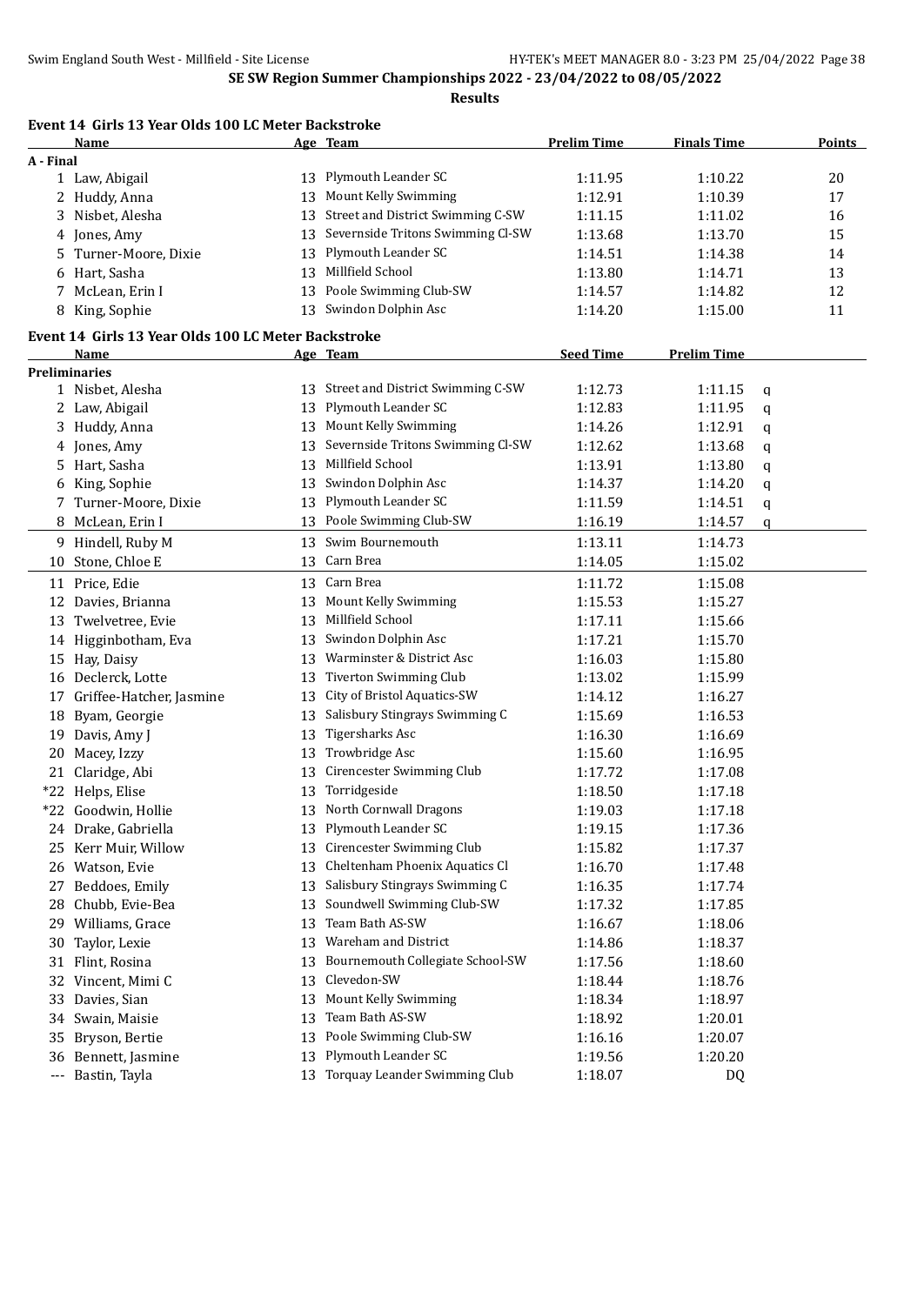|           | Event 14 Girls 14 Year Olds 100 LC Meter Backstroke |    |                                      |                    |                    |   |               |
|-----------|-----------------------------------------------------|----|--------------------------------------|--------------------|--------------------|---|---------------|
|           | Name                                                |    | Age Team                             | <b>Prelim Time</b> | <b>Finals Time</b> |   | <b>Points</b> |
| A - Final |                                                     |    |                                      |                    |                    |   |               |
|           | 1 Coupe, Freya                                      |    | 14 Poole Swimming Club-SW            | 1:09.77            | 1:09.46            |   | 20            |
|           | 2 Huggins, Jes L                                    | 14 | Poole Swimming Club-SW               | 1:10.05            | 1:09.83            |   | 17            |
|           | 3 Hayward, Bryony                                   | 14 | Dawlish SC                           | 1:11.25            | 1:10.65            |   | 16            |
|           | 4 Logan, Constance                                  | 14 | Mount Kelly Swimming                 | 1:10.19            | 1:10.78            |   | 15            |
|           | 5 Lawson, Eva                                       | 14 | Millfield School                     | 1:11.35            | 1:11.02            |   | 14            |
|           | 6 Higgs, Meghan                                     | 14 | Millfield School                     | 1:12.19            | 1:11.31            |   | 13            |
|           | 7 Maddox, Asta                                      | 14 | Millfield School                     | 1:11.39            | 1:11.95            |   | 12            |
|           | 8 Maguire, Elsie                                    |    | 14 Tavistock Swimming Club           | 1:12.23            | 1:13.58            |   | 11            |
|           | Event 14 Girls 14 Year Olds 100 LC Meter Backstroke |    |                                      |                    |                    |   |               |
|           | Name                                                |    | Age Team                             | <b>Seed Time</b>   | <b>Prelim Time</b> |   |               |
|           | <b>Preliminaries</b>                                |    |                                      |                    |                    |   |               |
|           | 1 Coupe, Freya                                      |    | 14 Poole Swimming Club-SW            | 1:08.33            | 1:09.77            | q |               |
|           | 2 Huggins, Jes L                                    |    | 14 Poole Swimming Club-SW            | 1:09.77            | 1:10.05            | q |               |
|           | 3 Logan, Constance                                  |    | 14 Mount Kelly Swimming              | 1:09.56            | 1:10.19            | q |               |
|           | 4 Hayward, Bryony                                   |    | 14 Dawlish SC                        | 1:10.99            | 1:11.25            | q |               |
|           | 5 Lawson, Eva                                       |    | 14 Millfield School                  | 1:11.58            | 1:11.35            | q |               |
|           | 6 Maddox, Asta                                      |    | 14 Millfield School                  | 1:09.73            | 1:11.39            | q |               |
|           | 7 Higgs, Meghan                                     |    | 14 Millfield School                  | 1:13.17            | 1:12.19            | q |               |
|           | 8 Maguire, Elsie                                    |    | 14 Tavistock Swimming Club           | 1:12.42            | 1:12.23            | q |               |
|           | 9 Wynne-Jones, Kelly                                | 14 | Mount Kelly Swimming                 | 1:14.41            | 1:12.91            |   |               |
|           | 10 Spicer, Amelie M                                 | 14 | City of Bristol Aquatics-SW          | 1:12.66            | 1:13.14            |   |               |
|           | 11 Brooke, Mila                                     | 14 | Millfield School                     | 1:14.38            | 1:13.64            |   |               |
| 12        | Kelly, Martha                                       | 14 | Team Bath AS-SW                      | 1:12.91            | 1:14.27            |   |               |
|           | 13 Jezard, Charlotte E                              | 14 | City of Bristol Aquatics-SW          | 1:14.05            | 1:14.29            |   |               |
|           | 14 Kinghorn, Amber                                  | 14 | Tewkesbury Swimming Club             | 1:15.01            | 1:14.47            |   |               |
|           | 15 Vavasour, Lottie E                               | 14 | Poole Swimming Club-SW               | 1:13.41            | 1:14.67            |   |               |
|           | 16 Idle-Beavers, Gabrielle                          | 14 | Mount Kelly Swimming                 | 1:11.39            | 1:14.83            |   |               |
|           | 17 Davis, Millie M                                  |    | 14 Soundwell Swimming Club-SW        | 1:13.72            | 1:14.97            |   |               |
| 18        | Toy, Evie J                                         |    | 14 Bristol Penguin Olympic Swimmi-SW | 1:14.97            | 1:15.02            |   |               |
|           | 19 Skelin, Leni S                                   |    | 14 Bristol Penguin Olympic Swimmi-SW | 1:14.73            | 1:15.15            |   |               |
|           | 20 Needs, Abigail                                   |    | 14 Exeter City Swimming Club-SW      | 1:13.08            | 1:15.48            |   |               |
|           | 21 Miles-Simmonite, Anna                            |    | 14 West Dorset Swimming Club-SW      | 1:14.30            | 1:16.56            |   |               |
|           | 22 Hodges, Harriet                                  |    | 14 Ant Swimming Club                 | 1:15.24            | 1:16.62            |   |               |
|           | 23 Foley, Tianna-Eve                                |    | 14 Plymouth Leander SC               | 1:14.18            | 1:16.87            |   |               |
|           | 24 Davis, Tilly                                     |    | 14 Mount Kelly Swimming              | 1:14.58            | 1:17.30            |   |               |
|           | 25 Bain, Maisie                                     |    | 14 Caradon Swimming Club             | 1:14.65            | 1:17.46            |   |               |
|           | 26 Smyth, Rose                                      |    | 14 Tiverton Swimming Club            | 1:14.91            | 1:17.57            |   |               |
|           | 27 Richards, Olalla                                 |    | 14 Severnside Tritons Swimming Cl-SW | 1:14.15            | 1:18.17            |   |               |
|           | 28 Olding, Holly                                    |    | 14 Poole Swimming Club-SW            | 1:15.10            | 1:19.03            |   |               |
|           | Event 14 Girls 100 LC Meter Backstroke Multi-Class  |    |                                      |                    |                    |   |               |
|           | <u>Name</u>                                         |    | Age Team                             | <b>Seed Time</b>   | <b>Prelim Time</b> |   |               |

#### **Preliminaries**

- %Haynes, Isabella S9 14 Swim Bournemouth 1:31.67 1:29.62 q
	-
- -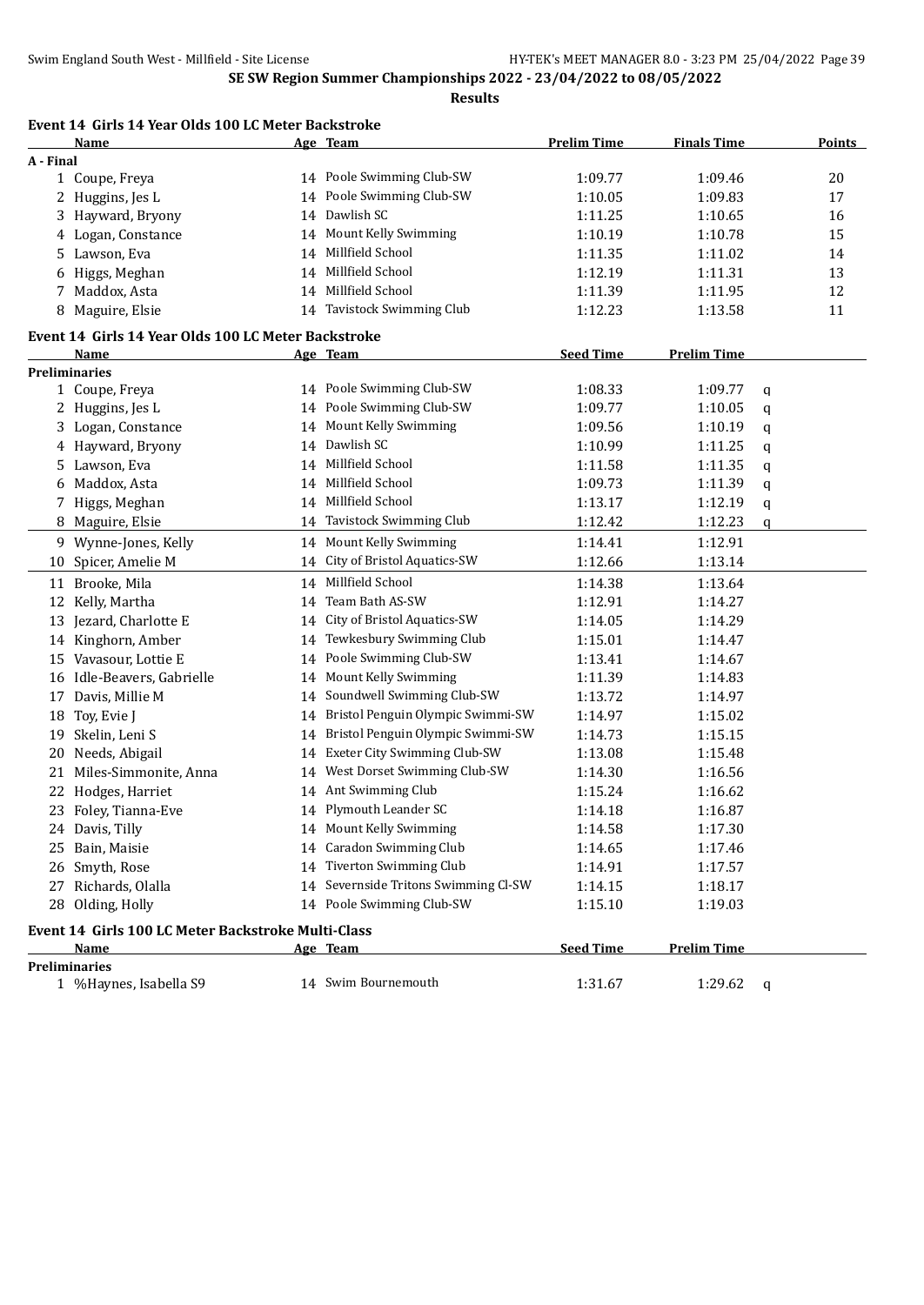**Results**

# **Event 15 Boys 11-12 400 LC Meter Freestyle**

|      | <b>Name</b>                                       |    | Age Team                          | <b>Seed Time</b> | <b>Finals Time</b> | <b>Points</b>  |
|------|---------------------------------------------------|----|-----------------------------------|------------------|--------------------|----------------|
|      | 1 Davies, William                                 |    | 12 Newquay Cormorants SC          | 5:01.01          | 4:51.55            | 20             |
|      | 2 Bartoletti, Dominik C                           | 12 | <b>Tigersharks Asc</b>            | 4:56.39          | 5:00.18            | 17             |
| 3    | Frampton, Kaden                                   | 12 | Millfield School                  | 5:11.22          | 5:00.91            | 16             |
|      | 4 Hartley, Jonah S                                | 12 | Soundwell Swimming Club-SW        | 5:06.91          | 5:03.93            | 15             |
| 5    | Barnett, Tom                                      | 12 | Taunton Deane SC-SW               | 5:08.65          | 5:06.72            | 14             |
| 6    | Palmer, Jack D                                    | 12 | Poole Swimming Club-SW            | 5:13.65          | 5:11.58            | 13             |
| 7    | Biddick, James W                                  | 12 | Exeter City Swimming Club-SW      | 5:19.06          | 5:13.22            | 12             |
| 8    | Grocott, Connor M                                 | 12 | Swim Bournemouth                  | 5:27.52          | 5:18.49            | 11             |
| 9    | Edmonds, Ashby                                    | 12 | Dawlish SC                        | 5:22.64          | 5:20.65            | 9              |
| 10   | Shipley, William                                  | 12 | Bristol North Swimming Club       | 5:25.08          | 5:29.20            | 7              |
|      | 11 Hallett, Oli                                   | 12 | Street and District Swimming C-SW | 5:30.17          | 5:35.54            | 6              |
| 12   | Laws, Finlay J                                    | 12 | Swim Bournemouth                  | 5:29.06          | 5:48.46            | 5              |
|      | 13 Burton, Jacob                                  |    | 12 Swindon Dolphin Asc            | 5:17.22          | 5:49.86            | 4              |
|      | Event 15 Boys 13 Year Olds 400 LC Meter Freestyle |    |                                   |                  |                    |                |
|      | <b>Name</b>                                       |    | Age Team                          | <b>Seed Time</b> | <b>Finals Time</b> | <b>Points</b>  |
|      | 1 Marshall, Tom J                                 | 13 | Exeter City Swimming Club-SW      | 4:52.33          | 4:42.98            | 20             |
|      | 2 Probyn, Patrick J                               | 13 | Tigersharks Asc                   | 4:58.71          | 4:50.59            | 17             |
|      | 3 Wisbey, Leo                                     | 13 | Poole Swimming Club-SW            | 4:55.70          | 4:53.08            | 16             |
| 4    | Thomas, Reuben                                    | 13 | Taunton Deane SC-SW               | 4:59.78          | 4:57.48            | 15             |
| 5    | McMeekin, Jack                                    | 13 | Mount Kelly Swimming              | 5:04.37          | 5:00.32            | 14             |
| $*6$ | Hamilton, William                                 | 13 | Plymouth Leander SC               | 5:04.84          | 5:00.77            | 12.50          |
| $*6$ | Farrar, Morgan                                    | 13 | Dartmoor Darts Aquatic            | 5:02.83          | 5:00.77            | 12.50          |
| 8    | Garel-Jones, Lucas A                              | 13 | Swim Bournemouth                  | 5:11.80          | 5:06.67            | 11             |
| 9    | Bernal-Mezzetti, Christopher                      | 13 | Poole Swimming Club-SW            | 5:08.55          | 5:08.36            | 9              |
|      | 10 Ware, Elliot X                                 | 13 | Swim Bournemouth                  | 5:08.96          | 5:09.36            | 7              |
|      | 11 Brinkworth, James                              | 13 | Plymouth Leander SC               | 5:20.89          | 5:11.99            | 6              |
| 12   | Thomas, Greg                                      | 13 | Dinnaton Swimming Club-SW         | 5:19.80          | 5:14.63            | 5              |
| 13   | England, Alfie A                                  | 13 | Soundwell Swimming Club-SW        | 5:15.28          | 5:15.95            | 4              |
|      | 14 Penny, Tobias J                                | 13 | <b>Tigersharks Asc</b>            | 5:19.11          | 5:20.06            | 3              |
| 15   | Thring, Isaac                                     | 13 | Seagulls Swimming Club-SW         | 5:17.79          | 5:22.47            | $\overline{c}$ |
| 16   | Crowther, Barney A                                | 13 | Bristol Penguin Olympic Swimmi-SW | 5:17.07          | 5:26.79            | $\mathbf{1}$   |
|      | 17 Nicholls, Harley                               | 13 | Team Bath AS-SW                   | 5:19.18          | 5:33.03            |                |
|      | --- Belcher, Stanley R                            | 13 | Tigersharks Asc                   | 5:09.62          | DQ                 |                |
|      | Event 15 Boys 14 Year Olds 400 LC Meter Freestyle |    |                                   |                  |                    |                |
|      | <u>Name</u>                                       |    | Age Team                          | <b>Seed Time</b> | <b>Finals Time</b> | <b>Points</b>  |
|      | 1 Uff, Ben                                        |    | 14 Mount Kelly Swimming           | 4:28.99          | 4:28.85            | 20             |
| 2    | Lock, Finley                                      | 14 | Seagulls Swimming Club-SW         | 4:29.50          | 4:28.99            | 17             |
| 3    | Pearse, Harry                                     | 14 | Mount Kelly Swimming              | 4:30.50          | 4:29.22            | 16             |
| 4    | Young, Hugo W                                     | 14 | Swim Bournemouth                  | 4:30.91          | 4:29.40            | 15             |
| 5    | Belt, Thomas                                      | 14 | Penzance                          | 4:34.79          | 4:31.01            | 14             |
| 6    | Bellinger, Oscar                                  | 14 | Salisbury Stingrays Swimming C    | 4:36.93          | 4:33.57            | 13             |
| 7    | Phillips, Tain                                    | 14 | Plymouth Leander SC               | 4:38.26          | 4:36.83            | 12             |
| 8    | Townsend, Dexter                                  | 14 | Millfield School                  | 4:33.97          | 4:37.39            | 11             |
| 9    | Galloway, Harry                                   | 14 | City of Bristol Aquatics-SW       | 4:39.48          | 4:38.55            | 9              |

- Greaves, Farrleigh 14 Swindon Dolphin Asc 4:36.39 4:39.21 7
- Miles, Joshua M 14 Soundwell Swimming Club-SW 4:37.13 4:39.79 6
- Powell, Zachary 14 Academy Swim Team Bos 4:43.25 4:40.81 5
- 13 Hill, Ronan L 14 Taunton Deane SC-SW 4:39.68 4:40.98 4:40.98
- 
- Davis, Roger L 14 Soundwell Swimming Club-SW 4:40.23 4:41.19 3